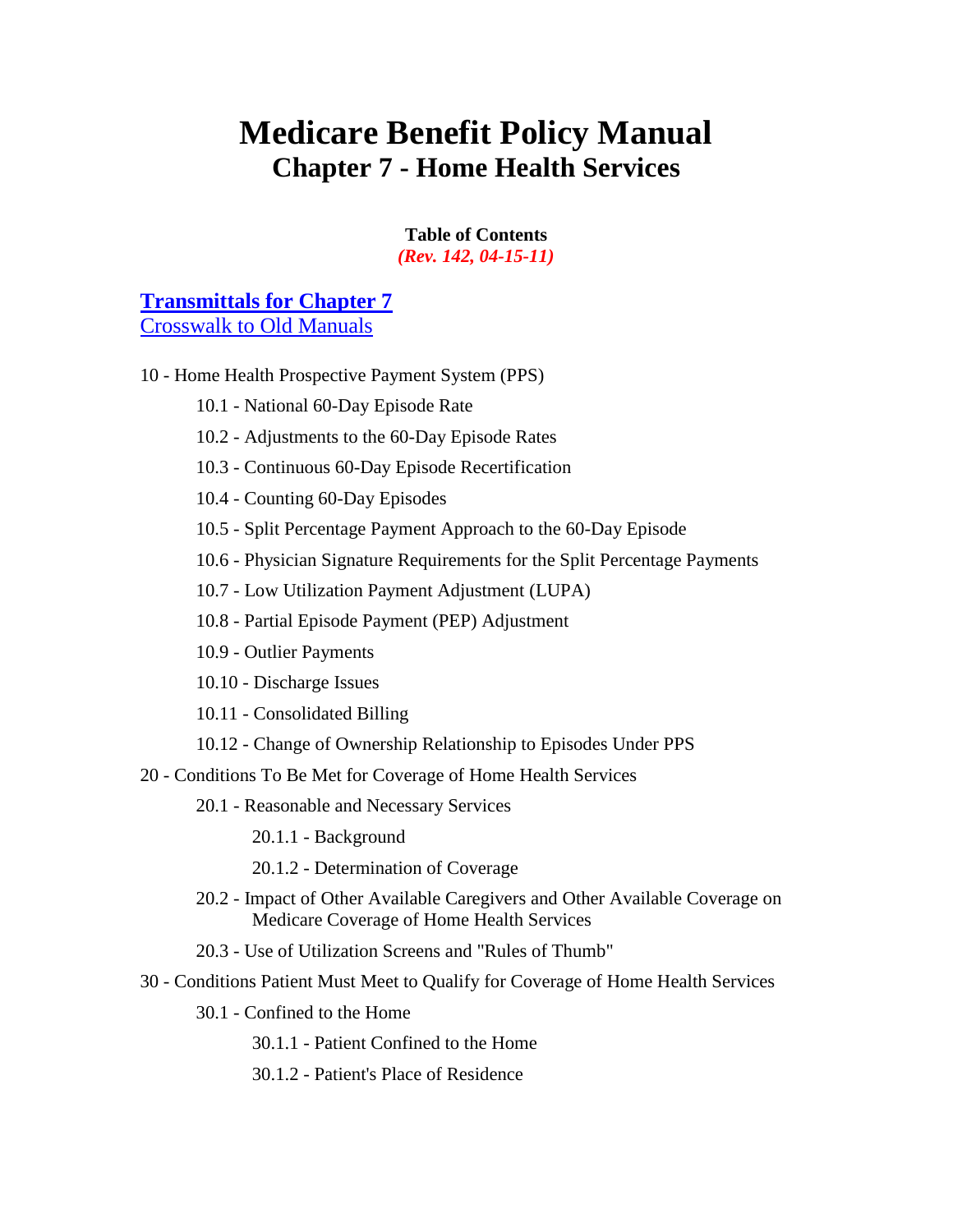- 30.2 [Services Are Provided Under a Plan of](#page-23-0) Care Established and Approved by [a Physician](#page-23-0)
	- 30.2.1 [Content of the Plan of Care](#page-24-0)
	- 30.2.2 [Specificity of Orders](#page-25-0)
	- 30.2.3 [Who Signs the Plan of Care](#page-25-1)
	- 30.2.4 [Timeliness of Signature](#page-25-2)
	- 30.2.5 [Use of Oral \(Verbal\) Orders](#page-26-0)
	- 30.2.6 [Frequency of Review of the Plan of Care](#page-27-0)
	- 30.2.7 [Facsimile Signatures](#page-27-1)
	- 30.2.8 [Alternative Signatures](#page-28-0)
	- 30.2.9 [Termination of the Plan of Care -](#page-28-1) Qualifying Services

30.2.10 - [Sequence of Qualifying Services and Other Medicare Covered](#page-28-2)  [Home Health Services](#page-28-2)

- 30.3 [Under the Care of a Physician](#page-29-0)
- 30.4 [Needs Skilled Nursing Care on an Intermittent Basis \(Other than Solely](#page-29-1)  Venipuncture for the Purposes [of Obtaining a Blood Sample\), Physical](#page-29-1)  [Therapy, Speech-Language Pathology Services, or Has Continued Need](#page-29-1)  [for Occupational Therapy](#page-29-1)
- 30.5 [Physician Certification](#page-30-0)
	- 30.5.1 [Content of the Physician Certification](#page-30-1)

30.5.1.1 - Face-to-Face Encounter

- 30.5.2 [Periodic Recertification](#page-33-0)
- 30.5.3 [Who May Sign the Certification](#page-33-1)
- 40 [Covered Services Under a Qualifying Home Health Plan of Care](#page-33-2)
	- 40.1 [Skilled Nursing Care](#page-34-0)

40.1.1 - [General Principles Governing Reasonable and Necessary Skilled](#page-35-0)  [Nursing Care](#page-35-0)

40.1.2 - [Application of the Principles to Skilled Nursing Services](#page-38-0)

40.1.2.1 - [Observation and Assessment of the Patient's Condition](#page-38-1)  [When Only the Specialized Skills of a Medical Professional Can](#page-38-1)  [Determine Patient's Status](#page-38-1)

- 40.1.2.2 [Management and Evaluation of a Patient Care Plan](#page-39-0)
- 40.1.2.3 [Teaching and Training Activities](#page-41-0)
- 40.1.2.4 [Administration of Medications](#page-44-0)
- 40.1.2.5 [Tube Feedings](#page-46-0)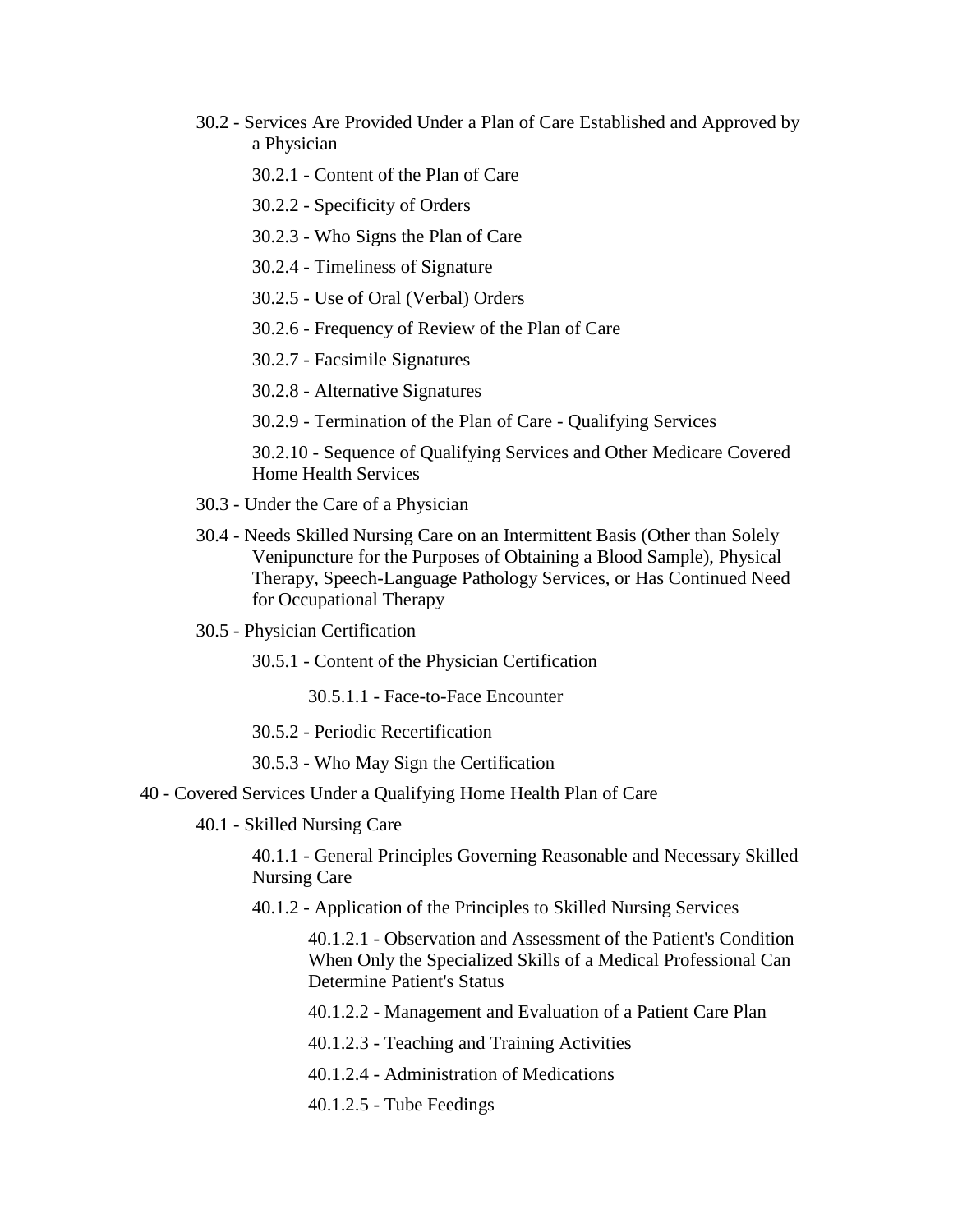40.1.2.6 - [Nasopharyngeal and Tracheostomy Aspiration](#page-46-1)

- [40.1.2.7 -](#page-47-0) Catheters
- 40.1.2.8 [Wound Care](#page-47-1)
- 40.1.2.9 [Ostomy Care](#page-49-0)
- 40.1.2.10 [Heat Treatments](#page-49-1)
- 40.1.2.11 [Medical Gases](#page-49-2)
- 40.1.2.12 [Rehabilitation Nursing](#page-50-0)
- 40.1.2.13 [Venipuncture](#page-50-1)
- 40.1.2.14 [Student Nurse Visits](#page-52-0)
- 40.1.2.15 [Psychiatric Evaluation, Therapy, and Teaching](#page-52-1)
- 40.1.3 [Intermittent Skilled Nursing Care](#page-53-0)
- 40.2 [Skilled Therapy Services](#page-55-0)

40.2.1 - [General Principles Governing Reasonable and Necessary Physical](#page-55-1)  [Therapy, Speech-Language Pathology Services, and Occupational](#page-55-1)  [Therapy](#page-55-1)

40.2.2 - [Application of the Principles to Physical Therapy Services](#page-60-0)

40.2.3 - [Application of the General Principles to Speech-Language](#page-63-0)  [Pathology Services](#page-63-0)

40.2.4 - [Application of the General Principles to Occupational Therapy](#page-64-0)

40.2.4.1 - [Assessment](#page-65-0)

40.2.4.2 - [Planning, Implementing, and Supervision of Therapeutic](#page-65-1)  [Programs](#page-65-1)

40.2.4.3 - [Illustration of Covered Services](#page-66-0)

- 50 [Coverage of Other Home Health Services](#page-67-0)
	- 50.1 [Skilled Nursing, Physical Therapy, Speech-Language Pathology Services,](#page-67-1)  [and Occupational Therapy](#page-67-1)
	- 50.2 [Home Health Aide Services](#page-67-2)
	- 50.3 [Medical Social Services](#page-70-0)
	- 50.4 [Medical Supplies \(Except for Drugs and Biologicals Other Than Covered](#page-74-0)  [Osteoporosis Drugs\) and the Use](#page-74-0) of Durable Medical Equipment
		- 50.4.1 [Medical Supplies](#page-74-1)

50.4.1.1 - [The Law, Routine and Nonroutine Medical Supplies, and](#page-75-0)  [the Patient's Plan of Care](#page-75-0)

- 50.4.1.2 [Routine Supplies \(Nonreportable\)](#page-76-0)
- 50.4.1.3 [Nonroutine Supplies \(Reportable\)](#page-77-0)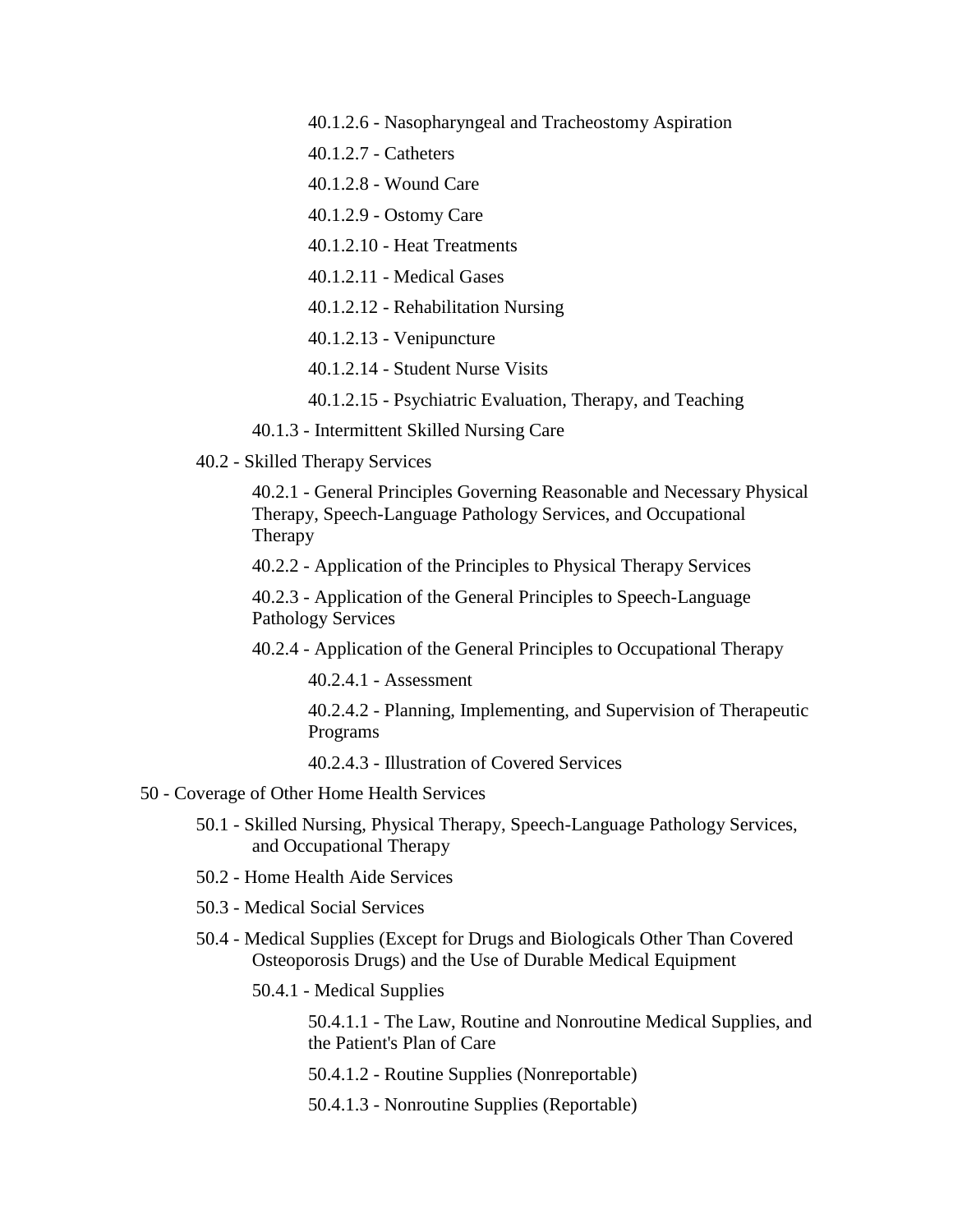50.4.2 - [Durable Medical Equipment](#page-79-0)

50.4.3 – [Covered Osteoporosis Drugs](#page-79-1)

- 50.5 [Services of Interns and Residents](#page-80-0)
- 50.6 [Outpatient Services](#page-80-1)
- 50.7 [Part-Time or Intermittent Home Health Aide and Skilled Nursing Services](#page-81-0)

50.7.1 - [Impact on Care Provided in Excess of "Intermittent" or "Part-](#page-81-1)[Time" Care](#page-81-1)

50.7.2 - [Application of this Policy Revision](#page-81-2)

- 60 [Special Conditions for Coverage of Home Health Services Under Hospital Insurance](#page-82-0)  [\(Part A\) and Supplementary Medical Insurance \(Part B\)](#page-82-0)
	- 60.1 [Post-Institutional Home Health Services Furnished During A Home Health](#page-82-1)  Benefit Period - [Beneficiaries Enrolled in Part A and Part B](#page-82-1)
	- 60.2 [Beneficiaries Who Are Enrolled in Part A and Part B, but Do Not Meet](#page-84-0)  [Threshold for Post-Institutional Home Health Services](#page-84-0)
	- 60.3 [Beneficiaries Who Are Part A Only or Part B Only](#page-84-1)
	- 60.4 [Coinsurance, Copayments, and Deductibles](#page-84-2)
- 70 [Duration of Home Health Services](#page-85-0)
	- 70.1 [Number of Home Health Visits Under Supplementary Medical Insurance](#page-85-1)  [\(Part B\)](#page-85-1)
	- 70.2 [Counting Visits Under the Hospital and Medical Plans](#page-85-2)
- 80 [Specific Exclusions From Coverage as Home Health Services](#page-87-0)
	- 80.1 [Drugs and Biologicals](#page-87-1)
	- 80.2 [Transportation](#page-87-2)
	- 80.3 [Services That Would Not Be Covered as Inpatient Services](#page-87-3)
	- 80.4 [Housekeeping Services](#page-88-0)
	- 80.5 [Services Covered Under End Stage Renal Disease \(ESRD\) Program](#page-88-1)
	- 80.6 [Prosthetic Devices](#page-88-2)
	- 80.7 [Medical Social Services Furnished to Family Members](#page-88-3)
	- 80.8 [Respiratory Care Services](#page-89-0)
	- 80.9 [Dietary and Nutrition Personnel](#page-89-1)
- 90 [Medical and Other Health Services Furnished by Home Health Agencies](#page-89-2)
- 100 [Physician Certification for Medical and Other Health Services Furnished by Home](#page-91-0)  [Health Agency \(HHA\)](#page-91-0)
- 110 [Use of Telehealth in Delivery of Home Health Services](#page-91-1)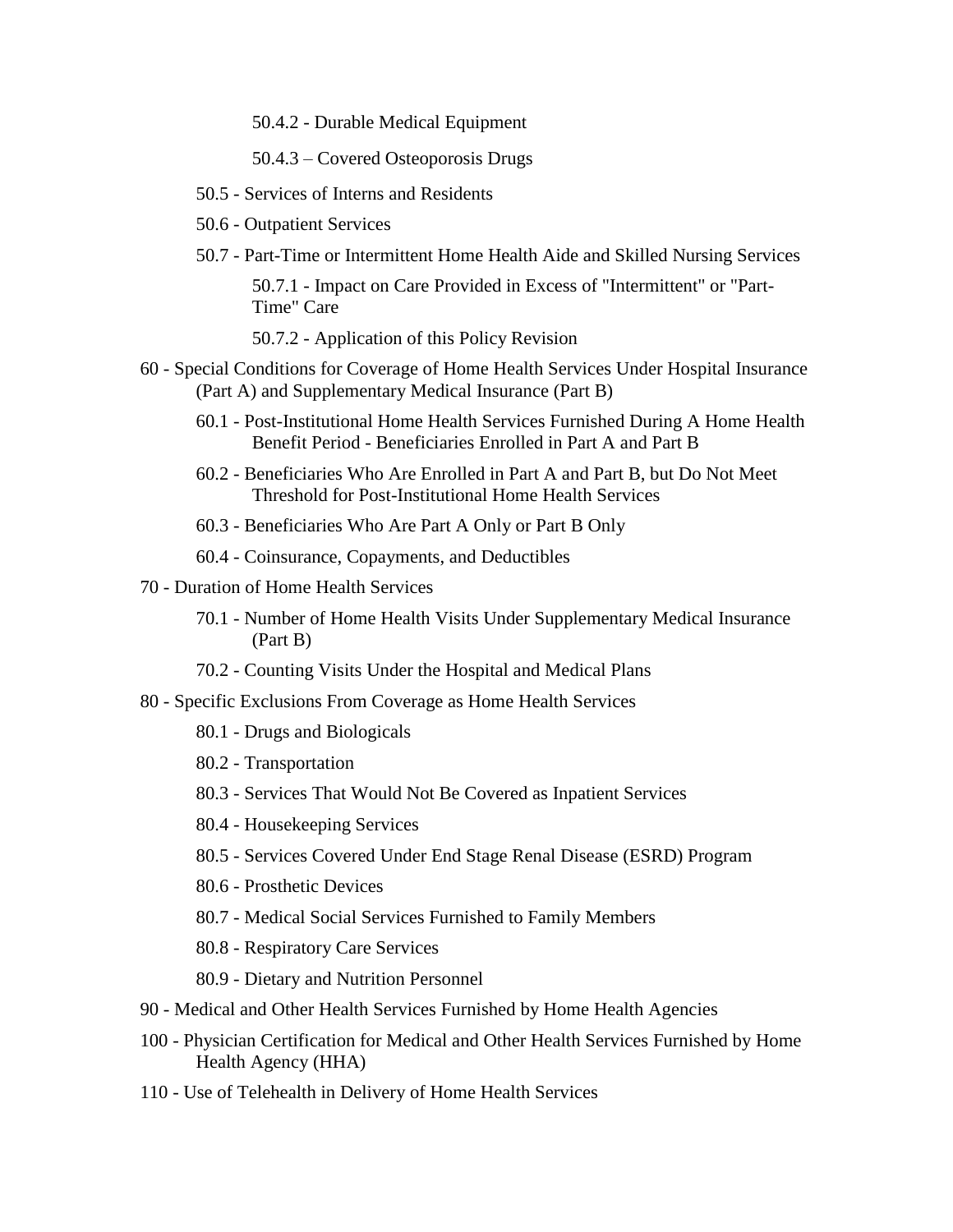#### <span id="page-4-0"></span>**10 - Home Health Prospective Payment System (PPS) (Rev. 1, 10-01-03) HH-201**

The unit of payment under home health PPS is a national 60-day episode rate with applicable adjustments. The episodes, rate, and adjustments to the rates are detailed in the following sections.

#### <span id="page-4-1"></span>**10.1 - National 60-Day Episode Rate (Rev. 1, 10-01-03) HH-201.1**

#### **A. Services Included**

The law requires the 60-day episode to include all covered home health services, including medical supplies, paid on a reasonable cost basis. That means the 60-day episode rate includes costs for the six home health disciplines and the costs for routine and nonroutine medical supplies. The six home health disciplines included in the 60-day episode rate are:

- 1. Skilled nursing services
- 2. Home health aide services;
- 3. Physical therapy;
- 4. Speech-language pathology services;
- 5. Occupational therapy services; and
- 6. Medical social services.

The 60-day episode rate also includes amounts for:

- 1. Nonroutine medical supplies and therapies that could have been unbundled to part B prior to PPS. See §10.12.C for those services;
- 2. Ongoing reporting costs associated with the outcome and assessment information set (OASIS); and
- 3. A one time first year of PPS cost adjustment reflecting implementation costs associated with the revised OASIS assessment schedules needed to classify patients into appropriate case-mix categories.

#### **B. Excluded Services**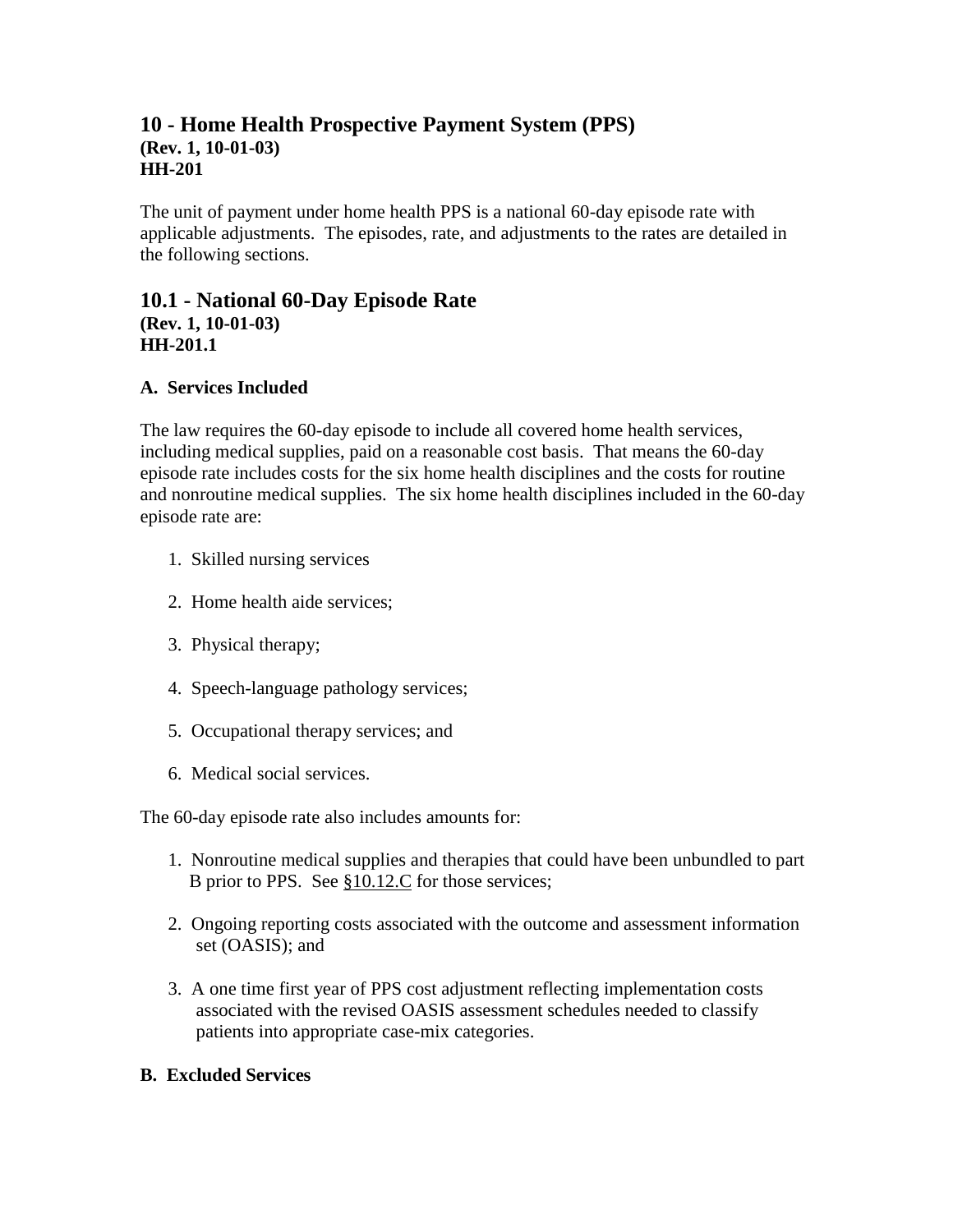The law specifically excludes durable medical equipment from the 60-day episode rate and consolidated billing requirements. DME continues to be paid on the fee schedule outside of the PPS rate.

The osteoporosis drug (injectable calcitonin), which is covered where a woman is postmenopausal and has a bone fracture. This drug is also excluded from the 60-day episode rate but must be billed by the home health agency (HHA) while a patient is under a home health plan of care since the law requires consolidated billing of osteoporosis drugs. The osteoporosis drug continues to be paid on a reasonable cost basis.

#### <span id="page-5-0"></span>**10.2 - Adjustments to the 60-Day Episode Rates (Rev. 1, 10-01-03) HH-201.2**

#### **A. Case-Mix Adjustment**

A case-mix methodology adjusts payment rates based on characteristics of the patient and his/her corresponding resource needs (e.g., diagnosis, clinical factors, functional factors, service needs). The 60-day episode rates are adjusted by case-mix methodology based on data elements from the OASIS. The data elements of the case-mix adjustment methodology are organized into three dimensions to capture clinical severity factors, functional severity factors, and service utilization factors influencing case mix. In the clinical, functional, and service utilization dimensions, each data element is assigned a score value. The scores are summed to determine the patient's case-mix group.

#### **B. Labor Adjustments**

The labor portion of the 60-day episode rates is adjusted to reflect the wage index based on the site of service of the beneficiary. The beneficiary's location is the determining factor for the labor adjustment. The home health PPS rates are adjusted by the pre-floor and pre-reclassified hospital wage index. The hospital wage index is adjusted to account for the geographic reclassification of hospitals in accordance with [§§1886\(d\)\(8\)\(B\)](http://www.cms.hhs.gov/regulations/) and [1886\(d\)\(10\)](http://www.cms.hhs.gov/regulations/) of the Social Security Act (the Act.) According to the law, geographic reclassification only applies to hospitals. Additionally, the hospital wage index has specific floors that are required by law. Because these reclassifications and floors do not apply to HHAs, the home health rates are adjusted by the pre-floor and pre-reclassified hospital wage index.

**NOTE:** The pre-floor and pre-reclassified hospital wage index varies slightly from the numbers published in the Medicare inpatient hospital PPS regulation that reflects the floor and reclassification adjustments. The wage indices published in the home health final rule and subsequent annual updates reflect the most recent available pre-floor and pre-reclassified hospital wage index available at the time of publication.

#### <span id="page-5-1"></span>**10.3 - Continuous 60-Day Episode Recertification (Rev. 1, 10-01-03)**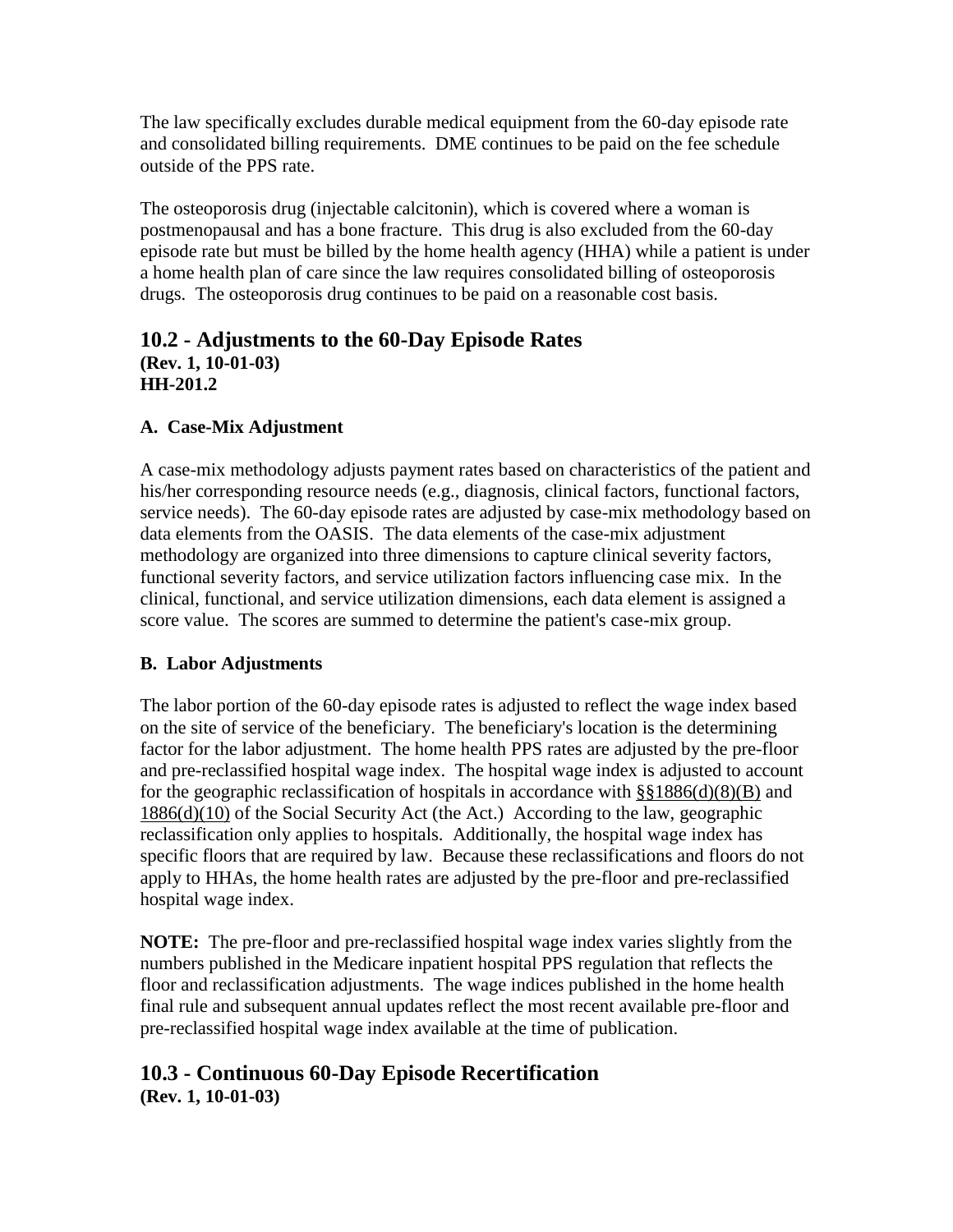#### **HH-201.3**

Home health PPS permits continuous episode recertifications for patients who continue to be eligible for the home health benefit. Medicare does not limit the number of continuous episode recertifications for beneficiaries who continue to be eligible for the home health benefit.

#### <span id="page-6-0"></span>**10.4 - Counting 60-Day Episodes (Rev. 1, 10-01-03) HH-201.4**

#### **A. Initial Episodes**

The "From" date for the initial certification must match the start of care (SOC) date, which is the first billable visit date for the 60-day episode. The "To" date is up to and including the last day of the episode which is not the first day of the subsequent episode. The "To" date can be up to, but never exceed a total of 60 days that includes the SOC date plus 59 days.

#### **B. Subsequent Episodes**

If a patient continues to be eligible for the home health benefit, the home health PPS permits continuous episode recertifications. At the end of the 60-day episode, a decision must be made whether or not to recertify the patient for a subsequent 60-day episode. An eligible beneficiary who qualifies for a subsequent 60-day episode would start the subsequent 60-day episode on day 61. The "From" date for the first subsequent episode is day 61 up to including day 120. The "To" date for the subsequent episode in this example can be up to, but never exceed a total of 60 days that includes day 61 plus 59 days.

Note that the certification or recertification visit can be done during a prior episode.

#### <span id="page-6-1"></span>**10.5 - Split Percentage Payment Approach to the 60-Day Episode (Rev. 1, 10-01-03) HH-201.5**

In order to ensure adequate cash flow to HHAs, the home health PPS has set forth a split percentage payment approach to the 60-day episode. The split percentage occurs through the request for anticipated payment (RAP) at the start of the episode and the final claim at the end of the episode. For initial episodes, there will be a 60/40 split percentage payment. An initial percentage payment of 60 percent of the episode will be paid at the beginning of the episode and a final percentage payment of 40 percent will be paid at the end of the episode, unless there is an applicable adjustment. For all subsequent episodes for beneficiaries who receive continuous home health care, the episodes will be paid at a 50/50-percentage payment split.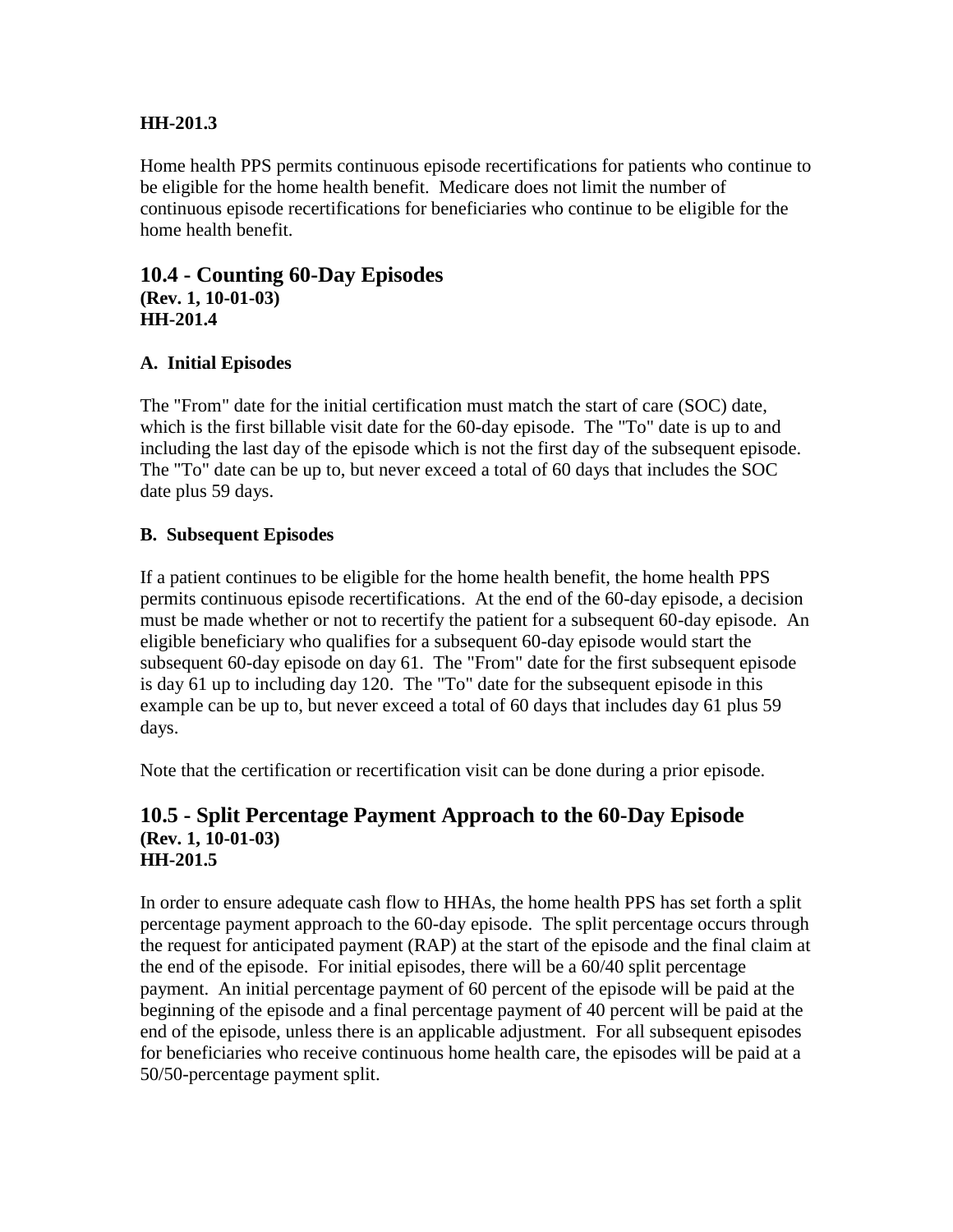#### <span id="page-7-0"></span>**10.6 - Physician Signature Requirements for the Split Percentage Payments (Rev. 1, 10-01-03) HH-201.6 A. Initial Percentage Payment**

If a physician-signed plan of care is not available at the beginning of the episode, the HHA may submit a RAP for the initial percentage payment based on physician verbal orders OR a referral prescribing detailed orders for the services to be rendered that is signed and dated by the physician. If the RAP submission is based on a physician's verbal orders, the verbal order must be recorded in the plan of care, include a description of the patient's condition and the services to be provided by the home health agency, and include an attestation (relating to the physician's orders and the date received per Code of Federal Regulation (CFR)  $42$  CFR 409.43). The plan of care is copied and immediately submitted to the physician. A billable visit must be rendered prior to the submission of a RAP.

The CMS has the authority to reduce or disapprove requests for anticipated payments in situations when protecting Medicare program integrity warrants this action. Since the request for anticipated payment is based on verbal orders and is not a Medicare claim for purposes of the Act (although it is a claim for purposes of Federal, civil, criminal, and administrative law enforcement authorities, including but not limited to the Civil Monetary Penalties Law, Civil False Claims Act, and the Criminal False Claims Act), the request for anticipated payment will be canceled and recovered unless the claim is submitted within the greater of 60 days from the end of the episode or 60 days from the issuance of the request for anticipated payment.

#### **B. Final Percentage Payment**

The plan of care must be signed and dated by a physician who meets the certification and recertification requirements of [42 CFR 424.22](http://www.cms.hhs.gov/regulations/) before the claim for each episode for services is submitted for the final percentage payment. Any changes in the plan of care must be signed and dated by a physician.

#### <span id="page-7-1"></span>**10.7 - Low Utilization Payment Adjustment (LUPA) (Rev. 139, Issued: 02-16-11, Effective: 01-01-11, Implementation: 03-10-11)**

An episode with four or fewer visits is paid the national per visit amount by discipline adjusted by the appropriate wage index based on the site of service of the beneficiary. Such episodes of four or fewer visits are paid the wage-adjusted per visit amount for each of the visits rendered instead of the full episode amount. The national per visit amounts by discipline (skilled nursing, home health aide, physical therapy, speech-language pathology, occupational therapy, and medical social services) are updated and published annually by the applicable market basket for each visit type.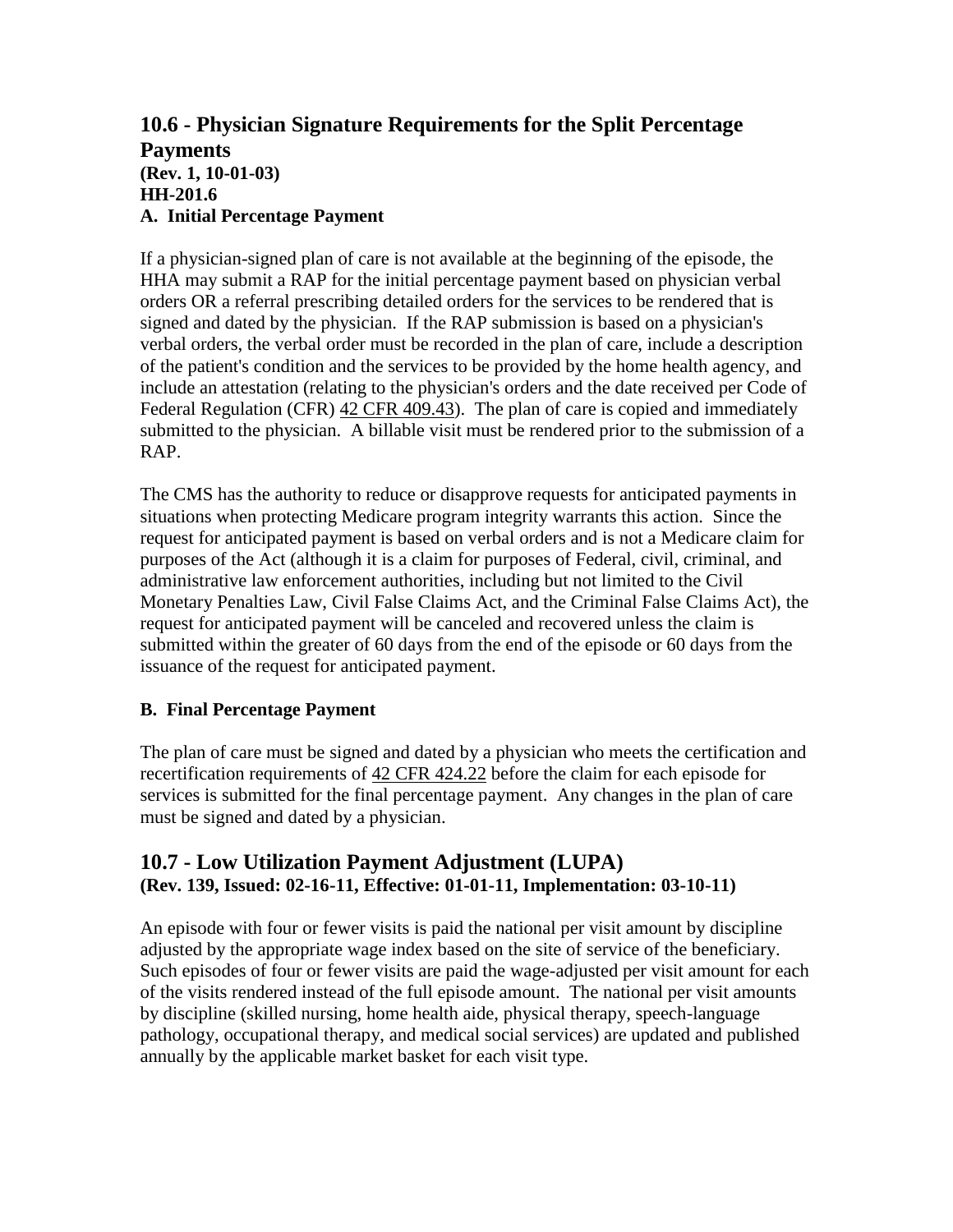Beginning in CY 2008, to offset the full cost of longer, initial visits in some LUPA episodes, CMS has modified the LUPA by increasing the payment by an add-on amount for LUPAs that occur as the only episode or the initial episode during a sequence of adjacent episodes. The initial LUPA add-on amount was \$92.63 for CY 2008, and is updated annually by the home health market basket update percentage, plus or minus any percentage mandated by Congress.

#### <span id="page-8-0"></span>**10.8 - Partial Episode Payment (PEP) Adjustment (Rev. 139, Issued: 02-16-11, Effective: 01-01-11, Implementation: 03-10-11)**

#### **A. PEP Adjustment Criteria**

The PEP adjustment accounts for key intervening events in a patient's care defined as:

- A beneficiary elected transfer; or
- A discharge resulting from the beneficiary reaching the treatment goals in the original plan of care and returning to the same HHA during the 60-day episode.

The intervening event defined as the beneficiary elected transfer or discharge and return to the same HHA during the 60-day episode warrants a new 60-day episode for purposes of payment. A start of care OASIS assessment and physician certification of the new plan of care are required. When a new 60-day episode begins due to the intervening event of the beneficiary elected transfer or discharge and return to the same HHA during the 60-day episode, the original 60-day episode is proportionally adjusted to reflect the length of time the beneficiary remained under the agency's care prior to the intervening event.

Home health agencies have the option to discharge the patient within the scope of their own operating policies. However, an HHA discharging a patient as a result of hospital (SNF or rehab facility) admission with the patient returning to home health services at the same HHA during the 60-day episode will not be recognized by Medicare as a discharge for billing and payment purposes, and thus a Partial Episode Payment (PEP) adjustment would not apply. An intervening hospital (SNF or rehab facility) stay will result in a full 60-day episode spanning the start of care date prior to the hospital (SNF or rehab facility) admission, through and including the days of the hospital admission, and ending 59 days after the original start of care date.

#### **B. Methodology Used to Calculate PEP Adjustment**

The PEP adjustment for the original 60-day episode is calculated to reflect the length of time the beneficiary remained under the care of the original HHA based on the first billable visit date through and including the last billable visit date. The PEP adjustment is calculated by determining the actual days served by the original HHA (first billable visit date through and including last billable visit date as a proportion of 60 multiplied by the original 60-day episode payment).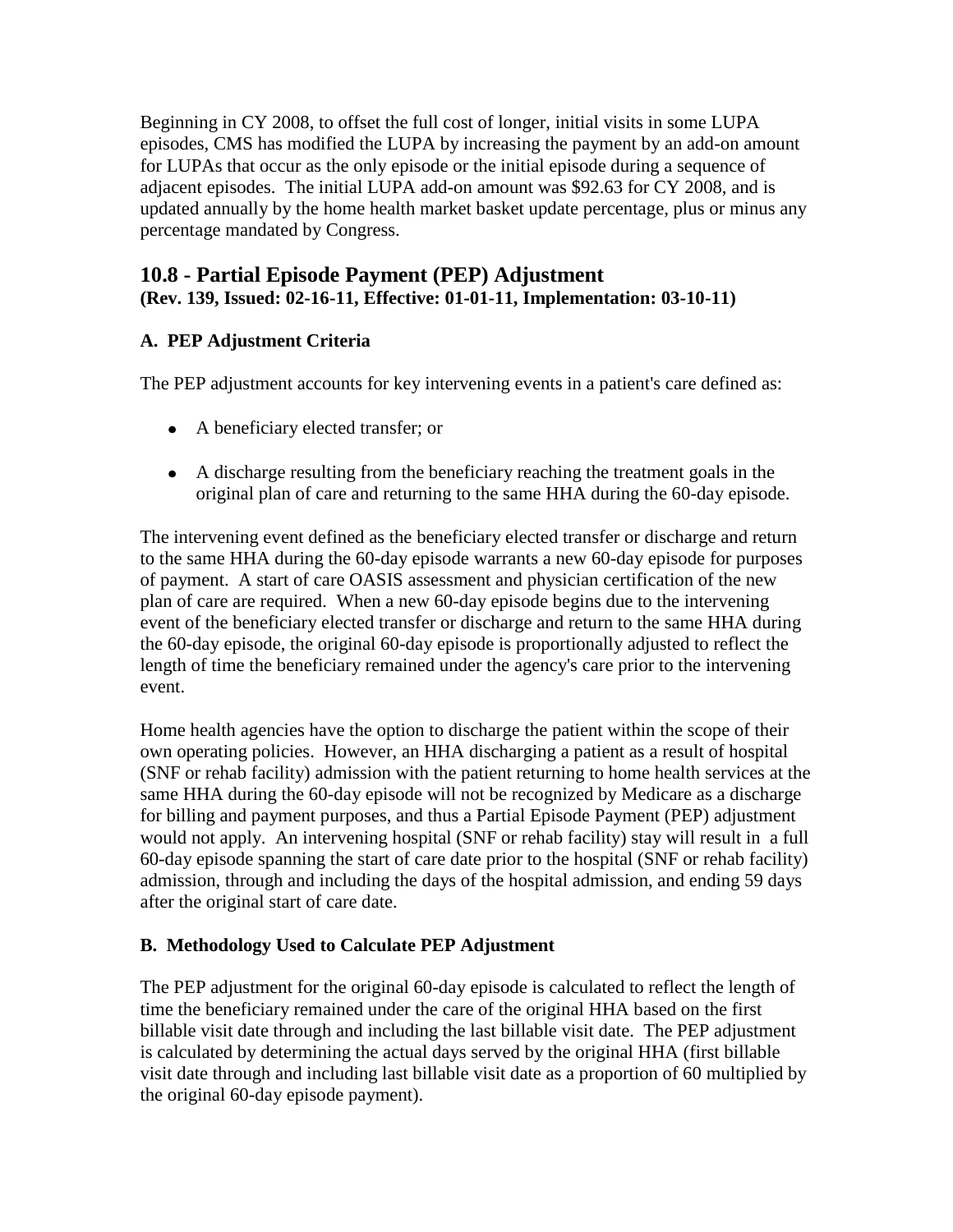#### **C. Application of Therapy Threshold to PEP Adjusted Episode**

The therapy threshold item included in the case-mix methodology used in home health PPS is not combined or prorated across episodes. Each episode whether full or proportionately adjusted is subject to the therapy threshold for purposes of case-mix adjusting the payment for that individual patient's resource needs.

#### **D. Common Ownership Exception to PEP Adjustment**

If an HHA has a significant ownership as defined in [42 CFR 424.22,](http://ecfr.gpoaccess.gov/cgi/t/text/text-idx?c=ecfr&sid=55c35f165abc46f8f68c123a55875a40&rgn=div8&view=text&node=42:3.0.1.1.11.2.6.8&idno=42) then the PEP adjustment would not apply in those situations of beneficiary elected transfer. Those situations would be considered services provided under arrangement on behalf of the originating HHA by the receiving HHA with the ownership interest until the end of the episode. The common ownership exception to the transfer PEP adjustment does not apply if the beneficiary moved out of their MSA or non-MSA during the 60-day episode before the transfer to the receiving HHA.

#### **E. Beneficiary Elected Transfer Verification**

In order for a receiving HHA to accept a beneficiary elected transfer, the receiving HHA must document that the beneficiary has been informed that the initial HHA will no longer receive Medicare payment on behalf of the patient and will no longer provide Medicare covered services to the patient after the date of the patient's elected transfer in accordance with current patient rights requirements at [42 CFR 484.10\(e\).](http://ecfr.gpoaccess.gov/cgi/t/text/text-idx?c=ecfr&sid=c41b82f01e68abbdcf399040c9fecff8&rgn=div8&view=text&node=42:5.0.1.1.3.2.7.1&idno=42) The receiving HHA must also document in the record that it accessed the regional home health intermediaries (RHHI) inquiry system to determine whether or not the patient was under an established home health plan of care and it must contact the initial HHA on the effective date of transfer. In the rare circumstance of a dispute between HHAs, the RHHI is responsible for working with both HHAs to resolve the dispute. If the receiving HHA can provide documentation of its notice of patient rights on Medicare payment liability provided to the patient upon transfer and its contact of the initial HHA of the transfer date, then the initial HHA will be ineligible for payment for the period of overlap in addition to the appropriate PEP adjustment. If the receiving HHA cannot provide the appropriate documentation, the receiving HHA's RAP and/or final claim will be cancelled, and full episode payment will be provided to the initial HHA. For the receiving HHA to properly document that it contacted the initial HHA on the effective date of transfer it must maintain similar information as the initial HHA, including the same basic beneficiary information, personnel contacted, dates and times. The initial HHA must also properly document that it was contacted and it accepted the transfer. Where it disputes a transfer, the initial HHA must call its RHHI to resolve the dispute. The RHHI is responsible for working with both HHAs to resolve the dispute.

#### <span id="page-9-0"></span>**10.9 - Outlier Payments**

**(Rev. 139, Issued: 02-16-11, Effective: 01-01-11, Implementation: 03-10-11)**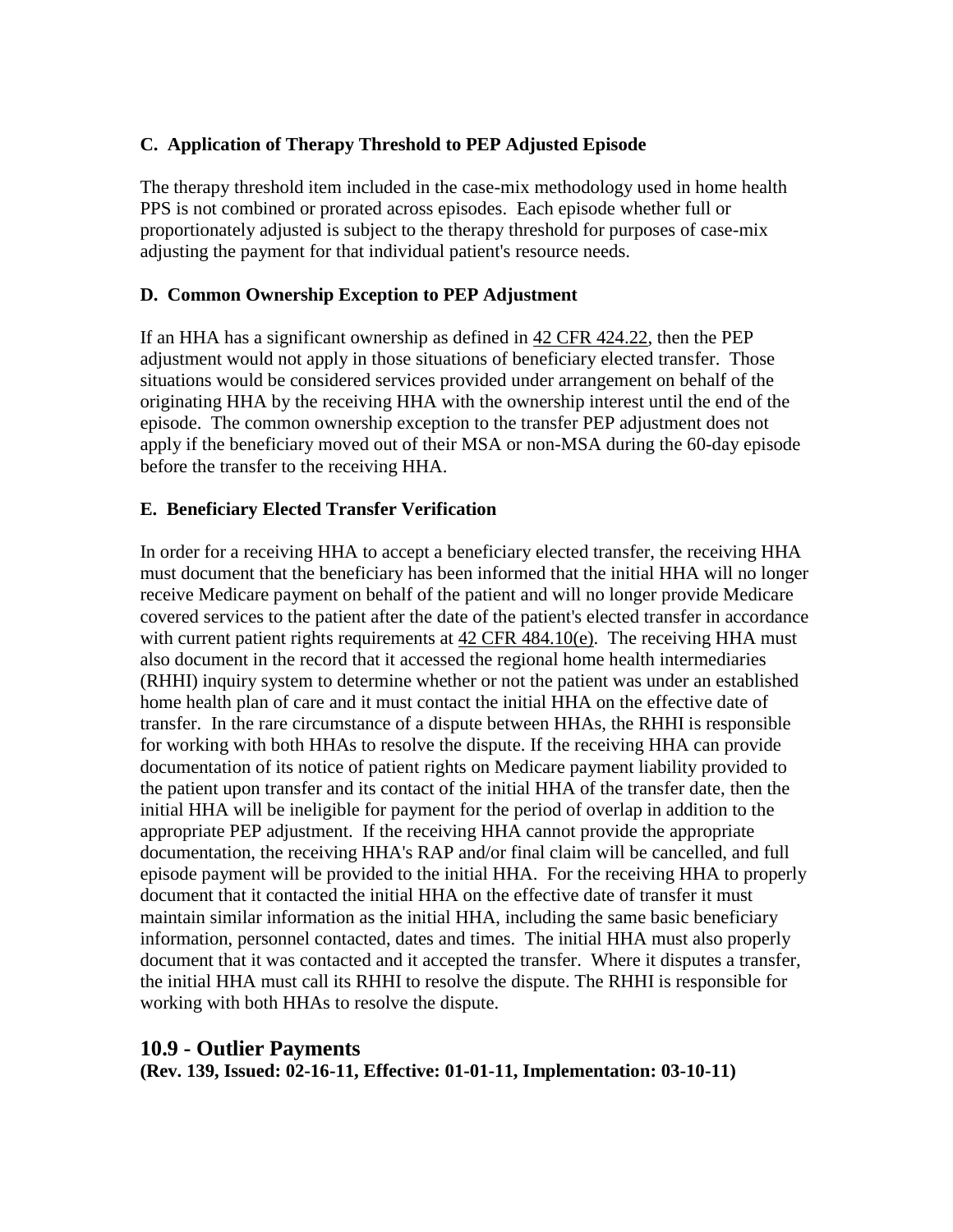When cases experience an unusually high level of services in a 60-day period, Medicare systems will provide additional or "outlier" payments to the case-mix and wage-adjusted episode payment. Outlier payments can result from medically necessary high utilization in any or all-home health service disciplines. CMS makes outlier payments when the cost of care exceeds a threshold dollar amount. The outlier threshold for each case-mix group is the episode payment amount for that group or the PEP adjustment amount for the episode, plus a fixed dollar loss amount, which is the same for all case-mix groups. The outlier payment is a proportion of the amount of imputed costs beyond the threshold. CMS calculates the imputed cost for each episode by multiplying the national per visit amount of each discipline by the number of visits in the discipline and computing the total imputed cost for all disciplines. If the imputed cost for the episode is greater than the sum of the case-mix and wage-adjusted episode payment plus the fixed dollar loss amount (the outlier threshold), a set percentage (the loss sharing ratio) of the difference between the imputed amount and outlier threshold will be paid to the HHA as a wageadjusted outlier payment in addition to the episode payment. The amount of the outlier payment is determined as follows:

- 1. Calculate the case-mix and wage-adjusted episode payment (including nonroutine supplies (NRS));
- 2. Add the wage-adjusted fixed dollar loss amount. The sum of steps 1 and 2 is the outlier threshold for the episode;
- 3. Calculate the wage-adjusted imputed cost of the episode by first multiplying the total number of visits for each home health discipline by the national per visit amounts, and wage-adjusting those amounts. Sum the per discipline wageadjusted imputed amounts to yield the total wage-adjusted imputed cost for the episode;
- 4. Subtract the total imputed cost for the episode (total from Step 3) from the sum of the case-mix and wage-adjusted episode payment and the wage-adjusted fixed dollar loss amount (sum of Steps 1 and 2 - outlier threshold);
- 5. Multiply the difference by the loss sharing ratio; and
- 6. That total amount is the outlier payment for the episode.

Effective January 1, 2010, an outlier cap precludes any HHA from receiving more than 10 percent of their total home health payment in outliers.

#### <span id="page-10-0"></span>**10.10 - Discharge Issues**

**(Rev. 139, Issued: 02-16-11, Effective: 01-01-11, Implementation: 03-10-11)**

**A. Hospice Election Mid-Episode**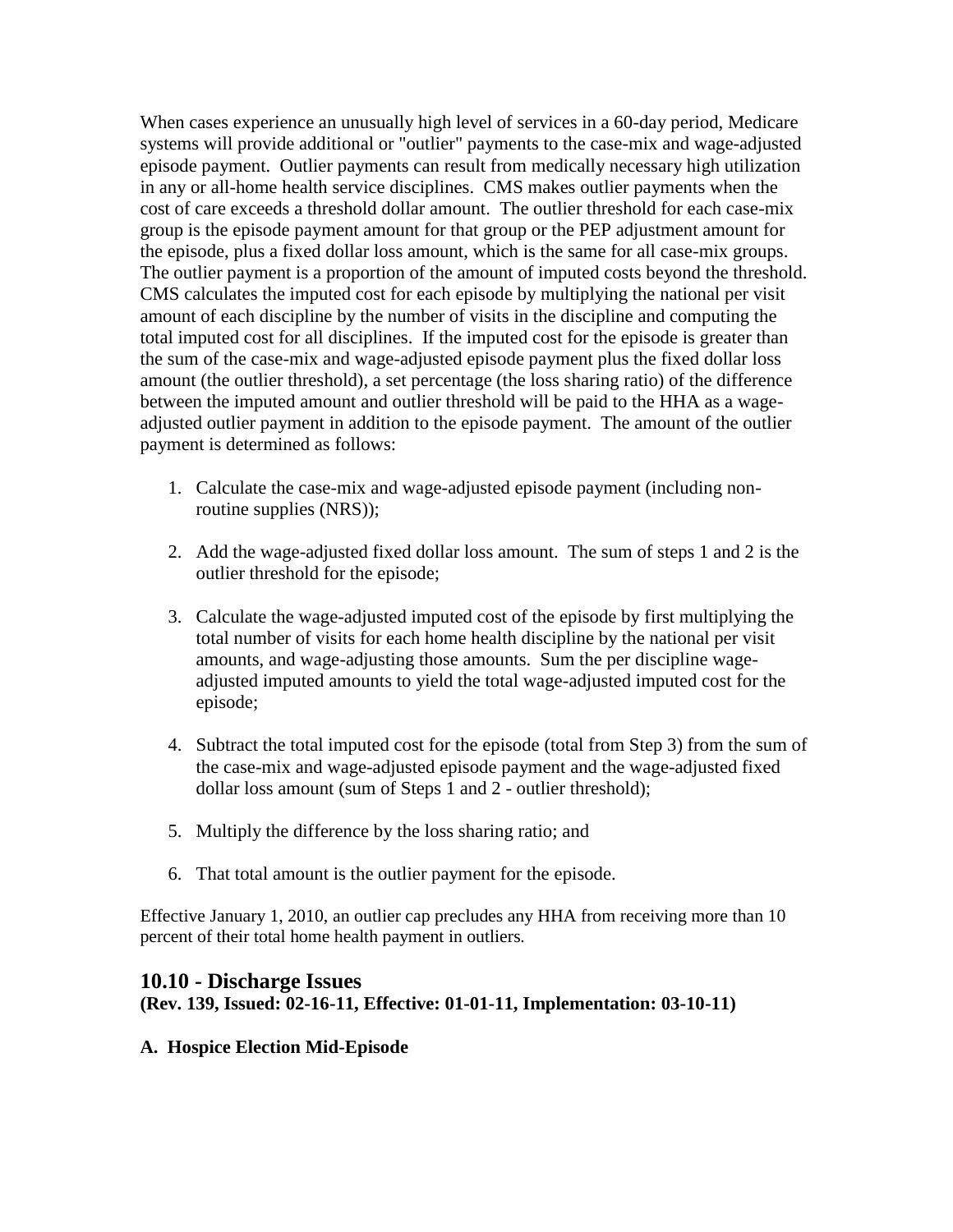If a patient elects hospice before the end of the episode and there was no PEP or LUPA adjustment, the HHA will receive a full episode payment. Home health PPS does not change the current rules that permit a hospice patient to receive home health services for a condition unrelated to his/her reason for hospice election. Consistent with all episodes in which a patient receives four or fewer visits, the episode with four or fewer visits in which a patient elects hospice would be paid at the low utilization payment adjusted amount.

#### **B. Patient's Death**

The documented event of a patient's death would result in a full episode payment, unless the death occurred in a low utilization payment adjusted episode. Consistent with all episodes in which a patient receives four or fewer visits, if the patient's death occurred during an episode with four or fewer visits, the episode would be paid at the low utilization payment adjusted amount. In the event of a patient's death during an adjusted episode, the total adjusted episode would constitute the full episode payment. However, the HHA is not constrained to bill for a higher case-mix group if the net effect is a lower payment for the episode than if the adjustment had not occurred.

#### **C. Patient is No Longer Eligible for Home Health (e.g., no longer homebound, no skilled need).**

If the patient is discharged because he or she is no longer eligible for the Medicare home health benefit and has received more than four visits, then the HHA would receive full episode payment. However, if the patient becomes subsequently eligible for the Medicare home health benefit during the same 60-day episode and later transferred to another HHA or returned to the same HHA, then the latter situation would result in a PEP adjustment.

#### **D. Discharge Due to Patient Refusal of Services or is a Documented Safety Threat, Abuse Threat or is Noncompliant.**

If the patient is discharged because he or she refuses services or becomes a documented safety, abuse, or noncompliance discharge and has received more than four visits, then the HHA would receive full episode payment unless the patient becomes subsequently eligible for the Medicare home health benefit during the same 60-day episode and later transferred to another HHA or returned to the same HHA, then the latter situation would result in a PEP adjustment.

#### **E. Patient Becomes Managed Care Eligible Mid-Episode**

If a patient's enrollment in a Medicare Advantage (MA) plan becomes effective mid episode, the 60-day episode payment will be made proportionally adjusted with a PEP adjustment since the patient is receiving coverage under MA. Beginning with the effective date of enrollment, the MA plan will receive a capitation payment for covered services.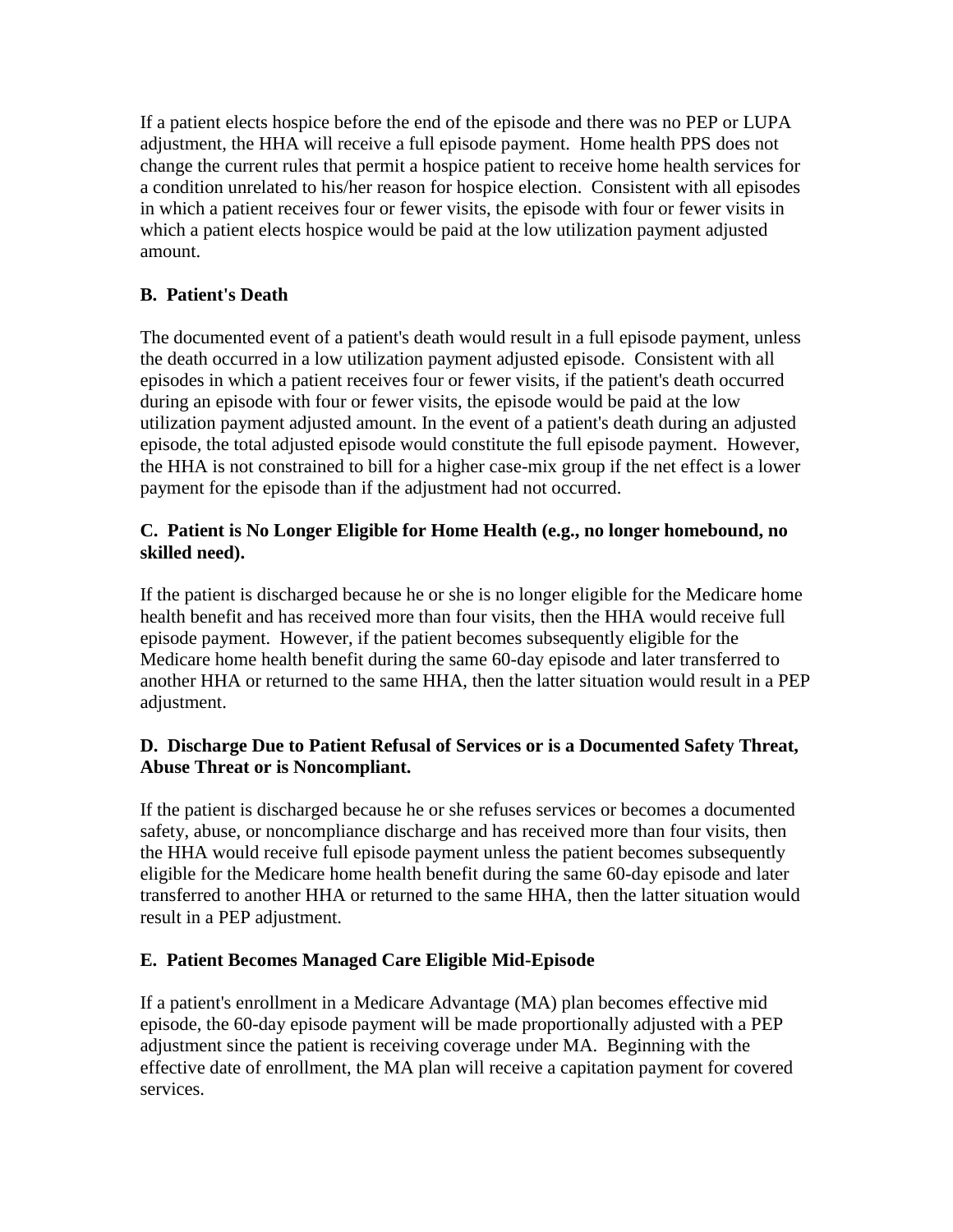#### **F. Submission of Final Claims Prior to the End of the 60-day Episode**

The claim may be submitted upon discharge before the end of the 60-day episode. However, subsequent adjustments to any payments based on the claim may be made due to an intervening event resulting in a PEP adjustment or other adjustment.

#### **G. Patient Discharge and Financial Responsibility for Part B Bundled Medical Supplies and Services**

As discussed in detail under §10.11, below, the law governing the Medicare home health PPS requires the HHA to provide all bundled home health services (except DME) either directly or under arrangement while a patient is under a home health plan of care during an open episode. The HHA is responsible for providing all covered home health services (except DME) either directly or under arrangement while a patient is under a home health plan of care during an open episode. Once the patient is discharged, the HHA is no longer responsible for providing home health services including the bundled Part B medical supplies and therapy services.

#### **H. Discharge Issues Associated With Inpatient Admission Overlapping Into Subsequent Episodes**

1. If a patient is admitted to an inpatient facility and the inpatient stay overlaps into what would have been the subsequent episode and there is no reassessment or recertification of the patient, then the certification begins with the new start of care date after inpatient discharge.

#### <span id="page-12-0"></span>**10.11 - Consolidated Billing (Rev. 139, Issued: 02-16-11, Effective: 01-01-11, Implementation: 03-10-11)**

For individuals under a home health plan of care payment for all services and supplies, with the exception of the osteoporosis drugs and DME, is included in the PPS episodic rate. HHAs must provide the covered home health services (except DME) either directly or under arrangement, and must bill for such covered home health services.

Payment must be made to the HHA.

#### **A. Home Health Services Subject to Consolidated Billing Requirements**

The home health services included in the consolidated billing governing home health PPS are:

- Part-time or intermittent skilled nursing services;
- Part-time or intermittent home health aide services;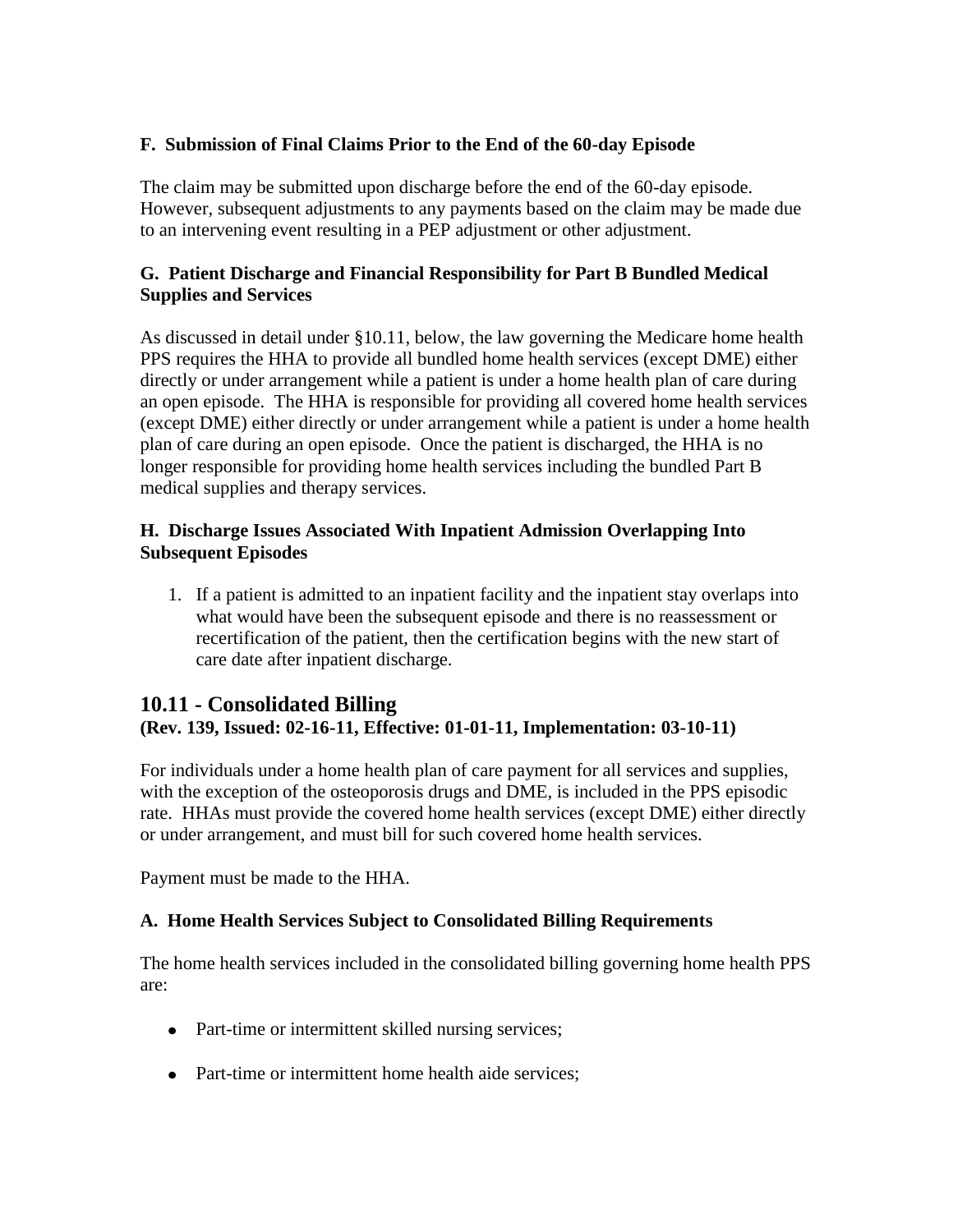- Physical therapy;
- Speech-language pathology services;
- Occupational therapy;
- Medical social services;
- Routine and nonroutine medical supplies;
- Covered osteoporosis drug as defined in  $\S 1861(kk)$  of the Act, but excluding other drugs and biologicals;
- Medical services provided by an intern or resident-in-training of the program of the hospital in the case of an HHA that is affiliated or under common control with a hospital with an approved teaching program; and
- Home health services defined in [§1861\(m\)](http://www.ssa.gov/OP_Home/ssact/title18/1861.htm) provided under arrangement at hospitals, SNFs, or rehabilitation centers when they involve equipment too cumbersome to bring to the home or are furnished while the patient is at the facility to receive such services.

#### **B. Medical Supplies**

The law requires all medical supplies (routine and nonroutine) bundled to the agency while the patient is under a home health plan of care. The agency that establishes the episode is the only entity that can bill and receive payment for medical supplies during an episode for a patient under a home health plan of care. Both routine and nonroutine medical supplies are included in the base rates for every Medicare home health patient regardless of whether or not the patient requires medical supplies during the episode.

Due to the consolidated billing requirements, CMS provided additional amounts in the base rates for those nonroutine medical supplies that have a duplicate Part B code that could have been unbundled to Part B prior to PPS. See §§50.4 for detailed discussion of medical supplies.

Medical supplies used by the patient, provider, or other practitioners under arrangement on behalf of the agency (other than physicians) are subject to consolidated billing and bundled to the HHA episodic payment rate. Once a patient is discharged from home health and not under a home health plan of care, the HHA is not responsible for medical supplies.

The DME, including supplies covered as DME, are paid separately from the PPS rates and are excluded from the consolidated billing requirements governing PPS. The determining factor is the medical classification of the supply, not the diagnosis of the patient. For example, infusion therapy will continue to be covered under the DME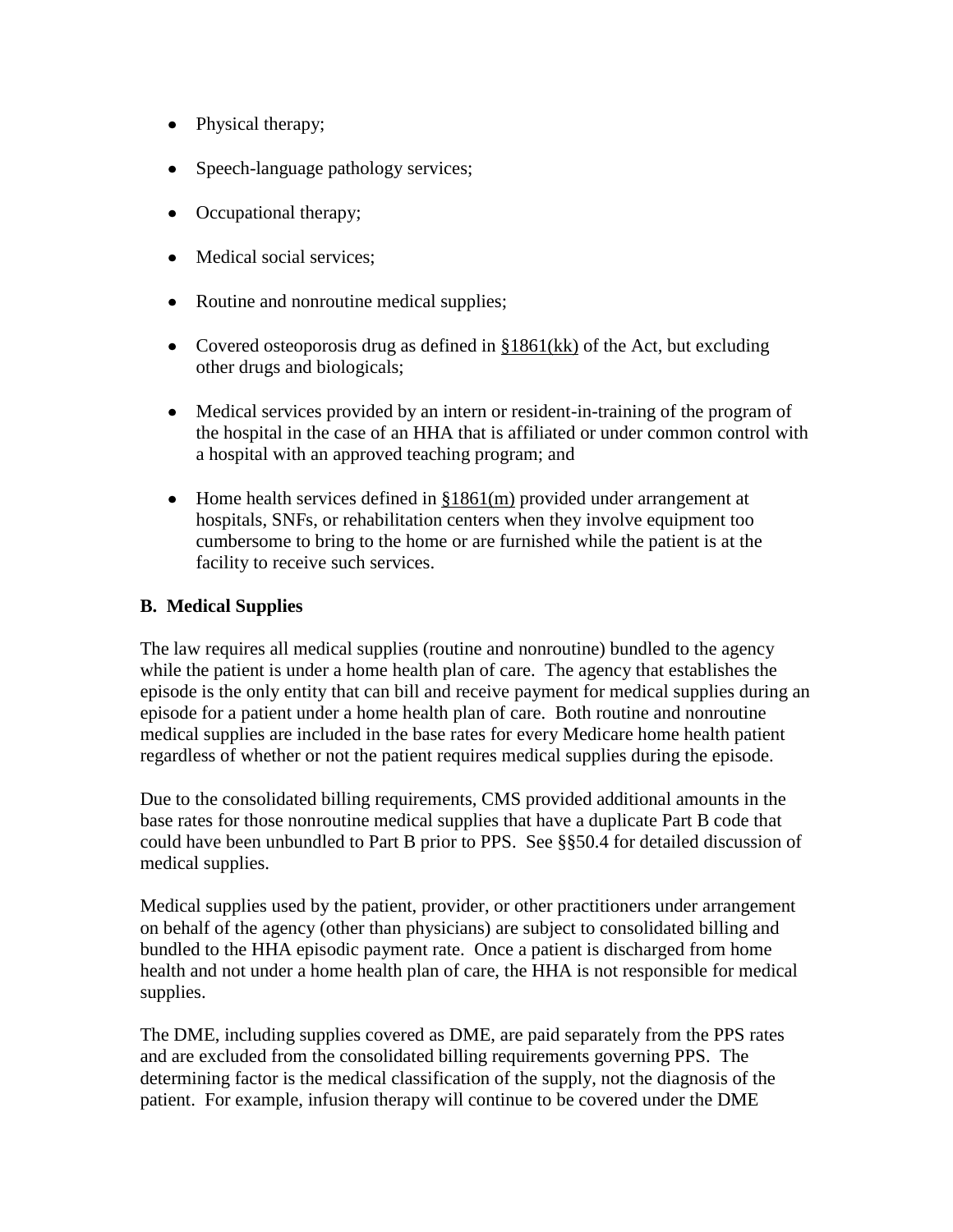benefit separately paid from the PPS rate and excluded from the consolidated billing requirements governing PPS. The DME supplies that are currently covered and paid in accordance with the DME fee schedule as category SU are billed under the DME benefit and not included in the bundled HHA episodic payment rate. The HHAs are not required to do consolidated billing of SU supplies.

Osteoporosis drugs are included in consolidated billing under the home health benefit. However, payment is not bundled into the episodic payment rate. The HHAs must bill for osteoporosis drugs in accordance with billing instructions. Payment is in addition to the episodic payment rate.

#### **C. Relationship Between Consolidated Billing Requirements and Part B Supplies and Part B Therapies Included in the Baseline Rates That Could Have Been Unbundled Prior to PPS That No Longer Can Be Unbundled.**

The HHA is responsible for the services provided under arrangement on their behalf by other entities. Covered home health services at [§1861\(m\)](http://www.ssa.gov/OP_Home/ssact/title18/1861.htm) of the Act (except DME) are included in the baseline PPS rates and subject to the consolidated billing requirements while the patient is under a plan of care of the HHA. The time the services are bundled is while the patient is under a home health plan of care.

Physician services or nurse practitioner services that are bundled into the physician fee schedule payments are not recognized as a home health service included in the PPS rate. Supplies incident to a physician service or related to a physician service billed to the carrier are not subject to the consolidated billing requirements. The physician would not be acting as a supplier billing the DMERC in this situation.

Therapies (physical therapy, occupational therapy, and speech-language pathology services) are covered home health services that are included in the baseline rates and subject to the consolidated billing requirements. In addition to therapies that had been paid on a cost basis under home health, CMS has included in the rates additional amounts for Part B therapies that could have been unbundled prior to PPS. These therapies are subject to the consolidated billing requirements. There are revenue center codes that reflect the ranges of outpatient physical therapy, occupational therapy, and speechlanguage pathology services and HCPCS codes that reflect physician supplier codes that are physical therapy, occupational therapy, and speech-language pathology services by code definition and are subject to the consolidated billing requirements. Therefore, the above-mentioned therapies must be provided directly or under arrangement on behalf of the HHA while a patient is under a home health plan of care cannot be separately billed to Part B during an open 60-day episode.

#### **D. Freedom of Choice Issues**

A beneficiary exercises his or her freedom of choice for the services under the home health benefit listed in [§1861\(m\)](http://www.ssa.gov/OP_Home/ssact/title18/1861.htm) of the Act, including medical supplies, but excluding DME covered as a home health service by choosing the HHA. Once a home health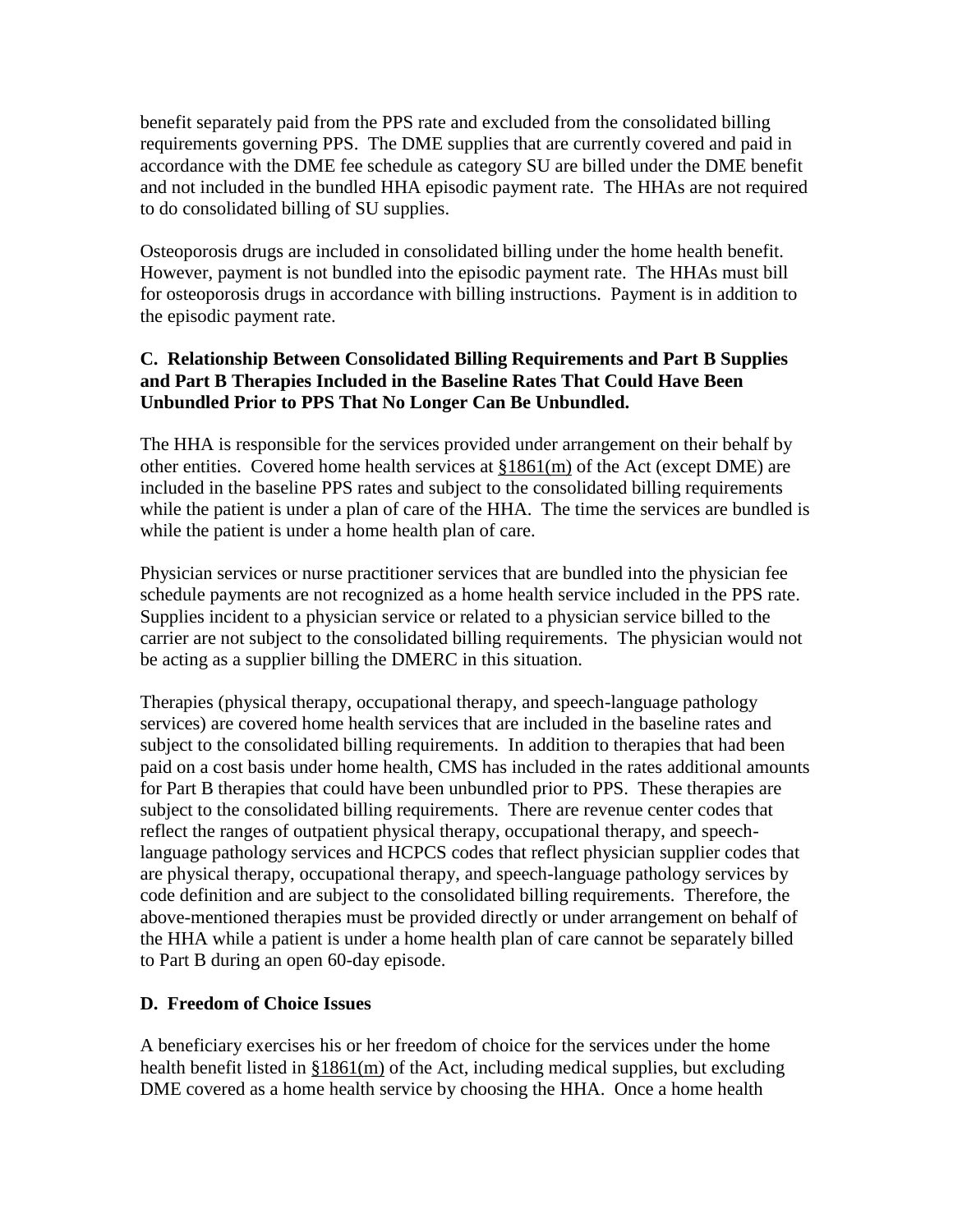patient chooses a particular HHA, he or she has clearly exercised freedom of choice with respect to all items and services included within the scope of the Medicare home health benefit (except DME). The HHA's consolidated billing role supersedes all other billing situations the beneficiary may wish to establish for home health services covered under the scope of the Medicare home health benefit during the certified episode.

#### **E. Knowledge of Services Arranged for on Behalf of the HHA**

The consolidated billing requirements governing home health PPS requires that the HHA provide all covered home health services (except DME) either directly or under arrangement while a patient is under a home health plan of care. Providing services either directly or under arrangement requires knowledge of the services provided during the episode. In addition, in accordance with current Medicare conditions of participation and Medicare coverage guidelines governing home health, the patient's plan of care must reflect the physician ordered services that the HHA provides either directly or under arrangement. An HHA would not be responsible for payment in the situation in which they have no prior knowledge (unaware of physicians orders) of the services provided by an entity during an episode to a patient who is under their home health plan of care. An HHA is responsible for payment in the situation in which services are provided to a patient by another entity, under arrangement with the HHA, during an episode in which the patient is under the HHA's home health plan of care. However, it is in the best interest of future business relationships to discuss the situation with any entity that seeks payment from the HHA during an episode in an effort to resolve any misunderstanding and avoid such situations in the future.

#### <span id="page-15-0"></span>**10.12 - Change of Ownership Relationship to Episodes Under PPS (Rev. 139, Issued: 02-16-11, Effective: 01-01-11, Implementation: 03-10-11)**

#### **A. Change of Ownership With Assignment**

When there is a change of ownership and the new owner accepts assignment of the existing provider agreement, the new owner is subject to all the terms and conditions under which the existing agreement was issued. The provider number remains the same if the new HHA owner accepts assignment of the existing provider agreement. As long as the new owner complies with the regulations governing home health PPS, billing, and payment for episodes with applicable adjustments for existing patients under an established plan of care will continue on schedule through the change in ownership with assignment. The episode would be uninterrupted spanning the date of sale. The former owner is required to file a terminating cost report. Instructions regarding when a cost report is filed are in the Provider Reimbursement Manual, Part 1, §1500.

#### **B. Change of Ownership Without Assignment**

When there is a change of ownership, and the new owner does not take the assignment of the existing provider agreement, the provider agreement and provider number of the former owner is terminated. The former owner will receive partial episode payment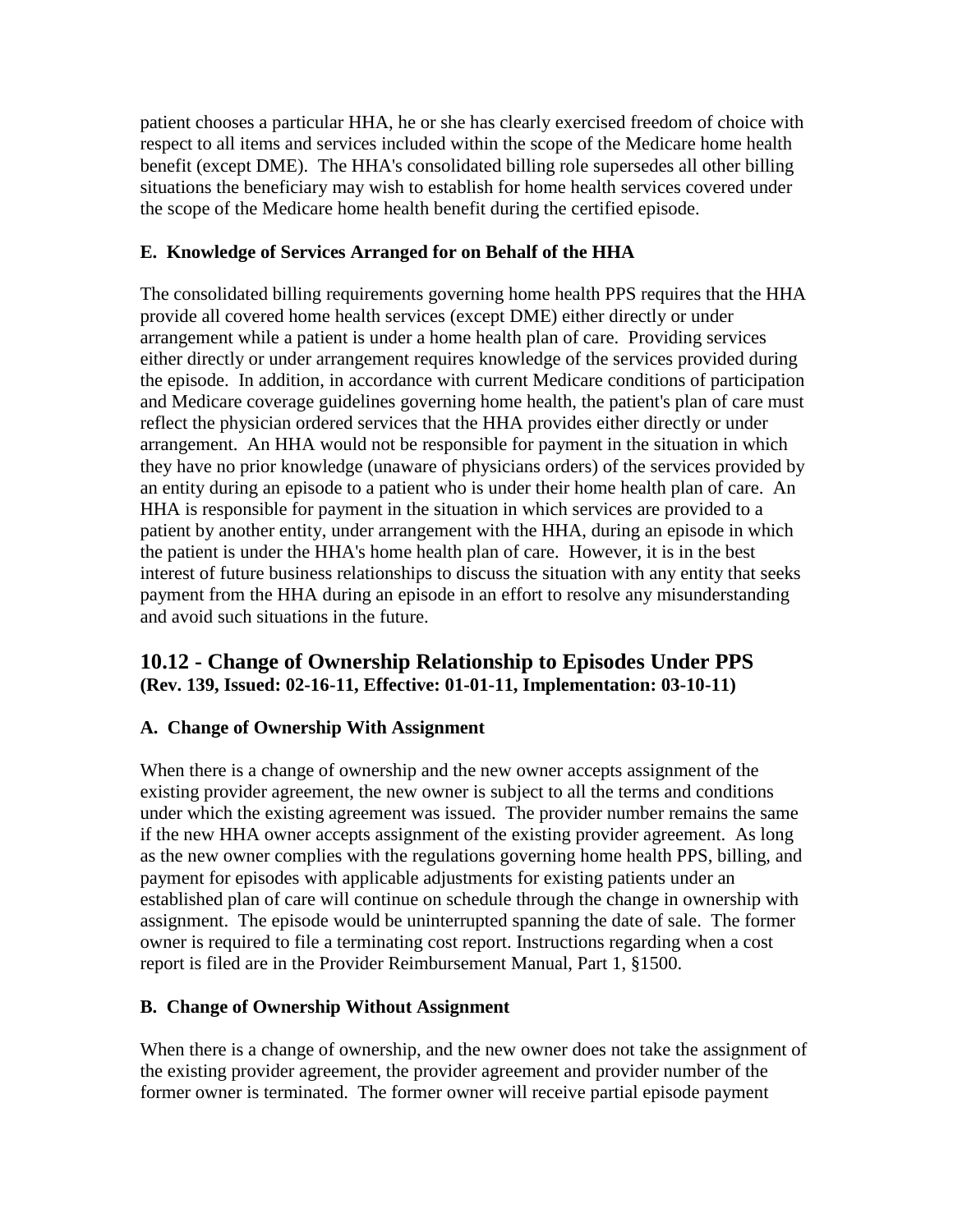adjusted payments in accordance with the methodology set forth in the Medicare Claims Processing Manual, Chapter 10, "Home Health Agency Billing," §40.2, and [42 CFR](http://ecfr.gpoaccess.gov/cgi/t/text/text-idx?c=ecfr&sid=c41b82f01e68abbdcf399040c9fecff8&rgn=div8&view=text&node=42:5.0.1.1.3.5.7.9&idno=42)  [484.235,](http://ecfr.gpoaccess.gov/cgi/t/text/text-idx?c=ecfr&sid=c41b82f01e68abbdcf399040c9fecff8&rgn=div8&view=text&node=42:5.0.1.1.3.5.7.9&idno=42) based on the last billable visit date for existing patients under a home health plan of care ending on or before the date of sale. The former owner is required to file a terminating cost report. The new owner cannot bill Medicare for payment until the effective date of the Medicare approval. The new HHA will not be able to participate in the Medicare program without going through the same process as any new provider, which includes an initial survey. Once the new owner is Medicare-approved, the HHA may start a new episode for purposes of payment, OASIS assessment, and certification of the home health plan of care for all new patients in accordance with the regulations governing home health PPS, effective with the date of the new provider certification.

#### **C. Change of Ownership - Mergers**

The merger of a provider corporation into another corporation constitutes a change of ownership. For information on specific procedures, refer to Pub. 100-07, State Operations Manual, chapter 2, section 2202.17.

#### <span id="page-16-0"></span>**20 - Conditions To Be Met for Coverage of Home Health Services (Rev. 1, 10-01-03) A3-3116, HHA-203**

Medicare covers HHA services when the following criteria are met:

- 1. The person to whom the services are provided is an eligible Medicare beneficiary;
- 2. The HHA that is providing the services to the beneficiary has in effect a valid agreement to participate in the Medicare program;
- 3. The beneficiary qualifies for coverage of home health services as described in [§30;](#page-18-1)
- 4. The services for which payment is claimed are covered as described in [§§40](#page-33-2) and [50;](#page-67-0)
- 5. Medicare is the appropriate payer; and
- 6. The services for which payment is claimed are not otherwise excluded from payment.

<span id="page-16-1"></span>**20.1 - Reasonable and Necessary Services (Rev. 1, 10-01-03) A3-3116.1. HHA-203.1**

<span id="page-16-2"></span>**20.1.1 - Background (Rev. 1, 10-01-03)**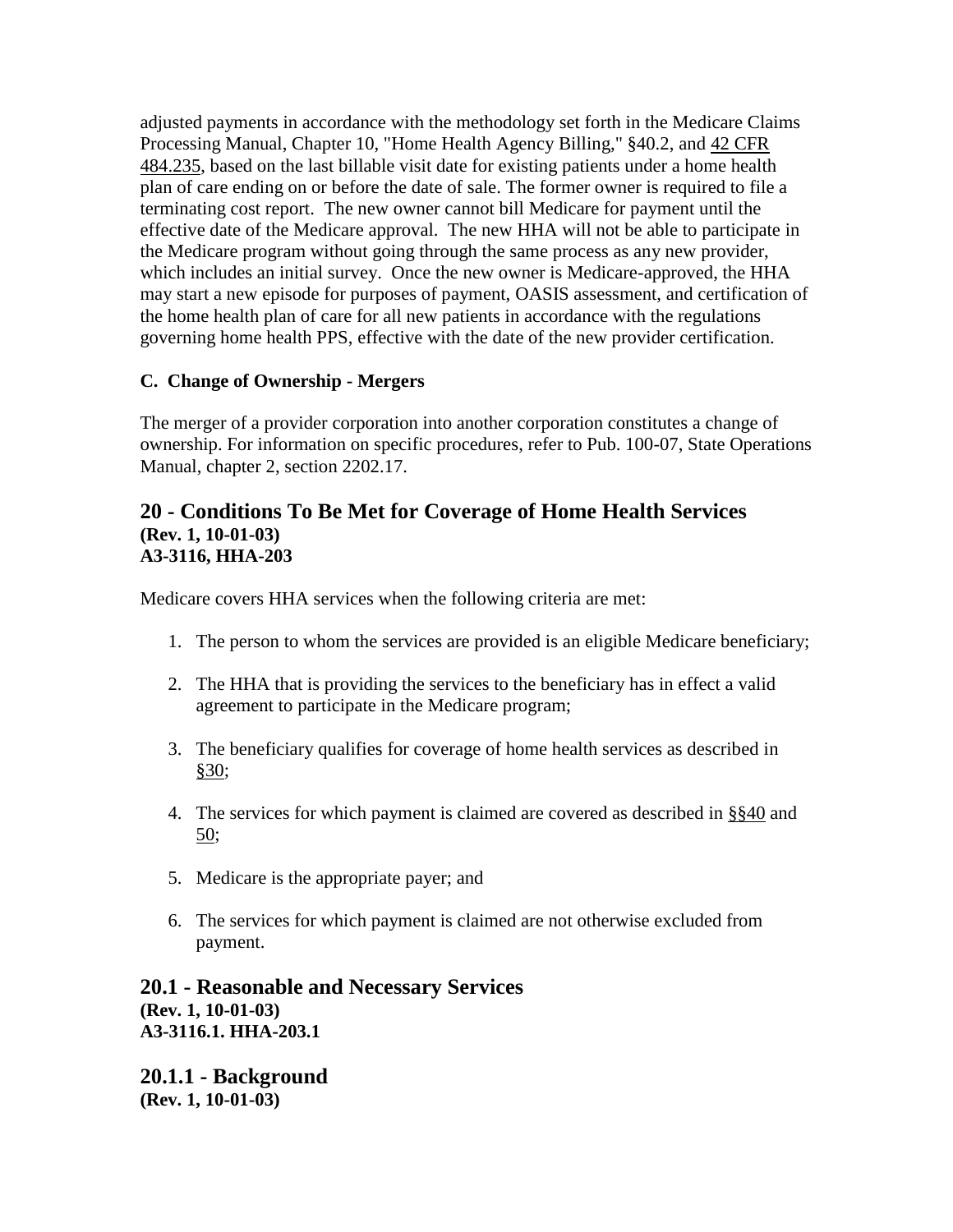#### **A3-3116.1A, HHA-203.1A**

In enacting the Medicare program, Congress recognized that the physician would play an important role in determining utilization of services. The law requires that payment can be made only if a physician certifies the need for services and establishes a plan of care. The Secretary is responsible for ensuring that Medicare covers the claimed services, including determining whether they are "reasonable and necessary."

#### <span id="page-17-0"></span>**20.1.2 - Determination of Coverage (Rev. 1, 10-01-03) A3-3113.1.B, HHA-203.1.B**

The intermediary's decision on whether care is reasonable and necessary is based on information reflected in the home health plan of care, the OASIS as required by 42 CFR [484.55](http://www.cms.hhs.gov/regulations/) or a medical record of the individual patient. Medicare does not deny coverage solely on the basis of the reviewer's general inferences about patients with similar diagnoses or on data related to utilization generally, but bases it upon objective clinical evidence regarding the patient's individual need for care.

#### <span id="page-17-1"></span>**20.2 - Impact of Other Available Caregivers and Other Available Coverage on Medicare Coverage of Home Health Services (Rev. 1, 10-01-03) A3-3116.2, HHA-203.2**

Where the Medicare criteria for coverage of home health services are met, patients are entitled by law to coverage of reasonable and necessary home health services. Therefore, a patient is entitled to have the costs of reasonable and necessary services reimbursed by Medicare without regard to whether there is someone available to furnish the services. However, where a family member or other person is or will be providing services that adequately meet the patient's needs, it would not be reasonable and necessary for HHA personnel to furnish such services. Ordinarily it can be presumed that there is no able and willing person in the home to provide the services being rendered by the HHA unless the patient or family indicates otherwise and objects to the provision of the services by the HHA, or unless the HHA has first hand knowledge to the contrary.

#### **EXAMPLE 1:**

A patient who lives with an adult daughter and otherwise qualifies for Medicare coverage of home health services, requires the assistance of a home health aide for bathing and assistance with an exercise program to improve endurance. The daughter is unwilling to bathe her elderly father and assist him with the exercise program. Home health aide services would be reasonable and necessary.

Similarly, a patient is entitled to have the costs of reasonable and necessary home health services reimbursed by Medicare even if the patient would qualify for institutional care (e.g., hospital care or skilled nursing facility care).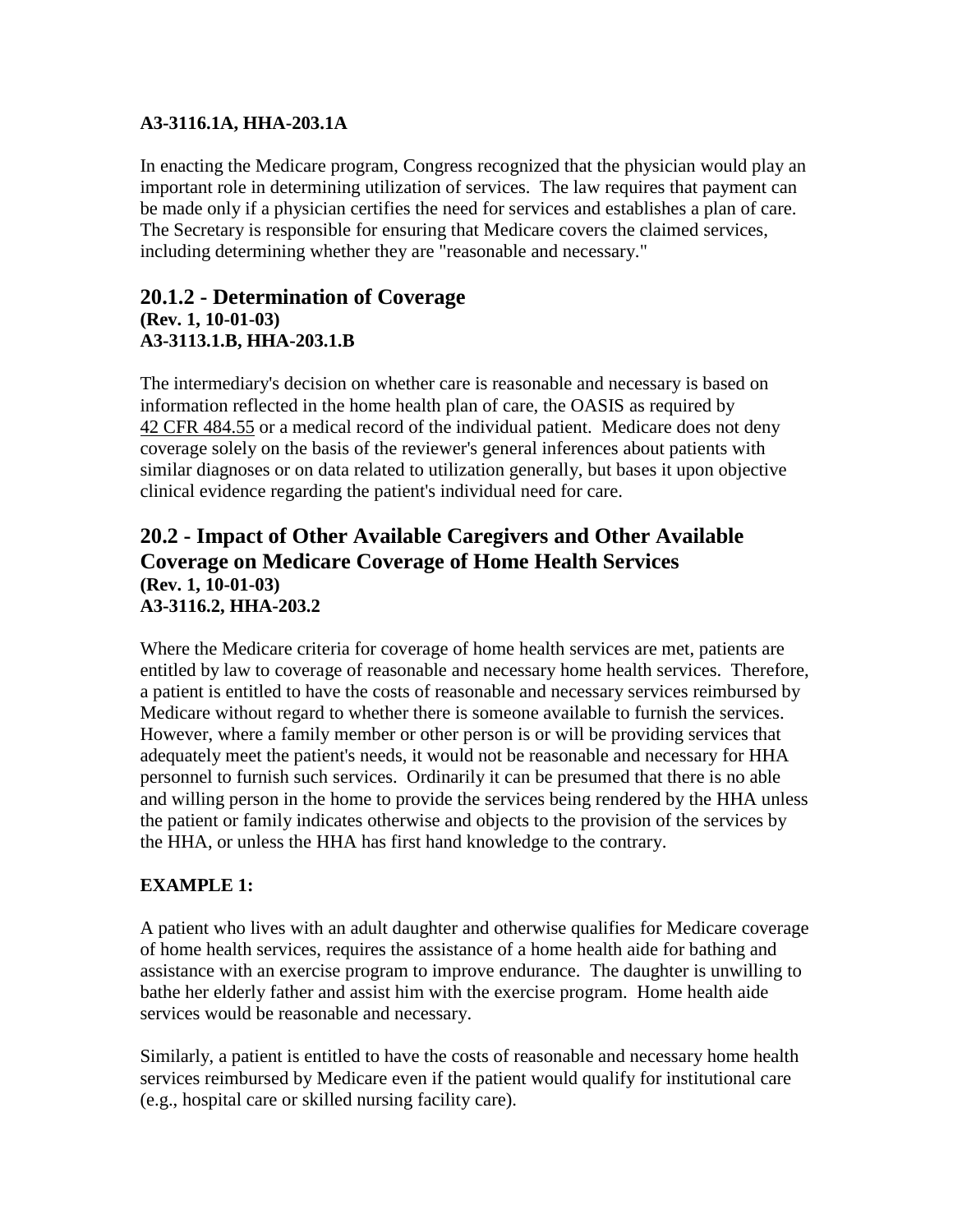#### **EXAMPLE 2:**

A patient who is being discharged from a hospital with a diagnosis of osteomyelitis and requires continuation of the I.V. antibiotic therapy that was begun in the hospital was found to meet the criteria for Medicare coverage of skilled nursing facility services. If the patient also meets the qualifying criteria for coverage of home health services, payment may be made for the reasonable and necessary home health services the patient needs, notwithstanding the availability of coverage in a skilled nursing facility.

Medicare payment should be made for reasonable and necessary home health services where the patient is also receiving supplemental services that do not meet Medicare's definition of skilled nursing care or home health aide services.

#### **EXAMPLE 3:**

A patient who needs skilled nursing care on an intermittent basis also hires a licensed practical (vocational) nurse to provide nighttime assistance while family members sleep. The care provided by the nurse, as respite to the family members, does not require the skills of a licensed nurse (as defined in  $§40.1$ ) and therefore has no impact on the beneficiary's eligibility for Medicare payment of home health services even though another third party insurer may pay for that nursing care.

#### <span id="page-18-0"></span>**20.3 - Use of Utilization Screens and "Rules of Thumb" (Rev. 1, 10-01-03) A3-3116.3, HHA-203.3**

Medicare recognizes that determinations of whether home health services are reasonable and necessary must be based on an assessment of each beneficiary's individual care needs. Therefore, denial of services based on numerical utilization screens, diagnostic screens, diagnosis or specific treatment norms is not appropriate.

#### <span id="page-18-1"></span>**30 - Conditions Patient Must Meet to Qualify for Coverage of Home Health Services (Rev. 1, 10-01-03) A3-3117, HHA-204, A-98-49**

To qualify for the Medicare home health benefit, under  $\S$ §1814(a)(2)(C) and  $1835(a)(2)(A)$  of the Act, a Medicare beneficiary must meet the following requirements:

- Be confined to the home;
- Under the care of a physician;
- Receiving services under a plan of care established and periodically reviewed by a physician;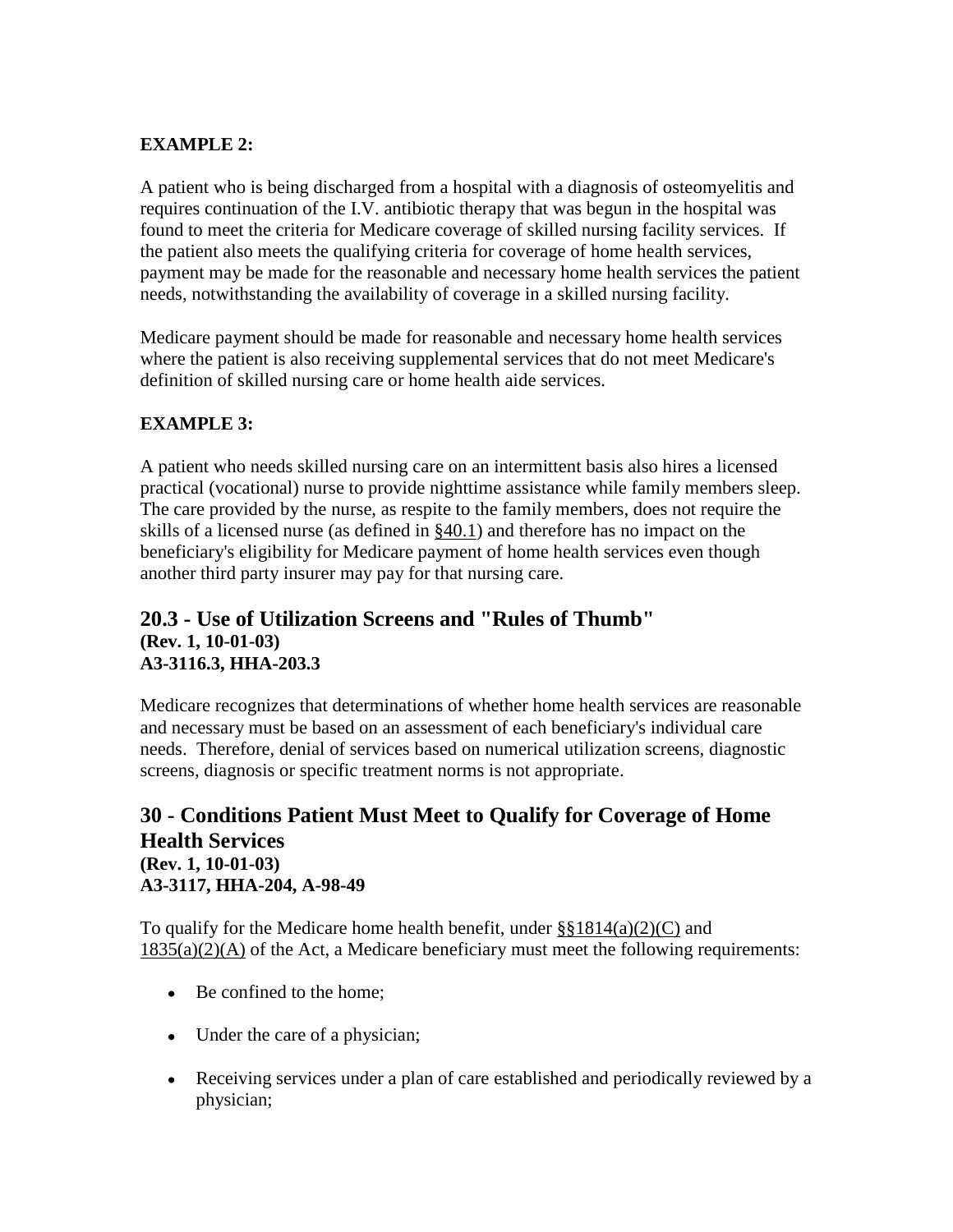- Be in need of skilled nursing care on an intermittent basis or physical therapy or speech-language pathology; or
- Have a continuing need for occupational therapy.

For purposes of benefit eligibility, under §§1814(a)(2)(C) and 1835(a)(2)(A) of the Act, "intermittent" means skilled nursing care that is either provided or needed on fewer than 7 days each week or less than 8 hours of each day for periods of 21 days or less (with extensions in exceptional circumstances when the need for additional care is finite and predictable).

A patient must meet each of the criteria specified in this section. Patients who meet each of these criteria are eligible to have payment made on their behalf for services discussed in [§§40](#page-33-2) and [50.](#page-67-0)

<span id="page-19-0"></span>**30.1 - Confined to the Home (Rev. 1, 10-01-03) A3-3117.1, HHA-204.1**

#### <span id="page-19-1"></span>**30.1.1 - Patient Confined to the Home (Rev. 1, 10-01-03) A3-3117.1.A, HHA-204.1.A, A-01-21**

In order for a patient to be eligible to receive covered home health services under both Part A and Part B, the law requires that a physician certify in all cases that the patient is confined to his/her home. An individual does not have to be bedridden to be considered confined to the home. However, the condition of these patients should be such that there exists a normal inability to leave home and, consequently, leaving home would require a considerable and taxing effort.

If the patient does in fact leave the home, the patient may nevertheless be considered homebound if the absences from the home are infrequent or for periods of relatively short duration, or are attributable to the need to receive health care treatment. Absences attributable to the need to receive health care treatment include, but are not limited to:

- Attendance at adult day centers to receive medical care;
- Ongoing receipt of outpatient kidney dialysis; or
- The receipt of outpatient chemotherapy or radiation therapy.

Any absence of an individual from the home attributable to the need to receive health care treatment, including regular absences for the purpose of participating in therapeutic, psychosocial, or medical treatment in an adult day-care program that is licensed or certified by a State, or accredited to furnish adult day-care services in a State, shall not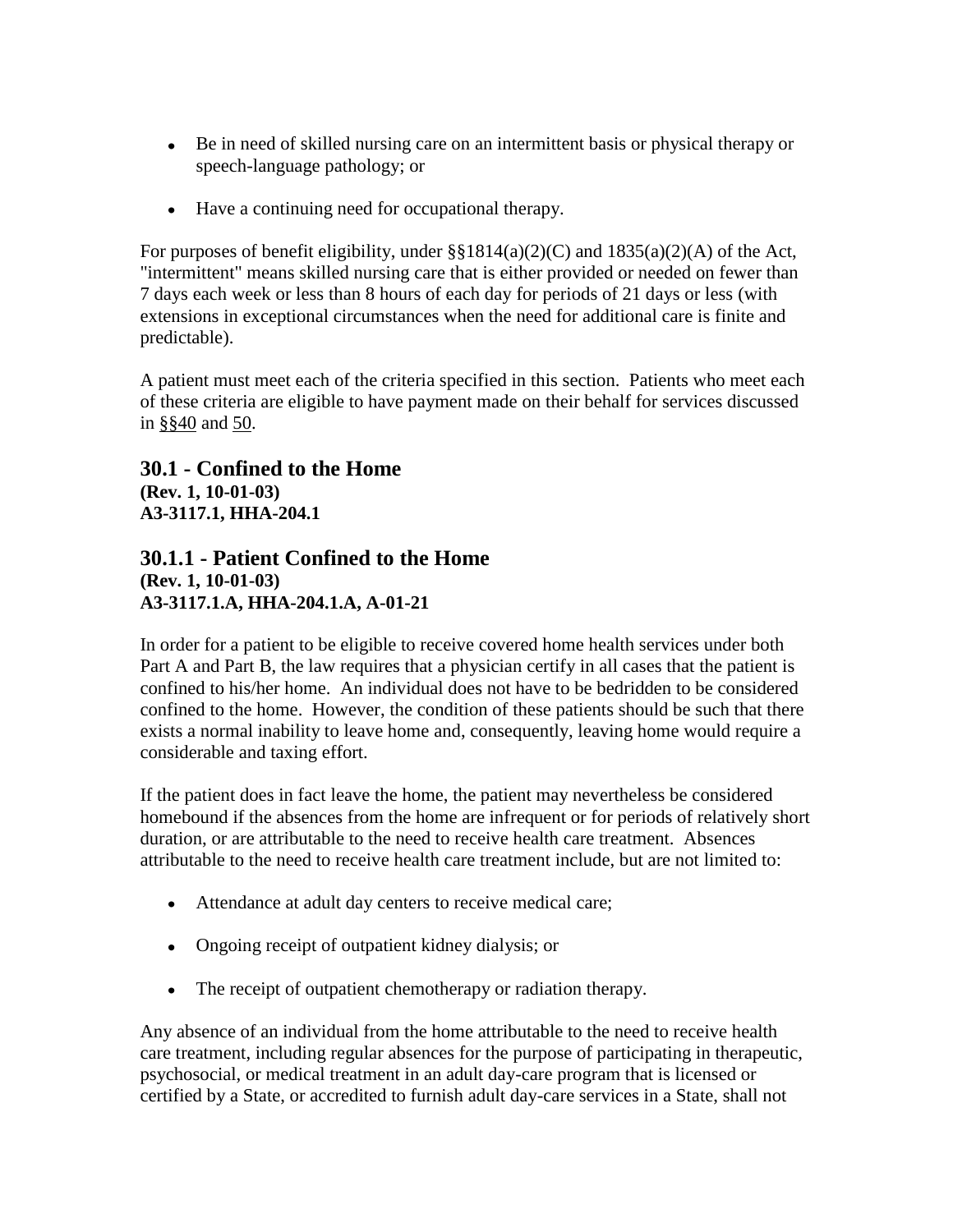disqualify an individual from being considered to be confined to his home. Any other absence of an individual from the home shall not so disqualify an individual if the absence is of an infrequent or of relatively short duration. For purposes of the preceding sentence, any absence for the purpose of attending a religious service shall be deemed to be an absence of infrequent or short duration. It is expected that in most instances, absences from the home that occur will be for the purpose of receiving health care treatment. However, occasional absences from the home for nonmedical purposes, e.g., an occasional trip to the barber, a walk around the block or a drive, attendance at a family reunion, funeral, graduation, or other infrequent or unique event would not necessitate a finding that the patient is not homebound if the absences are undertaken on an infrequent basis or are of relatively short duration and do not indicate that the patient has the capacity to obtain the health care provided outside rather than in the home.

Generally speaking, a patient will be considered to be homebound if they have a condition due to an illness or injury that restricts their ability to leave their place of residence except with the aid of: supportive devices such as crutches, canes, wheelchairs, and walkers; the use of special transportation; or the assistance of another person; or if leaving home is medically contraindicated.

Some examples of homebound patients that illustrate the factors used to determine whether a homebound condition exists would be:

- A patient paralyzed from a stroke who is confined to a wheelchair or requires the aid of crutches in order to walk;
- A patient who is blind or senile and requires the assistance of another person in leaving their place of residence;
- A patient who has lost the use of their upper extremities and, therefore, is unable to open doors, use handrails on stairways, etc., and requires the assistance of another individual to leave their place of residence;
- A patient in the late stages of ALS or neurodegenerative disabilities. In determining whether the patient has the general inability to leave the home and leaves the home only infrequently or for periods of short duration, it is necessary (as is the case in determining whether skilled nursing services are intermittent) to look at the patient's condition over a period of time rather than for short periods within the home health stay. For example, a patient may leave the home (under the conditions described above, e.g., with severe and taxing effort, with the assistance of others) more frequently during a short period when, for example, the presence of visiting relatives provides a unique opportunity for such absences, than is normally the case. So long as the patient's overall condition and experience is such that he or she meets these qualifications, he or she should be considered confined to the home.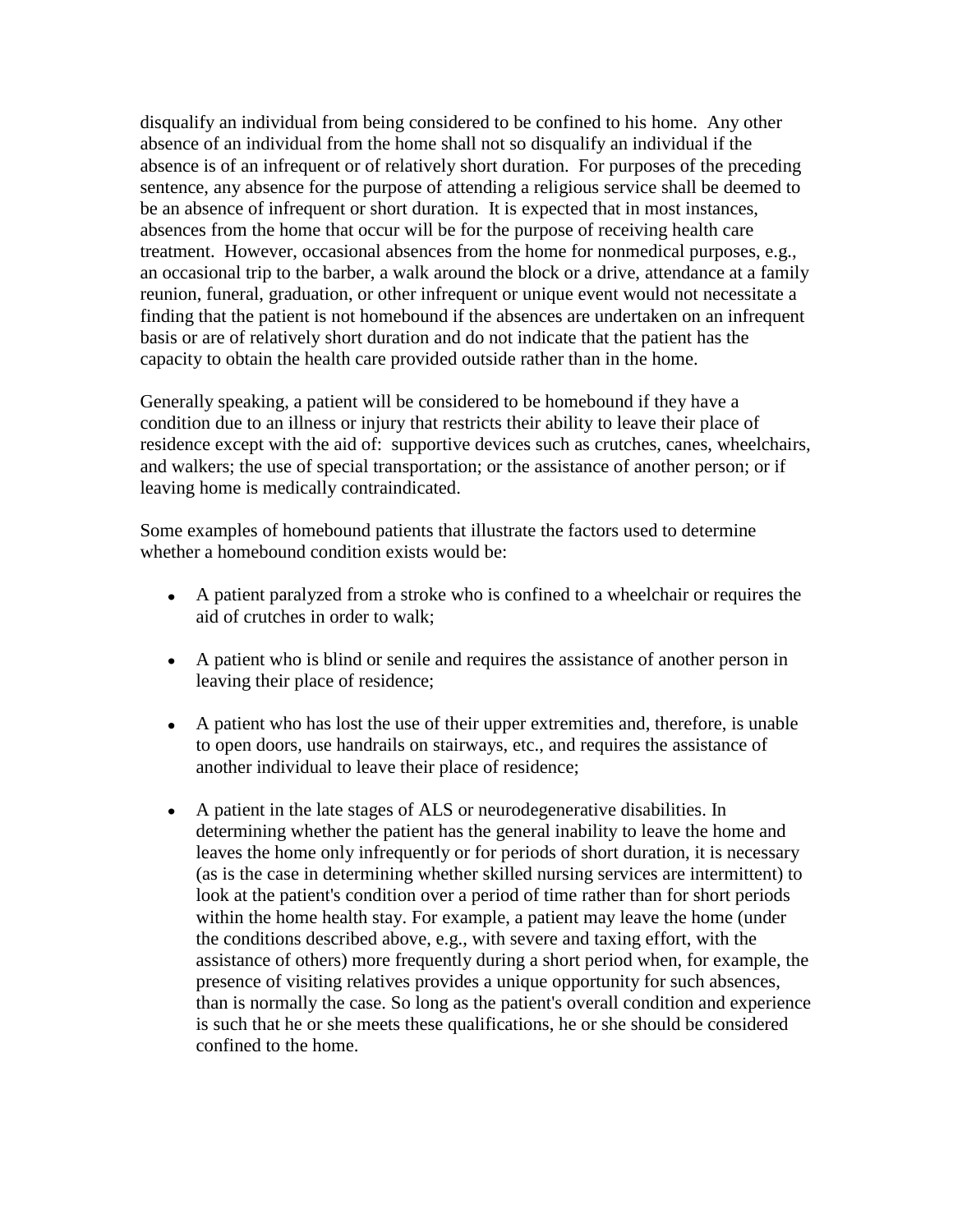- A patient who has just returned from a hospital stay involving surgery who may be suffering from resultant weakness and pain and, therefore, their actions may be restricted by their physician to certain specified and limited activities such as getting out of bed only for a specified period of time, walking stairs only once a day, etc.;
- A patient with arteriosclerotic heart disease of such severity that they must avoid all stress and physical activity; and
- A patient with a psychiatric illness that is manifested in part by a refusal to leave home or is of such a nature that it would not be considered safe for the patient to leave home unattended, even if they have no physical limitations.

The aged person who does not often travel from home because of feebleness and insecurity brought on by advanced age would not be considered confined to the home for purposes of receiving home health services unless they meet one of the above conditions.

Although a patient must be confined to the home to be eligible for covered home health services, some services cannot be provided at the patient's residence because equipment is required that cannot be made available there. If the services required by an individual involve the use of such equipment, the HHA may make arrangements with a hospital, skilled nursing facility (SNF), or a rehabilitation center to provide these services on an outpatient basis. (See [§50.6.](#page-80-1)) However, even in these situations, for the services to be covered as home health services the patient must be considered as confined to home; and to receive such outpatient services a homebound patient will generally require the use of supportive devices, special transportation, or the assistance of another person to travel to the appropriate facility.

If a question is raised as to whether a patient is confined to the home, the HHA will be requested to furnish the intermediary with the information necessary to establish that the patient is homebound as defined above.

#### <span id="page-21-0"></span>**30.1.2 - Patient's Place of Residence (Rev. 1, 10-01-03) A3-3117.1.B, HHA-204.1.B**

A patient's residence is wherever he or she makes his or her home. This may be his or her own dwelling, an apartment, a relative's home, a home for the aged, or some other type of institution. However, an institution may not be considered a patient's residence if the institution meets the requirements of  $\S$  $1861(e)(1)$  or  $1819(a)(1)$  of the Act. Included in this group are hospitals and skilled nursing facilities, as well as most nursing facilities under Medicaid. (See the Medicare State Operations Manual, §2166.)

Thus, if a patient is in an institution or distinct part of an institution identified above, the patient is not entitled to have payment made for home health services under either Part A or Part B since such an institution may not be considered their residence. When a patient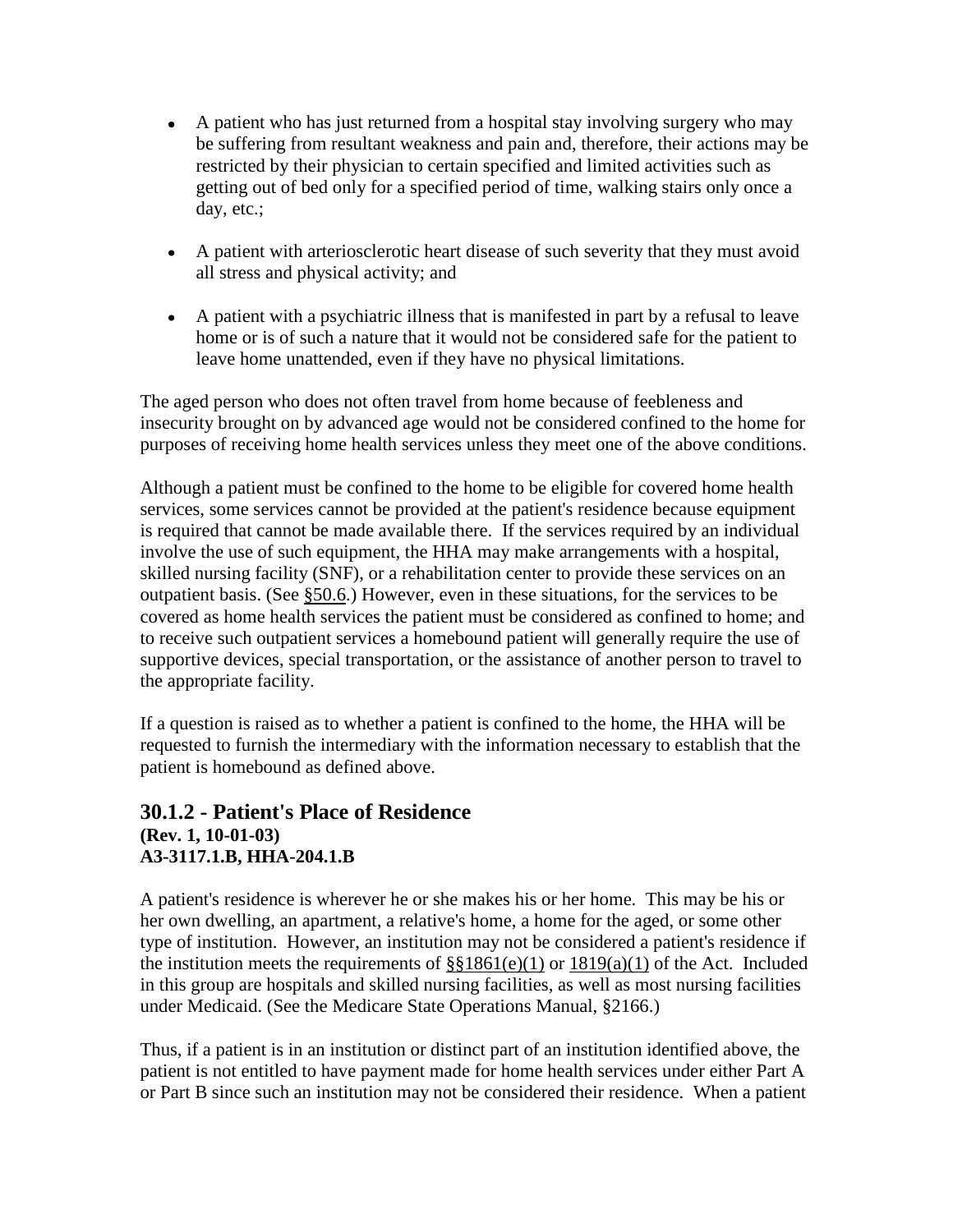remains in a participating SNF following their discharge from active care, the facility may not be considered their residence for purposes of home health coverage.

A patient may have more than one home and the Medicare rules do not prohibit a patient from having one or more places of residence. A patient, under a Medicare home health plan of care, who resides in more than one place of residence during an episode of Medicare covered home health services will not disqualify the patient's homebound status for purposes of eligibility. For example, a person may reside in a principal home and also a second vacation home, mobile home, or the home of a caretaker relative. The fact that the patient resides in more than one home and, as a result, must transit from one to the other, is not in itself, an indication that the patient is not homebound. The requirements of homebound must be met at each location (e.g., considerable taxing effort etc).

#### **A. Assisted Living Facilities, Group Homes, and Personal Care Homes**

An individual may be "confined to the home" for purposes of Medicare coverage of home health services if he or she resides in an institution that is not primarily engaged in providing to inpatients:

- Diagnostic and therapeutic services for medical diagnosis;
- Treatment;
- Care of disabled or sick persons;
- Rehabilitation services for the rehabilitation of injured, disabled, or sick persons;
- Skilled nursing care or related services for patients who require medical or nursing care; or
- Rehabilitation services for the rehabilitation of injured, sick, or disabled persons.

If it is determined that the assisted living facility (also called personal care homes, group homes, etc.) in which the individuals reside are not primarily engaged in providing the above services, then Medicare will cover reasonable and necessary home health care furnished to these individuals.

If it is determined that the services furnished by the home health agency are duplicative of services furnished by an assisted living facility (also called personal care homes, group homes, etc.) when provision of such care is required of the facility under State licensure requirements, claims for such services should be denied under  $$1862(a)(1)(A)$  of the Act. Section 1862(a)(1)(A) excludes services that are not necessary for the diagnosis or treatment of illness or injury or to improve the functioning of a malformed body member from Medicare coverage. Services to people who already have access to appropriate care from a willing caregiver would not be considered reasonable and necessary to the treatment of the individual's illness or injury.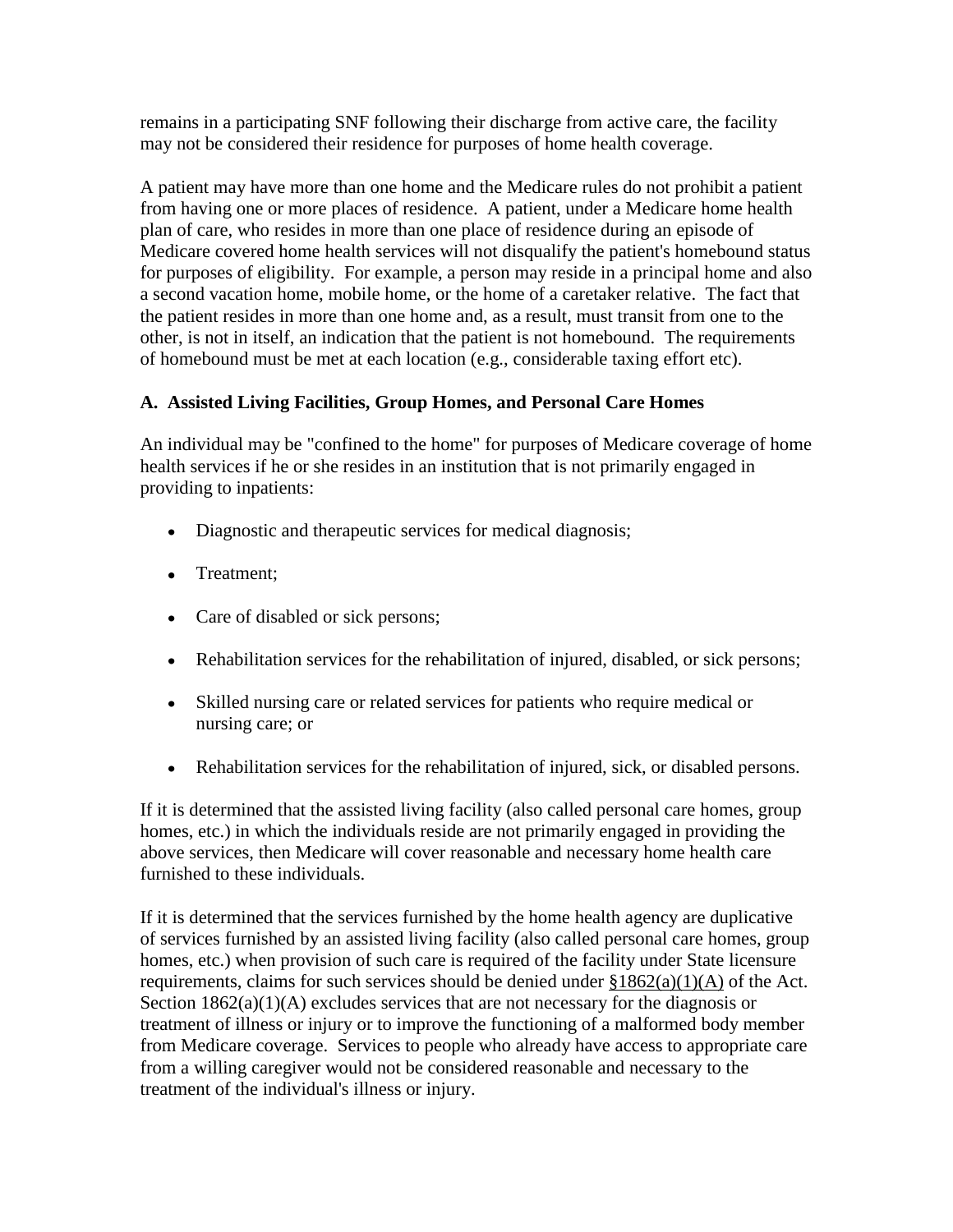Medicare coverage would not be an optional substitute for the services that a facility that is required to provide by law to its patients or where the services are included in the base contract of the facility. An individual's choice to reside in such a facility is also a choice to accept the services it holds itself out as offering to its patients.

#### **B. Day Care Centers and Patient's Place of Residence**

The current statutory definition of homebound or confined does not imply that Medicare coverage has been expanded to include adult day care services.

The law does not permit an HHA to furnish a Medicare covered billable visit to a patient under a home health plan of care outside his or her home, except in those limited circumstances where the patient needs to use medical equipment that is too cumbersome to bring to the home. Section 1861(m) of the Act stipulates that home health services provided to a patient be provided to the patient on a visiting basis in a place of residence used as the individual's home. A licensed/certified day care center does not meet the definition of a place of residence.

#### **C. State Licensure/Certification of Day Care Facilities**

Section [1861\(m\)](http://www.cms.hhs.gov/regulations/) of the Act, an adult day care center must be either licensed or certified by the State or accredited by a private accrediting body. State licensure or certification as an adult day care facility must be based on State interpretations of its process. For example, several States do not license adult day care facilities as a whole, but do certify some entities as Medicaid certified centers for purposes of providing adult day care under the Medicaid home and community based waiver program. It is the responsibility of the State to determine the necessary criteria for "State certification" in such a situation. A State could determine that Medicaid certification is an acceptable standard and consider its Medicaid certified adult day care facilities to be "State certified." On the other hand, a State could determine Medicaid certification to be insufficient and require other conditions to be met before the adult day care facility is considered "State certified".

#### **D. Determination of the Therapeutic, Medical or Psychosocial Treatment of the Patient at the Day Care Facility**

It is not the obligation of the HHA to determine whether the adult day care facility is providing psychosocial treatment, but only to assure that the adult day care center is licensed/certified by the State or accrediting body. The intent of the law, in extending the homebound exception status to attendance at such adult day care facilities, recognizes that they ordinarily furnish psychosocial services.

<span id="page-23-0"></span>**30.2 - Services Are Provided Under a Plan of Care Established and Approved by a Physician (Rev. 1, 10-01-03) A3-3117.2, HHA-204.2**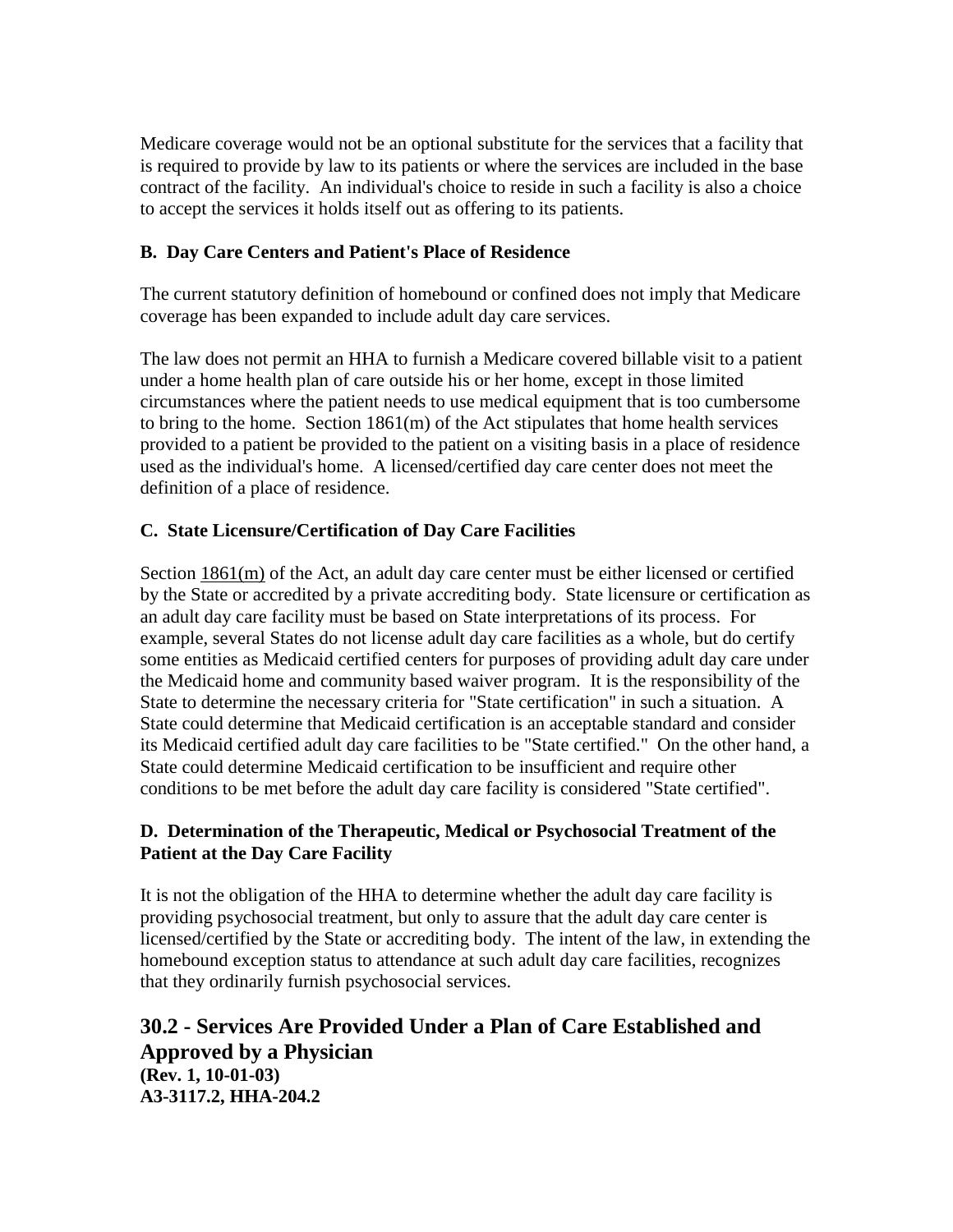#### <span id="page-24-0"></span>**30.2.1 - Content of the Plan of Care (Rev. 139, Issued: 02-16-11, Effective: 01-01-11, Implementation: 03-10-11)**

The HHA must be acting upon a physician plan of care that meets the requirements of this section for HHA services to be covered.

The plan of care must contain all pertinent diagnoses, including:

- The patient's mental status;
- The types of services, supplies, and equipment required;
- The frequency of the visits to be made;
- Prognosis;
- Rehabilitation potential;
- Functional limitations:
- $\bullet$ Activities permitted;
- Nutritional requirements;
- All medications and treatments;
- Safety measures to protect against injury;  $\bullet$
- Instructions for timely discharge or referral; and  $\bullet$
- Any additional items the HHA or physician choose to include.

If the plan of care includes a course of treatment for therapy services:

- The course of therapy treatment must be established by the physician after any needed consultation with the qualified therapist;
- The plan must include measurable therapy treatment goals which pertain directly to the patient's illness or injury, and the patient's resultant impairments;
- The plan must include the expected duration of therapy services; and
- The plan must describe a course of treatment which is consistent with the qualified therapist's assessment of the patient's function.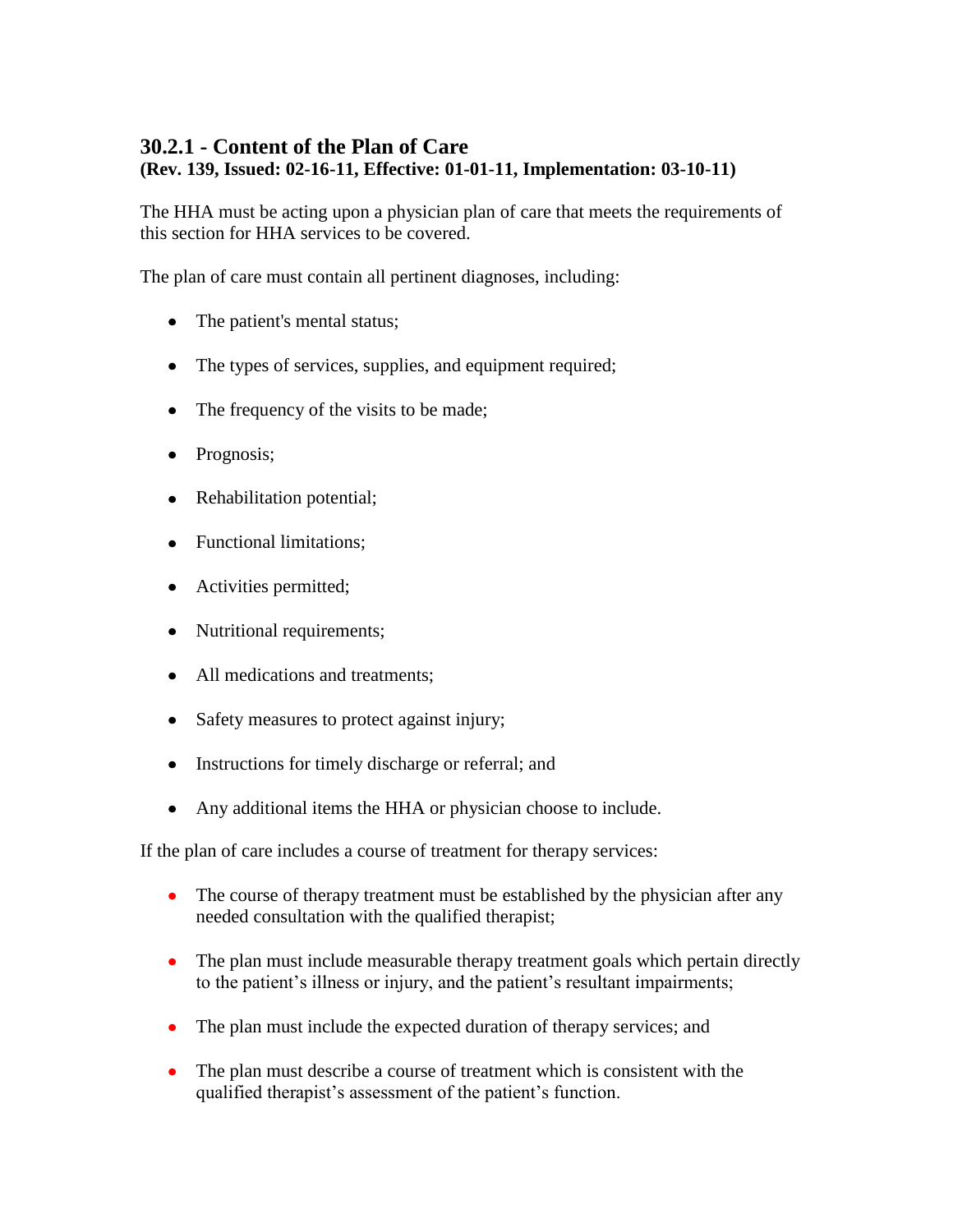#### <span id="page-25-0"></span>**30.2.2 - Specificity of Orders (Rev. 1, 10-01-03) A3-3117.2.B, HHA-204.2.B**

The orders on the plan of care must indicate the type of services to be provided to the patient, both with respect to the professional who will provide them and the nature of the individual services, as well as the frequency of the services.

#### **EXAMPLE 1:**

SN x  $7$ /wk x 1 wk;  $3$ /wk x 4 wk;  $2$ /wk x 3 wk, (skilled nursing visits 7 times per week for 1 week; 3 times per week for 4 weeks; and 2 times per week for 3 weeks) for skilled observation and evaluation of the surgical site, for teaching sterile dressing changes and to perform sterile dressing changes. The sterile change consists of (detail of procedure).

Orders for care may indicate a specific range in the frequency of visits to ensure that the most appropriate level of services is provided during the 60-day episode to home health patients. When a range of visits is ordered, the upper limit of the range is considered the specific frequency.

#### **EXAMPLE 2:**

SN x 2-4/wk x 4 wk; 1-2/wk x 4 wk for skilled observation and evaluation of the surgical site.

Orders for services to be furnished "as needed" or "PRN" must be accompanied by a description of the patient's medical signs and symptoms that would occasion a visit and a specific limit on the number of those visits to be made under the order before an additional physician order would have to be obtained.

#### <span id="page-25-1"></span>**30.2.3 - Who Signs the Plan of Care (Rev. 1, 10-01-03) A3-3117.2.C, HHA-204-2.C**

The physician who signs the plan of care must be qualified to sign the physician certification as described in [42 CFR 424.22.](http://www.cms.hhs.gov/regulations/)

<span id="page-25-2"></span>**30.2.4 - Timeliness of Signature (Rev. 1, 10-01-03) A3-3117.2.D, HHA-204-2.D**

#### **A. Initial Percentage Payment**

If a physician signed plan of care is not available at the beginning of the episode, the HHA may submit a RAP for the initial percentage payment based on physician verbal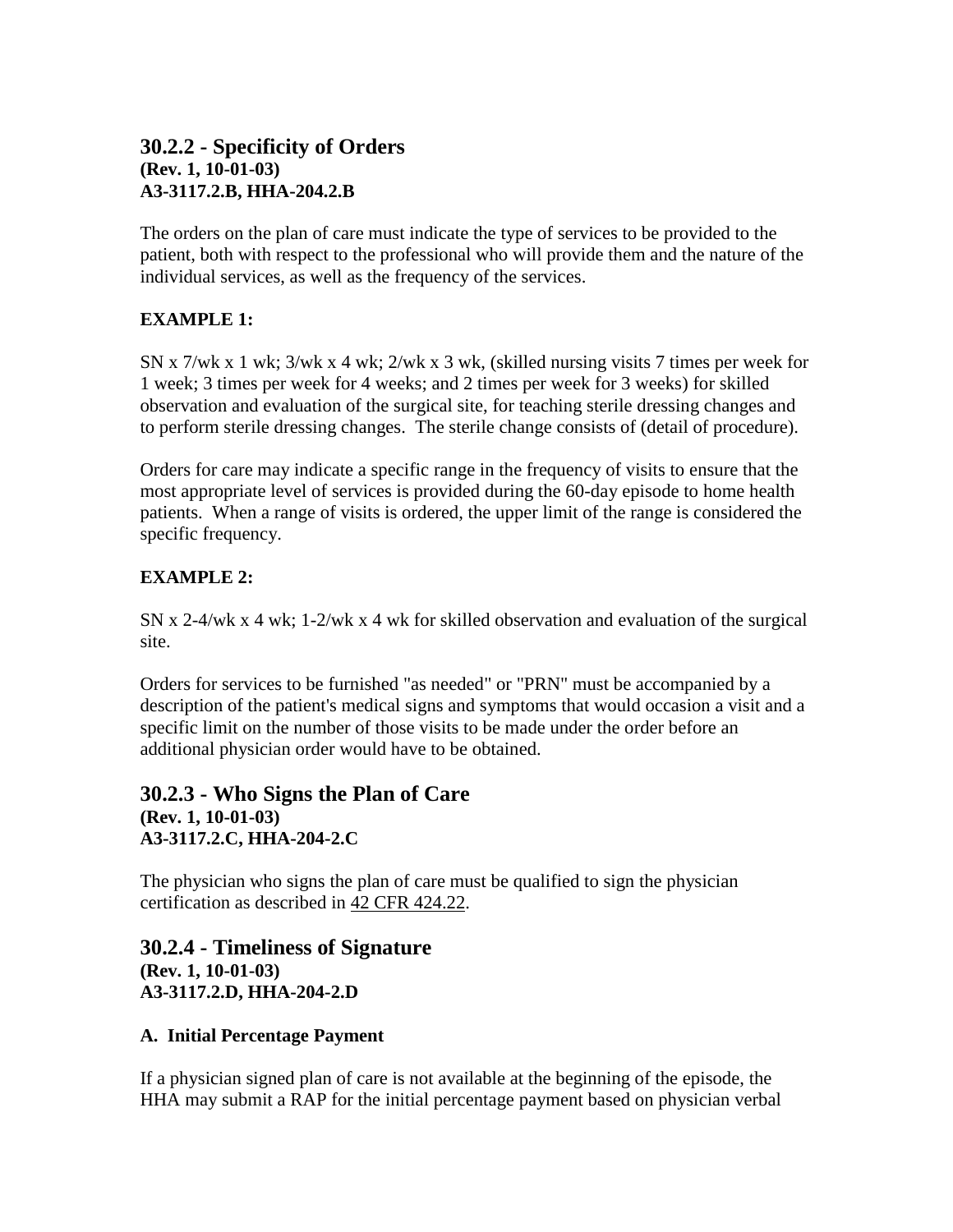orders OR a referral prescribing detailed orders for the services to be rendered that is signed and dated by the physician. If the RAP submission is based on physician verbal orders, the verbal order must be recorded in the plan of care, include a description of the patient's condition and the services to be provided by the home health agency, include an attestation (relating to the physician's orders and the date received per [42 CFR 409.43\)](http://www.cms.hhs.gov/regulations/), and the plan of care is copied and immediately submitted to the physician. A billable visit must be rendered prior to the submission of a RAP.

#### **B. Final Percentage Payment**

The plan of care must be signed and dated by a physician as described who meets the certification and recertification requirements of [42 CFR 424.22](http://www.cms.hhs.gov/regulations/) and before the claim for each episode for services is submitted for the final percentage payment. Any changes in the plan of care must be signed and dated by a physician.

#### <span id="page-26-0"></span>**30.2.5 - Use of Oral (Verbal) Orders (Rev. 1, 10-01-03) A3-3117.2.E, HHA-204-2.E**

When services are furnished based on a physician's oral order, the orders may be accepted and put in writing by personnel authorized to do so by applicable State and Federal laws and regulations as well as by the HHA's internal policies. The orders must be signed and dated with the date of receipt by the registered nurse or qualified therapist (i.e., physical therapist, speech-language pathologist, occupational therapist, or medical social worker) responsible for furnishing or supervising the ordered services. The orders may be signed by the supervising registered nurse or qualified therapist after the services have been rendered, as long as HHA personnel who receive the oral orders notify that nurse or therapist before the service is rendered. Thus, the rendering of a service that is based on an oral order would not be delayed pending signature of the supervising nurse or therapist. Oral orders must be countersigned and dated by the physician before the HHA bills for the care in the same way as the plan of care.

Services which are provided from the beginning of the 60-day episode certification period based on a request for anticipated payment and before the physician signs the plan of care are considered to be provided under a plan of care established and approved by the physician where there is an oral order for the care prior to rendering the services which is documented in the medical record and where the services are included in a signed plan of care.

#### **EXAMPLE 1:**

The HHA acquires an oral order for I.V. medication administration for a patient to be performed on August 1. The HHA provides the I.V. medication administration August 1 and evaluates the patient's need for continued care. The physician signs the plan of care for the I.V. medication administration on August 15. The visit is covered since it is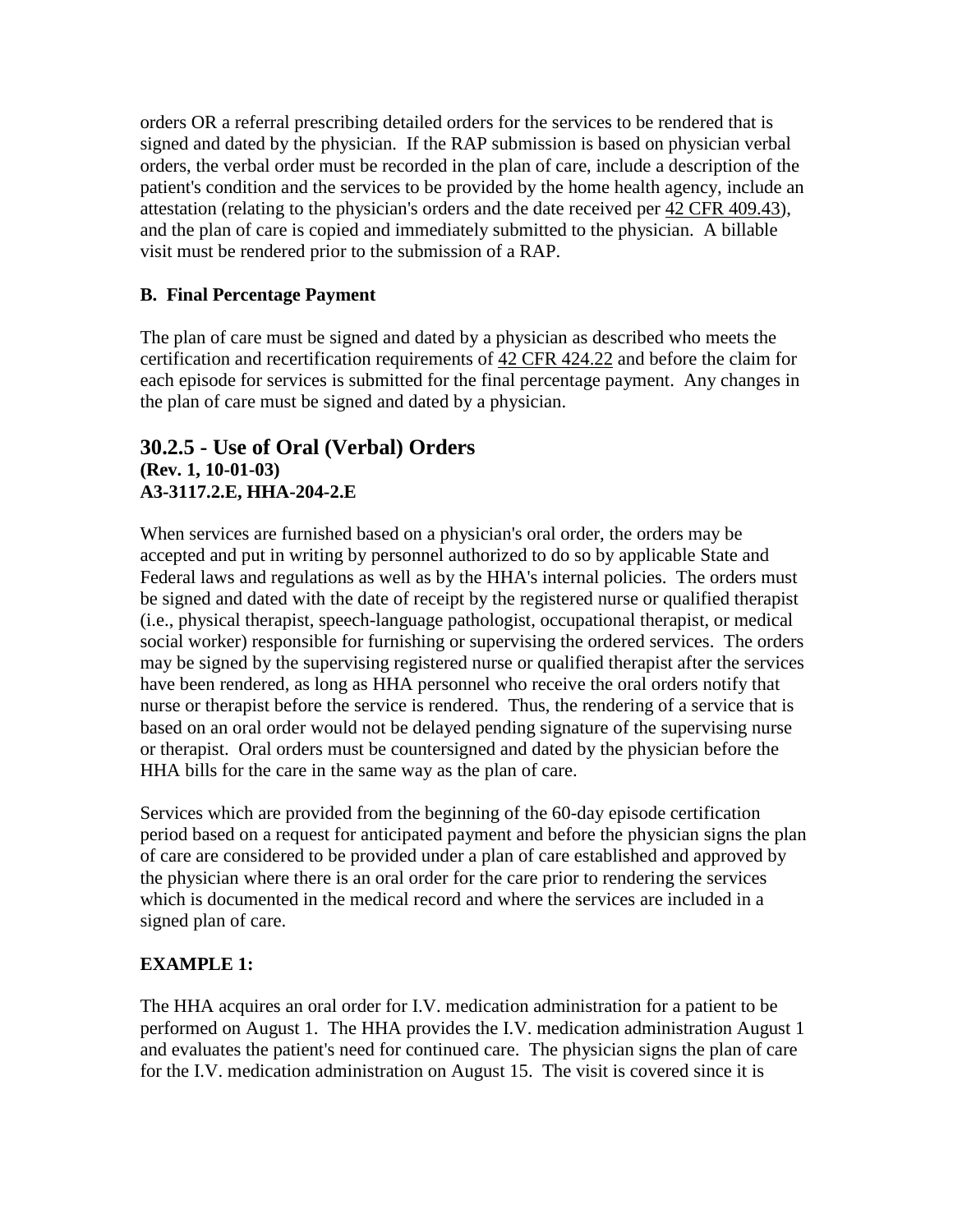considered provided under a plan of care established and approved by the physician, and the HHA had acquired an oral order prior to the delivery of services.

Services that are provided in the subsequent 60-day episode certification period are considered provided under the plan of care of the subsequent 60-day episode where there is an oral order before the services provided in the subsequent period are furnished and the order is reflected in the medical record. However, services that are provided after the expiration of a plan of care, but before the acquisition of an oral order or a signed plan of care are not considered provided under a plan of care.

#### **EXAMPLE 2:**

The patient is under a plan of care in which the physician orders I.V. medication administration every two weeks. The last day covered by the initial plan of care is July 31. The patient's next I.V. medication administration is scheduled for August 5 and the physician signs the plan of care for the new period on August 1. The I.V. medication administration on August 5 was provided under a plan of care established and approved by the physician. The episode begins on the 61 day regardless of the date of the first covered visit.

#### **EXAMPLE 3:**

The patient is under a plan of care in which the physician orders I.V. medication administration every two weeks. The last day covered by the plan of care is July 31. The patient's next I.V. medication administration is scheduled for August 5 and the physician does not sign the plan of care until August 6. The HHA acquires an oral order for the I.V. medication administration before the August 5 visit, and therefore the visit is considered to be provided under a plan of care established and approved by the physician. The episode begins on the 61 day regardless of the date of the first covered visit.

Any increase in the frequency of services or addition of new services during a certification period must be authorized by a physician by way of a written or oral order prior to the provision of the increased or additional services.

#### <span id="page-27-0"></span>**30.2.6 - Frequency of Review of the Plan of Care (Rev. 1, 10-01-03) A3-3117.2.F, HHA-204.2.F**

The plan of care must be reviewed and signed by the physician who established the plan of care, in consultation with HHA professional personnel, at least every 60 days. Each review of a patient's plan of care must contain the signature of the physician and the date of review.

<span id="page-27-1"></span>**30.2.7 - Facsimile Signatures (Rev. 1, 10-01-03) A3-3117.2.G, HHA-204.2.G**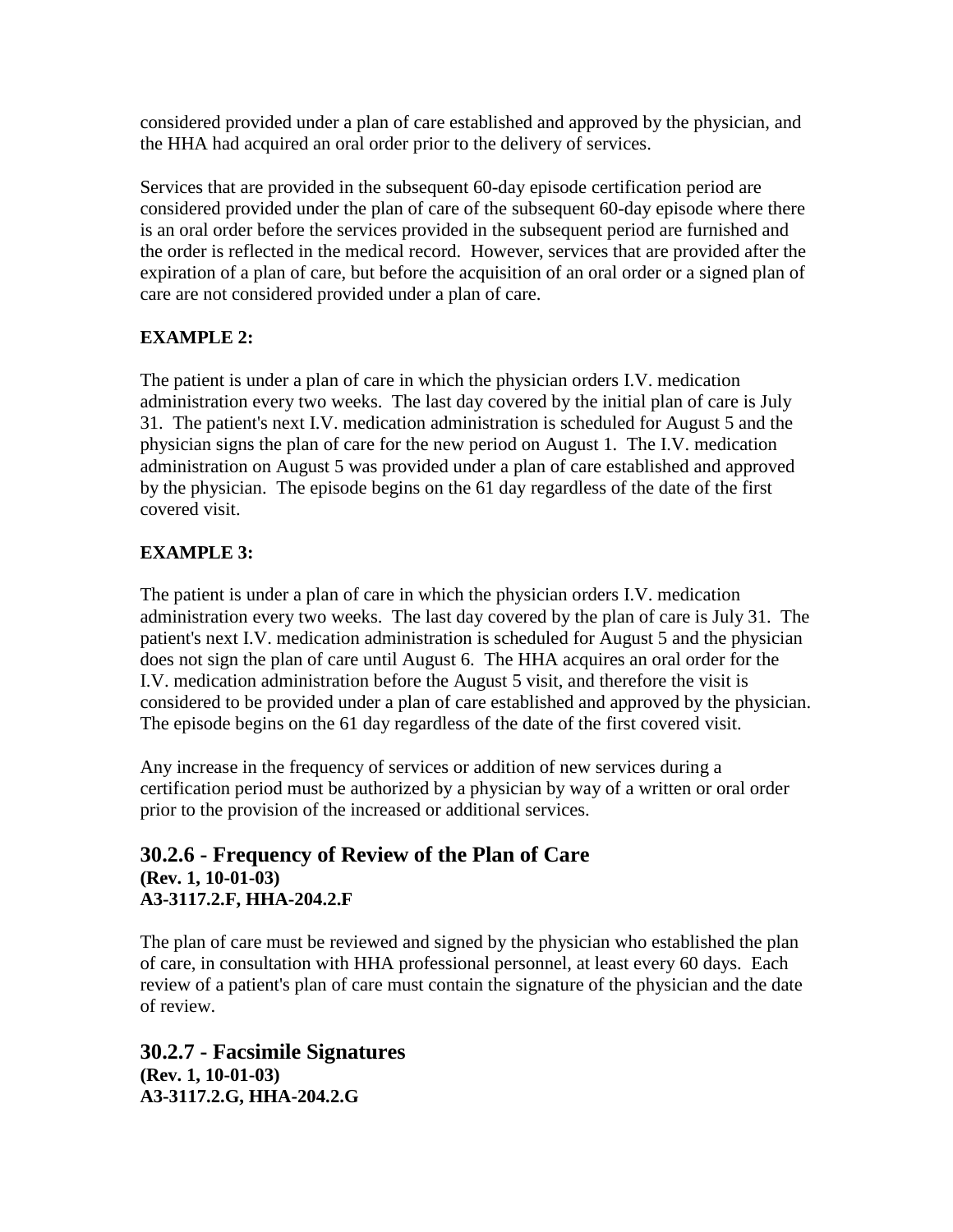The plan of care or oral order may be transmitted by facsimile machine. The HHA is not required to have the original signature on file. However, the HHA is responsible for obtaining original signatures if an issue surfaces that would require verification of an original signature.

#### <span id="page-28-0"></span>**30.2.8 - Alternative Signatures (Rev. 1, 10-01-03) A3-3117.2.H, HHA-204.2.H**

HHAs that maintain patient records by computer rather than hard copy may use electronic signatures. However, all such entries must be appropriately authenticated and dated. Authentication must include signatures, written initials, or computer secure entry by a unique identifier of a primary author who has reviewed and approved the entry. The HHA must have safeguards to prevent unauthorized access to the records and a process for reconstruction of the records in the event of a system breakdown.

#### <span id="page-28-1"></span>**30.2.9 - Termination of the Plan of Care - Qualifying Services (Rev. 1, 10-01-03) A3-3117.2.I, HHA-204.2.I**

The plan of care is considered to be terminated if the patient does not receive at least one covered skilled nursing, physical therapy, speech-language pathology service, or occupational therapy visit in a 60-day period since these are qualifying services for the home health benefit. An exception is if the physician documents that the interval without such care is appropriate to the treatment of the patient's illness or injury.

#### <span id="page-28-2"></span>**30.2.10 - Sequence of Qualifying Services and Other Medicare Covered Home Health Services (Rev. 1, 10-01-03) A3-3117.2.J, HHA-204.2.J**

Once patient eligibility has been confirmed and the plan of care contains physician orders for the qualifying service as well as other Medicare covered home health services, the qualifying service does not have to be rendered prior to the other Medicare covered home health services ordered in the plan of care. The sequence of visits performed by the disciplines must be dictated by the individual patient's plan of care. For example, for an eligible patient in an initial 60-day episode that has both physical therapy and occupational therapy orders in the plan of care, the sequence of the delivery of the type of therapy is irrelevant as long as the need for the qualifying service is established prior to the delivery of other Medicare covered services and the qualifying discipline provides a billable visit prior to transfer or discharge in accordance with [42 CFR 409.43\(f\).](http://www.cms.hhs.gov/regulations/)

**NOTE:** Dependent services provided after the final qualifying skilled service are not covered under the home health benefit, except when the dependent service was followed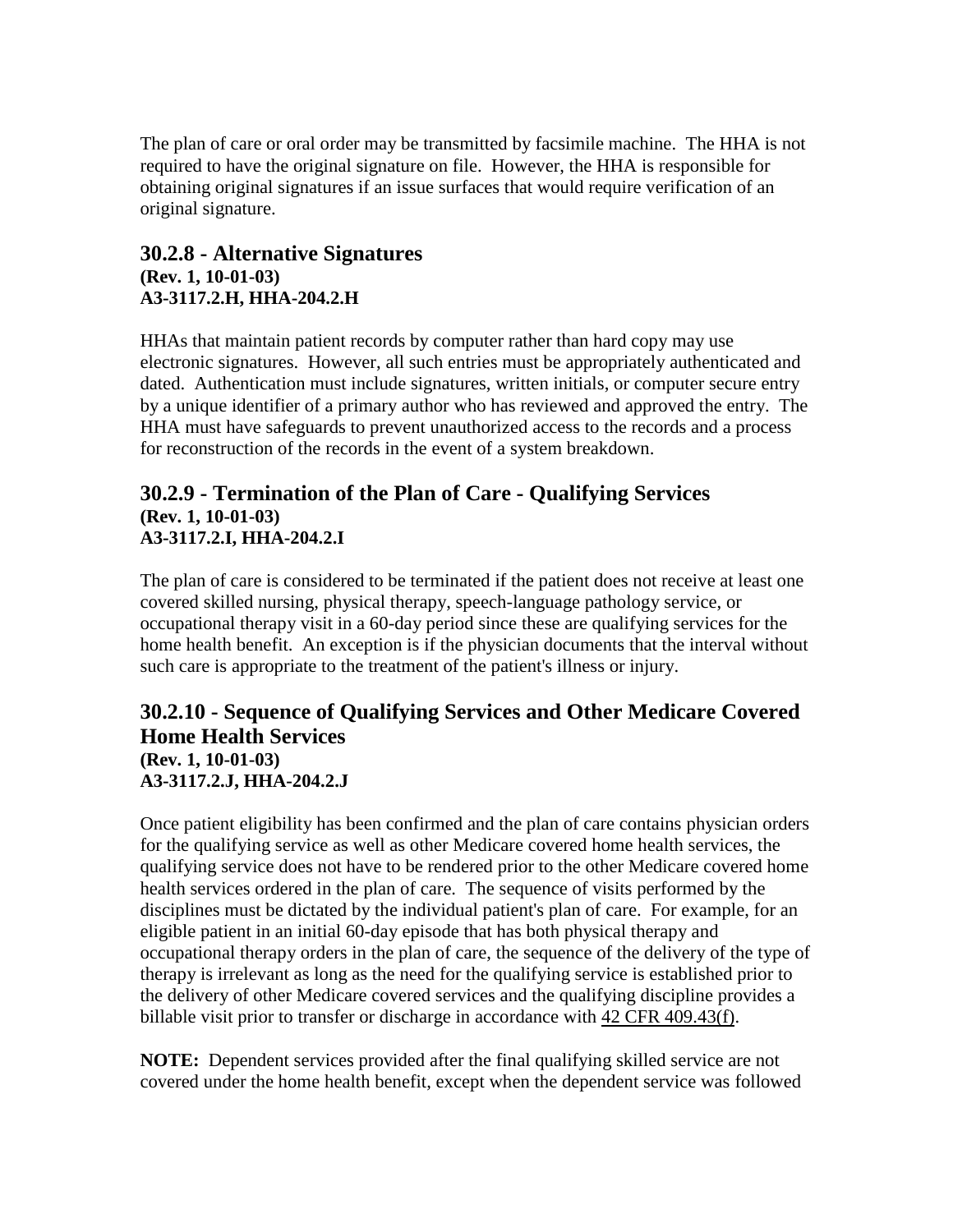by a qualifying skilled service as a result of the unexpected inpatient admission or death of the patient or due to some other unanticipated event.

#### <span id="page-29-0"></span>**30.3 - Under the Care of a Physician (Rev. 1, 10-01-03) A3-3117.3, HHA-204.3**

The patient must be under the care of a physician who is qualified to sign the physician certification and plan of care in accordance with [42 CFR 424.22.](http://www.cms.hhs.gov/regulations/)

A patient is expected to be under the care of the physician who signs the plan of care and the physician certification. It is expected, but not required for coverage, that the physician who signs the plan of care will see the patient, but there is no specified interval of time within which the patient must be seen.

#### <span id="page-29-1"></span>**30.4 - Needs Skilled Nursing Care on an Intermittent Basis (Other than Solely Venipuncture for the Purposes of Obtaining a Blood Sample), Physical Therapy, Speech-Language Pathology Services, or Has Continued Need for Occupational Therapy (Rev. 1, 10-01-03) A3-3117.4, HHA-204.4**

The patient must need one of the following types of services:

- 1. Skilled nursing care that is
	- Reasonable and necessary as defined in  $§40.1;$
	- Needed on an "intermittent" based as defined in §40.1; and
	- Not solely needed for venipuncture for the purposes of obtaining blood sample as defined in [§40.1.2.13;](#page-50-1)or
- 2. Physical therapy as defined in [§40.2.2;](#page-60-0) or
- 3. Speech-language pathology services as defined in [§40.2.3;](#page-63-0) or
- 4. Have a continuing need for occupational therapy as defined in [§§40.2.4.](#page-64-0)

The patient has a continued need for occupational therapy when:

1. The services which the patient requires meet the definition of "occupational therapy" services of [§40.2,](#page-55-0) and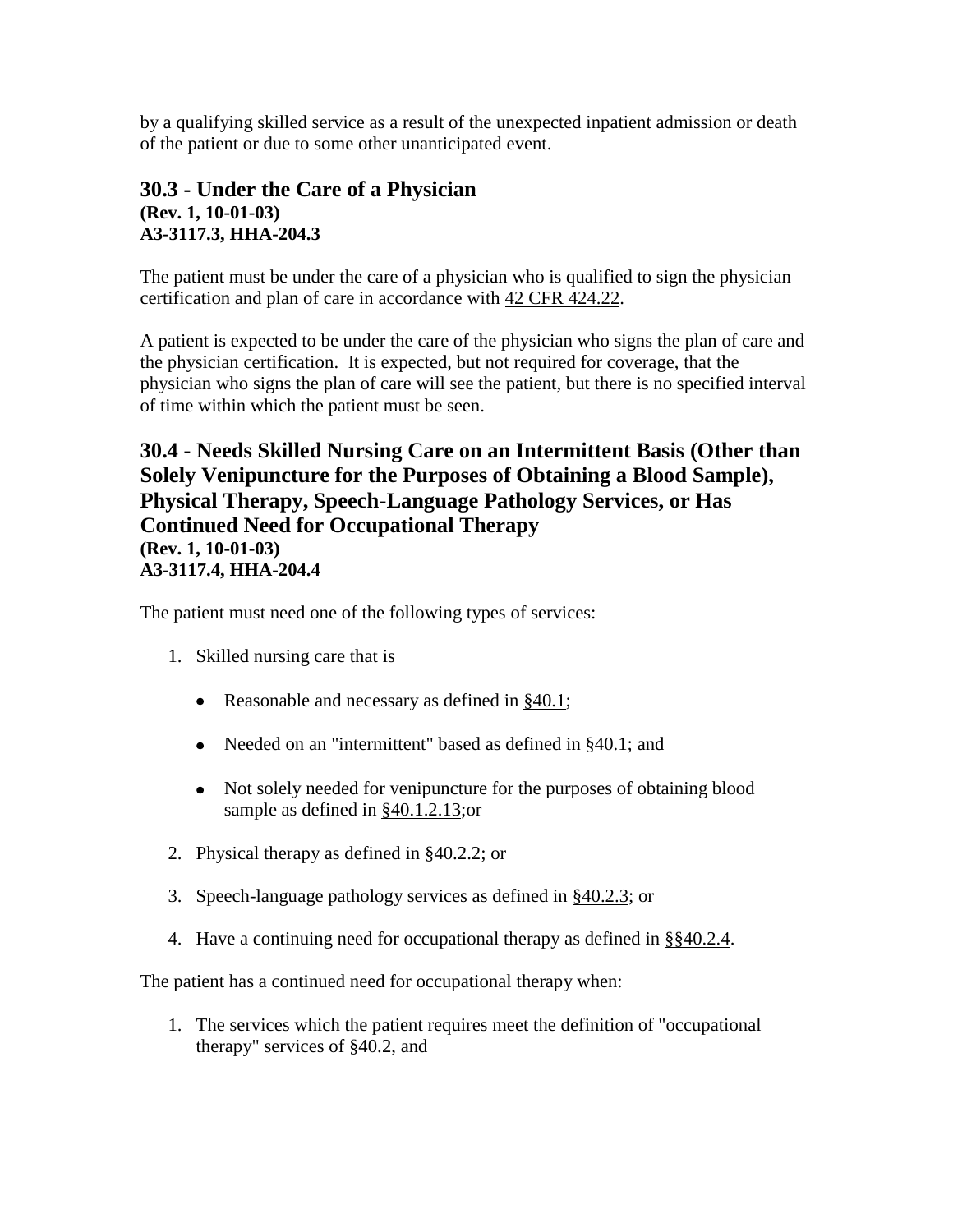2. The patient's eligibility for home health services has been established by virtue of a prior need for skilled nursing care (other than solely venipuncture for the purposes of obtaining a blood sample), speech-language pathology services, or physical therapy in the current or prior certification period.

**EXAMPLE:** A patient who is recovering from a cerebrovascular accident (CVA) has an initial plan of care that called for physical therapy, speech-language pathology services, and home health aide services. In the next certification period, the physician orders only occupational therapy and home health aide services because the patient no longer needs the skills of a physical therapist or a speech-language pathologist, but needs the services provided by the occupational therapist. The patient's need for occupational therapy qualifies him for home health services, including home health aide services (presuming that all other qualifying criteria are met).

#### <span id="page-30-0"></span>**30.5 - Physician Certification**

#### **(Rev. 139, Issued: 02-16-11, Effective: 01-01-11, Implementation: 03-10-11)**

The HHA must be acting upon a plan of care as described in §30.2, and a physician certification which meets the requirement of this section for HHA services to be covered.

#### <span id="page-30-1"></span>**30.5.1 - Content of the Physician Certification (Rev. 139, Issued: 02-16-11, Effective: 01-01-11, Implementation: 03-10-11)**

The physician must certify that:

1. The home health services are or were needed because the patient is or was confined to the home as defined in §20.1;

2. The patient needs or needed skilled nursing services on an intermittent basis (other than solely venipuncture for the purposes of obtaining a blood sample), or physical therapy, or speech-language pathology services; or continues to need occupational therapy after the need for skilled nursing care, physical therapy, or speech-language pathology services ceased. Where a patient's sole skilled service need is for skilled oversight of unskilled services (management and evaluation of the care plan as defined in §40.1.2.2), the physician must include a brief narrative describing the clinical justification of this need as part of the certification and recertification, or as a signed addendum to the certification and recertification;

3. A plan of care has been established and is periodically reviewed by a physician;

4. The services are or were furnished while the patient is or was under the care of a physician;

5. For episodes with starts of care beginning January 1, 2011 and later, prior to initially certifying the home health patient's eligibility, the certifying physician must document that he or she, or an allowed non-physician practitioner (NPP) had a face-to-face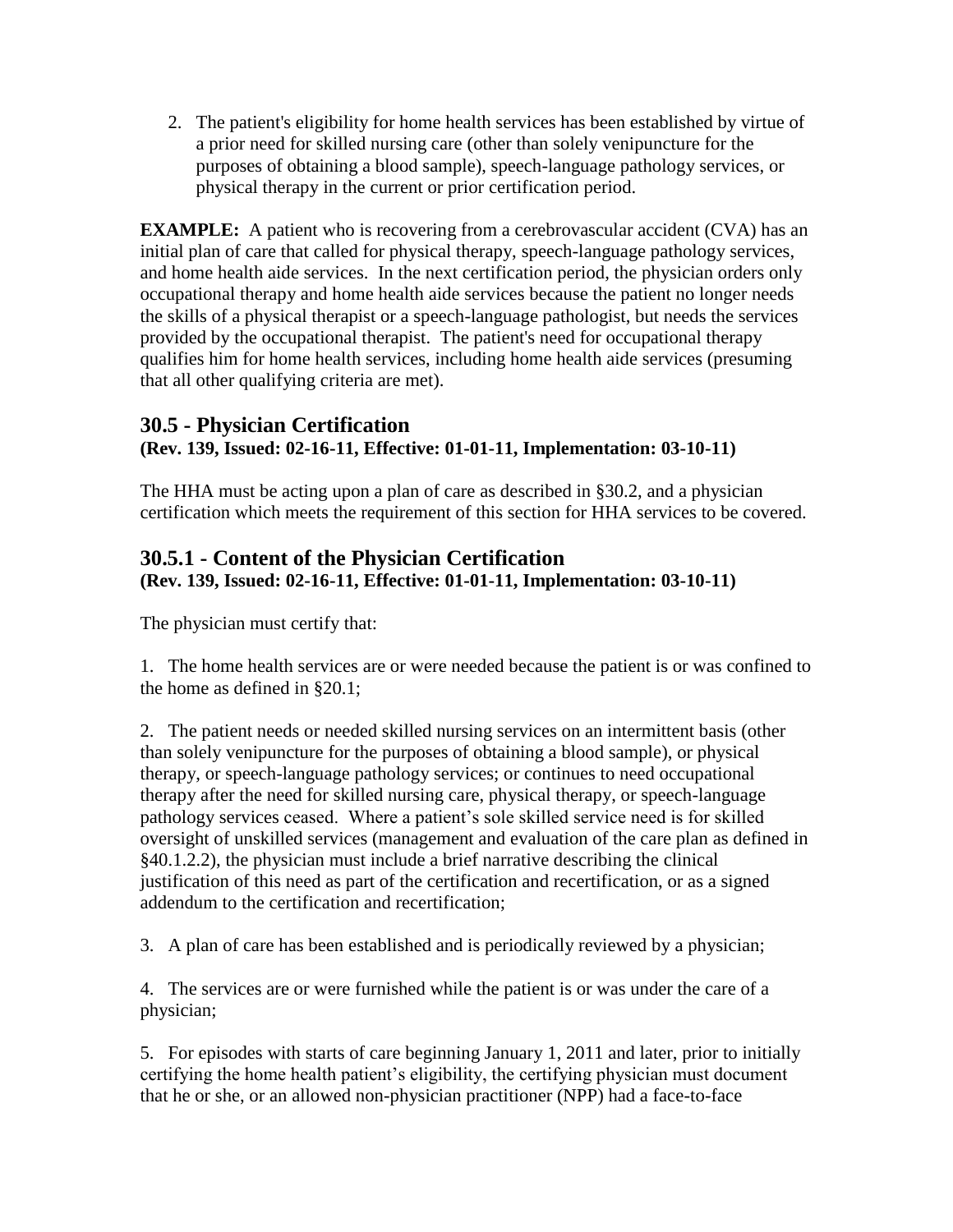encounter with the patient as described in §30.5.1.1. The encounter and documentation are a condition of payment. The initial certification is incomplete without them.

#### **30.5.1.1 – Face-to-Face Encounter (Rev. 139, Issued: 02-16-11, Effective: 01-01-11, Implementation: 03-10-11)**

1. The certifying physician must document that he or she or an allowed non-physician practitioner (NPP) had a face-to-face encounter with the patient.

Certain NPPs may perform the face-to-face encounter and inform the certifying physician regarding the clinical findings exhibited by the patient during the encounter. However, the certifying physician must document the encounter and sign the certification. NPPs who are allowed to perform the encounter are:

- A nurse practitioner or clinical nurse specialist working in collaboration with the certifying physician in accordance with State law;
- A certified nurse-midwife as authorized by State law;
- A physician assistant under the supervision of the certifying physician

NPPs performing the encounter are subject to the same financial restrictions with the HHA as the certifying physician, as described in [42CFR 424.22\(d\).](http://ecfr.gpoaccess.gov/cgi/t/text/text-idx?c=ecfr&sid=2902f2cc48720225f7898fdd16dd16c3&rgn=div8&view=text&node=42:3.0.1.1.11.2.6.8&idno=42)

- 2. Encounter Documentation Requirements:
	- The documentation must include the date when the physician or allowed NPP saw the patient, and a brief narrative composed by the certifying physician who describes how the patient's clinical condition as seen during that encounter supports the patient's homebound status and need for skilled services.
	- The certifying physician must document the encounter either on the certification, which the physician signs and dates, or a signed addendum to the certification. It may be written or typed.
	- It is acceptable for the certifying physician to dictate the documentation content to one of the physician's support personnel to type. It is also acceptable for the documentation to be generated from a physician's electronic health record.
	- It is unacceptable for the physician to verbally communicate the encounter to the HHA, where the HHA would then document the encounter as part of the certification for the physician to sign.
- 3. Timeframe Requirements: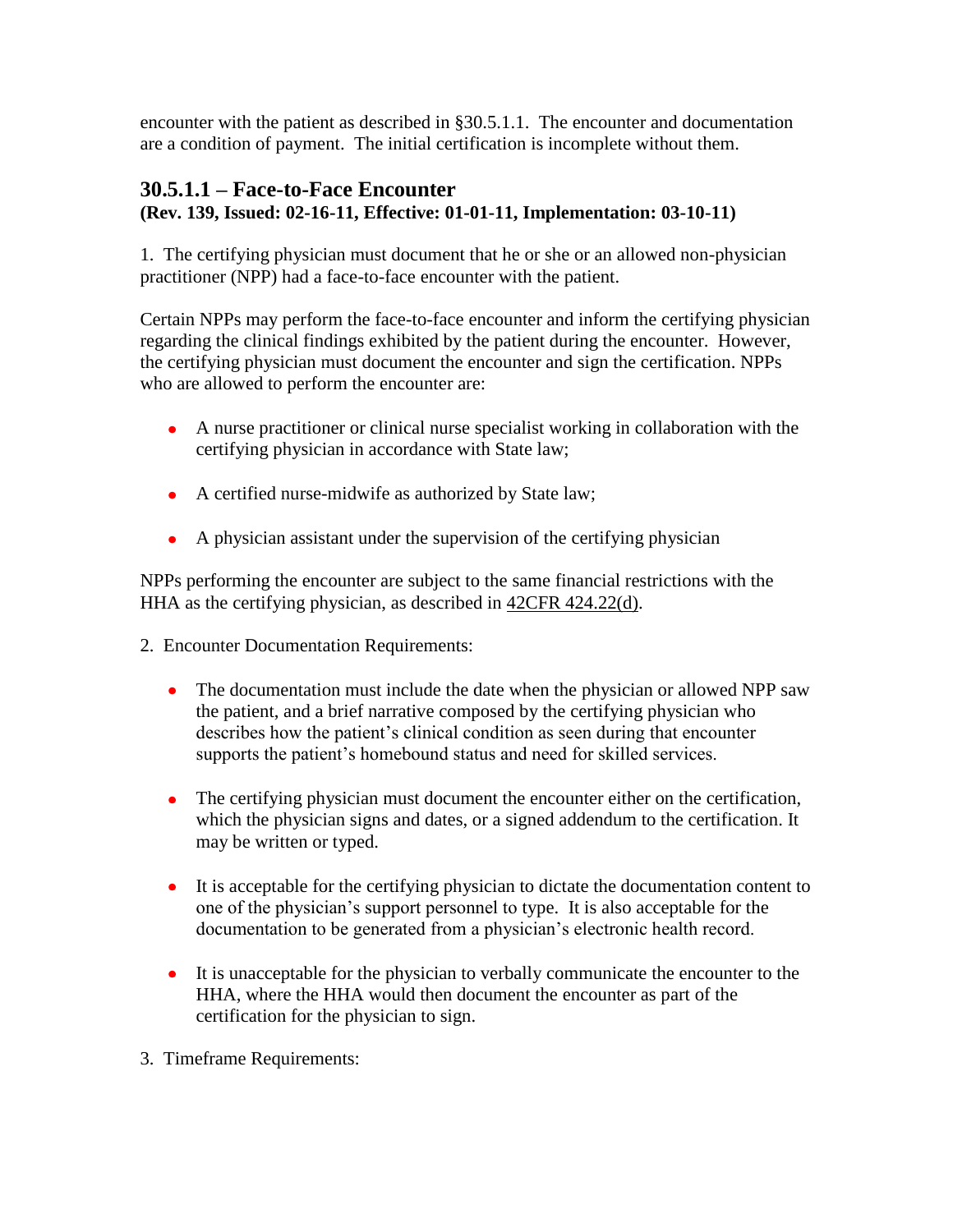- The encounter must occur no more than 90 days prior to the home health start of care date or within 30 days after the start of care.
- In situations when a physician orders home health care for the patient based on a new condition that was not evident during a visit within the 90 days prior to start of care, the certifying physician or an allowed NPP must see the patient again within 30 days after admission. Specifically, if a patient saw the certifying physician or NPP within the 90 days prior to start of care, another encounter would be needed if the patient's condition had changed to the extent that standards of practice would indicate that the physician or a non-physician practitioner should examine the patient in order to establish an effective treatment plan.
- 4. Exceptional Circumstances:

When a home health patient dies shortly after admission, before the face-to-face encounter occurs, if the contractor determines a good faith effort existed on the part of the HHA to facilitate/coordinate the encounter and if all other certification requirements are met, the certification is deemed to be complete.

5. If the below conditions are met, an encounter between the home health patient and the attending physician who cared for the patient during an acute/post acute stay can satisfy the face-to-face encounter requirement.

A physician who attended to the patient in an acute or post-acute setting, but does not follow the patient in the community (such as a hospitalist) may certify the need for home health care based on his/her contact with the patient, and establish and sign the plan of care. The acute/post-acute physician would then transfer/hand off the patient's care to a designated community-based physician who assumes care for the patient.

Or,

A physician who attended to the patient in an acute or post-acute setting may certify the need for home health care based on his/her contact with the patient, initiate the orders for home health services, and transfer the patient to a designated community-based physician to review and sign off on the plan of care.

#### 6. Telehealth

The face-to-face encounter can be performed via a telehealth service, in an approved originating site. An originating site is considered to be the location of an eligible Medicare beneficiary at the time the service being furnished via a telecommunications system occurs. Medicare beneficiaries are eligible for telehealth services only if they are presented from an originating site located in a rural health professional shortage area or in a county outside of a Metropolitan Statistical Area.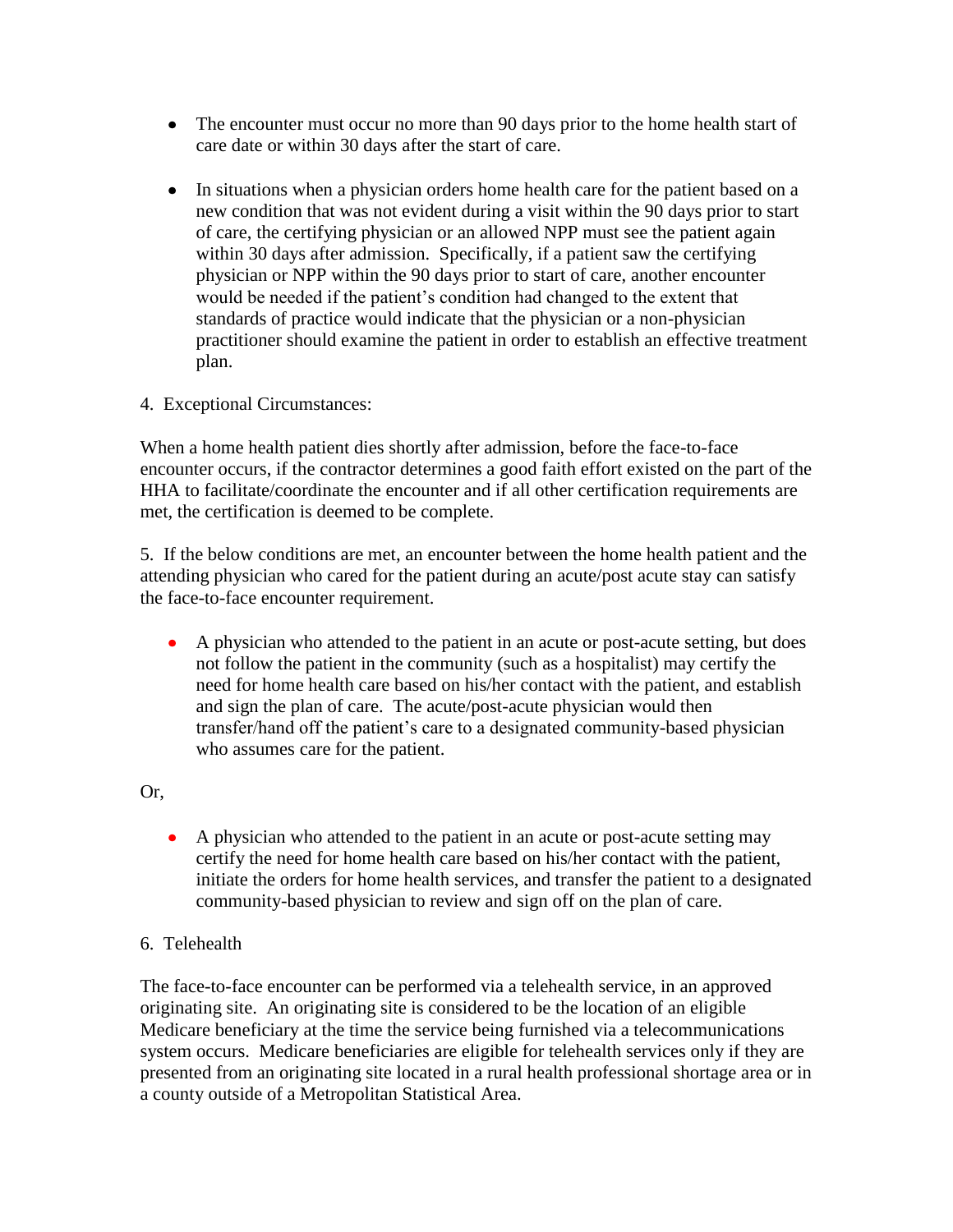Entities that participate in a Federal telemedicine demonstration project approved by (or receiving funding from) the Secretary of the Department of Health and Human Services as of December 31, 2000, qualify as originating sites regardless of geographic location.

The originating sites authorized by law are:

- The office of a physician or practitioner;
- Hospitals;
- Critical Access Hospitals (CAH);
- Rural Health Clinics (RHC);
- Federally Qualified Health Centers (FQHC);
- Hospital-based or CAH-based Renal Dialysis Centers (including satellites);
- Skilled Nursing Facilities (SNF); and
- Community Mental Health Centers (CMHC).

## <span id="page-33-0"></span>**30.5.2 - Periodic Recertification**

#### **(Rev. 139, Issued: 02-16-11, Effective: 01-01-11, Implementation: 03-10-11)**

At the end of the 60-day episode, a decision must be made whether or not to recertify the patient for a subsequent 60-day episode. An eligible beneficiary who qualifies for a subsequent 60-day episode would start the subsequent 60-day episode on day 61. Under HH PPS, the plan of care must be reviewed and signed by the physician every 60 days unless one of the following occurs:

- A beneficiary transfers to another HHA;
- A discharge and return to the same HHA during the 60-day episode.

Medicare does not limit the number of continuous episode recertifications for beneficiaries who continue to be eligible for the home health benefit. The physician certification may cover a period less than but not greater than 60 days.

See §10.4 for counting initial and subsequent 60-day episodes and recertifications. See §10.5 for recertifications for split percentage payments.

#### <span id="page-33-1"></span>**30.5.3 - Who May Sign the Certification (Rev. 1, 10-01-03) A3-3117.5.C, HHA-204.5.C**

The physician who signs the certification must be permitted to do so by [42 CFR 424.22.](http://www.cms.hhs.gov/regulations/)

### <span id="page-33-2"></span>**40 - Covered Services Under a Qualifying Home Health Plan of Care**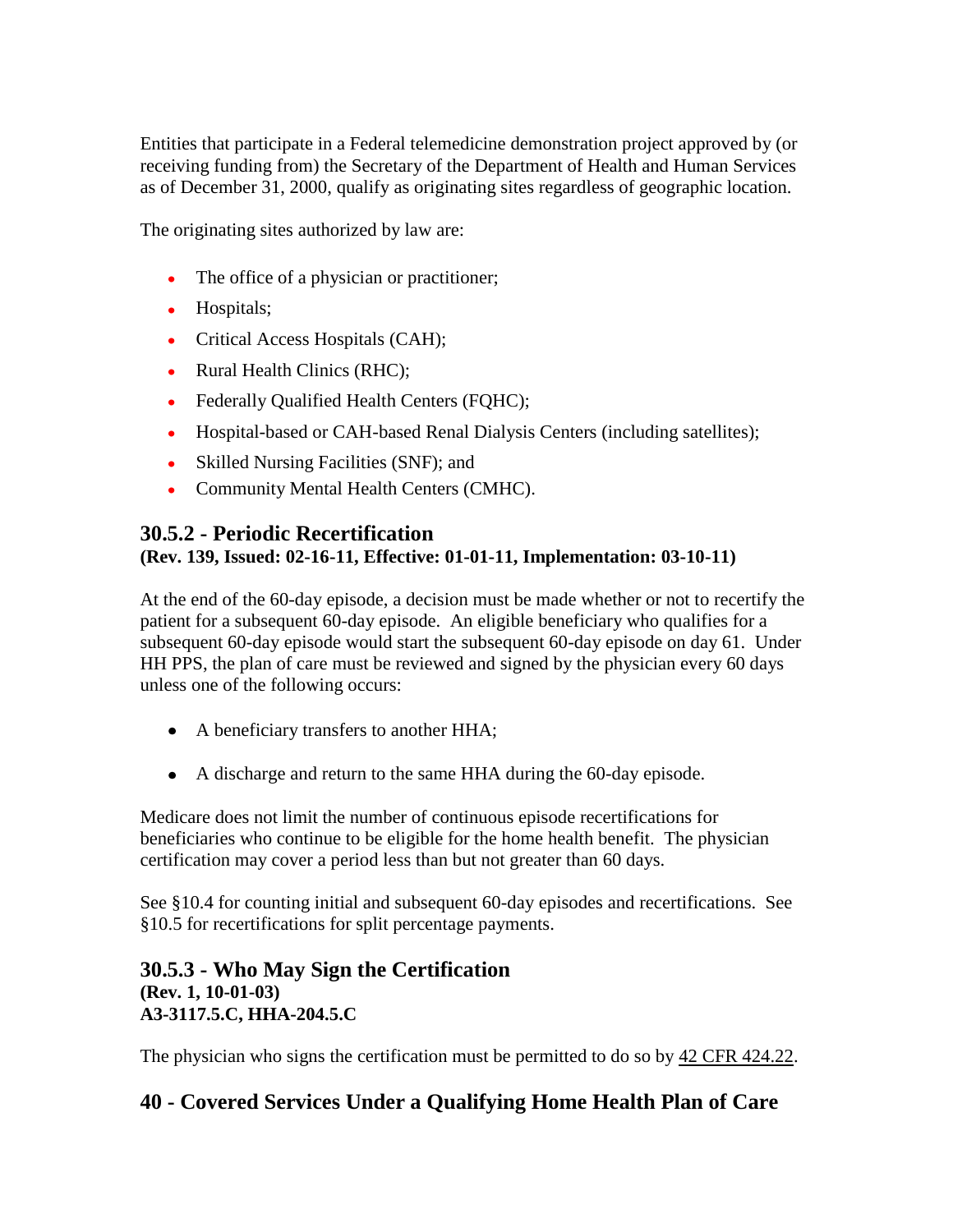#### **(Rev. 1, 10-01-03) A3-3118, HHA-205**

Section [1861\(m\)o](http://www.cms.hhs.gov/regulations/)f the Act governs the Medicare home health services that may be provided to eligible beneficiaries by or under arrangements made by a participating home health agency (HHA). Section 1861(m) describes home health services as

- Part-time or intermittent skilled nursing care (other than solely venipuncture for the purposes of obtaining a blood sample);
- Part-time or intermittent home health aide services:
- Physical therapy;
- Speech-language pathology;
- Occupational therapy;
- Medical social services;
- Medical supplies (including catheters, catheter supplies, ostomy bags, supplies related to ostomy care, and a covered osteoporosis drug (as defined in [§1861\(kk\)](http://www.cms.hhs.gov/regulations/) of the Act), but excluding other drugs and biologicals);
- Durable medical equipment while under the plan of care established by physician;
- Medical services provided by an intern or resident-in-training under an approved teaching program of the hospital in the case of an HHA which is affiliated or under common control with a hospital; and
- Services at hospitals, skilled nursing facilities, or rehabilitation centers when they involve equipment too cumbersome to bring to the home.

The term "part-time or intermittent" for purposes of coverage under §1861(m) of the Act means skilled nursing and home health aide services furnished any number of days per week as long as they are furnished (combined) less than 8 hours each day and 28 or fewer hours each week (or, subject to review on a case-by-case basis as to the need for care, less than 8 hours each day and 35 or fewer hours per week). See [§50.7.](#page-81-0)

For any home health services to be covered by Medicare, the patient must meet the qualifying criteria as specified in [§30,](#page-18-1) including having a need for skilled nursing care on an intermittent basis, physical therapy, speech-language pathology services, or a continuing need for occupational therapy as defined in this section.

#### <span id="page-34-0"></span>**40.1 - Skilled Nursing Care (Rev. 1, 10-01-03)**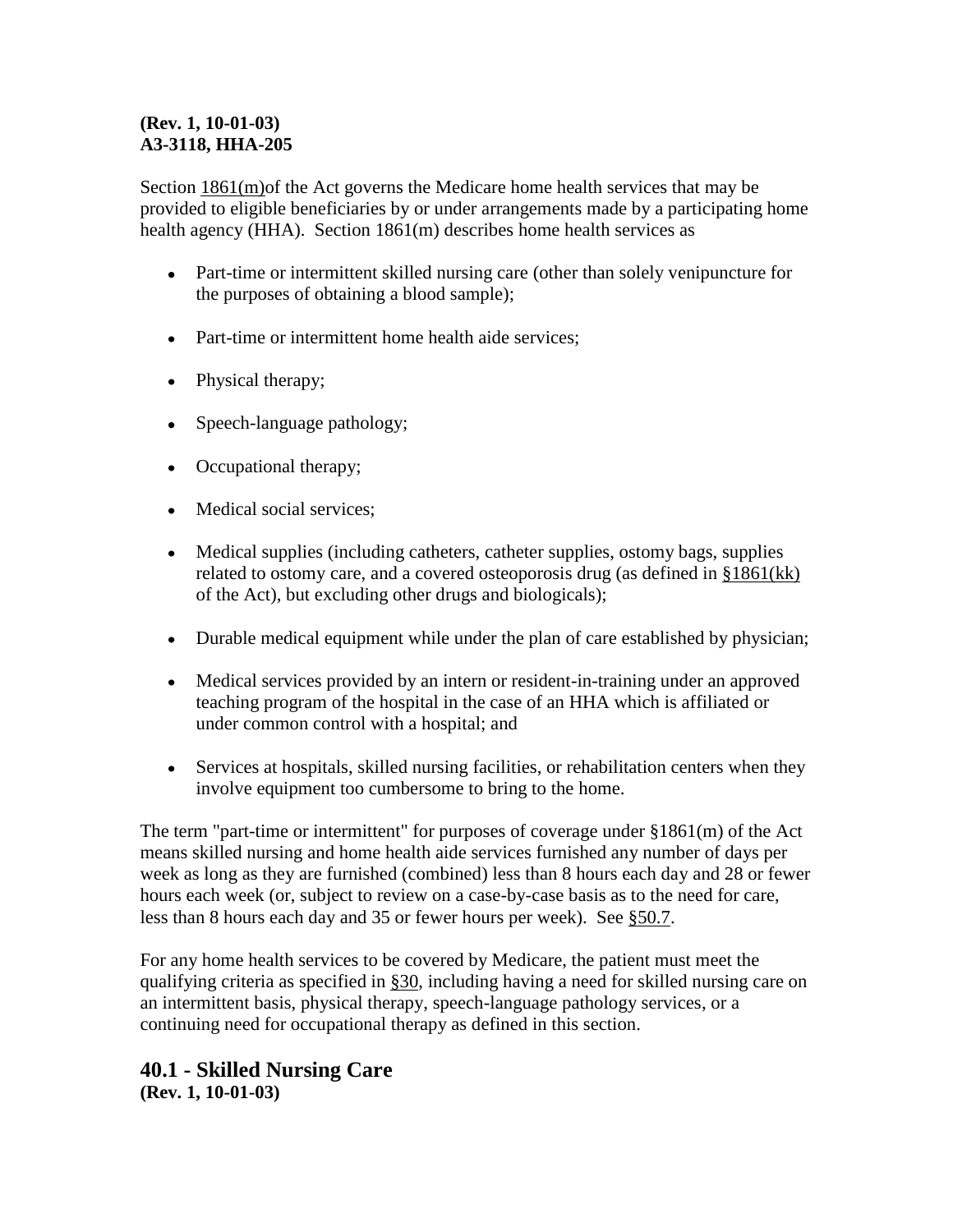#### **A3-3118.1, HHA-205.1**

To be covered as skilled nursing services, the services must require the skills of a registered nurse, or a licensed practical (vocational) nurse under the supervision of a registered nurse, must be reasonable and necessary to the treatment of the patient's illness or injury as discussed in §40.1.1, below, and must be intermittent as discussed in [§40.1.3.](#page-53-0)

#### <span id="page-35-0"></span>**40.1.1 - General Principles Governing Reasonable and Necessary Skilled Nursing Care (Rev. 1, 10-01-03) A3-3118.1, HHA-205.1**

A skilled nursing service is a service that must be provided by a registered nurse or a licensed practical (vocational) nurse under the supervision of a registered nurse to be safe and effective. In determining whether a service requires the skills of a nurse, the reviewer considers both the inherent complexity of the service, the condition of the patient and accepted standards of medical and nursing practice.

Some services may be classified as a skilled nursing service on the basis of complexity alone, e.g., intravenous and intramuscular injections or insertion of catheters, and if reasonable and necessary to the treatment of the patient's illness or injury, would be covered on that basis. However, in some cases, the condition of the patient may cause a service that would ordinarily be considered unskilled to be considered a skilled nursing service. This would occur when the patient's condition is such that the service can be safely and effectively provided only by a nurse.

#### **EXAMPLE 1:**

The presence of a plaster cast on an extremity generally does not indicate a need for skilled nursing care. However, the patient with a preexisting peripheral vascular or circulatory condition might need skilled nursing care to observe for complications, monitor medication administration for pain control, and teach proper skin care to preserve skin integrity and prevent breakdown.

#### **EXAMPLE 2:**

The condition of a patient, who has irritable bowel syndrome or is recovering from rectal surgery, may be such that he or she can be given an enema safely and effectively only by a nurse. If the enema were necessary to treat the illness or injury, then the visit would be covered as a skilled nursing visit.

A service is not considered a skilled nursing service merely because it is performed by or under the direct supervision of a nurse. If a service can be safely and effectively performed (or self-administered) by a nonmedical person, without the direct supervision of a nurse, the service cannot be regarded as a skilled nursing service although a nurse actually provides the service. Similarly, the unavailability of a competent person to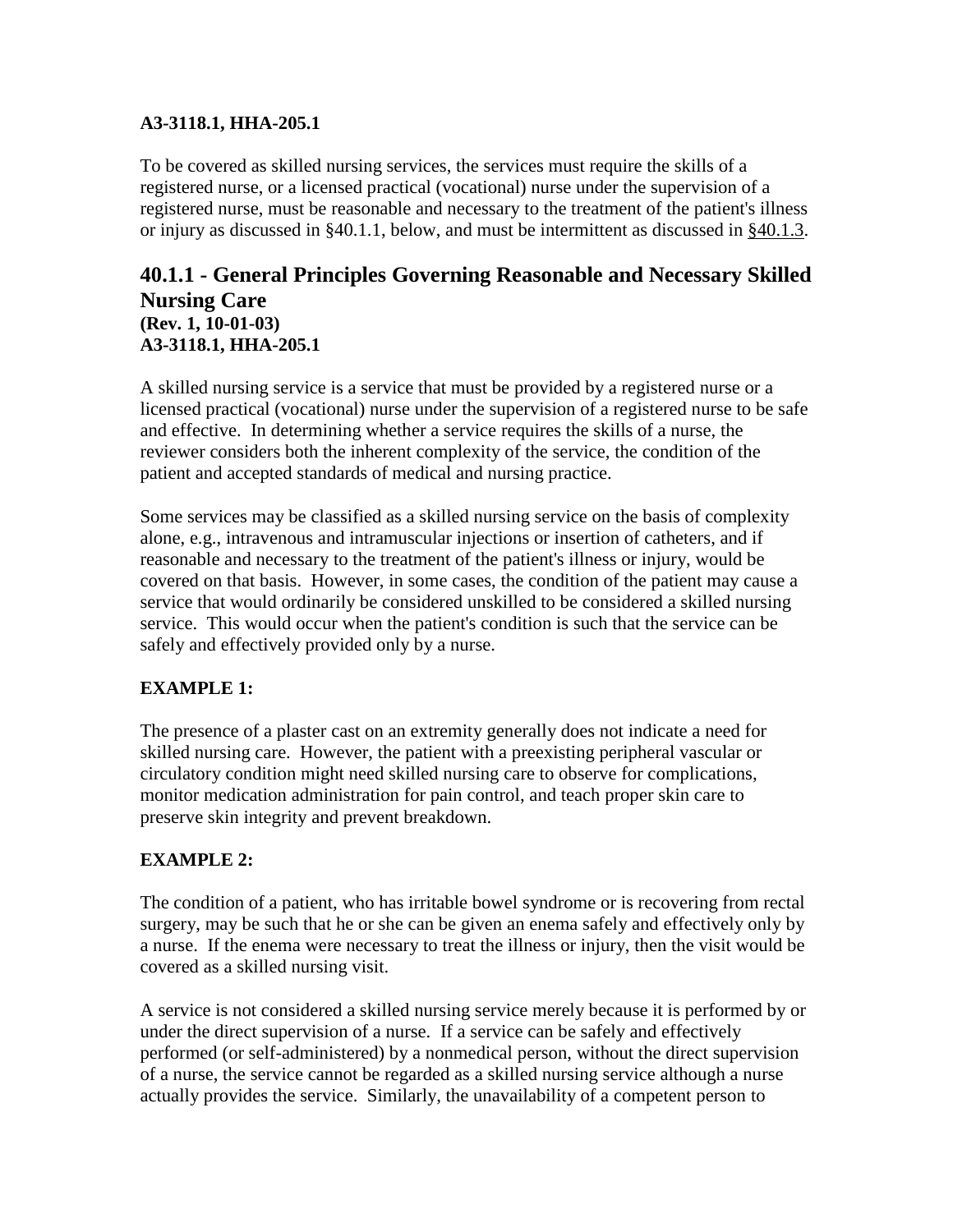provide a nonskilled service, notwithstanding the importance of the service to the patient, does not make it a skilled service when a nurse provides the service.

## **EXAMPLE 1:**

Giving a bath does not ordinarily require the skills of a nurse and, therefore, would not be covered as a skilled nursing service unless the patient's condition is such that the bath could be given safely and effectively only by a nurse (as discussed in [§30.1](#page-19-0) above).

## **EXAMPLE 2:**

A patient with a well-established colostomy absent complications may require assistance changing the colostomy bag because they cannot do it themselves and there is no one else to change the bag. Notwithstanding the need for the routine colostomy care, the care does not become a skilled nursing service when the nurse provides it.

A service which, by its nature, requires the skills of a nurse to be provided safely and effectively continues to be a skilled service even if it is taught to the patient, the patient's family, or other caregivers. Where the patient needs the skilled nursing care and there is no one trained, able and willing to provide it, the services of a nurse would be reasonable and necessary to the treatment of the illness or injury.

## **EXAMPLE 3:**

A patient was discharged from the hospital with an open draining wound that requires irrigation, packing, and dressing twice each day. The HHA has taught the family to perform the dressing changes. The HHA continues to see the patient for the wound care that is needed during the time that the family is not available and willing to provide the dressing changes. The wound care continues to be skilled nursing care, notwithstanding that the family provides it part of the time, and may be covered as long as the patient requires it.

4. The skilled nursing service must be reasonable and necessary to the diagnosis and treatment of the patient's illness or injury within the context of the patient's unique medical condition. To be considered reasonable and necessary for the diagnosis or treatment of the patient's illness or injury, the services must be consistent with the nature and severity of the illness or injury, the patient's particular medical needs, and accepted standards of medical and nursing practice. A patient's overall medical condition is a valid factor in deciding whether skilled services are needed. A patient's diagnosis should never be the sole factor in deciding that a service the patient needs is either skilled or not skilled.

The determination of whether the services are reasonable and necessary should be made in consideration that a physician has determined that the services ordered are reasonable and necessary. The services must, therefore, be viewed from the perspective of the condition of the patient when the services were ordered and what was, at that time,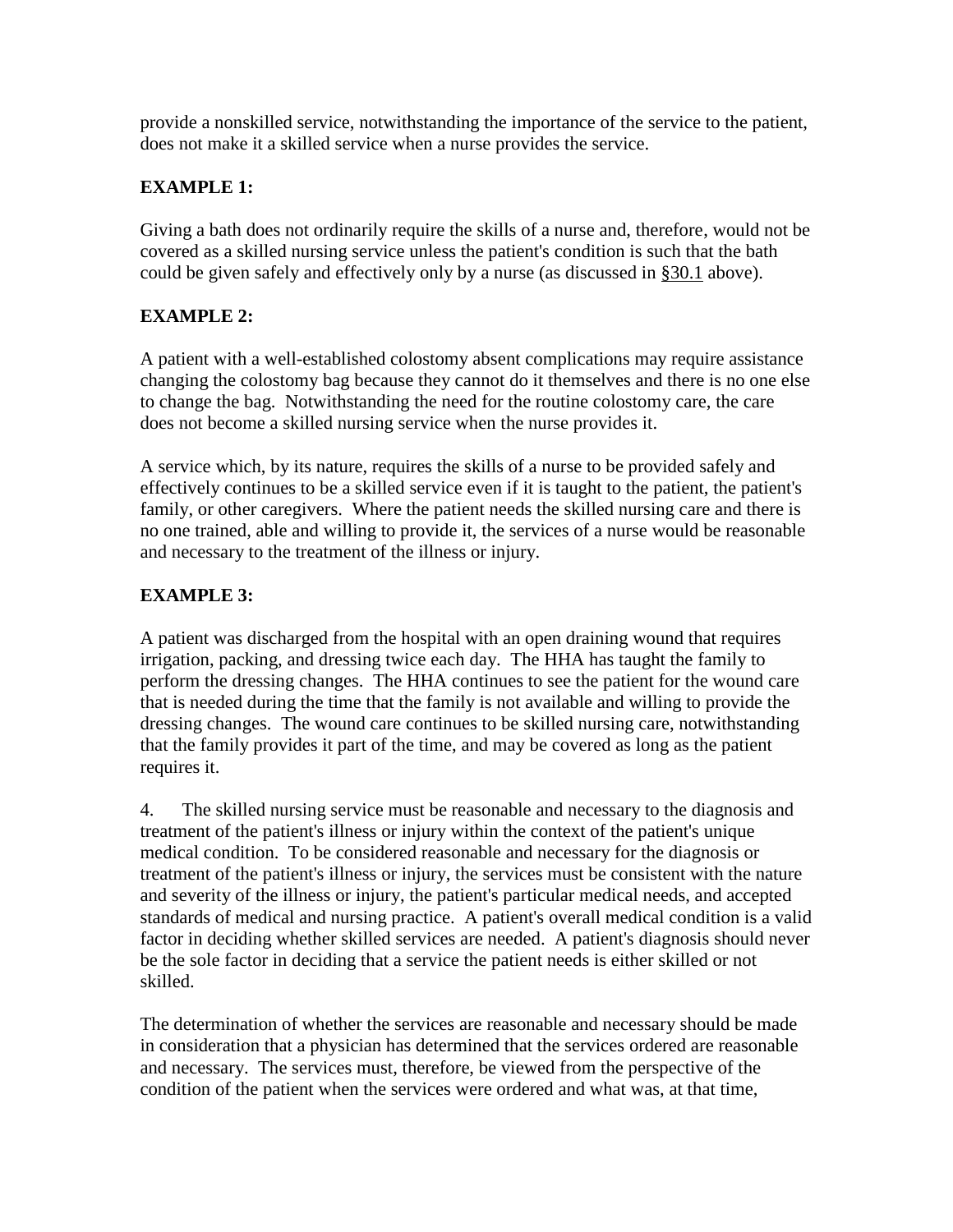reasonably expected to be appropriate treatment for the illness or injury throughout the certification period.

## **EXAMPLE 1:**

A physician has ordered skilled nursing visits for a patient with a hairline fracture of the hip. In the absence of any underlying medical condition or illness, nursing visits would not be reasonable and necessary for treatment of the patient's hip injury.

## **EXAMPLE 2:**

A physician has ordered skilled nursing visits for injections of insulin and teaching of self-administration and self-management of the medication regimen for a patient with diabetes mellitus. Insulin has been shown to be a safe and effective treatment for diabetes mellitus, and therefore, the skilled nursing visits for the injections and the teaching of self-administration and management of the treatment regimen would be reasonable and necessary.

The determination of whether a patient needs skilled nursing care should be based solely upon the patient's unique condition and individual needs, without regard to whether the illness or injury is acute, chronic, terminal, or expected to extend over a long period of time. In addition, skilled care may, depending on the unique condition of the patient, continue to be necessary for patients whose condition is stable.

### **EXAMPLE 3:**

Following a cerebrovascular accident (CVA), a patient has an in-dwelling Foley catheter because of urinary incontinence, and is expected to require the catheter for a long and indefinite period. Periodic visits to change the catheter as needed, treat the symptoms of catheter malfunction, and teach proper patient care would be covered as long as they are reasonable and necessary, although the patient is stable and there is an expectation that the care will be needed for a long and indefinite period.

### **EXAMPLE 4:**

A patient with advanced multiple sclerosis undergoing an exacerbation of the illness needs skilled teaching of medications, measures to overcome urinary retention, and the establishment of a program designed to minimize the adverse impact of the exacerbation. The skilled nursing care the patient needs for a short period would be covered despite the chronic nature of the illness.

### **EXAMPLE 5:**

A patient with malignant melanoma is terminally ill, and requires skilled observation, assessment, teaching, and treatment. The patient has not elected coverage under Medicare's hospice benefit. The skilled nursing care that the patient requires would be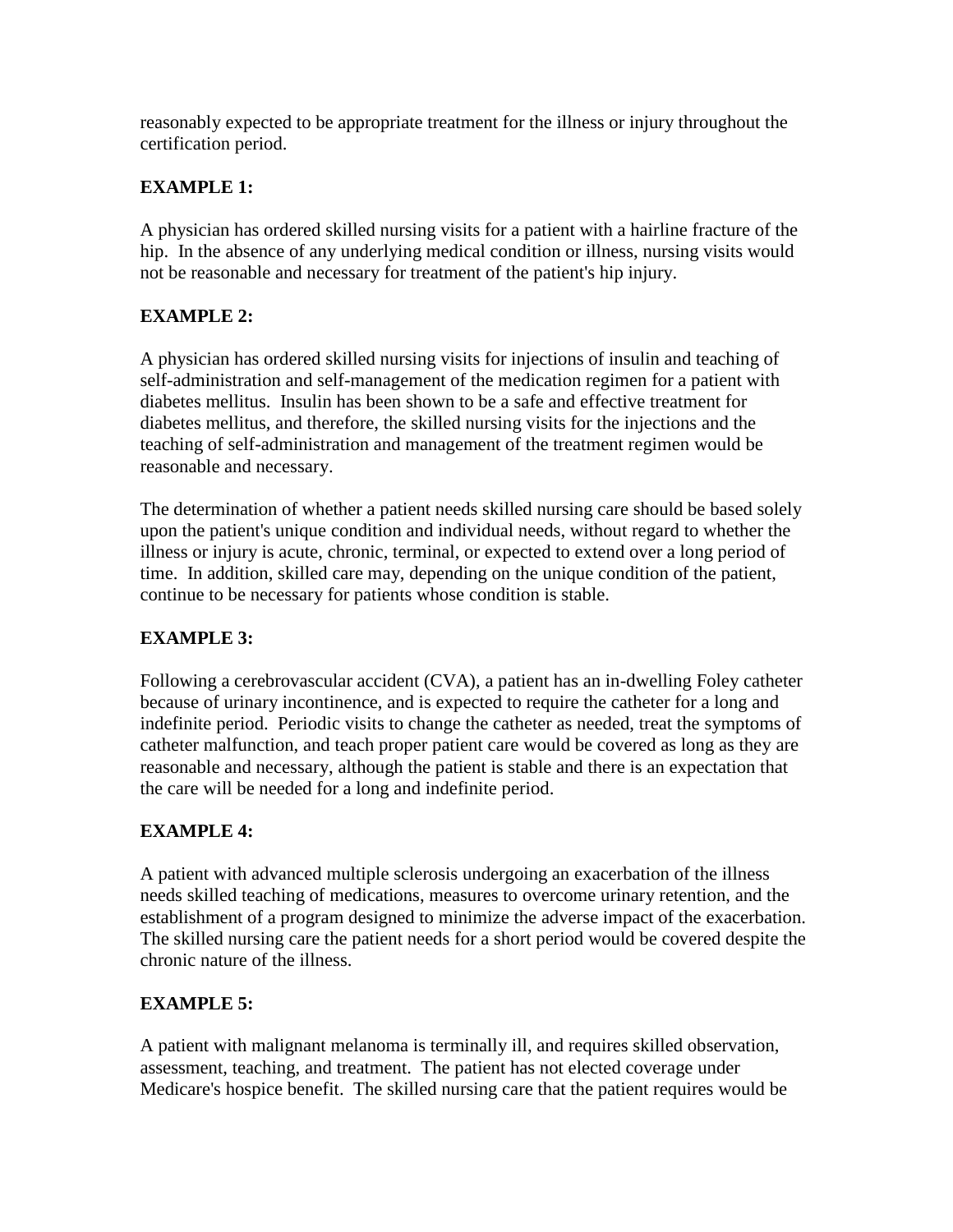covered, notwithstanding that the condition is terminal, because the services require the skills of a nurse.

### **40.1.2 - Application of the Principles to Skilled Nursing Services (Rev. 1, 10-01-03) A3-3118.1.B, HHA-205.1.B**

The following discussion of skilled nursing services applies the foregoing principles to specific skilled nursing services about which questions are most frequently raised.

# <span id="page-38-0"></span>**40.1.2.1 - Observation and Assessment of the Patient's Condition When Only the Specialized Skills of a Medical Professional Can Determine Patient's Status**

*(Rev. 144, Issued: 05-06-11, Effective: 04-01-11, Implementation: 05-05-11)*

Observation and assessment of the patient's condition by a nurse are reasonable and necessary skilled services whe*re* the*re is a reasonable potential for* change in a patient's condition *that* requires skilled nursing personnel to identify and evaluate the patient's need for possible modification of treatment or initiation of additional medical procedures until the patient's treatment regimen is essentially stabilized. Where a patient was admitted to home health care for skilled observation because there was a reasonable potential of a complication or further acute episode, but did not develop a further acute episode or complication, the skilled observation services are still covered for *3* weeks or *so* long as there remains a reasonable potential for such a complication or further acute episode.

Information from the patient's medical history may support *whether there is a reasonable potential for* a future complication or acute episode and, therefore, may justify the need for continued skilled observation and assessment beyond *the* 3-week period. Moreover, such indications as abnormal/fluctuating vital signs, weight changes, edema, symptoms of drug toxicity, abnormal/fluctuating lab values, and respiratory changes on auscultation may justify skilled observation and assessment. Where these indications are such that *there is a reasonable potential* that skilled observation and assessment by a licensed nurse will result in changes to the treatment of the patient, then the services would be covered. There are cases where patients *whose condition may appear to be stable* continue to require skilled observation and assessment. (See examples below.) However, observation and assessment by a nurse is not reasonable and necessary to the treatment of the illness or injury where these indications are part of a longstanding pattern of the patient's condition *which itself does not require skilled services* and there is no attempt to change the treatment to resolve them.

## **EXAMPLE 1:**

A patient with atherosclerotic heart disease with congestive heart failure requires observation by skilled nursing personnel for signs of decompensation or adverse effects resulting from prescribed medication. Skilled observation is needed to determine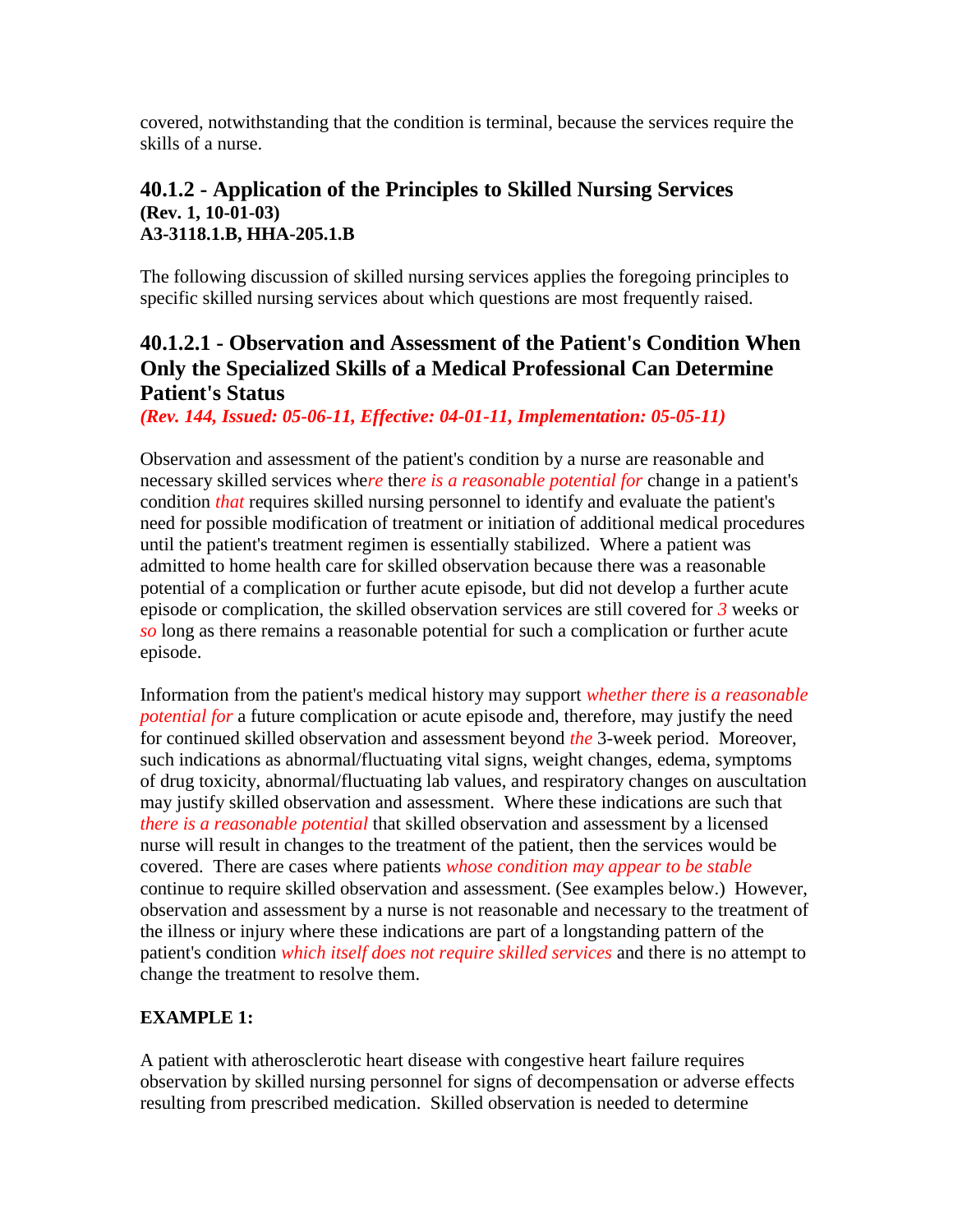whether the drug regimen should be modified or whether other therapeutic measures should be considered until the patient's treatment regimen is essentially stabilized.

# **EXAMPLE 2:**

A patient has undergone peripheral vascular disease treatment including a revascularization procedure (bypass). The incision area is showing signs of potential infection (e.g., heat, redness, swelling, drainage) and the patient has elevated body temperature. Skilled observation and monitoring of the vascular supply of the legs and the incision site is required until the signs of potential infection have abated and there is no longer a reasonable potential of infection.

## **EXAMPLE 3:**

A patient was hospitalized following a heart attack, and following treatment but before mobilization, is discharged home. Because it is not known whether exertion will exacerbate the heart disease, skilled observation is reasonable and necessary as mobilization is initiated until the patient's treatment regimen is essentially stabilized.

## **EXAMPLE 4:**

A frail 85-year old man was hospitalized for pneumonia. The infection was resolved, but the patient, who had previously maintained adequate nutrition, will not eat or eats poorly. The patient is discharged to the HHA for monitoring of fluid and nutrient intake and assessment of the need for tube feeding. Observation and monitoring by skilled nurses of the patient's oral intake, output and hydration status is required to determine what further treatment or other intervention is needed.

## **EXAMPLE 5:**

A patient with glaucoma and a cardiac condition has a cataract extraction. Because of the interaction between the eye drops for the glaucoma and cataracts and the beta-blocker for the cardiac condition, the patient is at risk for serious cardiac arrhythmia. Skilled observation and monitoring of the drug actions is reasonable and necessary until the patient's condition is stabilized.

## **EXAMPLE 6:**

A patient with hypertension suffered dizziness and weakness. The physician found that the blood pressure was too low and discontinued the hypertension medication. Skilled observation and monitoring of the patient's blood pressure and medication regimen is required until the blood pressure remains stable and in a safe range.

**40.1.2.2 - Management and Evaluation of a Patient Care Plan (Rev. 1, 10-01-03) A3-3118.1.B.2, HHA-205.1.B.2**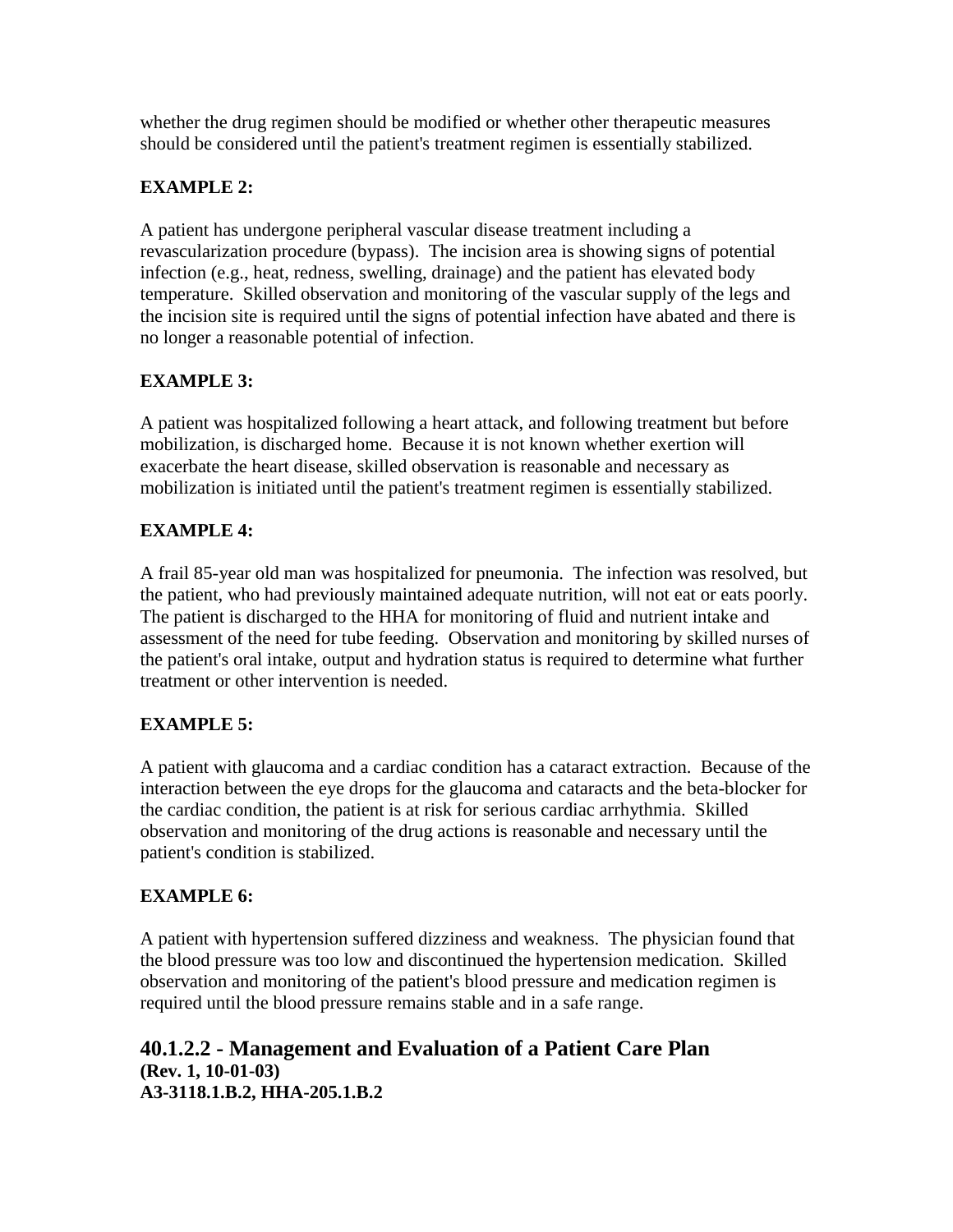Skilled nursing visits for management and evaluation of the patient's care plan are also reasonable and necessary where underlying conditions or complications require that only a registered nurse can ensure that essential nonskilled care is achieving its purpose. For skilled nursing care to be reasonable and necessary for management and evaluation of the patient's plan of care, the complexity of the necessary unskilled services that are a necessary part of the medical treatment must require the involvement of skilled nursing personnel to promote the patient's recovery and medical safety in view of the patient's overall condition.

## **EXAMPLE 1:**

An aged patient with a history of diabetes mellitus and angina pectoris is recovering from an open reduction of the neck of the femur. He requires, among other services, careful skin care, appropriate oral medications, a diabetic diet, a therapeutic exercise program to preserve muscle tone and body condition, and observation to notice signs of deterioration in his condition or complications resulting from his restricted, but increasing mobility. Although a properly instructed person could perform any of the required services, that person would not have the capability to understand the relationship among the services and their effect on each other. Since the combination of the patient's condition, age, and immobility create a high potential for serious complications, such an understanding is essential to ensure the patient's recovery and safety. The management of this plan of care requires skilled nursing personnel until the patient's treatment regimen is essentially stabilized.

## **EXAMPLE 2:**

An aged patient with a history of mild dementia is recovering from pneumonia which has been treated at home. The patient has had an increase in disorientation, has residual chest congestion, decreased appetite, and has remained in bed, immobile, throughout the episode with pneumonia. While the residual chest congestion and recovery from pneumonia alone would not represent a high risk factor, the patient's immobility and increase in confusion could create a high probability of a relapse. In this situation, skilled oversight of the nonskilled services would be reasonable and necessary pending the elimination of the chest congestion and resolution of the persistent disorientation to ensure the patient's medical safety.

Where visits by a licensed nurse are not needed to observe and assess the effects of the nonskilled services being provided to treat the illness or injury, skilled nursing care would not be considered reasonable and necessary to treat the illness or injury.

### **EXAMPLE 3:**

A physician orders one skilled nursing visit every two weeks and three home health aide visits each week for bathing and washing hair for a patient whose recovery from a CVA has left him with residual weakness on the left side. The cardiovascular condition is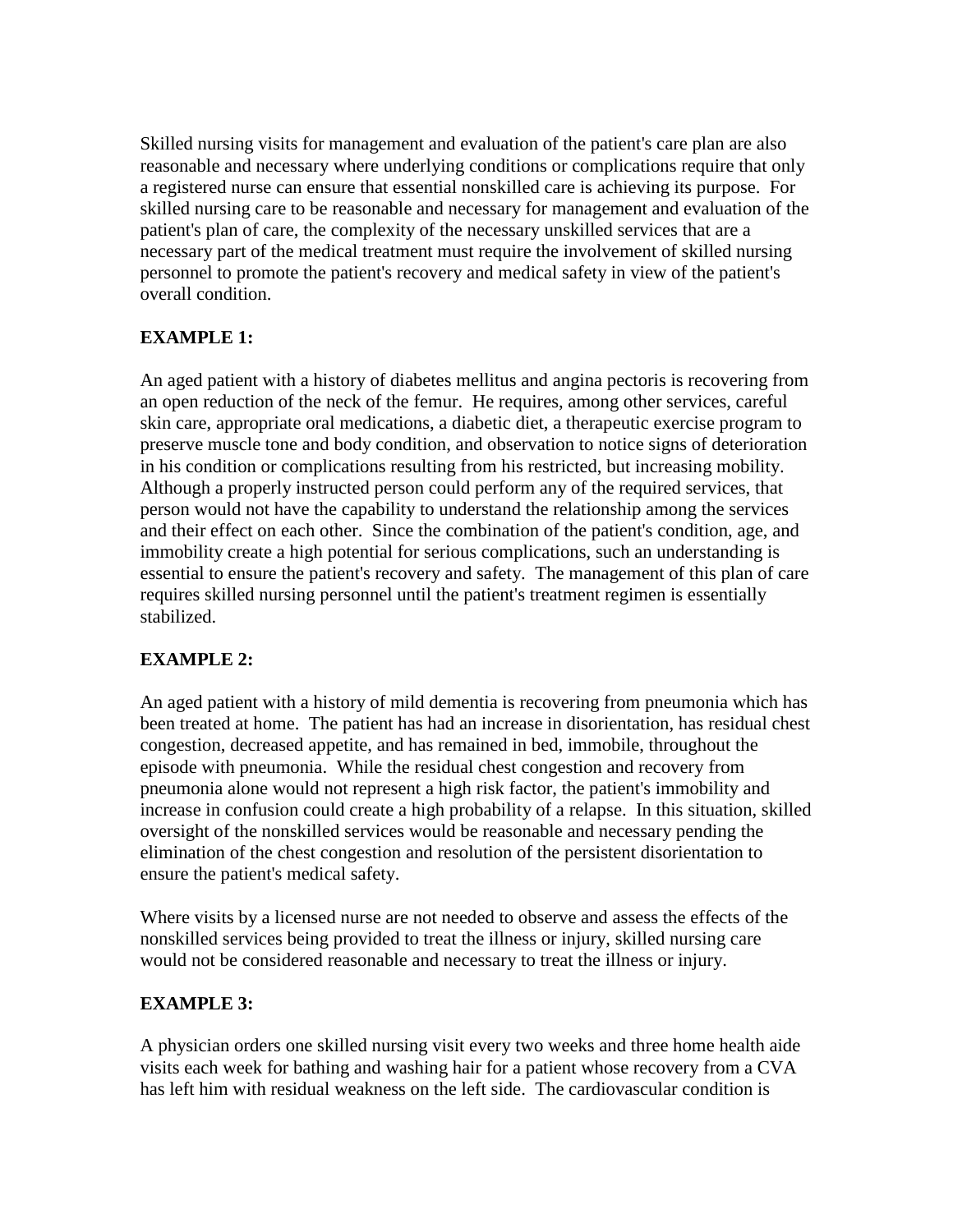stable and the patient has reached the maximum restoration potential. There are no underlying conditions that would necessitate the skilled supervision of a licensed nurse in assisting with bathing or hair washing. The skilled nursing visits are not necessary to manage and supervise the home health aide services and would not be covered.

## <span id="page-41-0"></span>**40.1.2.3 - Teaching and Training Activities (Rev. 1, 10-01-03) A3-3118.1.B.3, HHA-205.1.B.3**

Teaching and training activities that require skilled nursing personnel to teach a patient, the patient's family, or caregivers how to manage the treatment regimen would constitute skilled nursing services. Where the teaching or training is reasonable and necessary to the treatment of the illness or injury, skilled nursing visits for teaching would be covered. The test of whether a nursing service is skilled relates to the skill required to teach and not to the nature of what is being taught. Therefore, where skilled nursing services are necessary to teach an unskilled service, the teaching may be covered. Skilled nursing visits for teaching and training activities are reasonable and necessary where the teaching or training is appropriate to the patient's functional loss, illness, or injury.

Where it becomes apparent after a reasonable period of time that the patient, family, or caregiver will not or is not able to be trained, then further teaching and training would cease to be reasonable and necessary. The reason why the training was unsuccessful should be documented in the record. Notwithstanding that the teaching or training was unsuccessful, the services for teaching and training would be considered to be reasonable and necessary prior to the point that it became apparent that the teaching or training was unsuccessful, as long as such services were appropriate to the patient's illness, functional loss, or injury.

## **EXAMPLE 1:**

A physician has ordered skilled nursing care for teaching a diabetic who has recently become insulin dependent. The physician has ordered teaching of self-injection and management of insulin, signs, and symptoms of insulin shock, and actions to take in emergencies. The teaching services are reasonable and necessary to the treatment of the illness or injury.

### **EXAMPLE 2:**

A physician has ordered skilled nursing care to teach a patient to follow a new medication regimen (in which there is a significant probability of adverse drug reactions due to the nature of the drug and the patient's condition), signs and symptoms of adverse reactions to new medications, and necessary dietary restrictions. After it becomes apparent that the patient remains unable to take the medications properly, cannot demonstrate awareness of potential adverse reactions, and is not following the necessary dietary restrictions, skilled nursing care for further teaching would not be reasonable and necessary, since the patient has demonstrated an inability to be taught.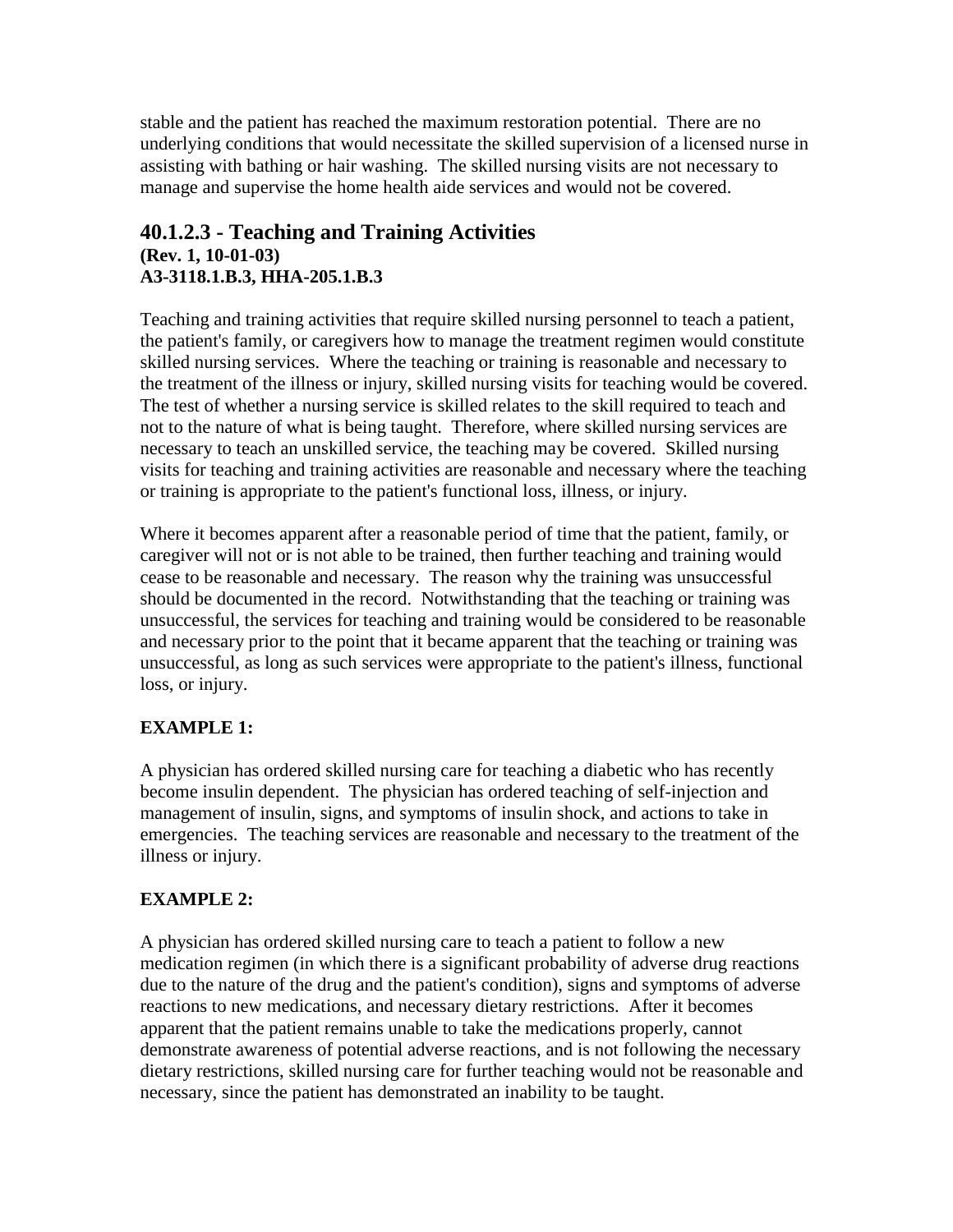## **EXAMPLE 3:**

A physician has ordered skilled nursing visits to teach self-administration of insulin to a patient who has been self-injecting insulin for 10 years and there is no change in the patient's physical or mental status that would require re-teaching. The skilled nursing visits would not be considered reasonable and necessary since the patient has a longstanding history of being able to perform the service.

## **EXAMPLE 4:**

A physician has ordered skilled nursing visits to teach self-administration of insulin to a patient who has been self-injecting insulin for 10 years because the patient has recently lost the use of the dominant hand and must be retrained to use the other hand. Skilled nursing visits to re-teach self-administration of the insulin would be reasonable and necessary.

In determining the reasonable and necessary number of teaching and training visits, consideration must be given to whether the teaching and training provided constitutes reinforcement of teaching provided previously in an institutional setting or in the home or whether it represents initial instruction. Where the teaching represents initial instruction, the complexity of the activity to be taught and the unique abilities of the patient are to be considered. Where the teaching constitutes reinforcement, an analysis of the patient's retained knowledge and anticipated learning progress is necessary to determine the appropriate number of visits. Skills taught in a controlled institutional setting often need to be reinforced when the patient returns home. Where the patient needs reinforcement of the institutional teaching, additional teaching visits in the home are covered.

### **EXAMPLE 5:**

A patient recovering from pneumonia is being sent home requiring I.V. infusion of antibiotics four times per day. The patient's spouse has been shown how to administer the drug during the hospitalization and has been told the signs and symptoms of infection. The physician has ordered home health services for a nurse to teach the administration of the drug and the signs and symptoms requiring immediate medical attention.

Re-teaching or retraining for an appropriate period may be considered reasonable and necessary where there is a change in the procedure or the patient's condition that requires re-teaching, or where the patient, family, or caregiver is not properly carrying out the task. The medical record should document the reason that the re-teaching or retraining is required.

### **EXAMPLE 6:**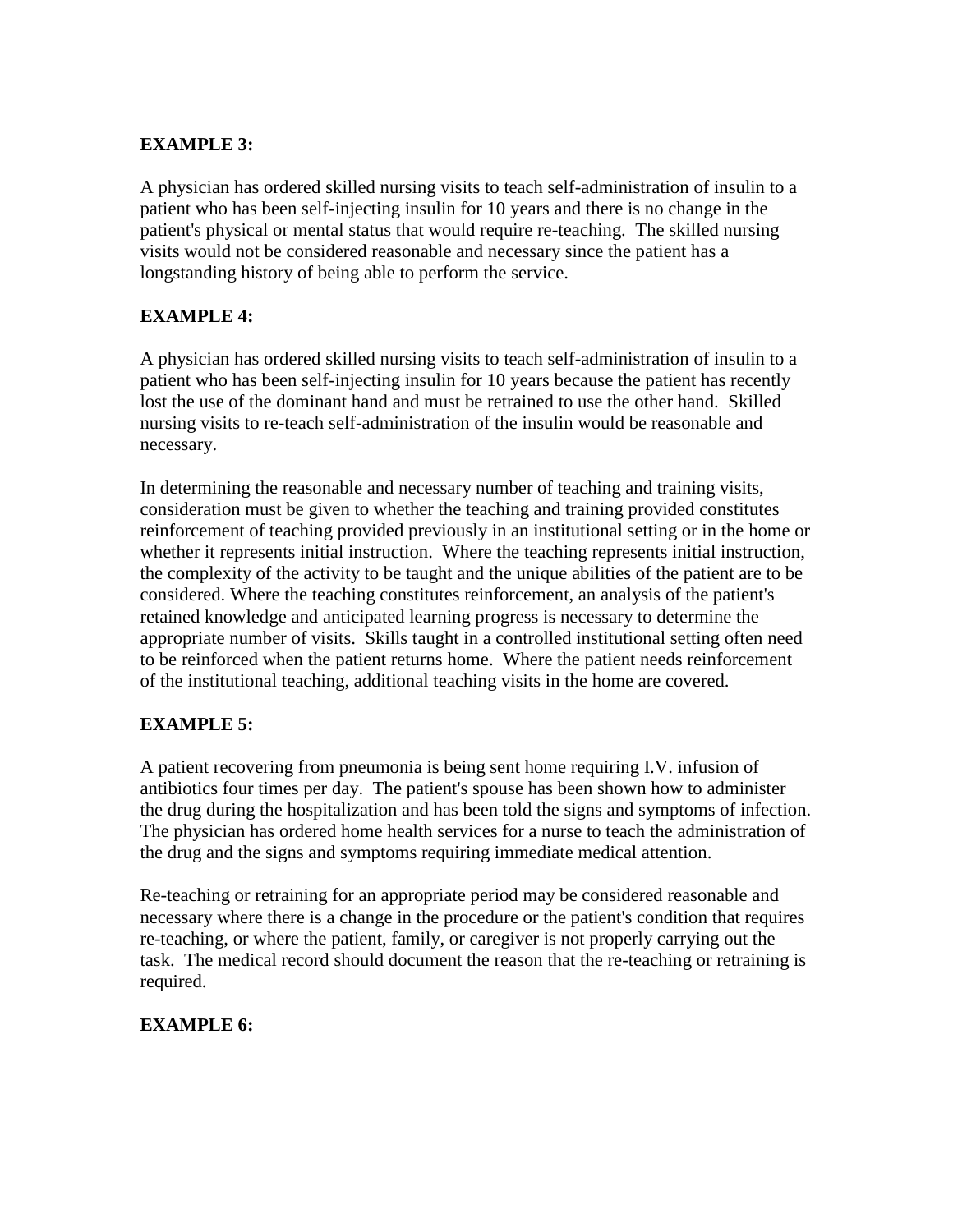A spouse who has been taught to perform a dressing change for a post-surgical patient may need to be re-taught wound care if the spouse demonstrates improper performance of wound care.

**NOTE:** There is no requirement that the patient, family or other caregiver be taught to provide a service if they cannot or choose not to provide the care.

Teaching and training activities that require the skills of a licensed nurse include, but **are not limited to**, the following:

- 1. Teaching the self-administration of injectable medications, or a complex range of medications;
- 2. Teaching a newly diagnosed diabetic or caregiver all aspects of diabetes management, including how to prepare and to administer insulin injections, to prepare and follow a diabetic diet, to observe foot-care precautions, and to observe for and understand signs of hyperglycemia and hypoglycemia;
- 3. Teaching self-administration of medical gases;
- 4. Teaching wound care where the complexity of the wound, the overall condition of the patient or the ability of the caregiver makes teaching necessary;
- 5. Teaching care for a recent ostomy or where reinforcement of ostomy care is needed;
- 6. Teaching self-catheterization;
- 7. Teaching self-administration of gastrostomy or enteral feedings;
- 8. Teaching care for and maintenance of peripheral and central venous lines and administration of intravenous medications through such lines;
- 9. Teaching bowel or bladder training when bowel or bladder dysfunction exists;
- 10. Teaching how to perform the activities of daily living when the patient or caregiver must use special techniques and adaptive devices due to a loss of function;
- 11. Teaching transfer techniques, e.g., from bed to chair, that are needed for safe transfer;
- 12. Teaching proper body alignment and positioning, and timing techniques of a bed-bound patient;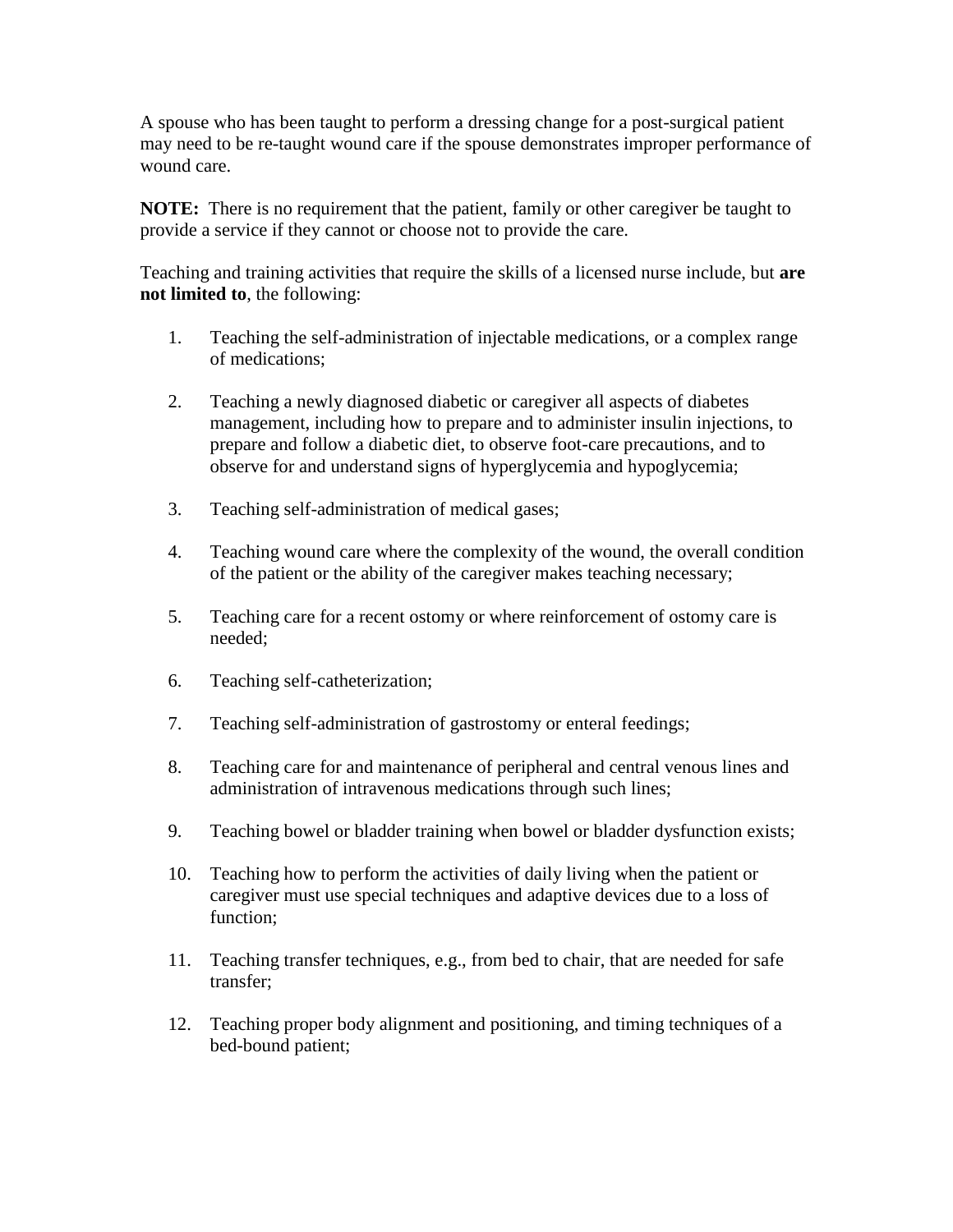- 13. Teaching ambulation with prescribed assistive devices (such as crutches, walker, cane, etc.) that are needed due to a recent functional loss;
- 14. Teaching prosthesis care and gait training;
- 15. Teaching the use and care of braces, splints and orthotics and associated skin care;
- 16. Teaching the preparation and maintenance of a therapeutic diet; and
- 17. Teaching proper administration of oral medication, including signs of sideeffects and avoidance of interaction with other medications and food.
- 18. Teaching the proper care and application of any special dressings or skin treatments, (for example, dressings or treatments needed by patients with severe or widespread fungal infections, active and severe psoriasis or eczema, or due to skin deterioration due to radiation treatments)

## **40.1.2.4 - Administration of Medications (Rev. 1, 10-01-03) A3-3118.1.B.4, HHA-205.1.B.4**

Although drugs and biologicals are specifically excluded from coverage by the statute  $(\S 1861(m)(5)$  of the Act, the services of a nurse that are required to administer the medications safely and effectively may be covered if they are reasonable and necessary to the treatment of the illness or injury.

## **A. Injections**

Intravenous, intramuscular, or subcutaneous injections and infusions, and hypodermoclysis or intravenous feedings require the skills of a licensed nurse to be performed (or taught) safely and effectively. Where these services are reasonable and necessary to treat the illness or injury, they may be covered. For these services to be reasonable and necessary, the medication being administered must be accepted as safe and effective treatment of the patient's illness or injury, and there must be a medical reason that the medication cannot be taken orally. Moreover, the frequency and duration of the administration of the medication must be within accepted standards of medical practice, or there must be a valid explanation regarding the extenuating circumstances to justify the need for the additional injections.

1. Vitamin B-12 injections are considered specific therapy only for the following conditions:

Specified anemias: pernicious anemia, megaloblastic anemias, macrocytic anemias, fish tapeworm anemia;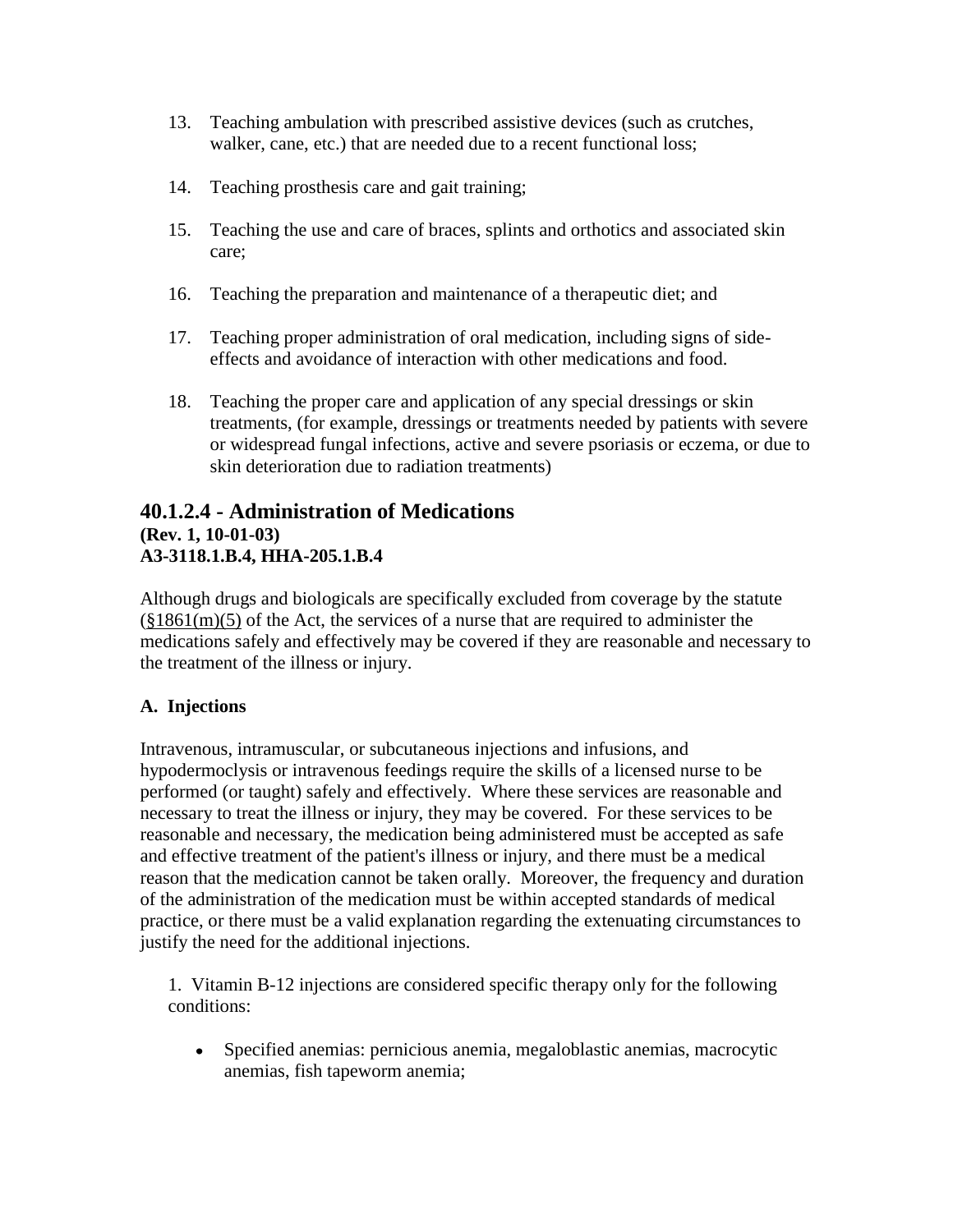- Specified gastrointestinal disorders: gastrectomy, malabsorption syndromes  $\bullet$ such as sprue and idiopathic steatorrhea, surgical and mechanical disorders such as resection of the small intestine, strictures, anastomosis and blind loop syndrome, and
- Certain neuropathies: posterolateral sclerosis, other neuropathies associated with pernicious anemia, during the acute phase or acute exacerbation of a neuropathy due to malnutrition and alcoholism.

For a patient with pernicious anemia caused by a B-12 deficiency, intramuscular or subcutaneous injection of vitamin B-12 at a dose of from 100 to 1000 micrograms no more frequently than once monthly is the accepted reasonable and necessary dosage schedule for maintenance treatment. More frequent injections would be appropriate in the initial or acute phase of the disease until it has been determined through laboratory tests that the patient can be sustained on a maintenance dose.

2. Insulin Injections

Insulin is customarily self-injected by patients or is injected by their families. However, where a patient is either physically or mentally unable to self-inject insulin and there is no other person who is able and willing to inject the patient, the injections would be considered a reasonable and necessary skilled nursing service.

**EXAMPLE:** A patient who requires an injection of insulin once per day for treatment of diabetes mellitus, also has multiple sclerosis with loss of muscle control in the arms and hands, occasional tremors, and vision loss that causes inability to fill syringes or selfinject insulin. If there weren't an able and willing caregiver to inject her insulin, skilled nursing care would be reasonable and necessary for the injection of the insulin.

The prefilling of syringes with insulin (or other medication that is self-injected) does not require the skills of a licensed nurse and, therefore, is not considered to be a skilled nursing service. If the patient needs someone only to prefill syringes (and therefore needs no skilled nursing care on an intermittent basis, physical therapy, or speechlanguage pathology services), the patient, therefore, does not qualify for any Medicare coverage of home health care. Prefilling of syringes for self-administration of insulin or other medications is considered to be assistance with medications that are ordinarily selfadministered and is an appropriate home health aide service. (See [§50.2.](#page-67-0)) However, where State law requires that a licensed nurse prefill syringes, a skilled nursing visit to prefill syringes is paid as a skilled nursing visit (if the patient otherwise needs skilled nursing care, physical therapy, or speech-language pathology services), but is not considered to be a skilled nursing service.

### **B. Oral Medications**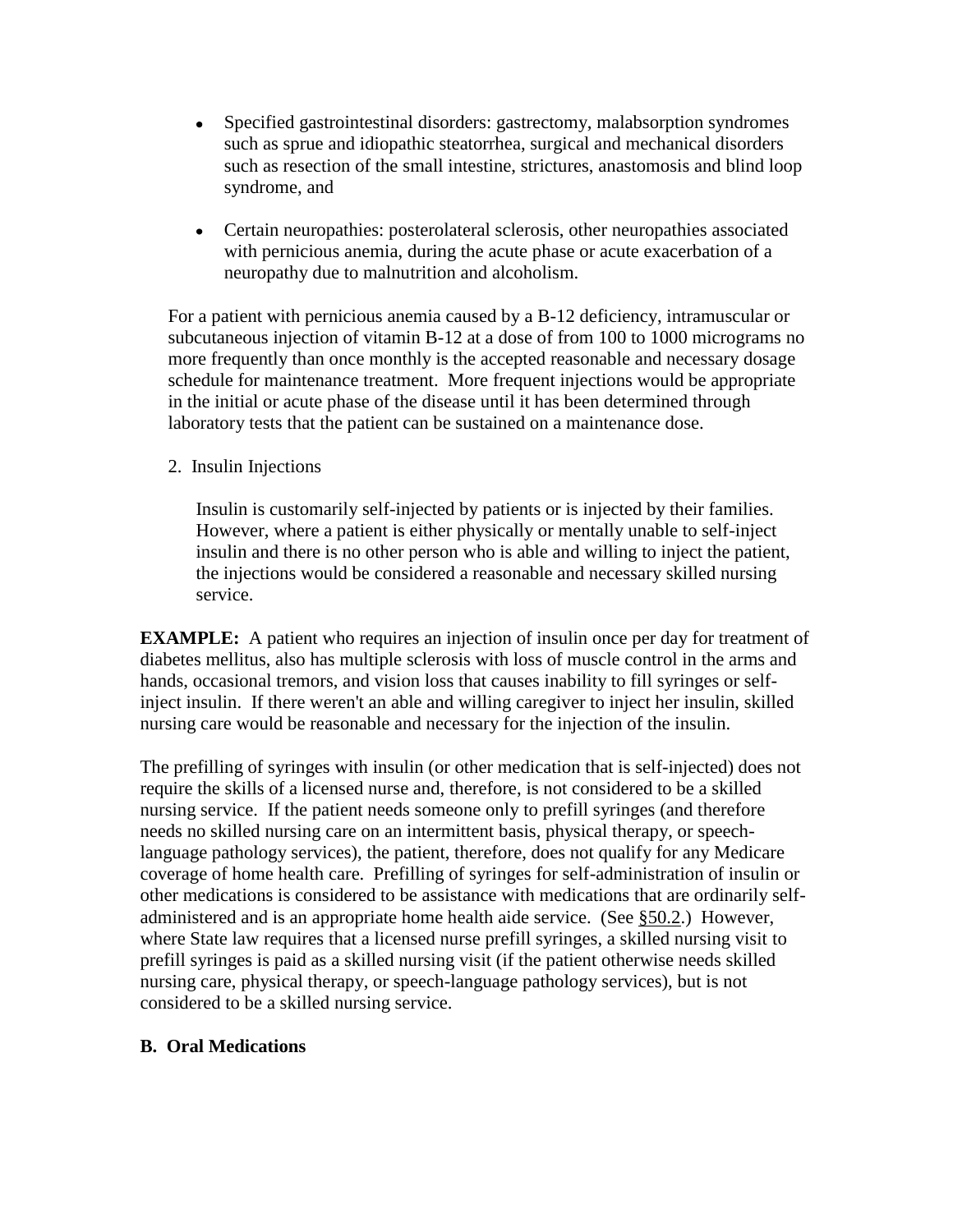The administration of oral medications by a nurse is not reasonable and necessary skilled nursing care except in the specific situation in which the complexity of the patient's condition, the nature of the drugs prescribed, and the number of drugs prescribed require the skills of a licensed nurse to detect and evaluate side effects or reactions. The medical record must document the specific circumstances that cause administration of an oral medication to require skilled observation and assessment.

## **C. Eye Drops and Topical Ointments**

The administration of eye drops and topical ointments does not require the skills of a nurse. Therefore, even if the administration of eye drops or ointments is necessary to the treatment of an illness or injury and the patient cannot self-administer the drops, and there is no one available to administer them, the visits cannot be covered as a skilled nursing service. This section does not eliminate coverage for skilled nursing visits for observation and assessment of the patient's condition. (See [§40.2.1.](#page-55-0))

## **EXAMPLE 1:**

A physician has ordered skilled nursing visits to administer eye drops and ointments for a patient with glaucoma. The administration of eye drops and ointments does not require the skills of a nurse. Therefore, the skilled nursing visits cannot be covered as skilled nursing care, notwithstanding the importance of the administration of the drops as ordered.

### **EXAMPLE 2:**

A physician has ordered skilled nursing visits for a patient with a reddened area under the breast. The physician instructs the patient to wash, rinse, and dry the area daily and apply vitamin A and D ointment. Skilled nursing care is not needed to provide this treatment and related services safely and effectively.

## **40.1.2.5 - Tube Feedings (Rev. 1, 10-01-03) A3-3118.1.B.5, HHA-205.1.B.5**

Nasogastric tube, and percutaneous tube feedings (including gastrostomy and jejunostomy tubes), and replacement, adjustment, stabilization. and suctioning of the tubes are skilled nursing services, and if the feedings are required to treat the patient's illness or injury, the feedings and replacement or adjustment of the tubes would be covered as skilled nursing services.

### **40.1.2.6 - Nasopharyngeal and Tracheostomy Aspiration (Rev. 1, 10-01-03) A3-4118.1.B.6, HHA-205.1.B.6**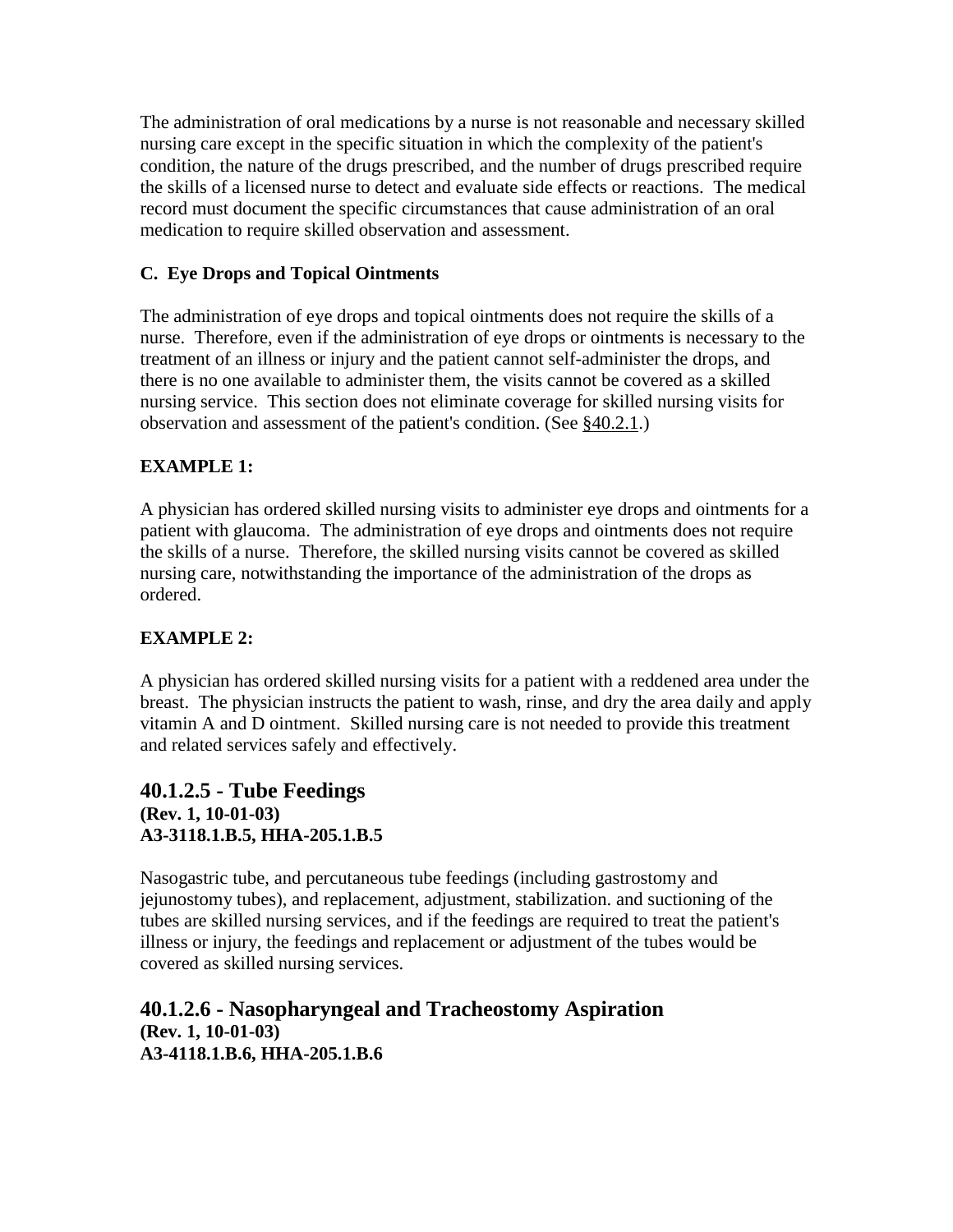Nasopharyngeal and tracheostomy aspiration are skilled nursing services and, if required to treat the patient's illness or injury, would be covered as skilled nursing services.

## **40.1.2.7 - Catheters (Rev. 1, 10-01-03) A3-3118.1.B.7, HHA-205.1.B.7**

Insertion and sterile irrigation and replacement of catheters, care of a suprapubic catheter, and in selected patients, urethral catheters, are considered to be skilled nursing services. Where the catheter is necessitated by a permanent or temporary loss of bladder control, skilled nursing services that are provided at a frequency appropriate to the type of catheter in use would be considered reasonable and necessary. Absent complications, Foley catheters generally require skilled care once approximately every 30 days and silicone catheters generally require skilled care once every 60-90 days and this frequency of service would be considered reasonable and necessary. However, where there are complications that require more frequent skilled care related to the catheter, such care would, with adequate documentation, be covered.

**EXAMPLE:** A patient who has a Foley catheter due to loss of bladder control because of multiple sclerosis has a history of frequent plugging of the catheter and urinary tract infections. The physician has ordered skilled nursing visits once per month to change the catheter, and has left a "PRN" order for up to three additional visits per month for skilled observation and evaluation and/or catheter changes if the patient or caregiver reports signs and symptoms of a urinary tract infection or a plugged catheter. During the certification period, the patient's family contacts the HHA because the patient has an elevated temperature, abdominal pain, and scant urine output. The nurse visits the patient and determines that the catheter is plugged and there are symptoms of a urinary tract infection. The nurse changes the catheter and contacts the physician to report findings and discuss treatment. The skilled nursing visit to change the catheter and to evaluate the patient would be reasonable and necessary to the treatment of the illness or injury.

## **40.1.2.8 - Wound Care (Rev. 1, 10-01-03) A3-3118.1.B.8, HHA-205.1.B.8**

Care of wounds, (including, but not limited to, ulcers, burns, pressure sores, open surgical sites, fistulas, tube sites, and tumor erosion sites) when the skills of a licensed nurse are needed to provide safely and effectively the services necessary to treat the illness or injury, is considered to be a skilled nursing service. For skilled nursing care to be reasonable and necessary to treat a wound, the size, depth, nature of drainage (color, odor, consistency, and quantity), and condition and appearance of the skin surrounding the wound must be documented in the clinical findings so that an assessment of the need for skilled nursing care can be made. Coverage or denial of skilled nursing visits for wound care may not be based solely on the stage classification of the wound, but rather must be based on all of the documented clinical findings. Moreover, the plan of care must contain the specific instructions for the treatment of the wound. Where the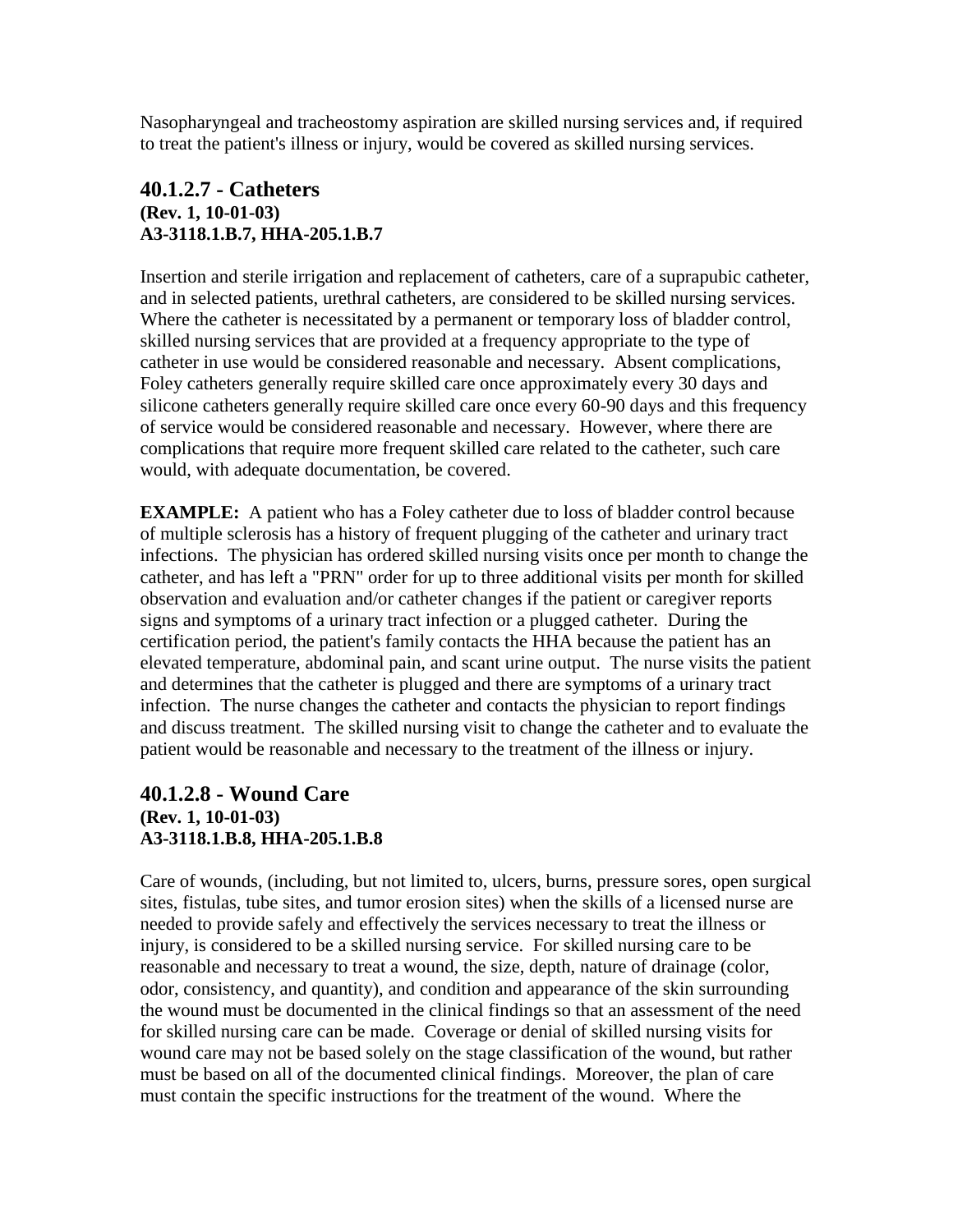physician has ordered appropriate active treatment (e.g. sterile or complex dressings, administration of prescription medications, etc.) of wounds with the following characteristics, the skills of a licensed nurse are usually reasonable and necessary:

- Open wounds which are draining purulent or colored exudate or have a foul odor  $\bullet$ present or for which the patient is receiving antibiotic therapy;
- Wounds with a drain or T-tube with requires shortening or movement of such drains;
- Wounds which require irrigation or instillation of a sterile cleansing or medicated solution into several layers of tissue and skin and/or packing with sterile gauze;
- Recently debrided ulcers;
- Pressure sores (decubitus ulcers) with the following characteristics:
	- <sup>o</sup> There is partial tissue loss with signs of infection such as foul odor or purulent drainage; or
	- <sup>o</sup> There is full thickness tissue loss that involves exposure of fat or invasion of other tissue such as muscle or bone.

**NOTE:** Wounds or ulcers that show redness, edema, and induration, at times with epidermal blistering or desquamation do not ordinarily require skilled nursing care.

- Wounds with exposed internal vessels or a mass that may have a proclivity for hemorrhage when a dressing is changed (e.g., post radical neck surgery, cancer of the vulva);
- Open wounds or widespread skin complications following radiation therapy, or which result from immune deficiencies or vascular insufficiencies:
- Post-operative wounds where there are complications such as infection or allergic reaction or where there is an underlying disease that has a reasonable potential to adversely affect healing (e.g., diabetes);
- Third degree burns, and second degree burns where the size of the burn or presence of complications causes skilled nursing care to be needed;
- Skin conditions that require application of nitrogen mustard or other chemotherapeutic medication that present a significant risk to the patient;
- Other open or complex wounds that require treatment that can only be provided safely and effectively by a licensed nurse.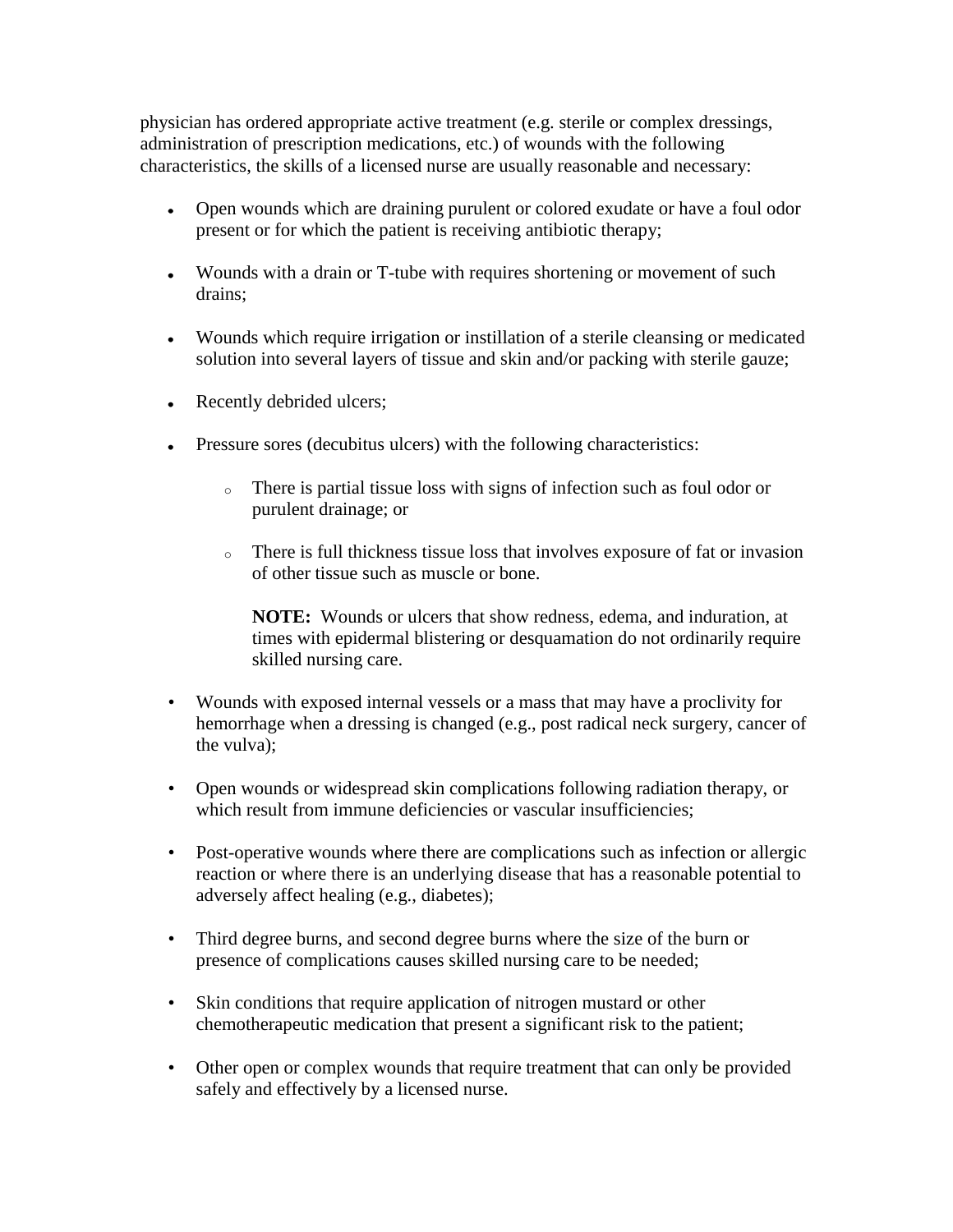## **EXAMPLE 1:**

A patient has a second-degree burn with full thickness skin damage on the back. The wound is cleansed, followed by an application of Sulfamylon. While the wound requires skilled monitoring for signs and symptoms of infection or complications, the dressing change requires skilled nursing services.

## **EXAMPLE 2:**

A patient experiences a decubitus ulcer where the full thickness tissue loss extends through the dermis to involve subcutaneous tissue. The wound involves necrotic tissue with a physician's order to apply a covering of a debriding ointment following vigorous irrigation. The wound is then packed loosely with wet to dry dressings or continuous moist dressing and covered with dry sterile gauze. Skilled nursing care is necessary for a proper treatment and understanding of cellular adherence and/or exudate or tissue healing or necrosis.

**NOTE:** This section relates to the direct, hands on skilled nursing care provided to patients with wounds, including any necessary dressing changes on those wounds. While a wound might not require this skilled nursing care, the wound may still require skilled monitoring for signs and symptoms of infection or complication (See [§40.1.2.1\)](#page-38-0) or skilled teaching of wound care to the patient or the patient's family. (See [§40.1.2.3.](#page-41-0))

## **40.1.2.9 - Ostomy Care (Rev. 1, 10-01-03) A3-3118.1.B.9, HHA-205.1.B.9**

Ostomy care during the post-operative period and in the presence of associated complications where the need for skilled nursing care is clearly documented is a skilled nursing service. Teaching ostomy care remains skilled nursing care regardless of the presence of complications.

## **40.1.2.10 - Heat Treatments (Rev. 1, 10-01-03) A3-3118.1.B.10, HHA-205.1.B.10**

Heat treatments that have been specifically ordered by a physician as part of active treatment of an illness or injury and require observation by a licensed nurse to adequately evaluate the patient's progress would be considered a skilled nursing service.

**40.1.2.11 - Medical Gases (Rev. 1, 10-01-03) A3-3118.1.B.11, HHA-205.1.B.11**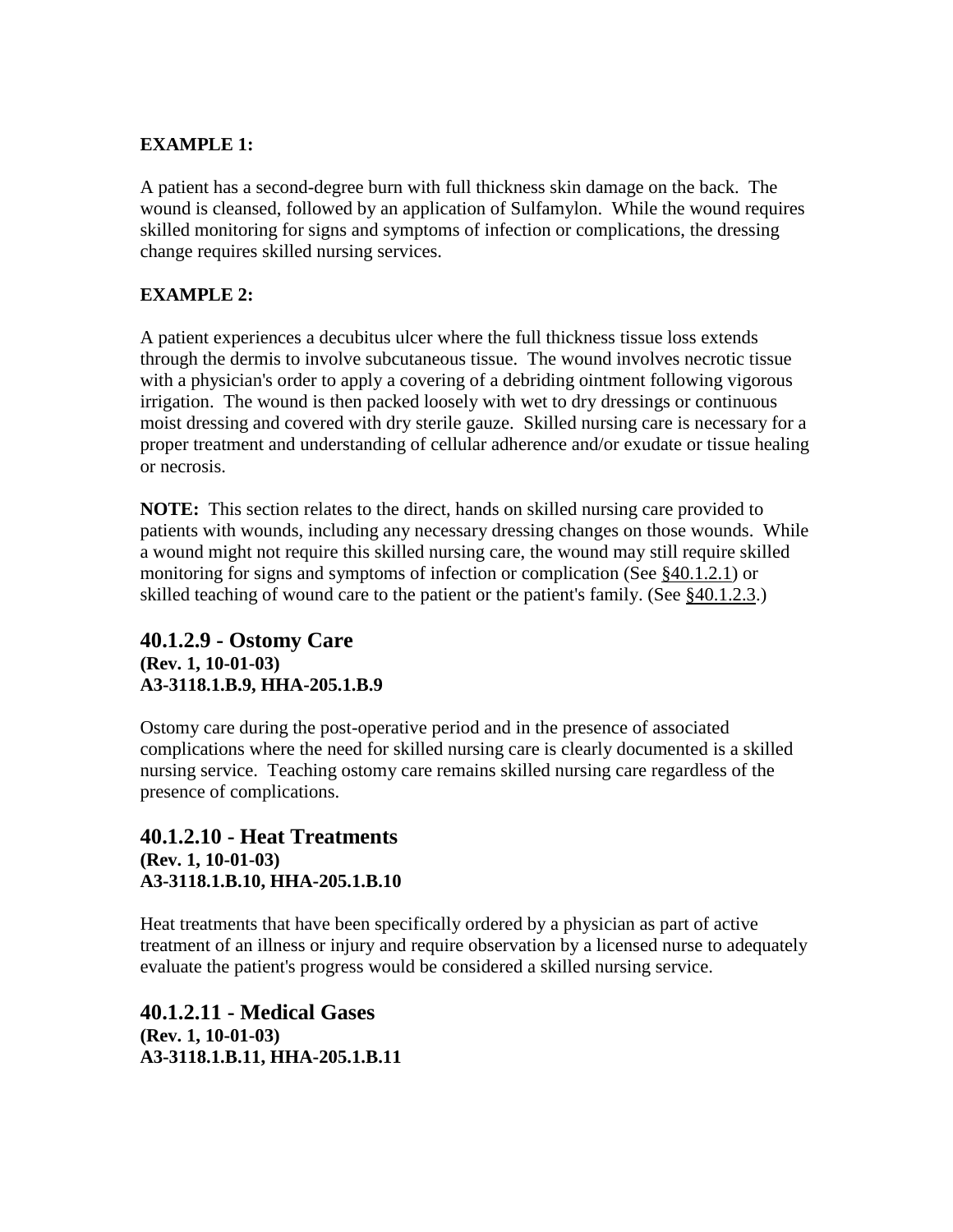Initial phases of a regimen involving the administration of medical gases that are necessary to the treatment of the patient's illness or injury, would require skilled nursing care for skilled observation and evaluation of the patient's reaction to the gases, and to teach the patient and family when and how to properly manage the administration of the gases.

## **40.1.2.12 - Rehabilitation Nursing (Rev. 1, 10-01-03) A3-3118.1.B.12, HHA-205.1.B.12**

Rehabilitation nursing procedures, including the related teaching and adaptive aspects of nursing that are part of active treatment (e.g., the institution and supervision of bowel and bladder training programs) would constitute skilled nursing services.

## **40.1.2.13 - Venipuncture (Rev. 1, 10-01-03) A3-3118.1.B.13, HHA-205.1.B.13**

Effective February 5, 1998, venipuncture for the purposes of obtaining a blood sample can no longer be the sole reason for Medicare home health eligibility. However, if a beneficiary qualifies for home health eligibility based on a skilled need other than solely venipuncture (e.g., eligibility based on the skilled nursing service of wound care and meets all other Medicare home health eligibility criteria), medically reasonable and necessary venipuncture coverage may continue during the 60-day episode under a home health plan of care.

Sections  $1814(a)(2)(C)$  and  $1835(a)(2)(A)$  of the Act specifically exclude venipuncture, as a basis for qualifying for Medicare home health services if this is the sole skilled service the beneficiary requires. However, the Medicare home health benefit will continue to pay for a blood draw if the beneficiary has a need for another qualified skilled service and meets all home health eligibility criteria. This specific requirement applies to home health services furnished on or after February 5, 1998.

For venipuncture to be reasonable and necessary:

- 1. The physician order for the venipuncture for a laboratory test should be associated with a specific symptom or diagnosis, or the documentation should clarify the need for the test when it is not diagnosis/illness specific. In addition, the treatment must be recognized (in the Physician's Desk Reference, or other authoritative source) as being reasonable and necessary to the treatment of the illness or injury for venipuncture and monitoring the treatment must also be reasonable and necessary.
- 2. The frequency of testing should be consistent with accepted standards of medical practice for continued monitoring of a diagnosis, medical problem, or treatment regimen. Even where the laboratory results are consistently stable, periodic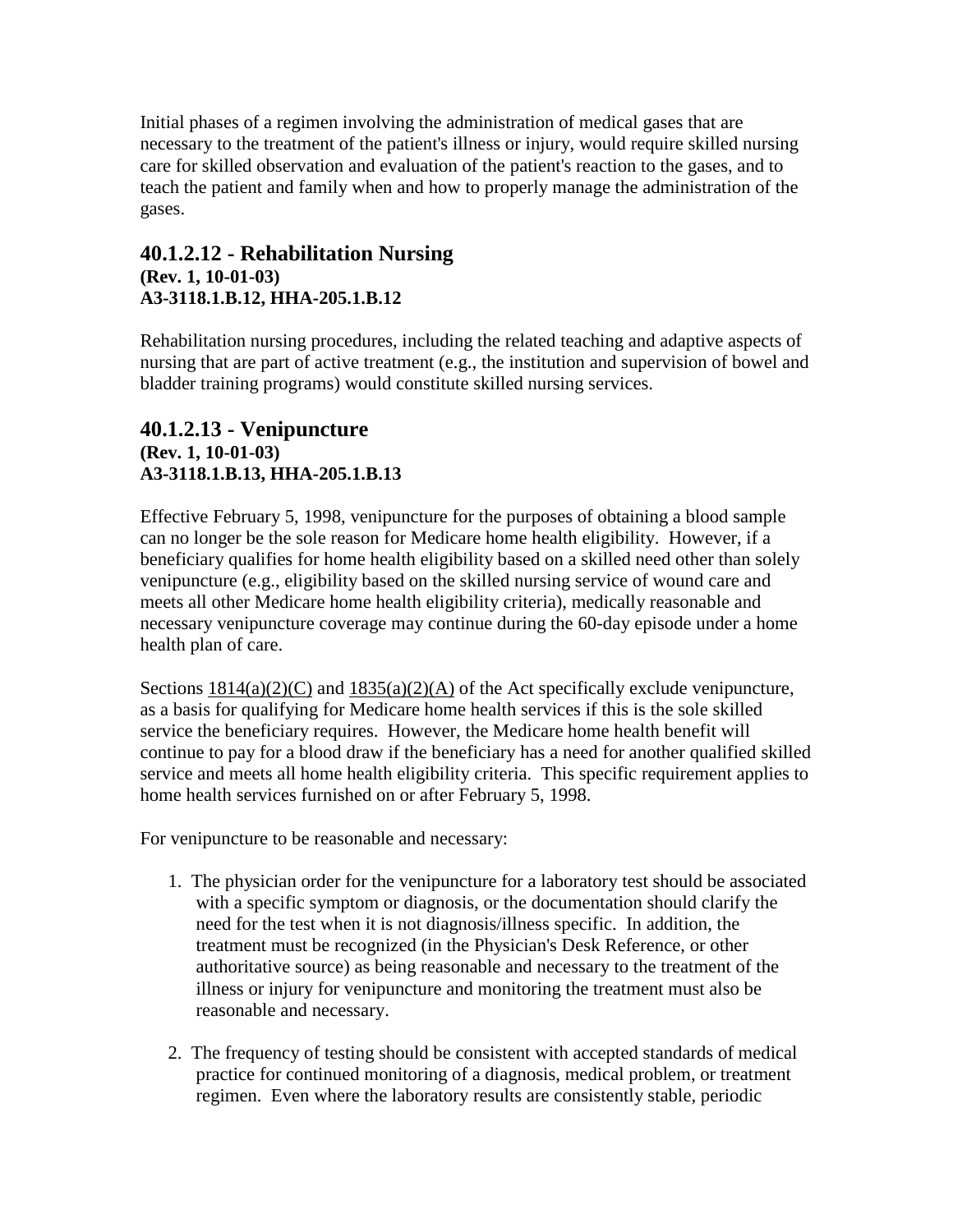venipuncture may be reasonable and necessary because of the nature of the treatment.

Examples of reasonable and necessary venipuncture for stabilized patients include, but are not limited to those described below.

- a. Captopril may cause side effects such as leukopenia and agranulocytosis and it is standard medical practice to monitor the white blood cell count and differential count on a routine basis (every three months) when the results are stable and the patient is asymptomatic.
- b. In monitoring phenytoin (e.g., Dilantin) administration, the difference between a therapeutic and a toxic level of phenytoin in the blood is very slight and it is therefore appropriate to monitor the level on a routine basis (every three months) when the results are stable and the patient is asymptomatic.
- c. Venipuncture for fasting blood sugar (FBS)
	- An unstable insulin dependent or noninsulin dependent diabetic would require FBS more frequently than once per month if ordered by the physician.
	- Where there is a new diagnosis or where there has been a recent exacerbation, but the patient is not unstable, monitoring once per month would be reasonable and necessary.
	- A stable insulin or noninsulin dependent diabetic would require monitoring every 2-3 months.
- d. Venipuncture for prothrombin
	- Where the documentation shows that the dosage is being adjusted, monitoring would be reasonable and necessary as ordered by the physician.
	- Where the results are stable within the therapeutic ranges, monthly monitoring would be reasonable and necessary.
	- Where the results are stable within nontherapeutic ranges, there must be documentation of other factors which would indicate why continued monitoring is reasonable and necessary.

**EXAMPLE:** A patient with coronary artery disease was hospitalized with atrial fibrillation and subsequently discharged to the HHA with orders for anticoagulation therapy. Monthly venipuncture as indicated are necessary to report prothrombin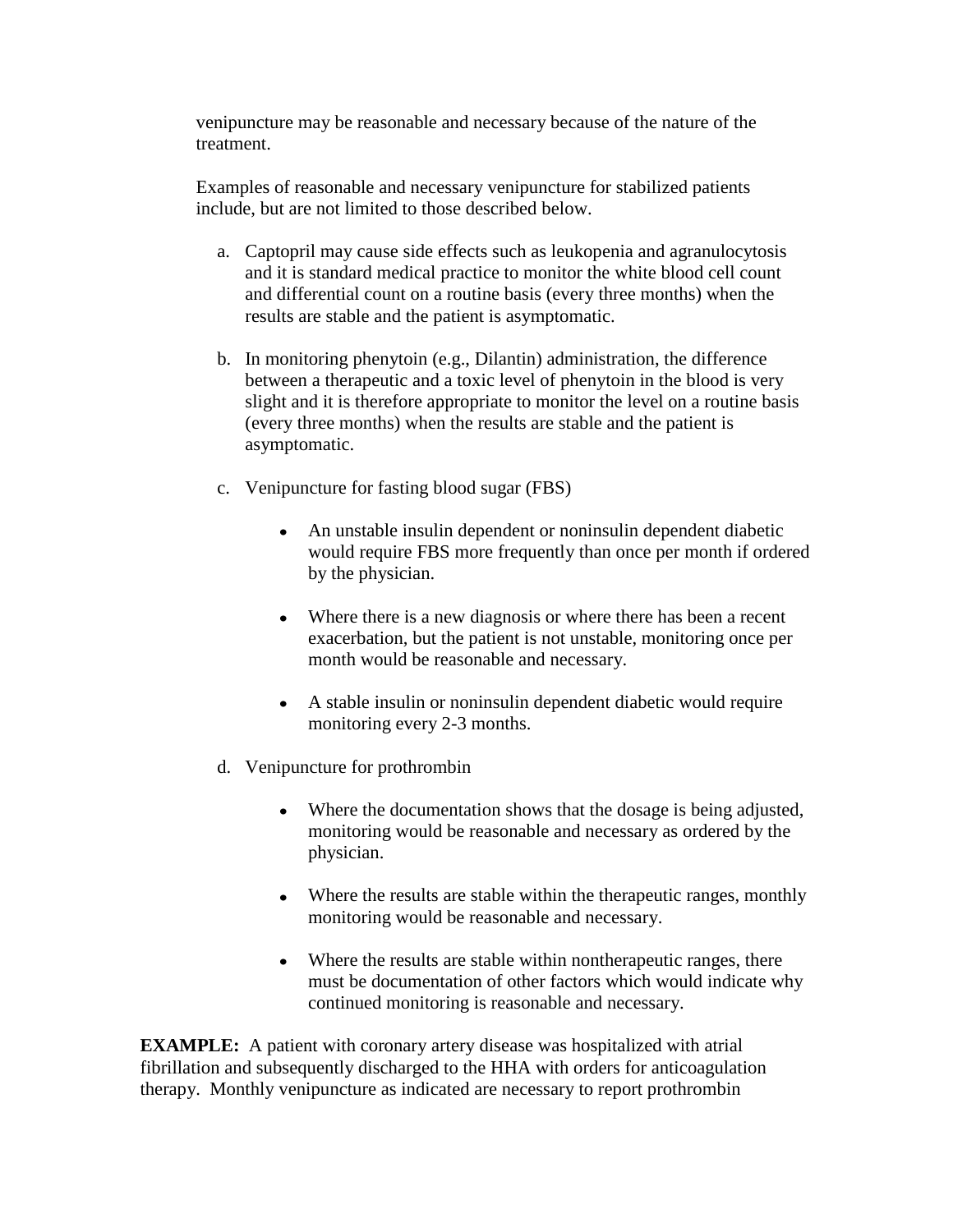(protime) levels to the physician, notwithstanding that the patient's prothrombin time tests indicate essential stability.

## **40.1.2.14 - Student Nurse Visits (Rev. 1, 10-01-03) A3-3118.1.B.14, HHA-205.1.B.14**

Visits made by a student nurse may be covered as skilled nursing care when the HHA participates in training programs that utilize student nurses enrolled in a school of nursing to perform skilled nursing services in a home setting. To be covered, the services must be reasonable and necessary skilled nursing care and must be performed under the general supervision of a registered or licensed nurse. The supervising nurse need not accompany the student nurse on each visit.

## **40.1.2.15 - Psychiatric Evaluation, Therapy, and Teaching (Rev. 1, 10-01-03) A3-3118.1.B.15, HHA-205.1.B.15**

The evaluation, psychotherapy, and teaching needed by a patient suffering from a diagnosed psychiatric disorder that requires active treatment by a psychiatrically trained nurse and the costs of the psychiatric nurse's services may be covered as a skilled nursing service. Psychiatrically trained nurses are nurses who have special training and/or experience beyond the standard curriculum required for a registered nurse. The services of the psychiatric nurse are to be provided under a plan of care established and reviewed by a physician.

Because the law precludes agencies that primarily provide care and treatment of mental diseases from participating as HHAs, psychiatric nursing must be furnished by an agency that does not primarily provide care and treatment of mental diseases. If a substantial number of an HHA's patients attend partial hospitalization programs or receive outpatient mental health services, the intermediary will verify whether the patients meet the eligibility requirements specified in [§30](#page-18-0) and whether the HHA is primarily engaged in care and treatment of mental disease.

Services of a psychiatric nurse would not be considered reasonable and necessary to assess or monitor use of psychoactive drugs that are being used for nonpsychiatric diagnoses or to monitor the condition of a patient with a known psychiatric illness who is on treatment but is considered stable. A person on treatment would be considered stable if their symptoms were absent or minimal or if symptoms were present but were relatively stable and did not create a significant disruption in the patient's normal living situation.

# **EXAMPLE 1:**

A patient is homebound for medical conditions, but has a psychiatric condition for which he has been receiving medication. The patient's psychiatric condition has not required a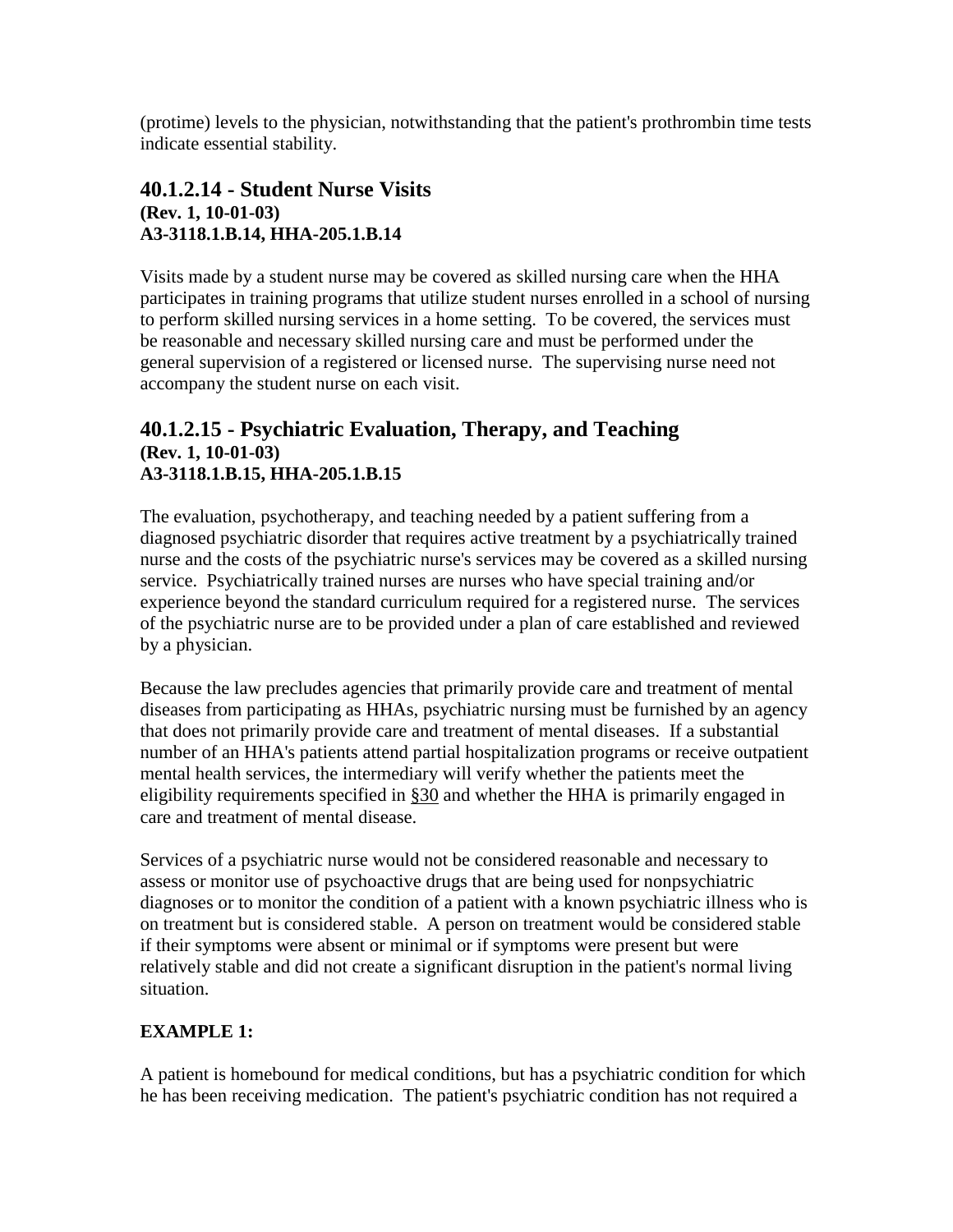change in medication or hospitalization for over two years. During a visit by the nurse, the patient's spouse indicates that the patient is awake and pacing most of the night and has begun ruminating about perceived failures in life. The nurse observes that the patient does not exhibit an appropriate level of hygiene and is dressed inappropriately for the season. The nurse comments to the patient about her observations and tries to solicit information about the patient's general medical condition and mental status. The nurse advises the physician about the patient's general medical condition and the new symptoms and changes in the patient's behavior. The physician orders the nurse to check blood levels of medication used to treat the patient's medical and psychiatric conditions. The physician then orders the psychiatric nursing service to evaluate the patient's mental health and communicate with the physician about whether additional intervention to deal with the patient's symptoms and behaviors is warranted.

## **EXAMPLE 2:**

A patient is homebound after discharge following hip replacement surgery and is receiving skilled therapy services for range of motion exercise and gait training. In the past, the patient had been diagnosed with clinical depression and was successfully stabilized on medication. There has been no change in her symptoms. The fact that the patient is taking an antidepressant does not indicate a need for psychiatric nursing services.

## **EXAMPLE 3:**

A patient was discharged after two weeks in a psychiatric hospital with a new diagnosis of major depression. The patient remains withdrawn; in bed most of the day, and refusing to leave home. The patient has a depressed affect and continues to have thoughts of suicide, but is not considered to be suicidal. Psychiatric nursing is necessary for supportive interventions until antidepressant blood levels are reached and the suicidal thoughts are diminished further, to monitor suicide ideation, ensure medication compliance and patient safety, perform suicidal assessment, and teach crisis management and symptom management to family members.

## **40.1.3 - Intermittent Skilled Nursing Care (Rev. 1, 10-01-03) A3.3118.1.C, HHA-205.1.C**

The law, at  $\S 1861(m)$  of the Act defines intermittent, for the purposes of  $\S 1814(a)(2)$ and 1835(a)(2)(A), as skilled nursing care that is either provided or needed on fewer than 7 days each week, or less than 8 hours each day for periods of 21 days or less (with extensions in exceptional circumstances when the need for additional care is finite and predictable.)

To meet the requirement for "intermittent" skilled nursing care, a patient must have a medically predictable recurring need for skilled nursing services. In most instances, this definition will be met if a patient requires a skilled nursing service at least once every 60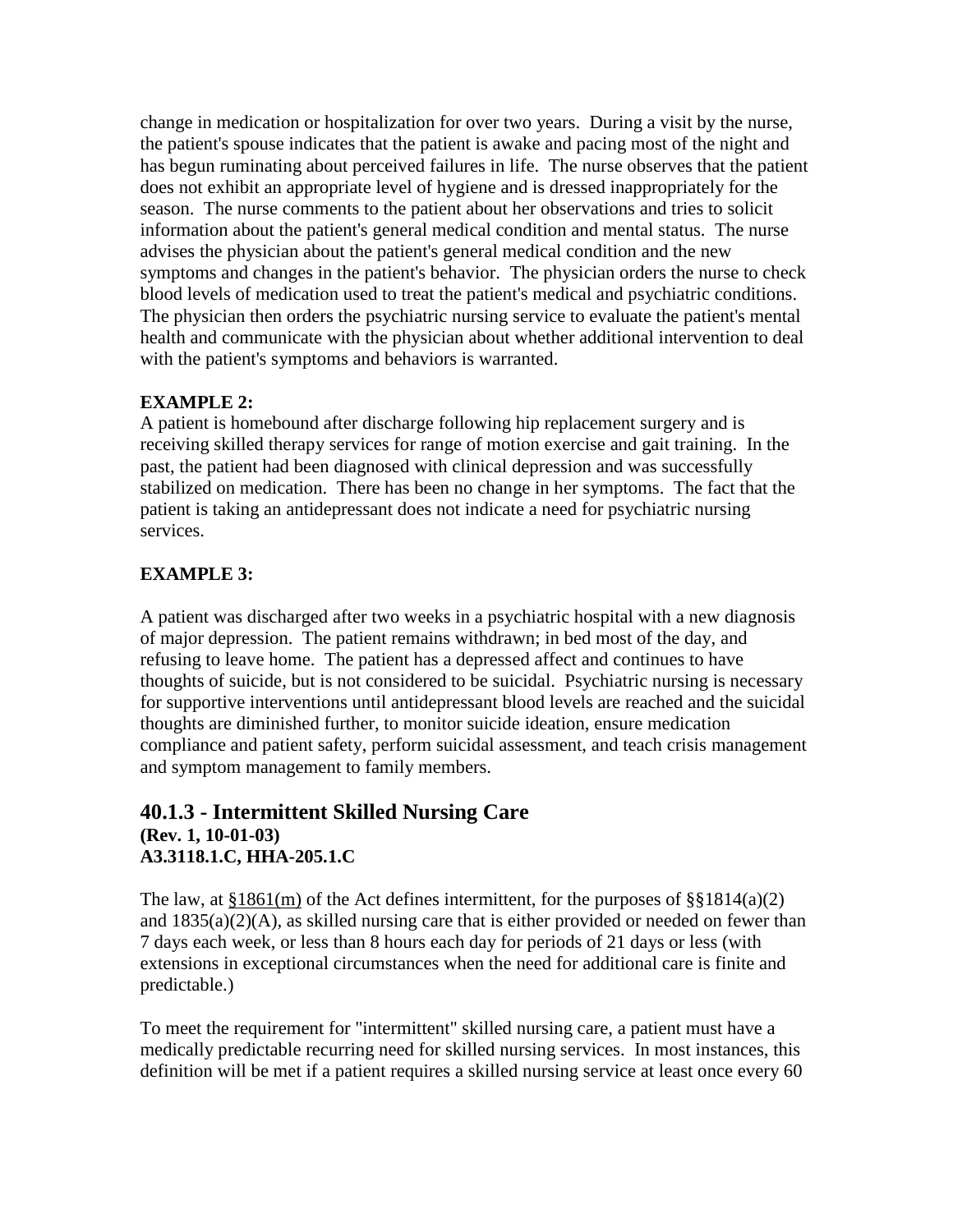days. The exception to the intermittent requirement is daily skilled nursing services for diabetics unable to administer their insulin (when there is no able and willing caregiver).

Since the need for "intermittent" skilled nursing care makes the patient eligible for other covered home health services, the intermediary should evaluate each claim involving skilled nursing services furnished less frequently than once every 60 days. In such cases, payment should be made only if documentation justifies a recurring need for reasonable, necessary, and medically predictable skilled nursing services. The following are examples of the need for infrequent, yet intermittent, skilled nursing services:

- 1. The patient with an indwelling **silicone** catheter who generally needs a catheter change only at 90-day intervals;
- 2. The patient who experiences a fecal impaction (i.e., loss of bowel tone, restrictive mobility, and a breakdown in good health habits) and must receive care to manually relieve the impaction. Although these impactions are likely to recur, it is not possible to pinpoint a specific timeframe; or
- 3. The blind diabetic who self-injects insulin may have a medically predictable recurring need for a skilled nursing visit at least every 90 days. These visits, for example, would be to observe and determine the need for changes in the level and type of care which have been prescribed thus supplementing the physician's contacts with the patient.

There is a possibility that a physician may order a skilled visit less frequently than once every 60 days for an eligible beneficiary if there exists an extraordinary circumstance of anticipated patient need that is documented in the patient's plan of care in accordance with [42 CFR 409.43\(b\).](http://www.cms.hhs.gov/regulations/) A skilled visit frequency of less than once every 60 days would only be covered if it is specifically ordered by a physician in the patient's plan of care and is considered to be a reasonable, necessary, and medically predictable skilled need for the patient in the individual circumstance.

Where the need for "intermittent" skilled nursing visits is medically predictable but a situation arises after the first visit making additional visits unnecessary, e.g., the patient is institutionalized or dies, the one visit would be paid at the wage-adjusted LUPA amount for that discipline type. However, a one-time order; e.g., to give gamma globulin following exposure to hepatitis, would not be considered a need for "intermittent" skilled nursing care since a recurrence of the problem that would require this service is not medically predictable.

Although most patients require services no more frequently than several times a week, Medicare will pay for part-time (as defined in [§50.7\)](#page-81-0) medically reasonable and necessary skilled nursing care seven days a week for a short period of time (two to three weeks). There may also be a few cases involving unusual circumstances where the patient's prognosis indicates the medical need for daily skilled services will extend beyond three weeks. As soon as the patient's physician makes this judgment, which usually should be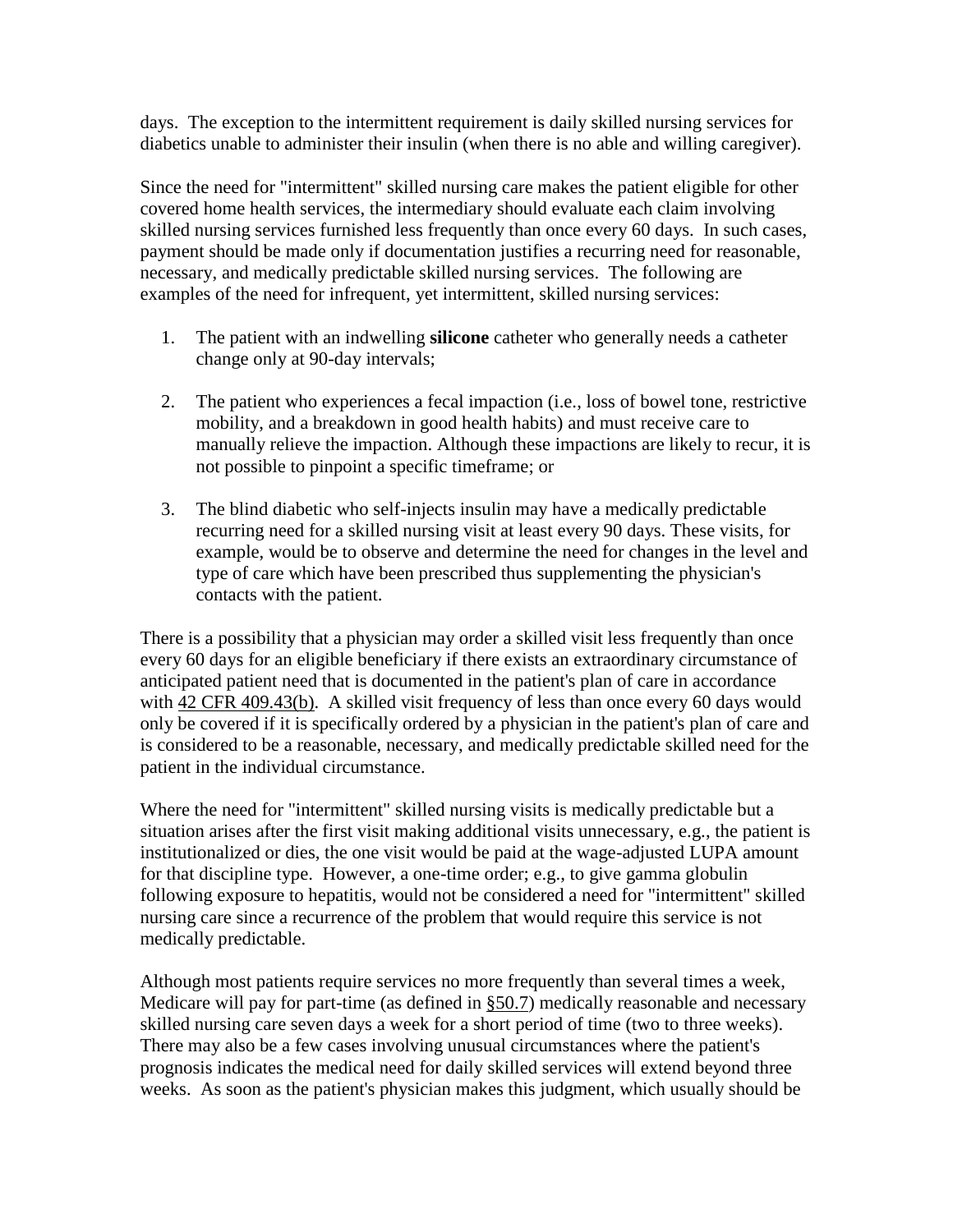made before the end of the 3-week period, the HHA must forward medical documentation justifying the need for such additional services and include an estimate of how much longer daily skilled services will be required.

A person expected to need more or less full-time skilled nursing care over an extended period of time, i.e., a patient who requires institutionalization, would usually not qualify for home health benefits.

### <span id="page-55-1"></span>**40.2 - Skilled Therapy Services (Rev. 1, 10-01-03) A3-3118.2, HHA-205.2**

# <span id="page-55-0"></span>**40.2.1 - General Principles Governing Reasonable and Necessary Physical Therapy, Speech-Language Pathology Services, and Occupational Therapy**

*(Rev. 144, Issued: 05-06-11, Effective: 04-01-11, Implementation: 05-05-11)*

The service of a physical therapist, speech-language pathologist, or occupational therapist is a skilled therapy service if the inherent complexity of the service is such that it can be performed safely and/or effectively only by or under the general supervision of a skilled therapist. To be covered, the skilled services must also be reasonable and necessary to the treatment of the patient's illness or injury or to the restoration or maintenance of function affected by the patient's illness or injury. It is necessary to determine whether individual therapy services are skilled and whether, in view of the patient's overall condition, skilled management of the services provided is needed*.*

The development, implementation, management, and evaluation of a patient care plan based on the physician's orders constitute skilled therapy services when, because of the patient's condition, those activities require the skill*s of a qualified* therapist to *ensure the effectiveness of the treatment goals* and ensure medical safety. Where the skills of a therapist are needed to manage and periodically reevaluate the appropriateness of a maintenance program because of an identified danger to the patient, such services would be covered, even if the skills of a therapist were not needed to carry out the activities performed as part of the maintenance program.

While a patient's particular medical condition is a valid factor in deciding if skilled therapy services are needed, a patient's diagnosis or prognosis should never be the sole factor in deciding that a service is or is not skilled. The key issue is whether the skills of a therapist are needed to treat the illness or injury, or whether the services can be carried out by nonskilled personnel.

A service that is ordinarily considered nonskilled could be considered a skilled therapy service in cases in which there is clear documentation that, because of special medical complications, skilled rehabilitation personnel are required to perform the service*.* However, the importance of a particular service to a patient or the frequency with which it must be performed does not, by itself, make a nonskilled service into a skilled service.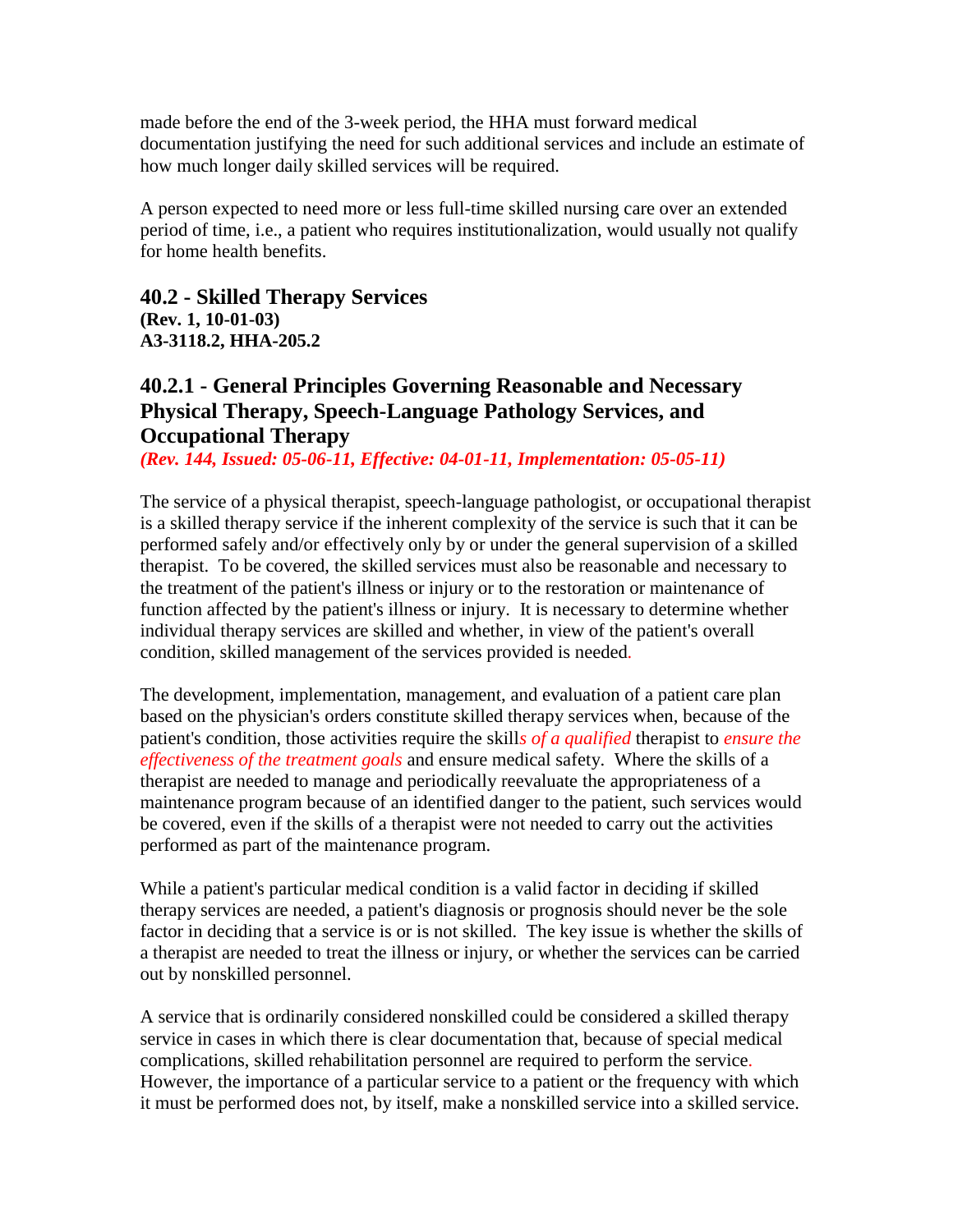The skilled therapy services must be reasonable and necessary to the treatment of the patient's illness or injury within the context of the patient's unique medical condition. To be considered reasonable and necessary for the treatment of the illness or injury:

a. The services must be consistent with the nature and severity of the illness or injury, the patient's particular medical needs, including the requirement that the amount, frequency, and duration of the services must be reasonable*; and*

b. The services must be considered, under accepted standards of medical practice, to be specific, safe, and effective treatment for the patient's condition, *meeting the standards noted below.*

#### *1. Assessment, Measurement and Documentation of Therapy Effectiveness*

*To ensure therapy services are effective, at defined points during a course of treatment, for each therapy discipline for which services are provided, a qualified therapist (instead of an assistant) must perform the ordered therapy service. During this visit, the therapist must assess the patient using a method which allows for objective measurement of function and successive comparison of measurements. The therapist must document the measurement results in the clinical record. Specifically:*

#### *i. Initial Therapy Assessment*

- *For each therapy discipline for which services are provided, a qualified therapist (instead of an assistant) must assess the patient's function using a method which objectively measures activities of daily living such as, but not limited to, eating, swallowing, bathing, dressing, toileting, walking, climbing stairs, using assistive devices, and mental and cognitive factors. The measurement results must be documented in the clinical record.*
- *Where more than one discipline of therapy is being provided, a qualified therapist from each of the disciplines must functionally assess the patient. The therapist must document the measurement results which correspond to the therapist's discipline and care plan goals in the clinical record.*

#### *ii. Reassessment at least every 30 days (performed in conjunction with an ordered therapy service)*

*At least once every 30 days, for each therapy discipline for which services are provided, a qualified therapist (instead of an assistant) must provide the ordered therapy service, functionally reassess the*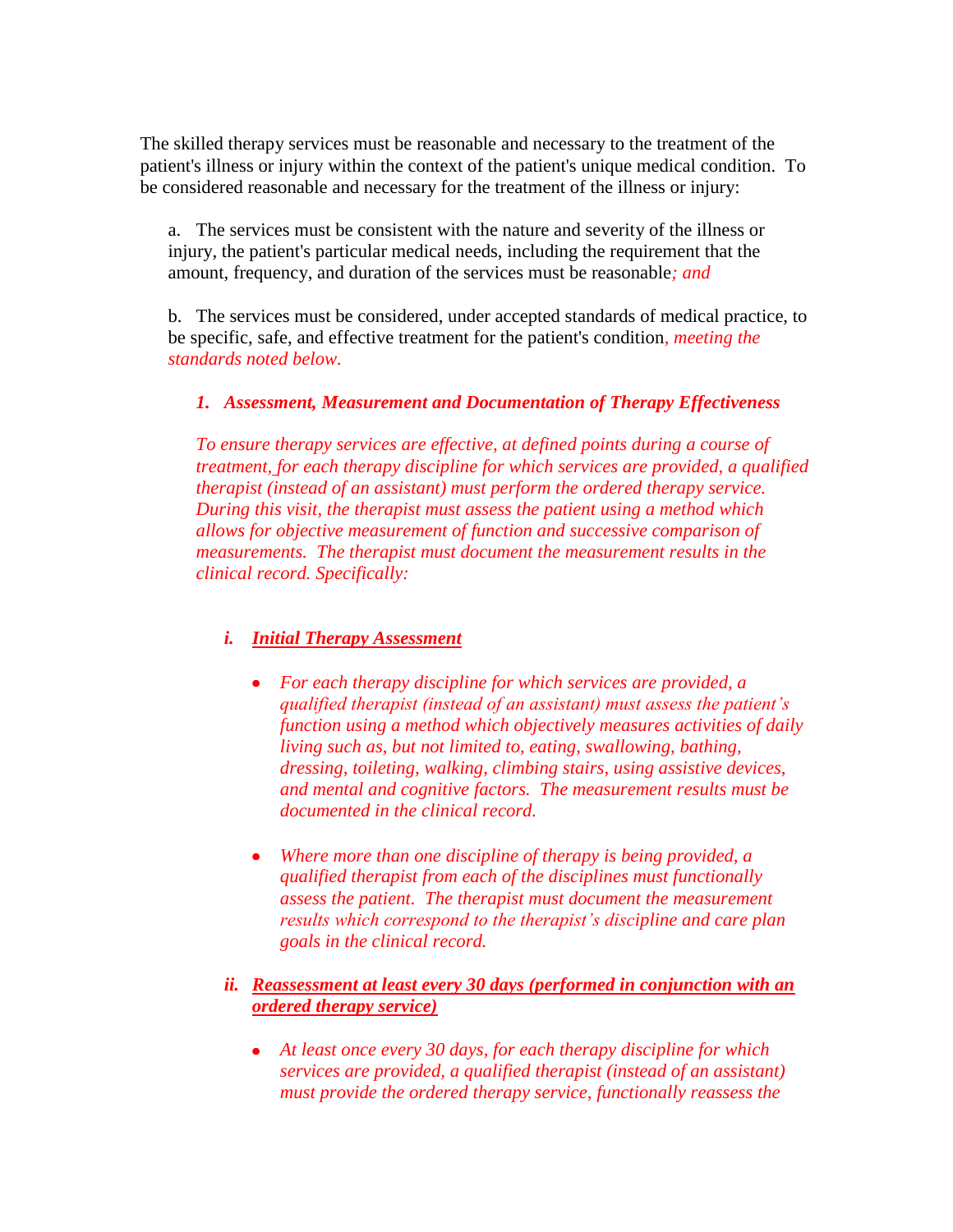*patient, and compare the resultant measurement to prior assessment measurements. The therapist must document in the clinical record the measurement results along with the therapist's determination of the effectiveness of therapy, or lack thereof. The 30-day clock begins with the first therapy service (of that discipline) and the clock resets with each therapist's visit/assessment/measurement/documentation (of that discipline).*

*Where more than one discipline of therapy is being provided, at least once every 30 days, a qualified therapist from each of the disciplines must provide the ordered therapy service, functionally reassess the patient, and compare the resultant measurement to prior assessment measurements. The therapist must document in the clinical record the measurement results along with the therapist's determination of the effectiveness of therapy, or lack thereof. In multi-discipline therapy cases, the qualified therapist would reassess functional items (and measure and document) those which correspond to the therapist's discipline and care plan goals. In cases where more than one discipline of therapy is being provided, the 30-day clock begins with the first therapy service (of that discipline) and the clock resets with each therapist's visit/assessment/measurement/documentation (of that discipline).*

#### *iii. Reassessment prior to the 14th and 20th therapy visit*

- *If a patient's course of therapy treatment reaches 13 therapy visits, for each therapy discipline for which services are provided, a qualified therapist (instead of an assistant) must provide the ordered 13th therapy service, functionally reassess the patient, and compare the resultant measurement to prior measurements. The therapist must document in the clinical record the measurement results along with the therapist's determination of the effectiveness of therapy, or lack thereof.*
- *Similarly, if a patient's course of therapy treatment reaches 19 therapy visits, a qualified therapist (instead of an assistant) must provide the ordered 19th therapy service, functionally reassess, measure and document the effectiveness of therapy, or lack thereof.*
- *When the patient resides in a rural area or when documented circumstances outside the control of the therapist prevent the qualified therapist's visit at exactly the 13th visit, the qualified therapist's visit can occur after the 10th therapy visit but no later than the 13th visit. Similarly, in rural areas or if documented exceptional circumstances exist, the qualified therapist's visit can occur after the 16th therapy visit but no later than the 19th therapy visit.*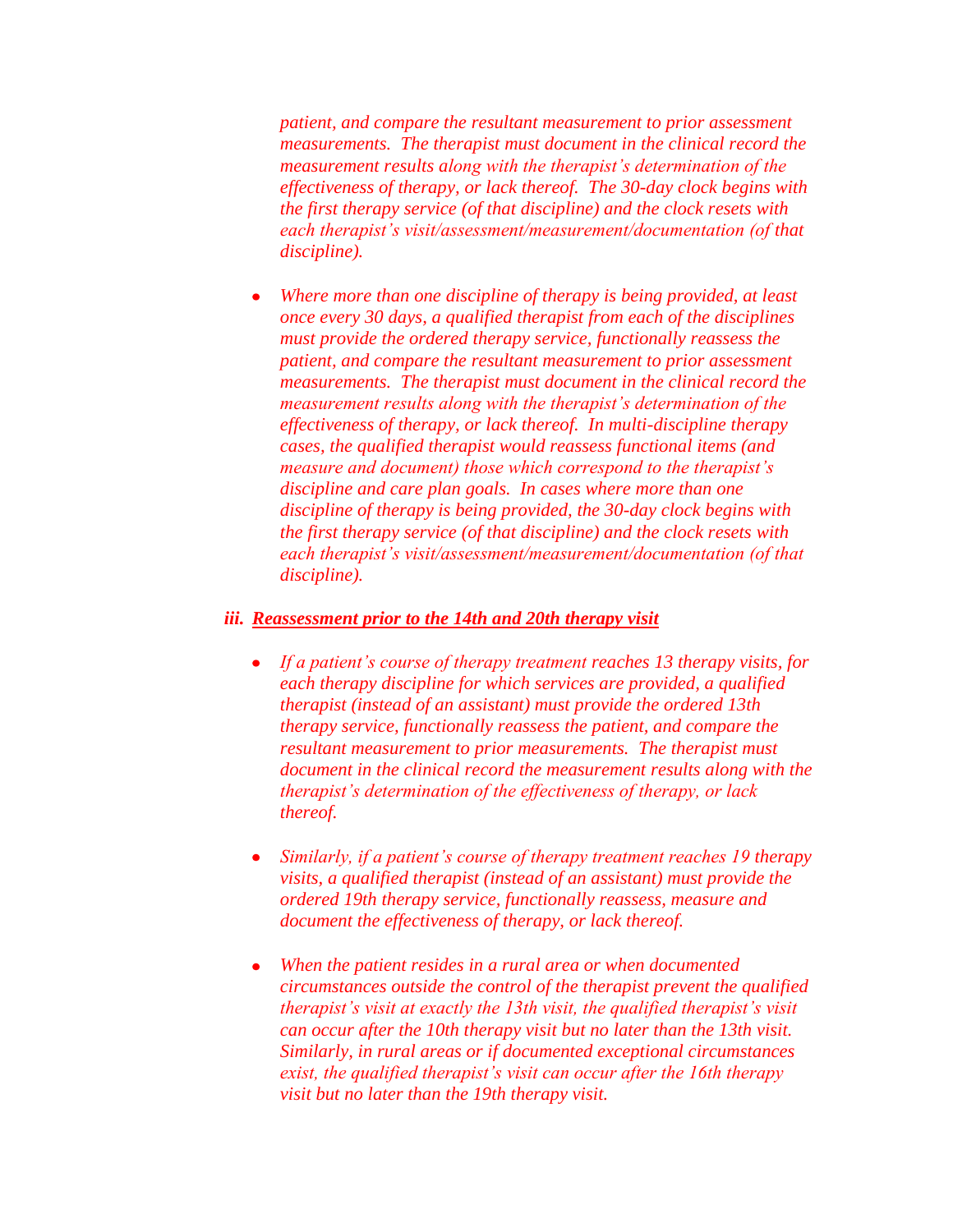- *Where more than one discipline of therapy is being provided, a qualified therapist from each of the disciplines must provide the ordered therapy service and functionally reassess, measure, and document the effectiveness of therapy or lack thereof close to but no later than the 13th and 19th therapy visit. The 13th and 19th therapy visit timepoints relate to the sum total of therapy visits from all therapy disciplines. In multi-discipline therapy cases, the qualified therapist would reassess functional items and measure those which correspond to the therapist's discipline and care plan goals.*
- *Therapy services provided after the 13th and 19th visit (sum total of therapy visits from all therapy disciplines), are not covered until:*

*The qualified therapist(s) completes the assessment/measurement/documentation requirements.*

*The qualified therapist(s) determines if the goals of the plan of care have been achieved or if the plan of care may require updating. If needed, changes to therapy goals or an updated plan of care is sent to the physician for signature or discharge.*

*If the measurement results do not reveal progress toward therapy goals and/or do not indicate that therapy is effective, but therapy continues, the qualified therapist(s) must document why the physician and therapist have determined therapy should be continued.*

c. Services involving activities for the general welfare of any patient, e.g., general exercises to promote overall fitness or flexibility and activities to provide diversion or general motivation do not constitute skilled therapy. Nonskilled individuals without the supervision of a therapist can perform those services.

*d. In order for therapy services to be covered, one of the following three conditions must be met:* 

- *1. The skills of a qualified therapist are needed to restore patient function:*
	- *To meet this coverage condition, therapy* services must be provided with  $\bullet$ the expectation, based on the assessment made by the physician of the patient's *restorative* potential that the condition of the patient will improve materially in a reasonable and generally predictable period of time. *Improvement is evidenced by objective successive measurements.*
	- *Therapy is not considered reasonable and necessary under this condition if the patient's expected restorative potential would be insignificant in*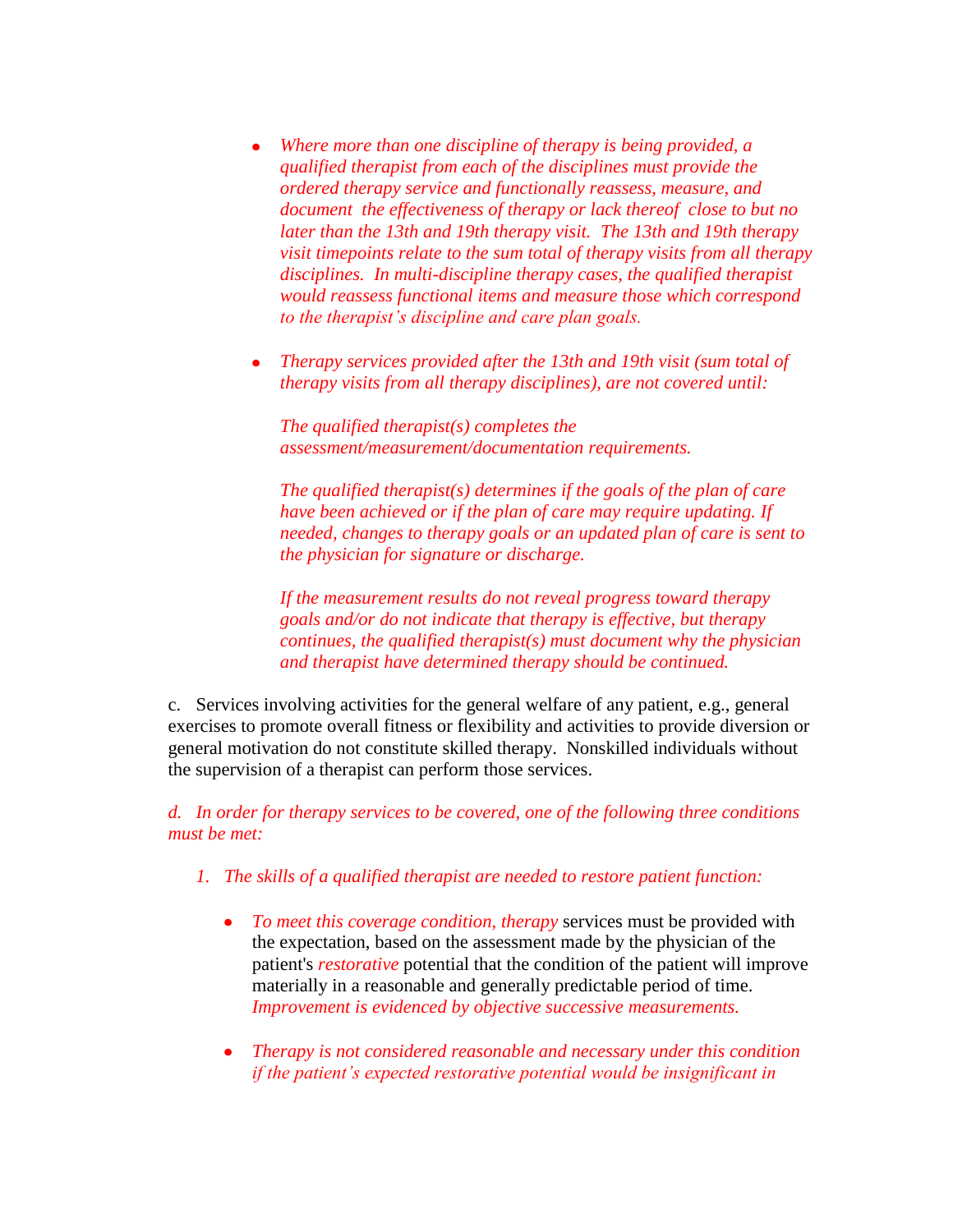*relation to the extent and duration of therapy services required to reach such potential.*

- *Therapy is not required to effect improvement or restoration of function*   $\bullet$ *where a patient suffers a transient or easily reversible loss of function (such as temporary weakness following surgery) which could reasonably be expected to improve spontaneously as the patient gradually resumes normal activities. Therapy in such cases is not considered reasonable and necessary to treat the patient's illness or injury, under this condition. However, if the criteria for maintenance therapy described in (3) below is met, therapy could be covered under that condition.*
- *2. The patient's condition requires a qualified therapist to design or establish a maintenance program:*
	- *If the patient's clinical condition requires the specialized skill, knowledge and judgment of a qualified therapist to design or establish a maintenance program, related to the patient's illness or injury, in order to ensure the safety of the patient and the effectiveness of the program, such services are covered.*
	- *During the last visit(s) for restorative treatment, the qualified therapist may develop a maintenance program. The goals of a maintenance program would be, for example, to maintain functional status or to prevent decline in function.*
	- *Periodic reevaluations of the beneficiary and adjustments to a maintenance program may be covered if such requires the specialized skills of a qualified therapist.*
	- *Where a maintenance program is not established until after the rehabilitative therapy program has been completed, or where there was no rehabilitative therapy program, a qualified therapist's development of a maintenance program would be considered reasonable and necessary for the treatment of the patient's condition only when an identified danger to the patient exists.*
	- *When designing or establishing a maintenance program, the qualified therapist must teach* the patient or the patient's family or caregiver's necessary techniques, exercises or precautions *as necessary* to treat the illness or injury. However, visits made by skilled therapists to a patient's home solely to train other HHA staff (e.g., home health aides) are not billable as visits since the HHA is responsible for ensuring that its staff is properly trained to perform any service it furnishes. The cost of a skilled therapist's visit for the purpose of training HHA staff is an administrative cost to the agency.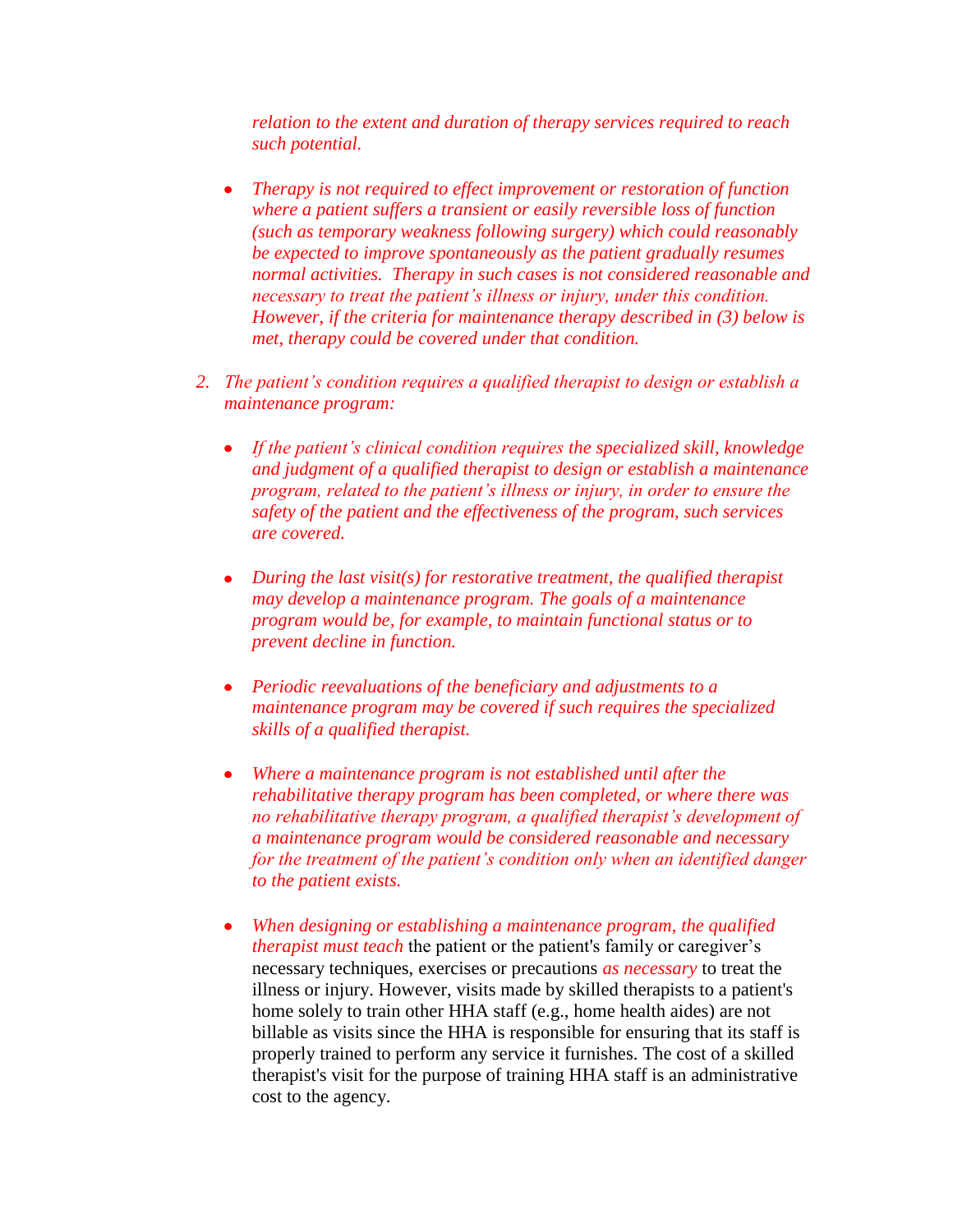*3. The skills of a qualified therapist are needed to perform maintenance therapy:*

*Where the clinical condition of the patient is such that the complexity of the therapy services required to maintain function involves the use of complex and sophisticated therapy procedures to be delivered by the therapist himself/herself (and not an assistant) or the clinical condition of the patient is such that the complexity of the therapy services required to maintain function must be delivered by the therapist himself/herself (and not an assistant) in order to ensure the patient's safety and to provide an effective maintenance program, then those reasonable and necessary services should be covered.*

e. The amount, frequency, and duration of the services must be reasonable.

## **40.2.2 - Application of the Principles to Physical Therapy Services** *(Rev. 144, Issued: 05-06-11, Effective: 04-01-11, Implementation: 05-05-11)*

The following discussion of skilled physical therapy services applies the principles in [§40.2](#page-55-1).1 to specific physical therapy services about which questions are most frequently raised.

#### **A. Assessment**

The skills of a physical therapist to assess and periodically reassess a patient's rehabilitation needs and potential or to develop and/or implement a physical therapy program are covered when they are reasonable and necessary because of the patient's condition. Skilled rehabilitation services concurrent with the management of a patient's care plan include objective tests and measurements such as, but not limited to, range of motion, strength, balance, coordination, endurance, or functional ability.

*As described in section 40.2.1(b), at defined points during a course of therapy, the qualified physical therapist (instead of an assistant) must perform the ordered therapy service visit, assess the patient's function using a method which allows for objective measurement of function and comparison of successive measurements, and document the results of the assessments, corresponding measurements, and effectiveness of the therapy in the patient's clinical record. Refer to §40.2.1(b) for specific timing and documentation requirements associated with these requirements.*

### **B. Therapeutic Exercises**

Therapeutic exercises, which *require the skills of a* qualified physical therapist to ensure the safety of the beneficiary and the effectiveness of the treatment constitute skilled physical therapy*, when the criteria in §40.2.1(d) above are met.*

### **C. Gait Training**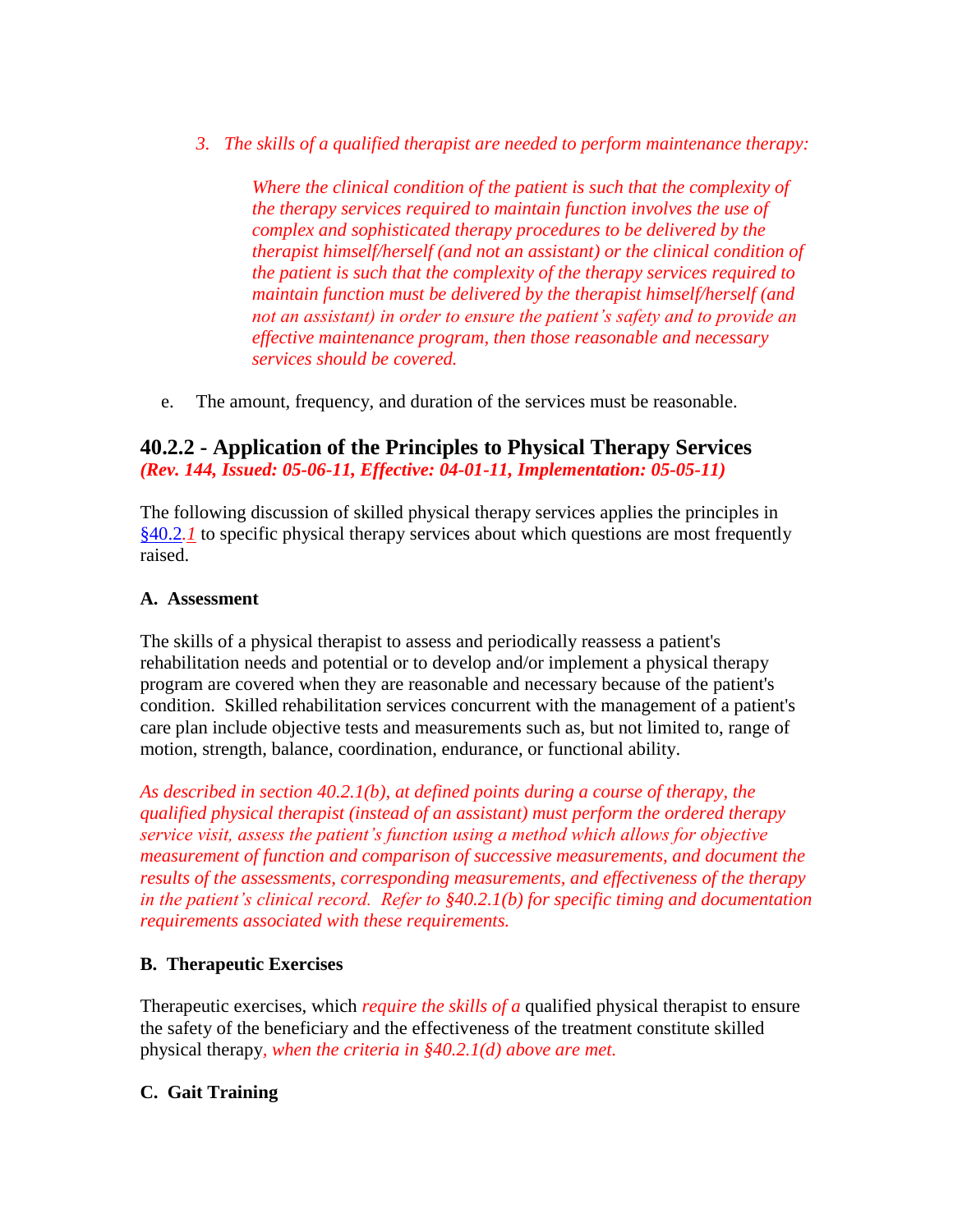Gait evaluation and training furnished *to* a patient whose ability to walk has been impaired by neurological, muscular or skeletal abnormality require the skills of a qualified physical therapist and constitute skilled physical therapy and are considered reasonable and necessary if they can be expected to materially improve the patient's ability to walk. Gait evaluation and training which is furnished to a patient whose ability to walk has been impaired by a condition other than a neurological, muscular, or skeletal abnormality would nevertheless be covered where physical therapy is reasonable and necessary to restore *function. Refer to §40.2.1(d)(1) for the reasonable and necessary coverage criteria associated with restoring patient function.*

## **EXAMPLE 1:**

A physician has ordered gait evaluation and training for a patient whose gait has been materially impaired by scar tissue resulting from burns. Physical therapy services to evaluate the beneficiary's gait, establish a gait training program, and provide the skilled services necessary to implement the program would be covered.

## **EXAMPLE 2:**

A patient who has had a total hip replacement is ambulatory but demonstrates weakness and is unable to climb stairs safely. Physical therapy would be reasonable and necessary to teach the patient to climb and descend stairs safely.

Repetitive exercises to improve gait or to maintain strength and endurance and assistive walking are appropriately provided by nonskilled persons and ordinarily do not require the skills of a physical therapist. Where such services are performed by a physical therapist as part of the initial design and establishment of a safe and effective maintenance program, the services would, to the extent that they are reasonable and necessary *as defined in §40.2.1(d)(2),* be covered.

## **EXAMPLE 3:**

A patient who has received gait training has reached their maximum restoration potential, and the physical therapist is teaching the patient and family how to safely perform the activities that are a part of the maintenance program. The visits by the physical therapist to demonstrate and teach the activities (which by themselves do not require the skills of a therapist) would be covered since they are needed to establish the program *(refer to §40.2.1(d)(2)).*

### **D. Range of Motion**

Only a qualified physical therapist may perform range of motion tests and, therefore, such tests are skilled physical therapy.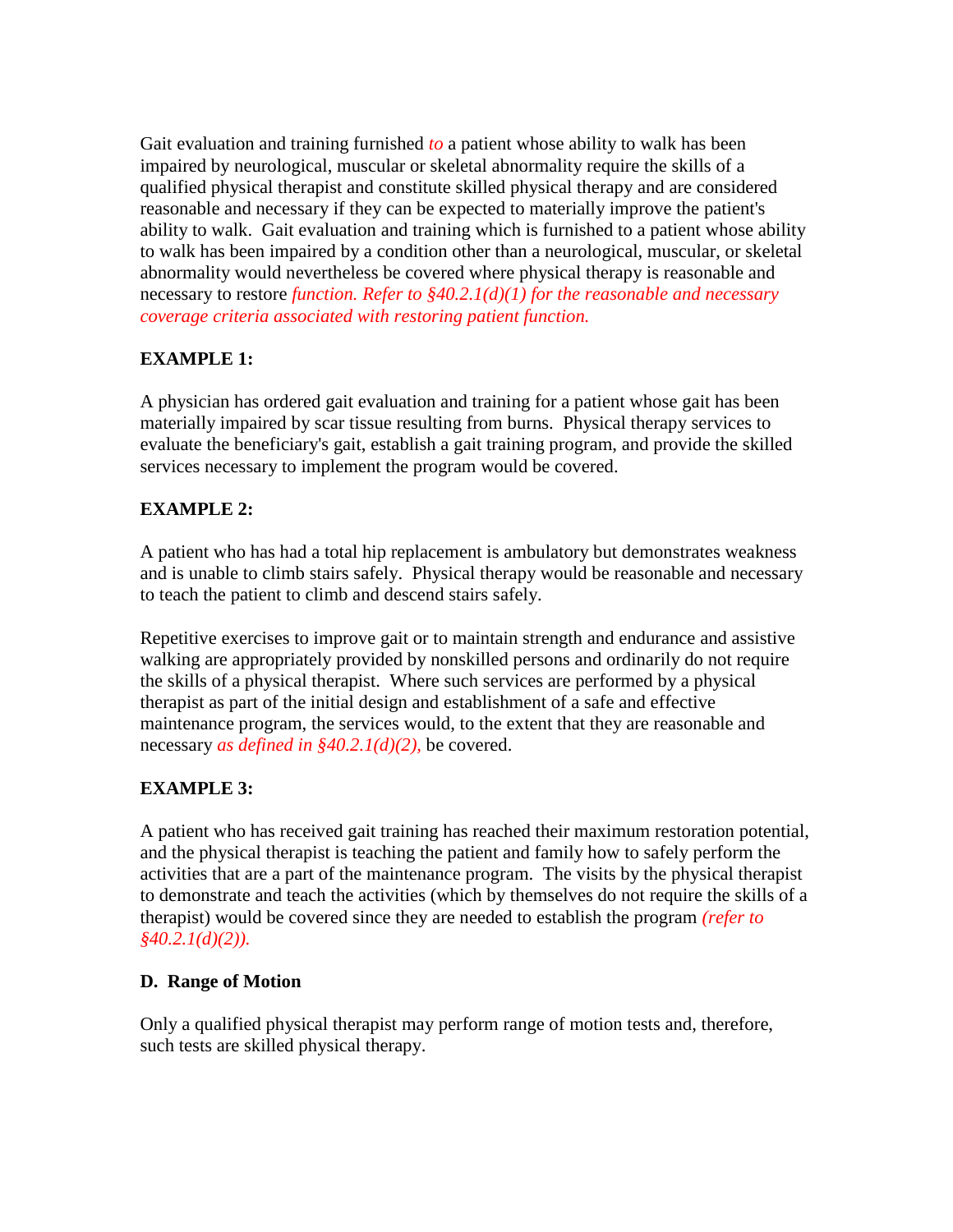Range of motion exercises constitute skilled physical therapy only if they are part of an active treatment for a specific disease state, illness, or injury that has resulted in a loss or restriction of mobility (as evidenced by physical therapy notes showing the degree of motion lost and the degree to be restored). Nonskilled individuals may provide range of motion exercises unrelated to the restoration of a specific loss of function often safely and effectively. Passive exercises to maintain range of motion in paralyzed extremities that can be carried out by nonskilled persons do not constitute skilled physical therapy.

However, *if the criteria in [§40.2.](#page-55-1)1(d)(3) are met*, where there is clear documentation that, because of special medical complications (e.g., susceptible to pathological bone fractures), the skills of a therapist are needed to provide services which ordinarily do not need the skills of a therapist, and then the services would be covered.

## **E. Maintenance Therapy**

Where repetitive services that are required to maintain function involve the use of complex and sophisticated procedures, the judgment and skill of a physical therapist might be required for the safe and effective rendition of such services. If the judgment and skill of a physical therapist *are* required to safely and effectively treat the illness or injury, the services would be covered as physical therapy services. *Refer to §40.2.1(d)(3).*

## **EXAMPLE 4:**

Where there is an unhealed, unstable fracture that requires regular exercise to maintain function until the fracture heals, the skills of a physical therapist would be needed to ensure that the fractured extremity is maintained in proper position and alignment during maintenance range of motion exercises.

Establishment of a maintenance program is a skilled physical therapy service where the specialized knowledge and judgment of a qualified physical therapist is required for the program to be safely carried out and the treatment of the physician to be achieved.

## **EXAMPLE 5:**

A Parkinson's patient or a patient with rheumatoid arthritis who has not been under a restorative physical therapy program may require the services of a physical therapist to determine what type of exercises are required to maintain the patient's present level of function. The initial evaluation of the patient's needs, the designing of a maintenance program appropriate to their capacity and tolerance and the treatment objectives of the physician, the instruction of the patient, family or caregivers to carry out the program safely and effectively and such reevaluations as may be required by the patient's condition, would constitute skilled physical therapy.

While a patient is under a restorative physical therapy program, the physical therapist should regularly reevaluate the patient's condition and adjust any exercise program the patient is expected to carry out alone or with the aid of supportive personnel to maintain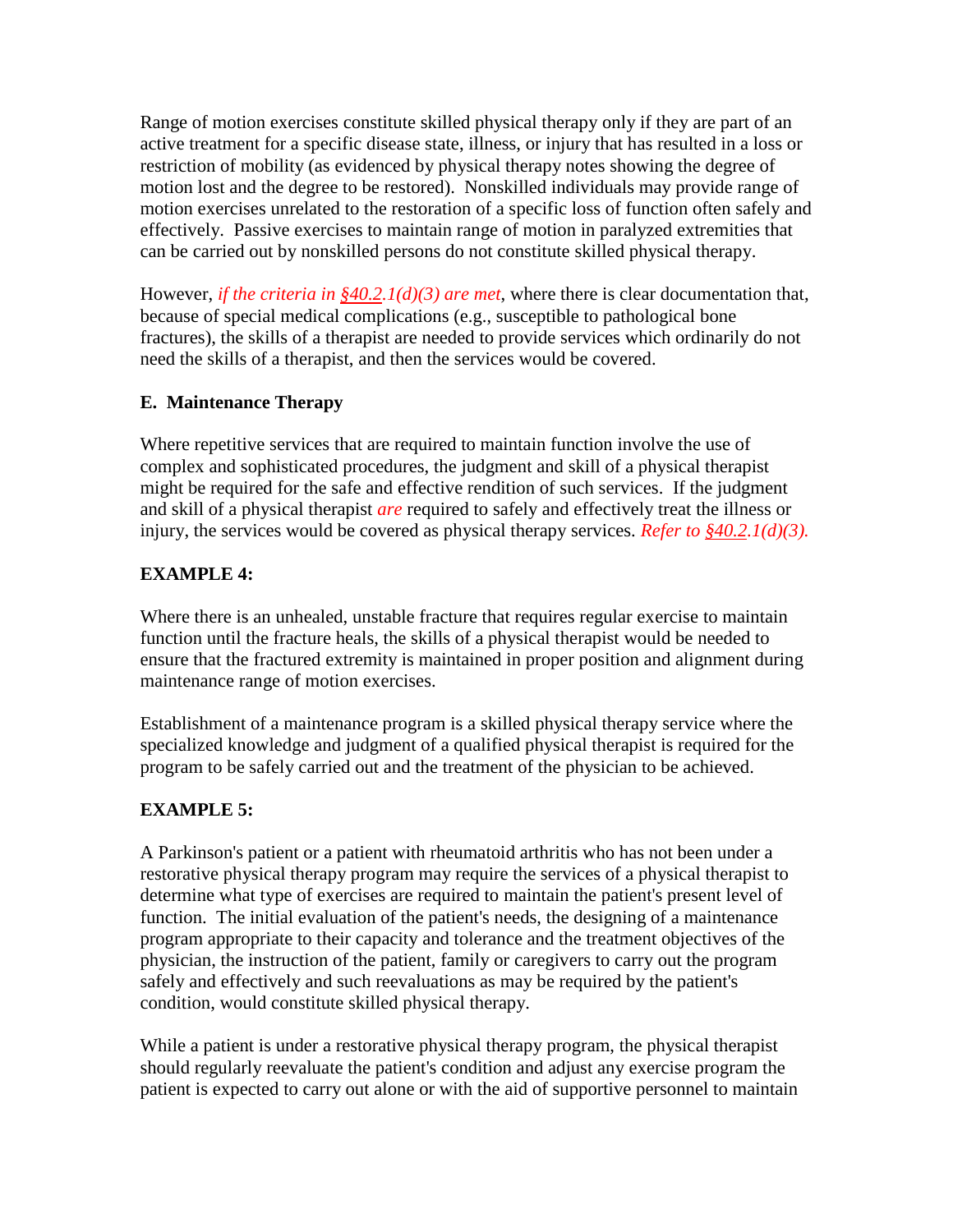the function being restored. Consequently, by the time it is determined that no further restoration is possible (i.e., by the end of the last restorative session) the physical therapist will already have designed the maintenance program required and instructed the patient or caregivers in carrying out the program.

## **F. Ultrasound, Shortwave, and Microwave Diathermy Treatments**

These treatments must always be performed by or under the supervision of a qualified physical therapist and are skilled therapy.

## **G. Hot Packs, Infra-Red Treatments, Paraffin Baths and Whirlpool Baths**

Heat treatments and baths of this type ordinarily do not require the skills of a qualified physical therapist. However, the skills, knowledge, and judgment of a qualified physical therapist might be required in the giving of such treatments or baths in a particular case, e.g., where the patient's condition is complicated by circulatory deficiency, areas of desensitization, open wounds, fractures, or other complications.

## **H. Wound Care Provided Within Scope of State Practice Acts**

If wound care falls within the auspice of a physical therapist's State Practice Act, then the physical therapist may provide the specific type of wound care services defined in the State Practice Act. *However, s*uch visits in this specific situation *would be a covered therapy service only when the skills of a therapist are required to perform the service.*

# **40.2.3 - Application of the General Principles to Speech-Language Pathology Services**

*(Rev. 144, Issued: 05-06-11, Effective: 04-01-11, Implementation: 05-05-11)*

The following discussion of skilled speech-language pathology services applies the principles to specific speech-language pathology services about which questions are most frequently raised.

*As described in §40.2.1(b), at defined points during a course of therapy, the qualified speech-language pathologist must perform the ordered therapy service visit, assess the patient's function using a method which allows for objective measurement of function and comparison of successive measurements, and document the results of the assessments, corresponding measurements, and effectiveness of therapy in the patient's clinical record. Refer to §40.2.1(b) for specific timing and documentation requirements associated with these requirements.*

1. The skills of a speech-language pathologist are required for the assessment of a patient's rehabilitation needs (including the causal factors and the severity of the speech and language disorders), and rehabilitation potential. Reevaluation would be considered reasonable and necessary only if the patient exhibited: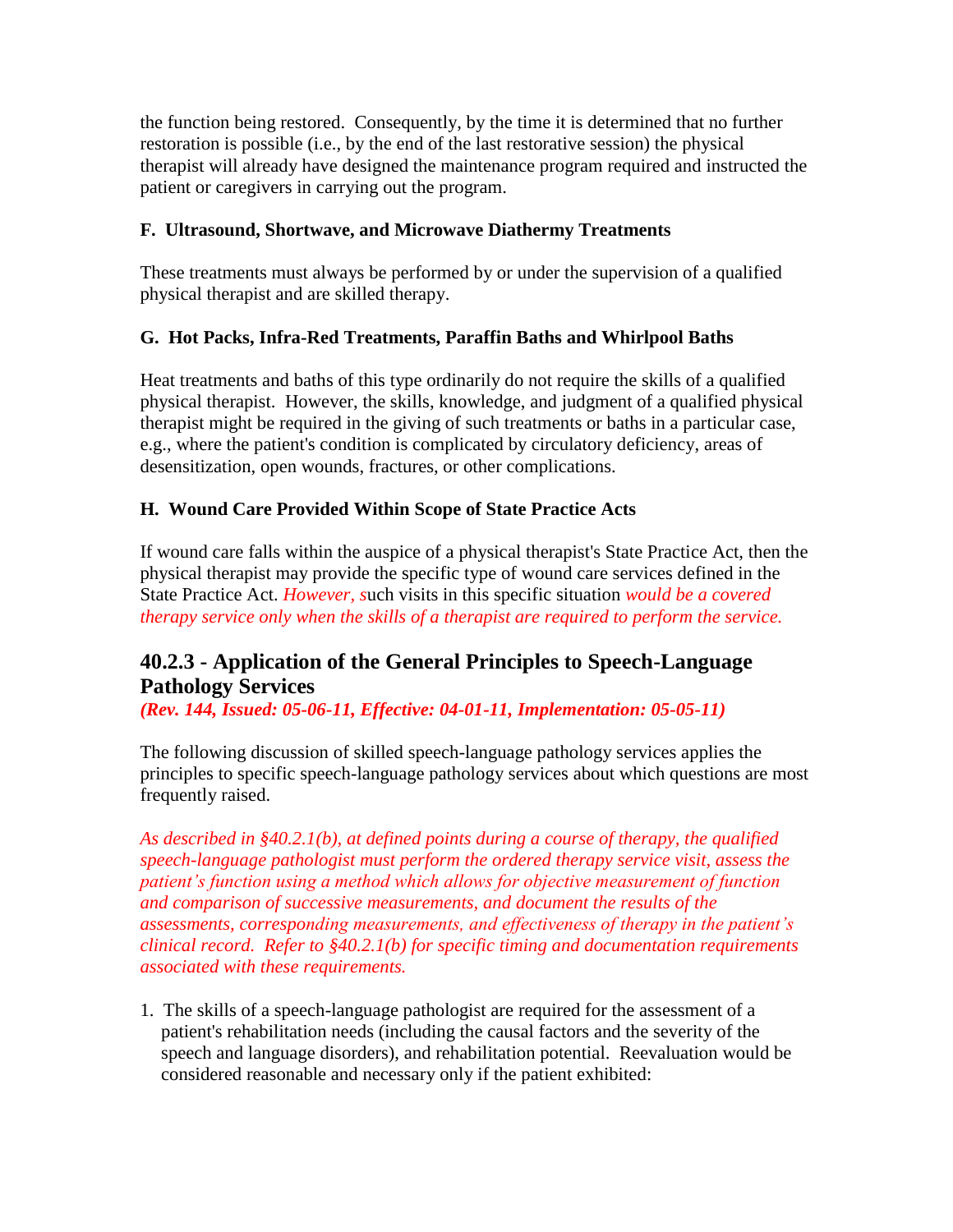- A change in functional speech or motivation;
- Clearing of confusion; or
- The remission of some other medical condition that previously contraindicated speech-language pathology services.

Where a patient is undergoing restorative speech-language pathology services, routine reevaluations are considered to be a part of the therapy and cannot be billed as a separate visit.

- 2. The services of a speech-language pathologist would be covered if they are needed as a result of an illness or injury and are directed towards specific speech/voice production.
- 3. Speech-language pathology would be covered where the service can only be provided by a speech-language pathologist and where it is reasonably expected that the service will materially improve the patient's ability to independently carry out any one or combination of communicative activities of daily living in a manner that is measurably at a higher level of attainment than that prior to the initiation of the services.
- 4. The services of a speech-language pathologist to establish a hierarchy of speechvoice-language communication tasks and cueing that directs a patient toward speechlanguage communication goals in the plan of care would be covered speech-language pathology.
- 5. The services of a speech-language pathologist to train the patient, family, or other caregivers to augment the speech-language communication, treatment, or to establish an effective maintenance program would be covered speech-language pathology services.
- 6. The services of a speech-language pathologist to assist patients with aphasia in rehabilitation of speech and language skills are covered when needed by a patient.
- 7. The services of a speech-language pathologist to assist patients with voice disorders to develop proper control of the vocal and respiratory systems for correct voice production are covered when needed by a patient.

### **40.2.4 - Application of the General Principles to Occupational Therapy (Rev. 1, 10-01-03) A3-3118.2.D, HHA-205.2.D**

The following discussion of skilled occupational therapy services applies the principles to specific occupational therapy services about which questions are most frequently raised.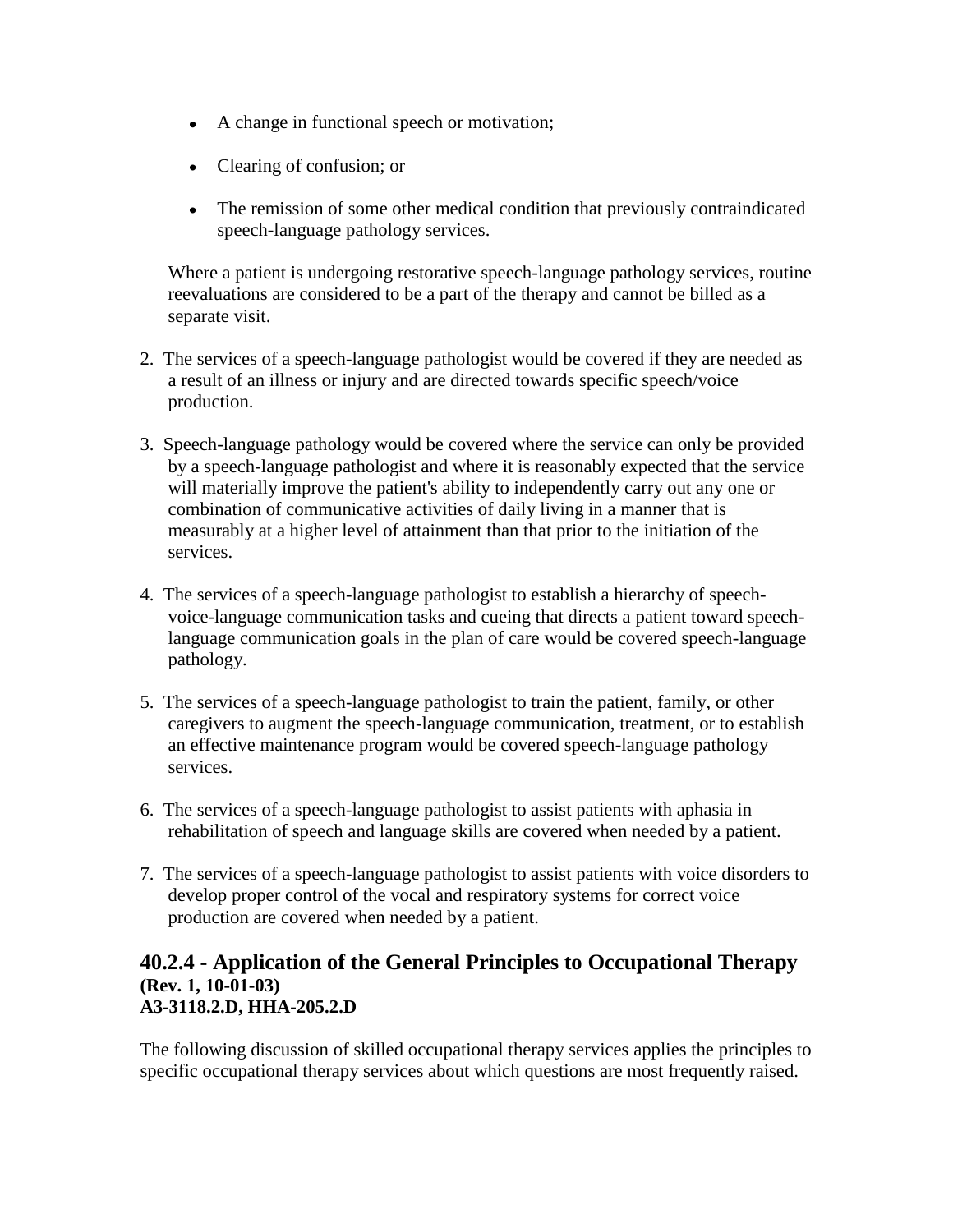## **40.2.4.1 - Assessment**

*(Rev. 144, Issued: 05-06-11, Effective: 04-01-11, Implementation: 05-05-11)*

The skills of an occupational therapist to assess and reassess a patient's rehabilitation needs and potential or to develop and/or implement an occupational therapy program are covered when they are reasonable and necessary because of the patient's condition.

*As described in §40.2.1(b), at defined points during a course of therapy, the qualified occupational therapist (instead of an assistant) must perform the ordered therapy service visit, assess the patient's function using a method which allows for objective measurement of function and comparison of successive measurements, and document the results of the assessments, corresponding measurements, and effectiveness of therapy in the patient's clinical record. Refer to §40.2.1(b) for specific timing and documentation requirements associated with these requirements.*

## **40.2.4.2 - Planning, Implementing, and Supervision of Therapeutic Programs (Rev. 1, 10-01-03) A3-3118.2.D.2, HHA-205.2.D.2**

The planning, implementing, and supervision of therapeutic programs including, but not limited to those listed below are skilled occupational therapy services, and if reasonable and necessary to the treatment of the patient's illness or injury would be covered.

### **A. Selecting and Teaching Task Oriented Therapeutic Activities Designed to Restore Physical Function.**

**EXAMPLE:** Use of woodworking activities on an inclined table to restore shoulder, elbow, and wrist range of motion lost as a result of burns.

### **B. Planning, Implementing, and Supervising Therapeutic Tasks and Activities Designed to Restore Sensory-Integrative Function.**

**EXAMPLE:** Providing motor and tactile activities to increase sensory output and improve response for a stroke patient with functional loss resulting in a distorted body image.

**C. Planning, Implementing, and Supervising of Individualized Therapeutic Activity Programs as Part of an Overall "Active Treatment" Program for a Patient With a Diagnosed Psychiatric Illness.**

**EXAMPLE:** Use of sewing activities that require following a pattern to reduce confusion and restore reality orientation in a schizophrenic patient.

**D. Teaching Compensatory Techniques to Improve the Level of Independence in the Activities of Daily Living.**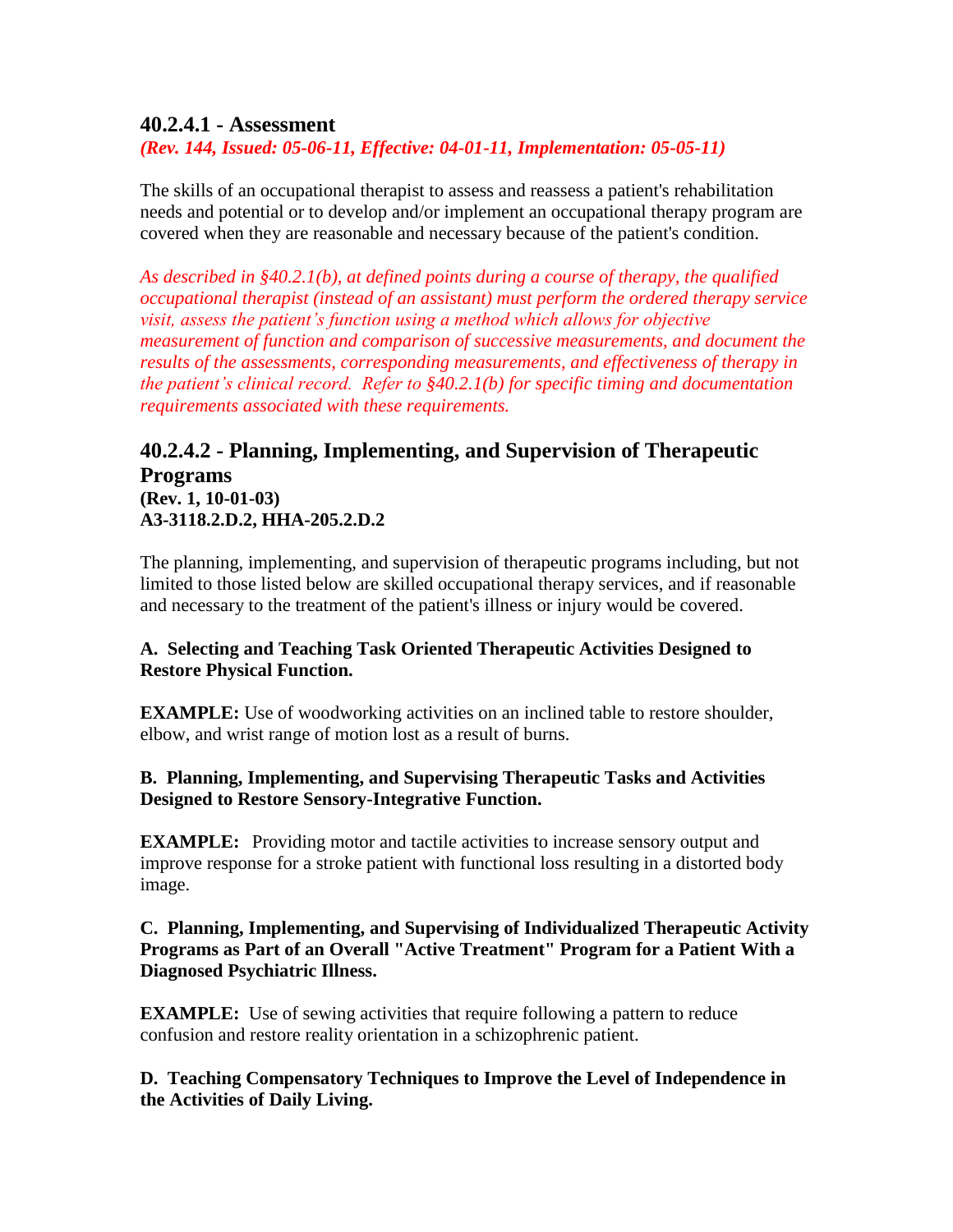**EXAMPLE:** Teaching a patient who has lost use of an arm how to pare potatoes and chop vegetables with one hand.

**EXAMPLE:** Teaching a stroke patient new techniques to enable them to perform feeding, dressing, and other activities of daily living as independently as possible.

## **E. The Designing, Fabricating, and Fitting of Orthotic and Self-Help Devices.**

**EXAMPLE:** Construction of a device which would enable a patient to hold a utensil and feed themselves independently.

**EXAMPLE:** Construction of a hand splint for a patient with rheumatoid arthritis to maintain the hand in a functional position.

### **F. Vocational and Prevocational Assessment and Training**

Vocational and prevocational assessment and training that is directed toward the restoration of function in the activities of daily living lost due to illness or injury would be covered. Where vocational or prevocational assessment and training is related solely to specific employment opportunities, work skills, or work settings, such services would not be covered because they would not be directed toward the treatment of an illness or injury.

## **40.2.4.3 - Illustration of Covered Services (Rev. 1, 10-01-03) A3-3118.2.D.3, HHA-205.2.D.3**

### **EXAMPLE 1:**

A physician orders occupational therapy for a patient who is recovering from a fractured hip and who needs to be taught compensatory and safety techniques with regard to lower extremity dressing, hygiene, toileting, and bathing. The occupational therapist will establish goals for the patient's rehabilitation (to be approved by the physician), and will undertake teaching techniques necessary for the patient to reach the goals. Occupational therapy services would be covered at a duration and intensity appropriate to the severity of the impairment and the patient's response to treatment.

## **EXAMPLE 2:**

A physician has ordered occupational therapy for a patient who is recovering from a CVA. The patient has decreased range of motion, strength, and sensation in both the upper and lower extremities on the right side. In addition, the patient has perceptual and cognitive deficits resulting from the CVA. The patient's condition has resulted in decreased function in activities of daily living (specifically bathing, dressing, grooming, hygiene, and toileting). The loss of function requires assistive devices to enable the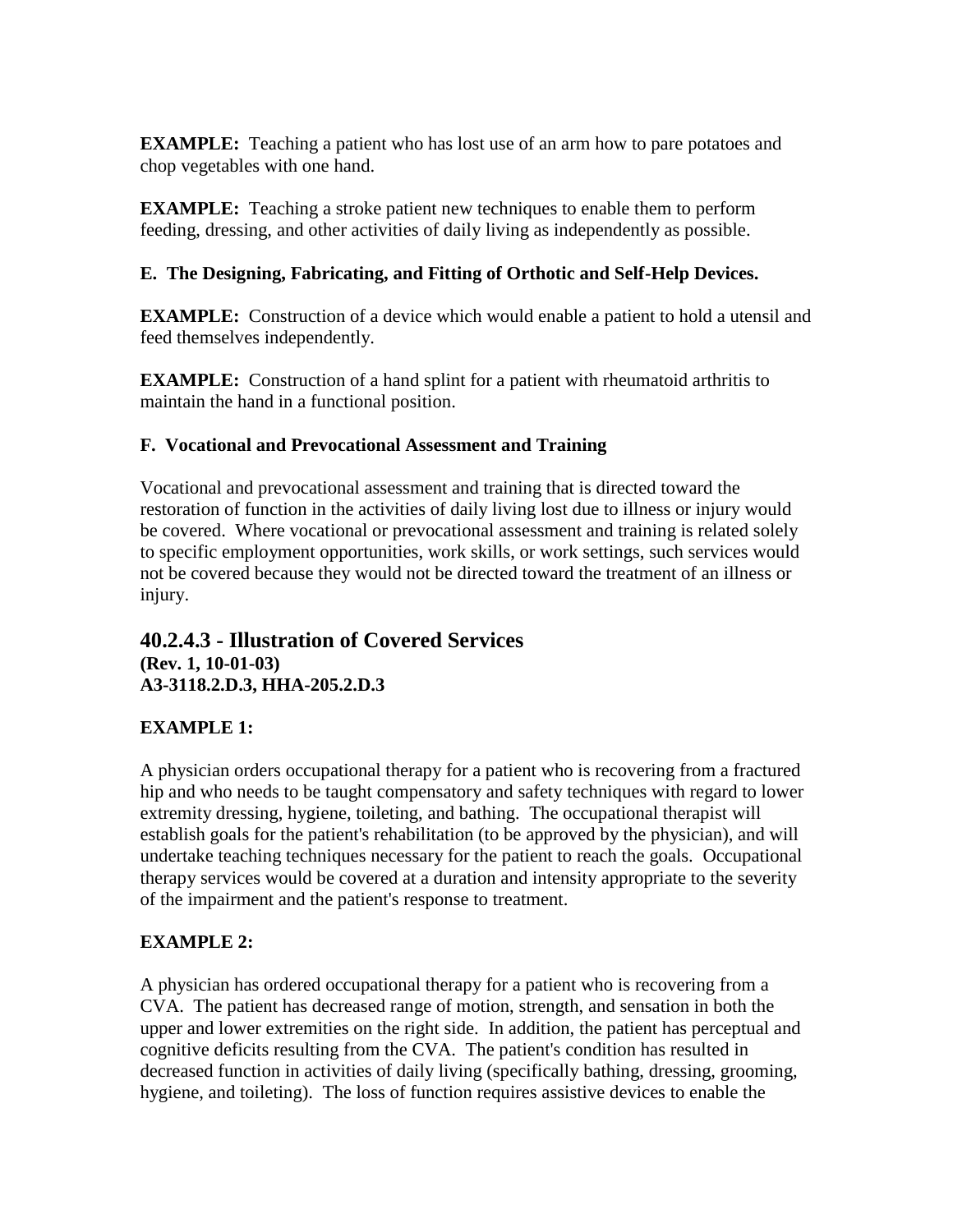patient to compensate for the loss of function and maximize safety and independence. The patient also needs equipment such as himi-slings to prevent shoulder subluxation and a hand splint to prevent joint contracture and deformity in the right hand. The services of an occupational therapist would be necessary to:

- Assess the patient's needs;
- Develop goals (to be approved by the physician);
- Manufacture or adapt the needed equipment to the patient's use;
- Teach compensatory techniques;
- Strengthen the patient as necessary to permit use of compensatory techniques; and
- Provide activities that are directed towards meeting the goals governing increased perceptual and cognitive function.

Occupational therapy services would be covered at a duration and intensity appropriate to the severity of the impairment and the patient's response to treatment.

**50 - Coverage of Other Home Health Services (Rev. 1, 10-01-03) A3-3119, HHA-206**

## **50.1 - Skilled Nursing, Physical Therapy, Speech-Language Pathology Services, and Occupational Therapy (Rev. 1, 10-01-03) A3-3119.1, HHA-206.1**

Where the patient meets the qualifying criteria in [§30,](#page-18-0) Medicare covers skilled nursing services that meet the requirements of [§§40.1](#page-34-0) and [50.7,](#page-81-0) physical therapy that meets the requirements of [§40.2,](#page-55-1) speech-language pathology services that meets the requirements of §40.2, and occupational therapy that meets the requirements of §40.2.

Home health coverage is not available for services furnished to a qualified patient who is no longer in need of one of the qualifying skilled services specified in §30. Therefore, dependent services furnished after the final qualifying skilled service are not covered under the home health benefit, except when the dependent service was followed by a qualifying skilled service as a result of the unexpected inpatient admission or death of the patient or due to some other unanticipated event.

<span id="page-67-0"></span>**50.2 - Home Health Aide Services (Rev. 1, 10-01-03) A3-3119.2, HHA-206.2**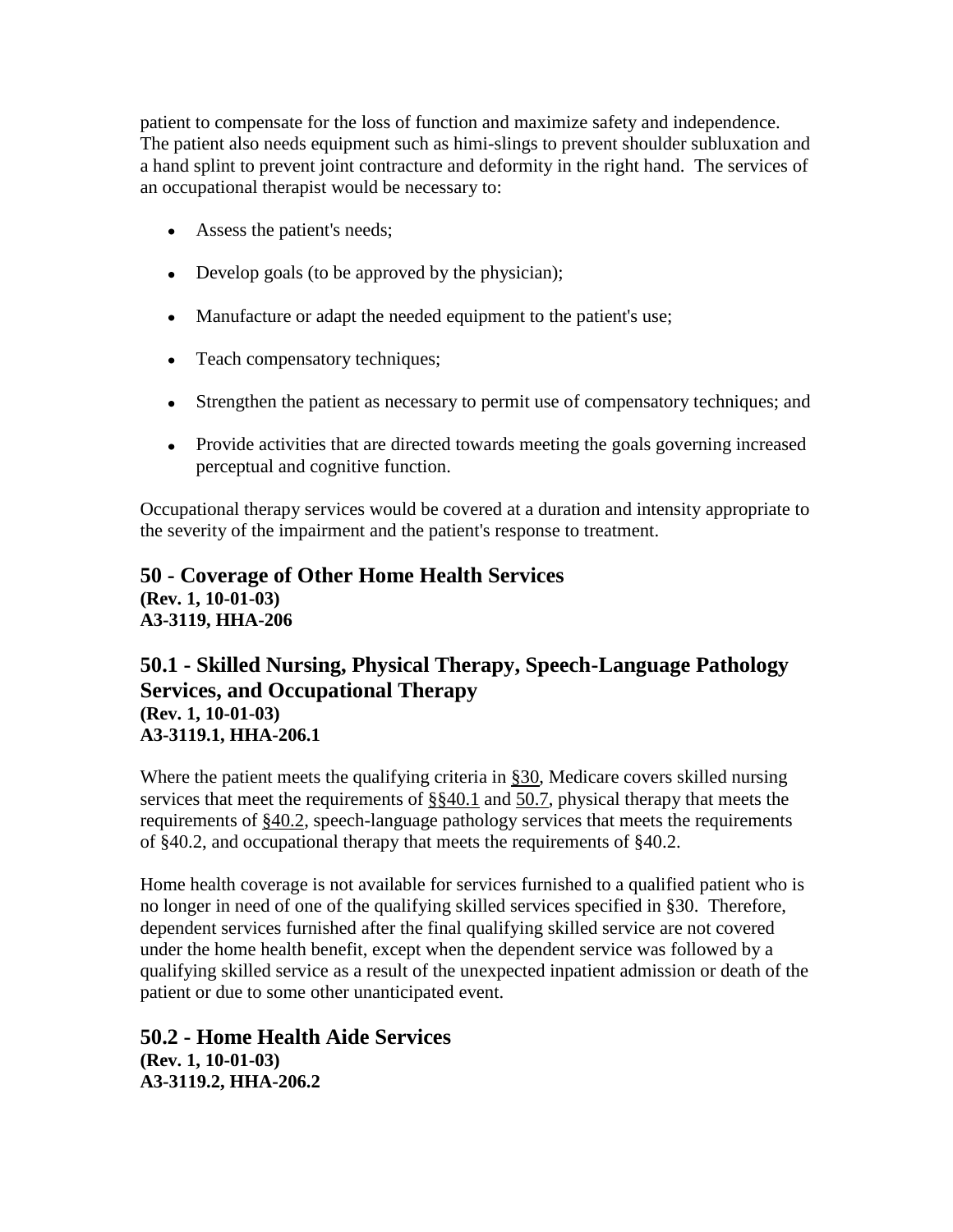For home health aide services to be covered:

- The patient must meet the qualifying criteria as specified in  $\S 30$ ;
- The services provided by the home health aide must be part-time or intermittent as discussed in [§50.7;](#page-81-0)
- The services must meet the definition of home health aide services of this section; and
- The services must be reasonable and necessary to the treatment of the patient's illness or injury.

**NOTE:** A home health aide must be certified consistent the competency evaluation requirements.

The reason for the visits by the home health aide must be to provide hands-on personal care of the patient or services needed to maintain the patient's health or to facilitate treatment of the patient's illness or injury.

The physician's order should indicate the frequency of the home health aide services required by the patient. These services may include but are not limited to:

### **A. Personal Care**

Personal care means:

- 1. Bathing, dressing, grooming, caring for hair, nail, and oral hygiene which are needed to facilitate treatment or to prevent deterioration of the patient's health, changing the bed linens of an incontinent patient, shaving, deodorant application, skin care with lotions and/or powder, foot care, and ear care; and
- 2. Feeding, assistance with elimination (including enemas unless the skills of a licensed nurse are required due to the patient's condition, routine catheter care and routine colostomy care), assistance with ambulation, changing position in bed, assistance with transfers.

### **EXAMPLE 1:**

A physician has ordered home health aide visits to assist the patient in personal care because the patient is recovering from a stroke and continues to have significant right side weakness that causes the patient to be unable to bathe, dress or perform hair and oral care. The plan of care established by the HHA nurse sets forth the specific tasks with which the patient needs assistance. Home health aide visits at an appropriate frequency would be reasonable and necessary to assist in these tasks.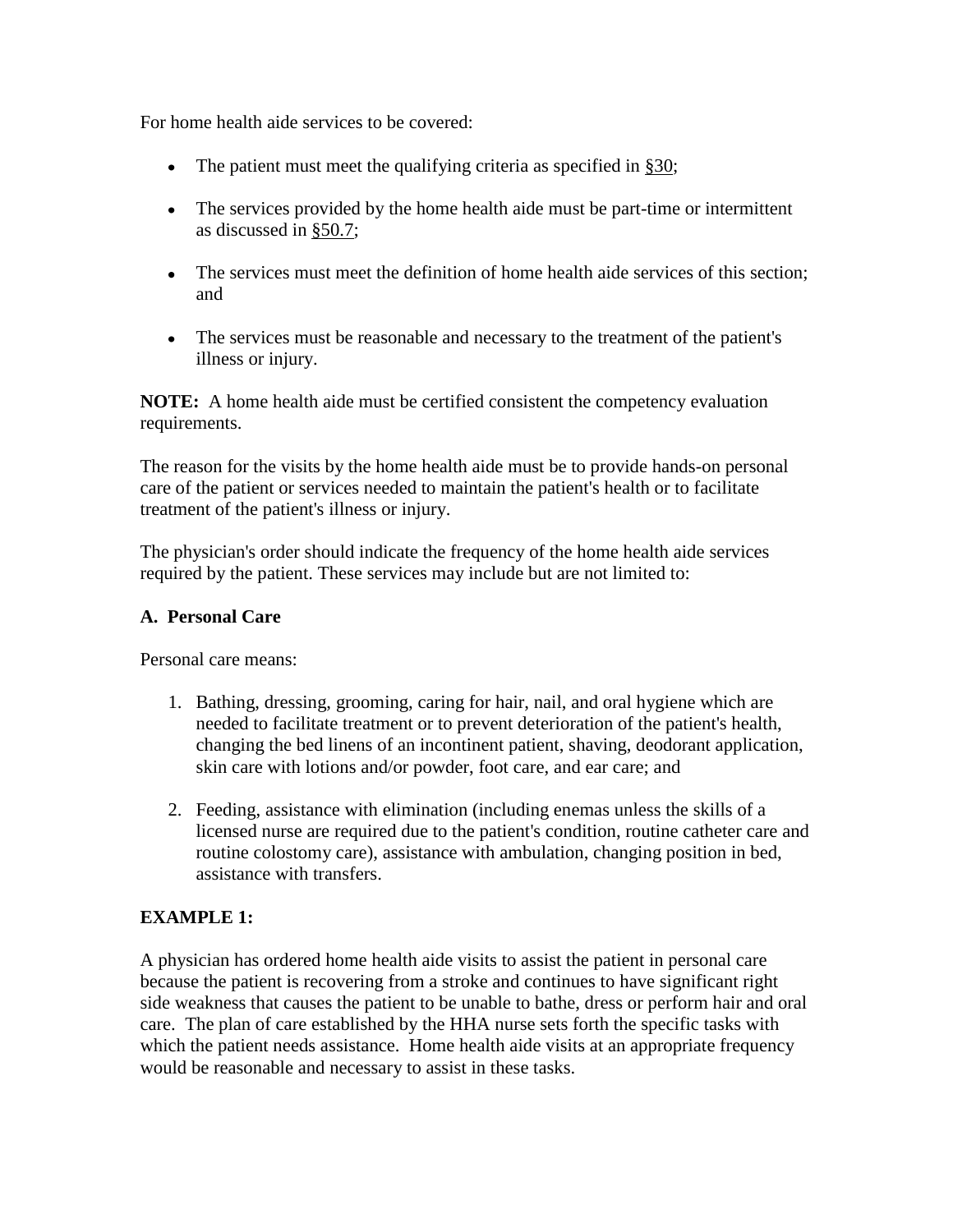### **EXAMPLE 2:**

A physician ordered four home health aide visits per week for personal care for a multiple sclerosis patient who is unable to perform these functions because of increasing debilitation. The home health aide gave the patient a bath twice per week and washed hair on the other two visits each week. Only two visits are reasonable and necessary since the services could have been provided in the course of two visits.

## **EXAMPLE 3:**

A physician ordered seven home health aide visits per week for personal care for a bedbound, incontinent patient. All visits are reasonable and necessary because the patient has extensive personal care needs.

## **EXAMPLE 4:**

A patient with a well established colostomy forgets to change the bag regularly and has difficulty changing the bag. Home health aide services at an appropriate frequency to change the bag would be considered reasonable and necessary to the treatment of the illness or injury.

### **B. Simple Dressing Changes That Do Not Require the Skills of a Licensed Nurse EXAMPLE 5:**

A patient who is confined to the bed has developed a small reddened area on the buttocks. The physician has ordered home health aide visits for more frequent repositioning, bathing and the application of a topical ointment and a gauze 4x4. Home health aide visits at an appropriate frequency would be reasonable and necessary.

### **C. Assistance With Medications Which Are Ordinarily Self-Administered and Do Not Require the Skills of a Licensed Nurse to Be Provided Safely and Effectively**

**NOTE:** Prefilling of insulin syringes is ordinarily performed by the diabetic as part of the self-administration of the insulin and, unlike the injection of the insulin, does not require the skill of a licensed nurse to be performed properly. Therefore, if HHA staff performs the prefilling of insulin syringes, it is considered to be a home health aide service. However, where State law precludes the provision of this service by other than a licensed nurse or physician, Medicare will make payment for this service, when covered, as though it were a skilled nursing service. Where the patient needs only prefilling of insulin syringes and does not need skilled nursing care on an intermittent basis, physical therapy, speech-language pathology services, or have a continuing need for occupational therapy, then Medicare cannot cover any home health services to the patient (even if State law requires that the insulin syringes be filled by a licensed nurse).

Home health aide services are those services ordered in the plan of care that the aide is permitted to perform under State law. Medicare coverage of the administration of insulin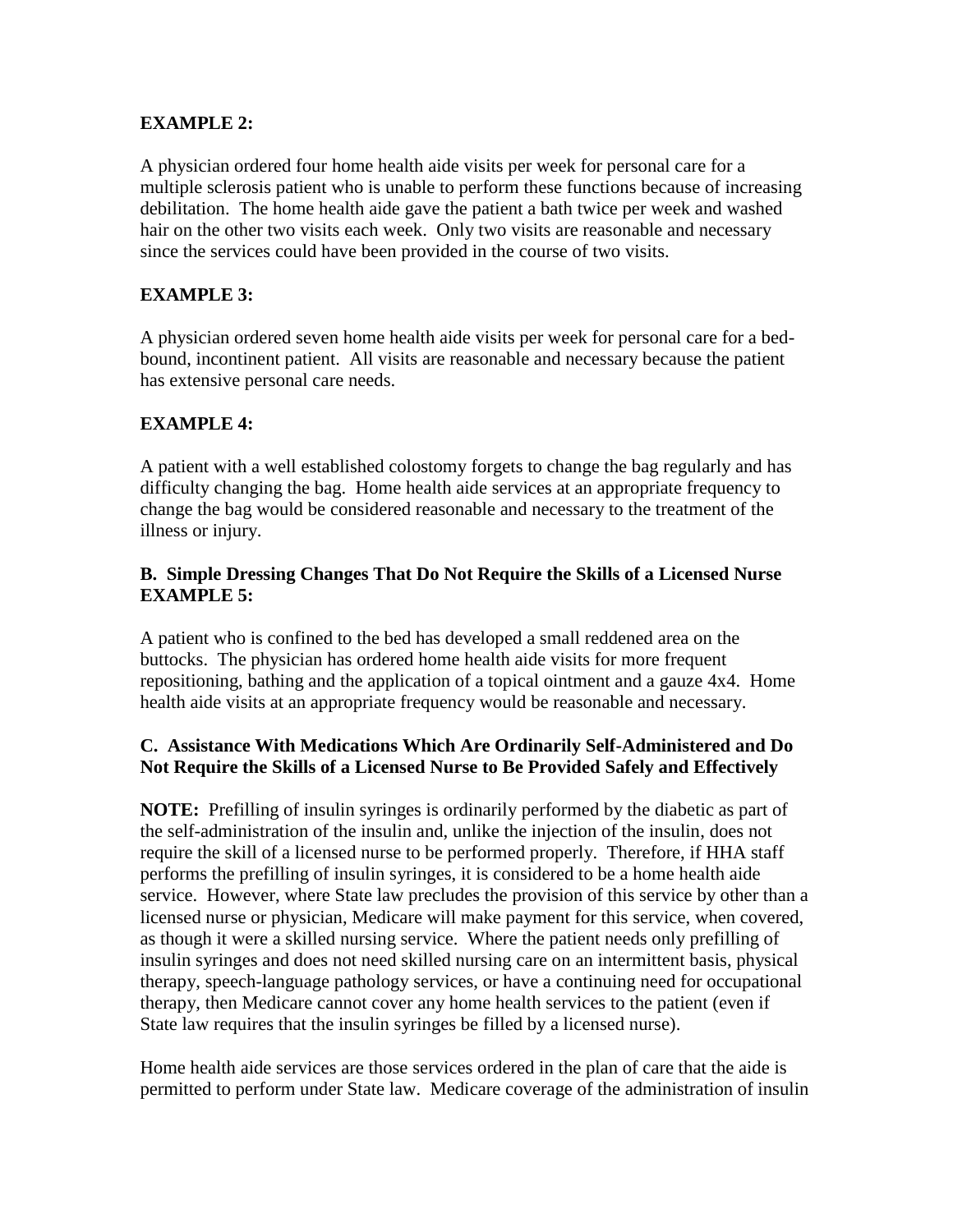by a home health aide will depend on whether or not the agency is in compliance with all Federal and State laws and regulations related to this task. However, when the task of insulin administration has been delegated to the home health aide, the task must be considered and billed as a Medicare home health aide service. By a State allowing the delegation of insulin administration to home health aides, the State has extended the role of aides, not equated aide services with the services of a registered nurse.

### **D. Assistance With Activities which Are Directly Supportive of Skilled Therapy Services but Do Not Require the Skills of a Therapist to Be Safely and Effectively Performed Such as Routine Maintenance Exercises and Repetitive Practice of Functional Communication Skills to Support Speech-Language Pathology Services**

### **E. Provision of Services Incidental to Personal Care Services not Care of Prosthetic and Orthotic Devices**

When a home health aide visits a patient to provide a health related service as discussed above, the home health aide may also perform some incidental services which do not meet the definition of a home health aide service (e.g., light cleaning, preparation of a meal, taking out the trash, shopping, etc.) However, the purpose of a home health aide visit may not be to provide these incidental services since they are not health related services, but rather are necessary household tasks that must be performed by anyone to maintain a home.

## **EXAMPLE 1:**

A home health aide visits a recovering stroke patient whose right side weakness and poor endurance cause her to be able to leave the bed and chair only with extreme difficulty. The physician has ordered physical therapy and speech-language pathology services for the patient and home health aide services three or four times per week for personal care, assistance with ambulation as mobility increases, and assistance with repetitive speech exercises as her impaired speech improves. The home health aide also provides incidental household services such as preparation of meals, light cleaning and taking out the trash. The patient lives with an elderly frail sister who is disabled and who cannot perform either the personal care or the incidental tasks. The home health aide visits at a frequency appropriate to the performance of the health related services would be covered, notwithstanding the incidental provision of noncovered services (i.e., the household services) in the course of the visits.

## **EXAMPLE 2:**

A physician orders home health aide visits three times per week. The only services provided are light housecleaning, meal preparation and trash removal. The home health aide visits cannot be covered, notwithstanding their importance to the patient, because the services provided do not meet Medicare's definition of "home health aide services."

# **50.3 - Medical Social Services**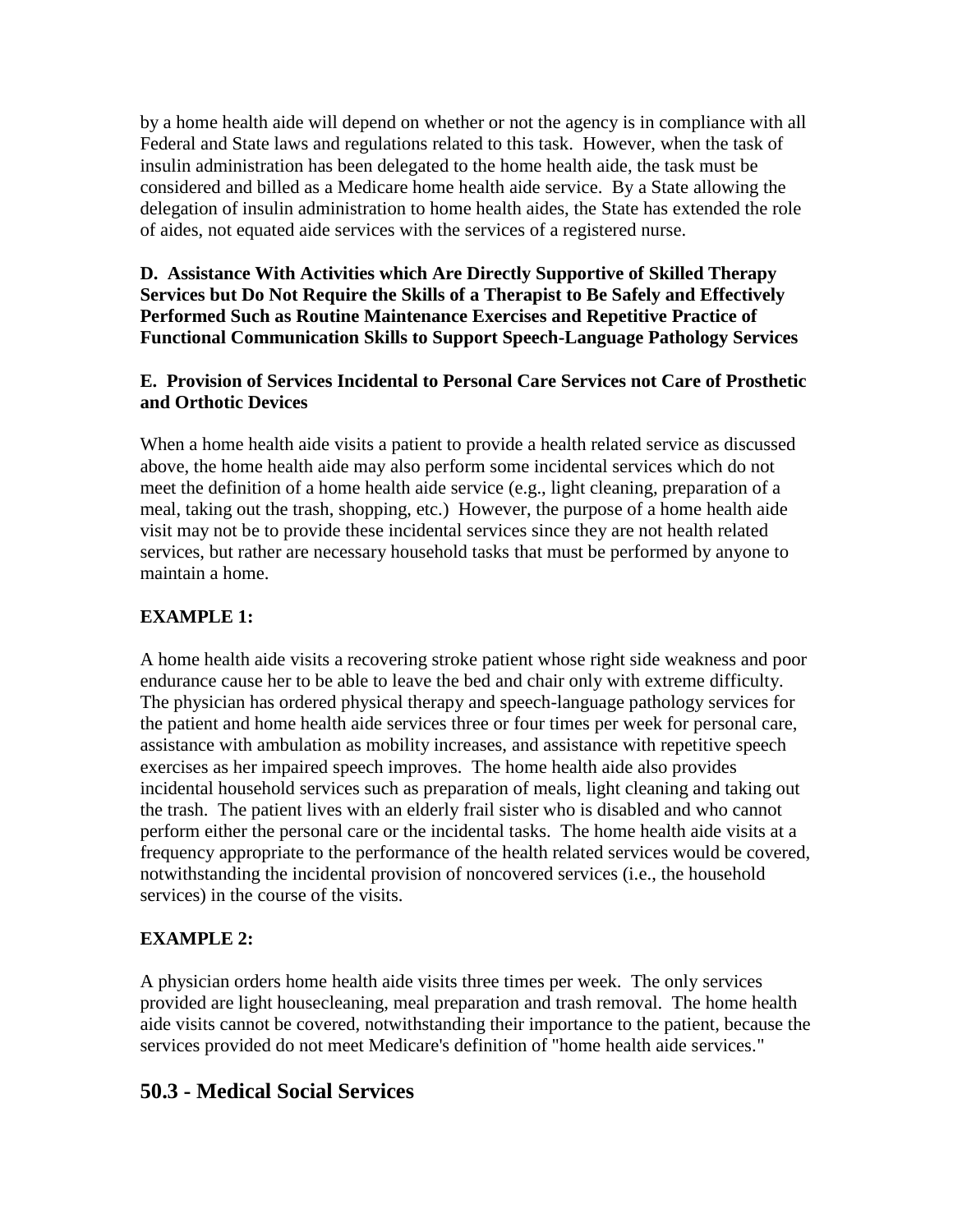### **(Rev. 1, 10-01-03) A3-3119.3, HHA-206.3**

Medical social services that are provided by a qualified medical social worker or a social work assistant under the supervision of a qualified medical social worker may be covered as home health services where the beneficiary meets the qualifying criteria specified in [§30,](#page-18-0) and:

- 1. The services of these professionals are necessary to resolve social or emotional problems that are or are expected to be an impediment to the effective treatment of the patient's medical condition or rate of recovery; and
- 2. The plan of care indicates how the services which are required necessitate the skills of a qualified social worker or a social work assistant under the supervision of a qualified medical social worker to be performed safely and effectively.

Where both of these requirements for coverage are met, services of these professionals which may be covered include, but are not limited to:

- 1. Assessment of the social and emotional factors related to the patient's illness, need for care, response to treatment and adjustment to care;
- 2. Assessment of the relationship of the patient's medical and nursing requirements to the patient's home situation, financial resources and availability of community resources;
- 3. Appropriate action to obtain available community resources to assist in resolving the patient's problem (**NOTE:** Medicare does not cover the services of a medical social worker to complete or assist in the completion of an application for Medicaid because Federal regulations require the State to provide assistance in completing the application to anyone who chooses to apply for Medicaid.);
- 4. Counseling services that are required by the patient; and
- 5. Medical social services furnished to the patient's family member or caregiver on a short-term basis when the HHA can demonstrate that a brief intervention (that is, two or three visits) by a medical social worker is necessary to remove a clear and direct impediment to the effective treatment of the patient's medical condition or to the patient's rate of recovery. To be considered "clear and direct," the behavior or actions of the family member or caregiver must plainly obstruct, contravene, or prevent the patient's medical treatment or rate of recovery. Medical social services to address general problems that do not clearly and directly impede treatment or recovery as well as long-term social services furnished to family members, such as ongoing alcohol counseling, are not covered.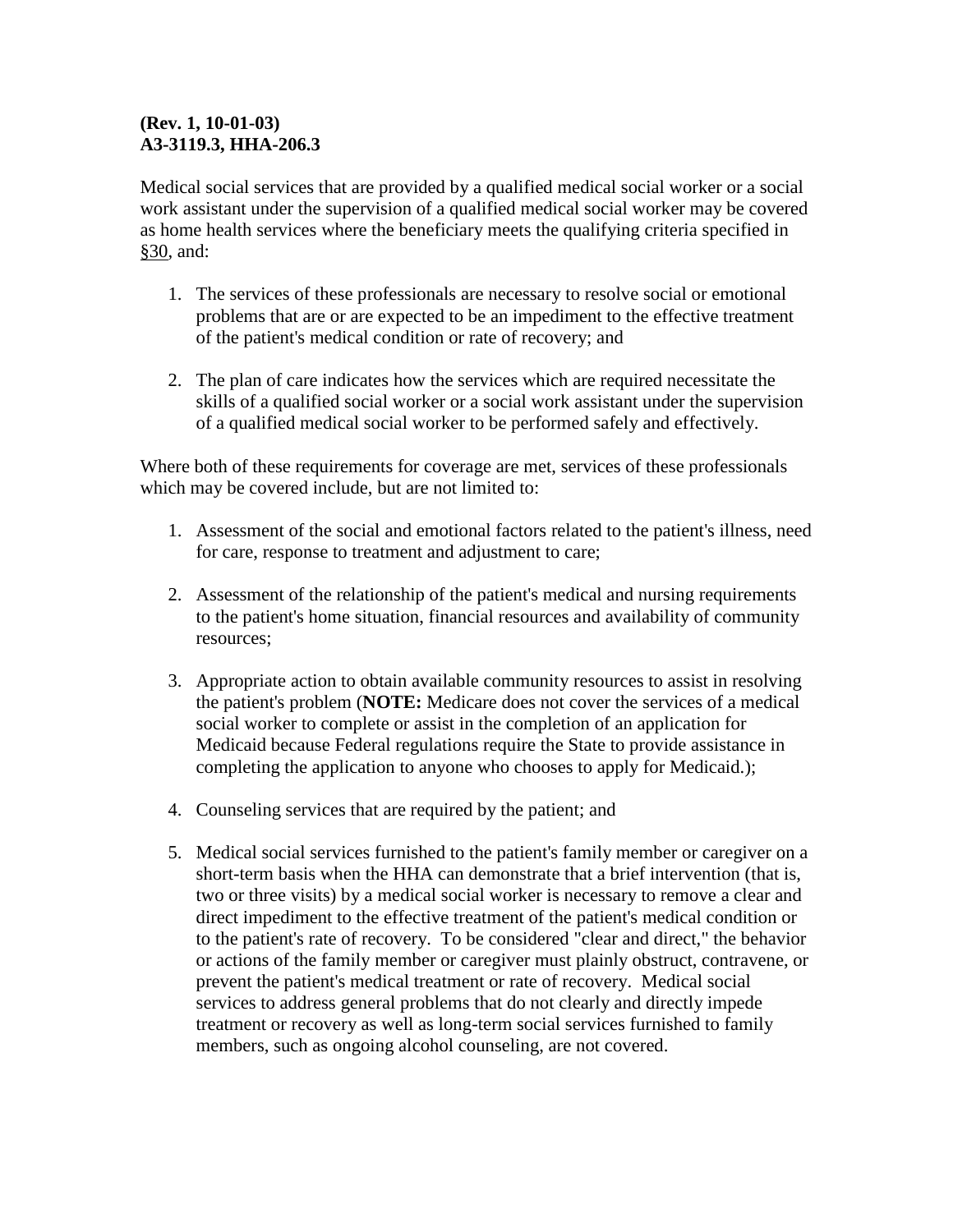**NOTE:** Participating in the development of the plan of care, preparing clinical and progress notes, participating in discharge planning and in-service programs, and acting as a consultant to other agency personnel are appropriate administrative costs to the HHA.

## **EXAMPLE 1:**

The physician has ordered a medical social worker assessment of a diabetic patient who has recently become insulin dependent and is not yet stabilized. The nurse, who is providing skilled observation and evaluation to try to restabilize the patient notices during her visits that the supplies left in the home for the patient's use appear to be frequently missing, and the patient is not compliant with the regimen although she refuses to discuss the matter. The assessment by a medical social worker would be reasonable and necessary to determine if there are underlying social or emotional problems impeding the patient's treatment.

## **EXAMPLE 2:**

A physician ordered an assessment by a medical social worker for a multiple sclerosis patient who was unable to move anything but her head and who had an indwelling catheter. The patient had experienced recurring urinary tract infections and multiple infected ulcers. The physician ordered medical social services after the HHA indicated to him that the home was not well cared for, the patient appeared to be neglected much of the time, and the relationship between the patient and family was very poor. The physician and HHA were concerned that social problems created by family caregivers were impeding the treatment of the recurring infections and ulcers. The assessment and follow-up for counseling both the patient and the family by a medical social worker were reasonable and necessary.

## **EXAMPLE 3:**

A physician is aware that a patient with atherosclerosis and hypertension is not taking medications as ordered and adhering to dietary restrictions because he is unable to afford the medication and is unable to cook. The physician orders several visits by a medical social worker to assist in resolving these problems. The visits by the medical social worker to review the patient's financial status, discuss options, and make appropriate contacts with social services agencies or other community resources to arrange for medications and meals would be a reasonable and necessary medical social service.

## **EXAMPLE 4:**

A physician has ordered counseling by a medical social worker for a patient with cirrhosis of the liver who has recently been discharged from a 28-day inpatient alcohol treatment program to her home which she shares with an alcoholic and neglectful adult child. The physician has ordered counseling several times per week to assist the patient in remaining free of alcohol and in dealing with the adult child. The services of the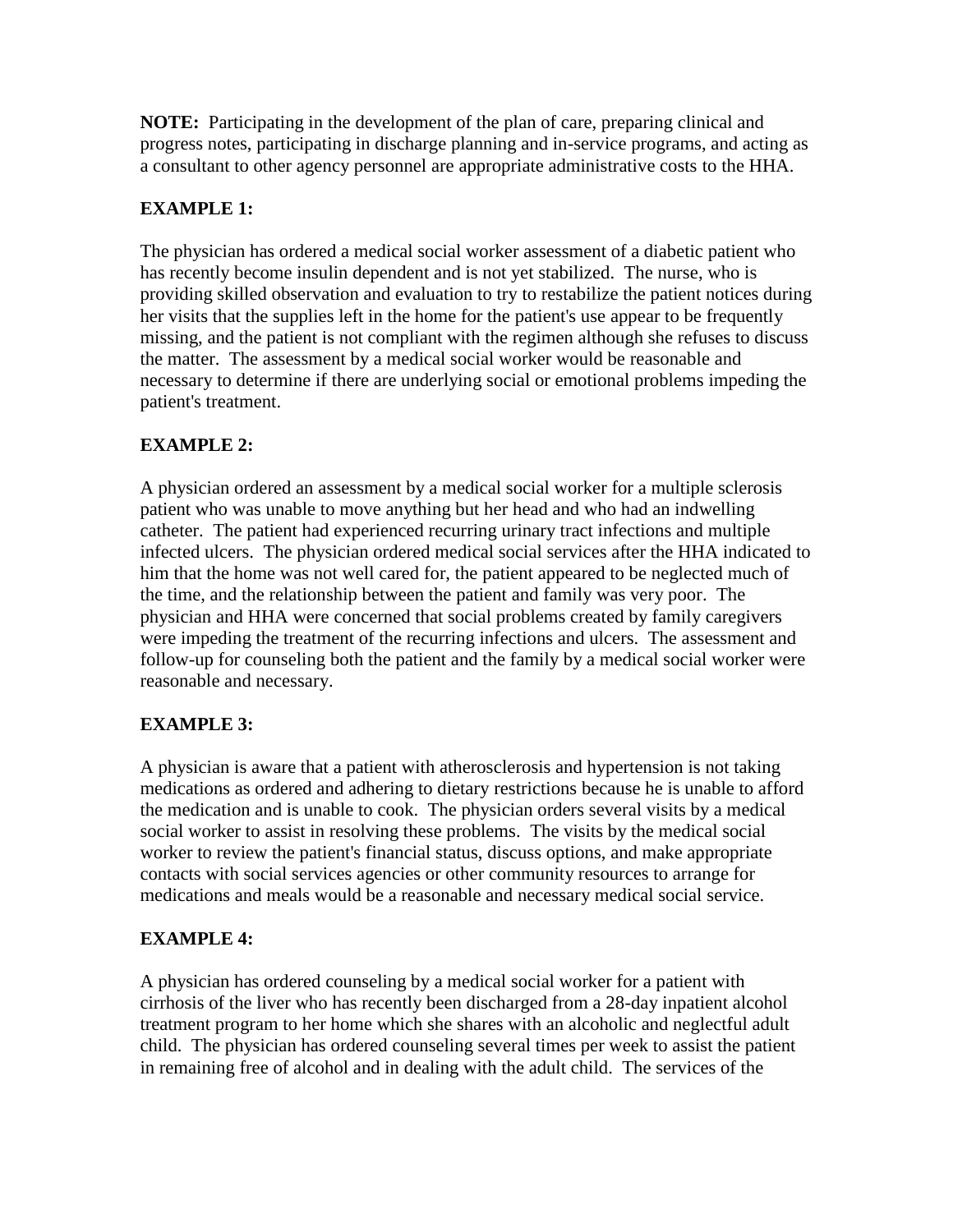medical social worker would be covered until the patient's social situation ceased to impact on her recovery and/or treatment.

## **EXAMPLE 5:**

A physician has ordered medical social services for a patient who is worried about his financial arrangements and payment for medical care. The services ordered are to arrange Medicaid if possible and resolve unpaid medical bills. There is no evidence that the patient's concerns are adversely impacting recovery or treatment of his illness or injury. Medical social services cannot be covered.

## **EXAMPLE 6:**

A physician has ordered medical social services for a patient of extremely limited income who has incurred large unpaid hospital and other medical bills following a significant illness. The patient's recovery is adversely affected because the patient is not maintaining a proper therapeutic diet, and cannot leave the home to acquire the medication necessary to treat their illness. The medical social worker reviews the patient's financial status, arranges meal service to resolve the dietary problem, arranges for home delivered medications, gathers the information necessary for application to Medicaid to acquire coverage for the medications the patient needs, files the application on behalf of the patient, and follows up repeatedly with the Medicaid State agency.

The medical social services that are necessary to review the financial status of the patient, arrange for meal service and delivery of medications to the home, and arrange for the Medicaid State agency to assist the patient with the application for Medicaid are covered. The services related to the assistance in filing the application for Medicaid and the follow-up on the application are not covered since they must be provided by the State agency free of charge, and hence the patient has no obligation to pay for such assistance.

## **EXAMPLE 7:**

A physician has ordered medical social services for an insulin dependent diabetic whose blood sugar is elevated because she has run out of syringes and missed her insulin dose for two days. Upon making the assessment visit, the medical social worker learns that the patient's daughter, who is also an insulin dependent diabetic, has come to live with the patient because she is out of work. The daughter is now financially dependent on the patient for all of her financial needs and has been using the patient's insulin syringes. The social worker assesses the patient's financial resources and determines that they are adequate to support the patient and meet her own medical needs, but are not sufficient to support the daughter. She also counsels the daughter and helps her access community resources. These visits would be covered, but only to the extent that the services are necessary to prevent interference with the patient's treatment plan.

## **EXAMPLE 8:**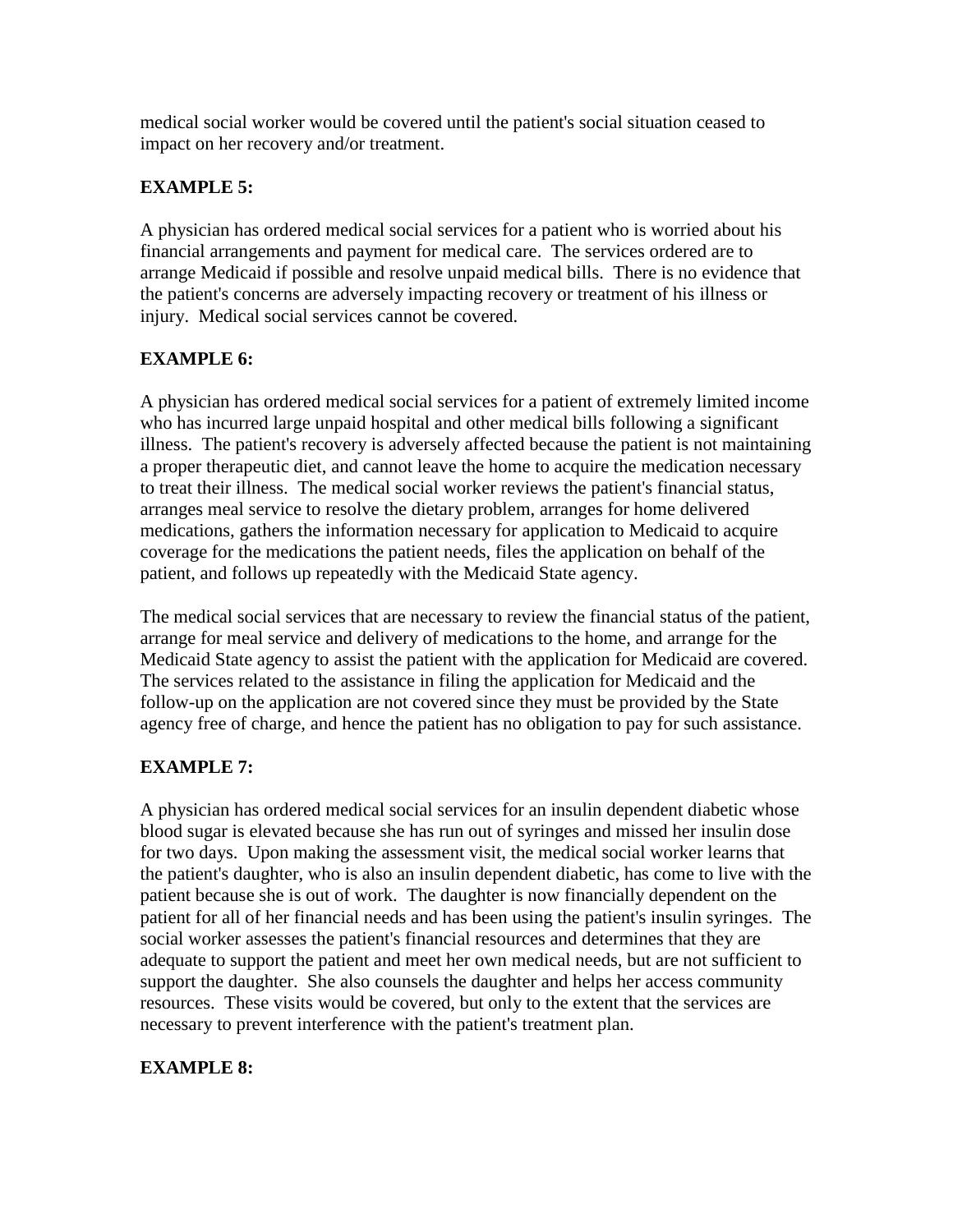A wife is caring for her husband who is an Alzheimer's patient. The nurse learns that the wife has not been giving the patient his medication correctly and seems distracted and forgetful about various aspects of the patient's care. In a conversation with the nurse, the wife relates that she is feeling depressed and overwhelmed by the patient's illness. The nurse contacts the patient's physician who orders a social work evaluation. In her assessment visit, the social worker learns that the patient's wife is so distraught over her situation that she cannot provide adequate care to the patient. While there, the social worker counsels the wife and assists her with referrals to a support group and her private physician for evaluation of her depression. The services would be covered.

## **EXAMPLE 9:**

The parent of a dependent disabled child has been discharged from the hospital following a hip replacement. Although arrangements for care of the disabled child during the hospitalization were made, the child has returned to the home. During a visit to the patient, the nurse observes that the patient is transferring the child from bed to a wheelchair. In an effort to avoid impeding the patient's recovery, the nurse contacts the patient's physician to order a visit by a social worker to mobilize family members or otherwise arrange for temporary care of the disabled child. The services would be covered.

## **50.4 - Medical Supplies (Except for Drugs and Biologicals Other Than Covered Osteoporosis Drugs) and the Use of Durable Medical Equipment**

**(Rev.26, Issued 11-05-04, Effective: 01-01-05, Implementation: 04-04-05)**

**50.4.1 - Medical Supplies (Rev. 1, 10-01-03) A3-3119.4.A, HHA-206.4.A**

Medical supplies are items that, due to their therapeutic or diagnostic characteristics, are essential in enabling HHA personnel to conduct home visits or to carry out effectively the care the physician has ordered for the treatment or diagnosis of the patient's illness or injury. All supplies which would have been covered under the cost-based reimbursement system are bundled under home health PPS. Payment for the cost of supplies has been incorporated into the per visit and episode payment rates. Supplies fit into two categories. They are classified as:

- **Routine -** because they are used in small quantities for patients during the usual course of most home visits; or
- **Nonroutine -** because they are needed to treat a patient's specific illness or injury in accordance with the physician's plan of care and meet further conditions discussed in more detail below.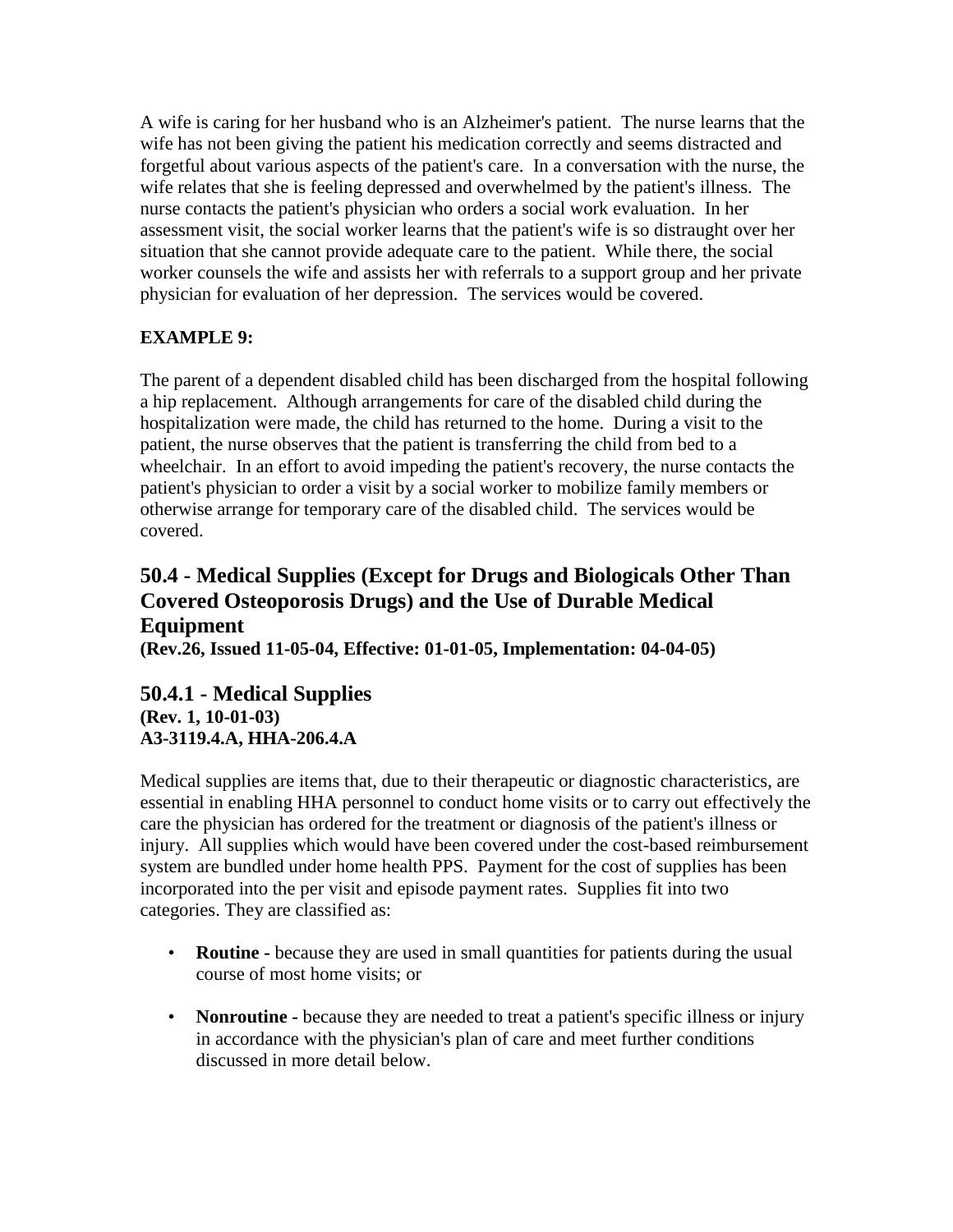All HHAs are expected to separately identify in their records the cost of medical and surgical supplies that are not routinely furnished in conjunction with patient care visits and the use of which are directly identifiable to an individual patient.

## **50.4.1.1 - The Law, Routine and Nonroutine Medical Supplies, and the Patient's Plan of Care (Rev. 1, 10-01-03) A3-3119.4A.2, HHA-206.4A3, 4, 5**

#### **A. The Law**

The Medicare law governing the home health PPS is specific to the type of items and services bundled to the HHA and the time the services are bundled. Medical supplies are bundled while the patient is under a home health plan of care. If a patient is admitted for a condition which is related to a chronic condition that requires a medical supply (e.g., ostomy patient) the HHA is required to provide the medical supply while the patient is under a home health plan of care during an open episode. The physician orders in the plan of care must reflect all nonroutine medical supplies provided and used while the patient is under a home health plan of care during an open 60-day episode. The consolidated billing requirement is not superseded by the exclusion of certain medical supplies from the plan of care and then distinguishing between medical supplies that are related and unrelated to the plan of care. Failure to include medical supplies on the plan of care does not relieve HHAs from the obligation to comply with the consolidated billing requirements. The comprehensive nature of the current patient assessment and plan of care requirements looks at the totality of patient needs. However, there could be a circumstance where a physician could be uncomfortable with writing orders for a preexisting condition unrelated to the reason for home health care. In those circumstances, PRN orders for such supplies may be used in the plan of care by a physician.

Thus, all medical supplies are bundled while the patient is under a home health plan of care during an open 60-day episode. This includes, but is not limited to, the above listed medical supplies as well as the Part B items provided in the final PPS rule. The latter item lists are subsequently updated in accordance with the current process governing the deletion, replacement and revision of Medicare Part B codes. Parenteral and enteral nutrition, prosthetics, orthotics, DME and DME supplies are not considered medical supplies and therefore not subject to bundling while the patient is under a home health plan of care during an open episode. However, [§1834\(h\)\(4\)\(c\)](http://www.cms.hhs.gov/regulations/) of the Act specifically excludes from the term "orthotics and prosthetics" medical supplies including catheters, catheter supplies, ostomy bags and supplies related to ostomy care furnished by an HHA under [§1861\(m\)](http://www.cms.hhs.gov/regulations/) of the Act. Therefore, these items are bundled while a patient is under a home health plan of care.

#### **B. Relationship Between Patient Choice and Veterans Benefits**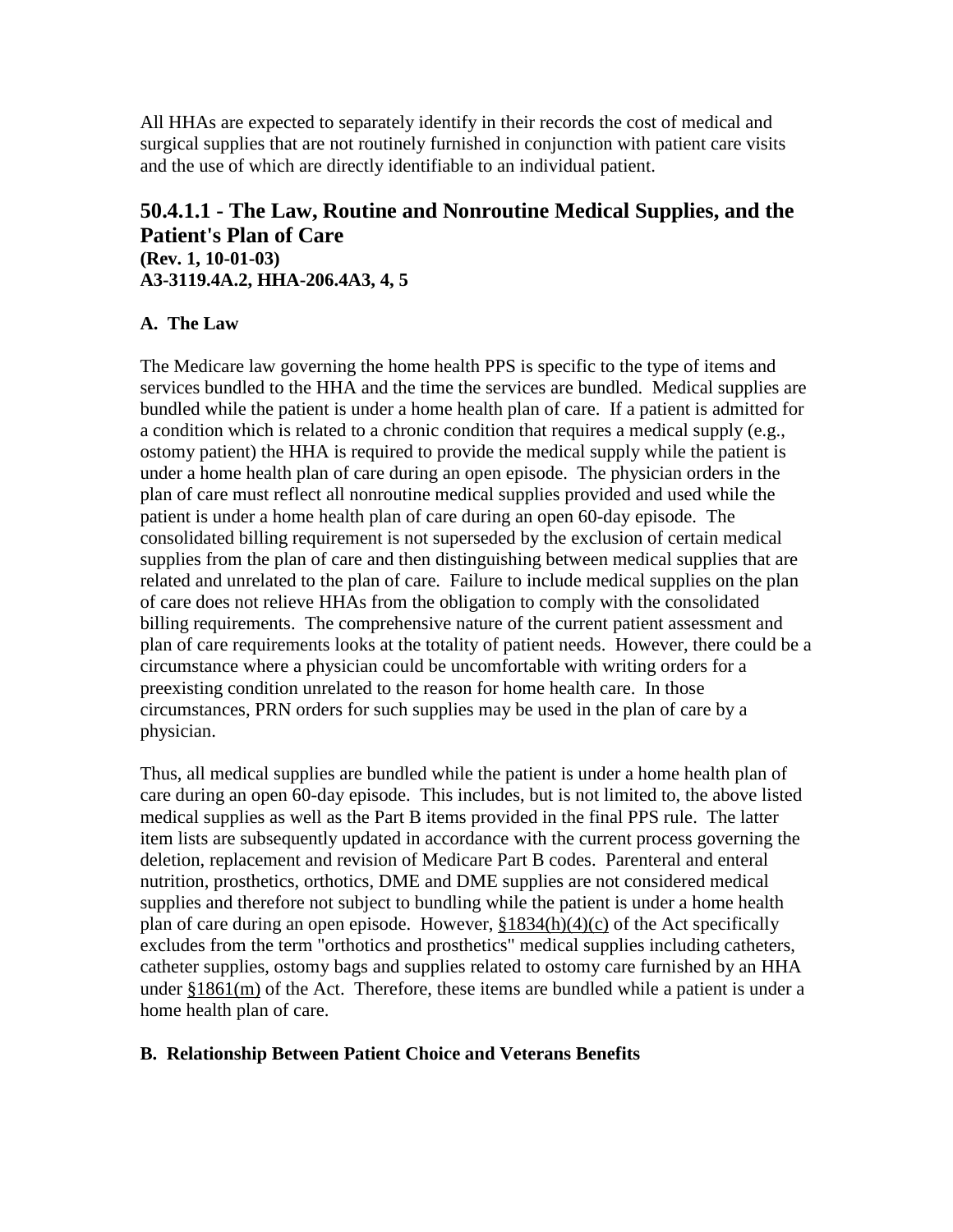For veterans, both Medicare and Veteran's Administration (VA) benefits are primary. Therefore, the beneficiary who is a veteran has some choices in cases where the benefits overlap. The beneficiary, however, must select one or the other program as primary when obtaining active care. If the VA is selected as primary for home health care, then Medicare becomes a secondary payer. An HHA must provide the medical supplies a Medicare beneficiary needs no matter the payer; it is not obligated to provide medical supplies that are not needed. If a patient has medical supplies provided by the VA because of the patient's preference, then the HHA must not duplicate the supplies under Medicare. The beneficiary's choice is controlling. The HHA may not require the beneficiary to obtain or use medical supplies covered by the primary payer from any other source, including the VA.

### **C. Medical Supplies Purchased by the Patient Prior to the Start of Care**

A patient may have acquired medical supplies prior to his/her Medicare home health start of care date. If a patient prefers to use his or her own medical supplies after having been offered appropriate supplies by the HHA and it is determined by the HHA that the patient's medical supplies are clinically appropriate, then the patient's choice is controlling. The HHA is not required to duplicate the medical supplies if the patient elects to use his or her own medical supplies. However, if the patient prefers to have the HHA provide medical supplies while the patient is under a Medicare home health plan of care during an open episode, then the HHA must provide the medical supplies. The HHA may not require that the patient obtain or use medical supplies from any other source. Given the possibility of subsequent misunderstandings arising between the HHA and the patient on this issue, the HHA should document the beneficiary's decision to decline HHA furnished medical supplies and use their own resources.

#### **50.4.1.2 - Routine Supplies (Nonreportable) (Rev. 1, 10-01-03) A3-3119.4.A.1, HHA-206.4.A.1**

Routine supplies are supplies that are customarily used in small quantities during the course of most home care visits. They are usually included in the staff's supplies and not designated for a specific patient. These supplies are included in the cost per visit of home health care services. Routine supplies would not include those supplies that are specifically ordered by the physician or are essential to HHA personnel in order to effectuate the plan of care.

Examples of supplies which are usually considered routine include, but are not limited to:

#### **A. Dressings and Skin Care**

- Swabs, alcohol preps, and skin prep pads;
- Tape removal pads;
- Cotton balls;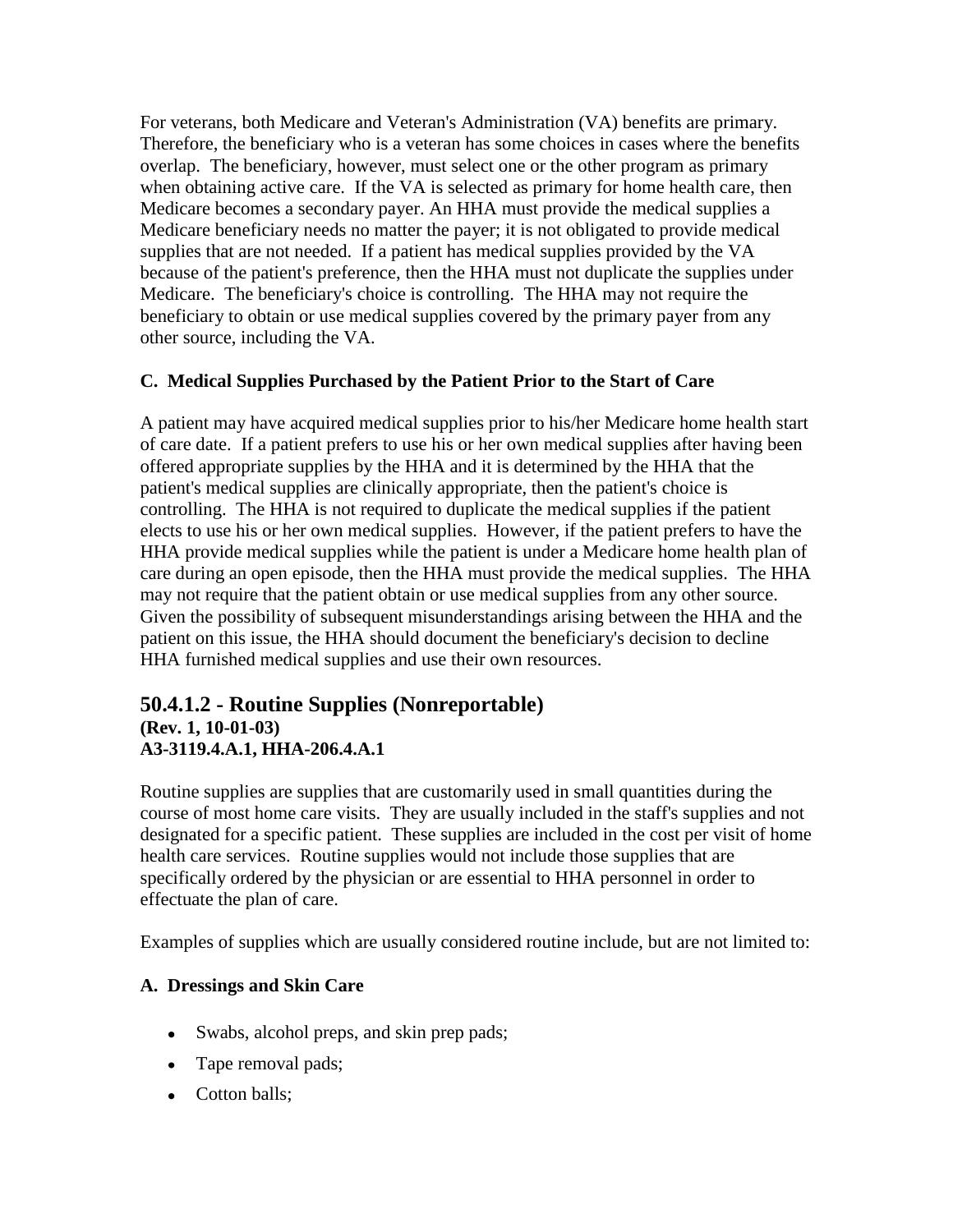- Adhesive and paper tape;
- Nonsterile applicators; and
- $\bullet$  4 x 4's.

#### **B. Infection Control Protection**

- Nonsterile gloves;
- Aprons;
- Masks; and
- Gowns.

### **C. Blood Drawing Supplies**

• Specimen containers.

### **D. Incontinence Supplies**

• Incontinence briefs and Chux Covered in the normal course of a visit. For example, if a home health aide in the course of a bathing visit to a patient determines the patient requires an incontinence brief change, the incontinence brief in this example would be covered as a routine medical supply.

## **E. Other**

- Thermometers: and
- Tongue depressors.

There are occasions when the supplies listed in the above examples would be considered nonroutine and thus would be considered a billable supply, i.e., if they are required in quantity, for recurring need, and are included in the plan of care. Examples include, but are not limited to, tape, and 4x4s for major dressings.

## **50.4.1.3 - Nonroutine Supplies (Reportable) (Rev. 1, 10-01-03) A3-3119.4.A.2, HHA-206.4.A.2**

Nonroutine supplies are identified by the following conditions:

- 1. The HHA follows a consistent charging practice for Medicare and other patients receiving the item;
- 2. The item is directly identifiable to an individual patient;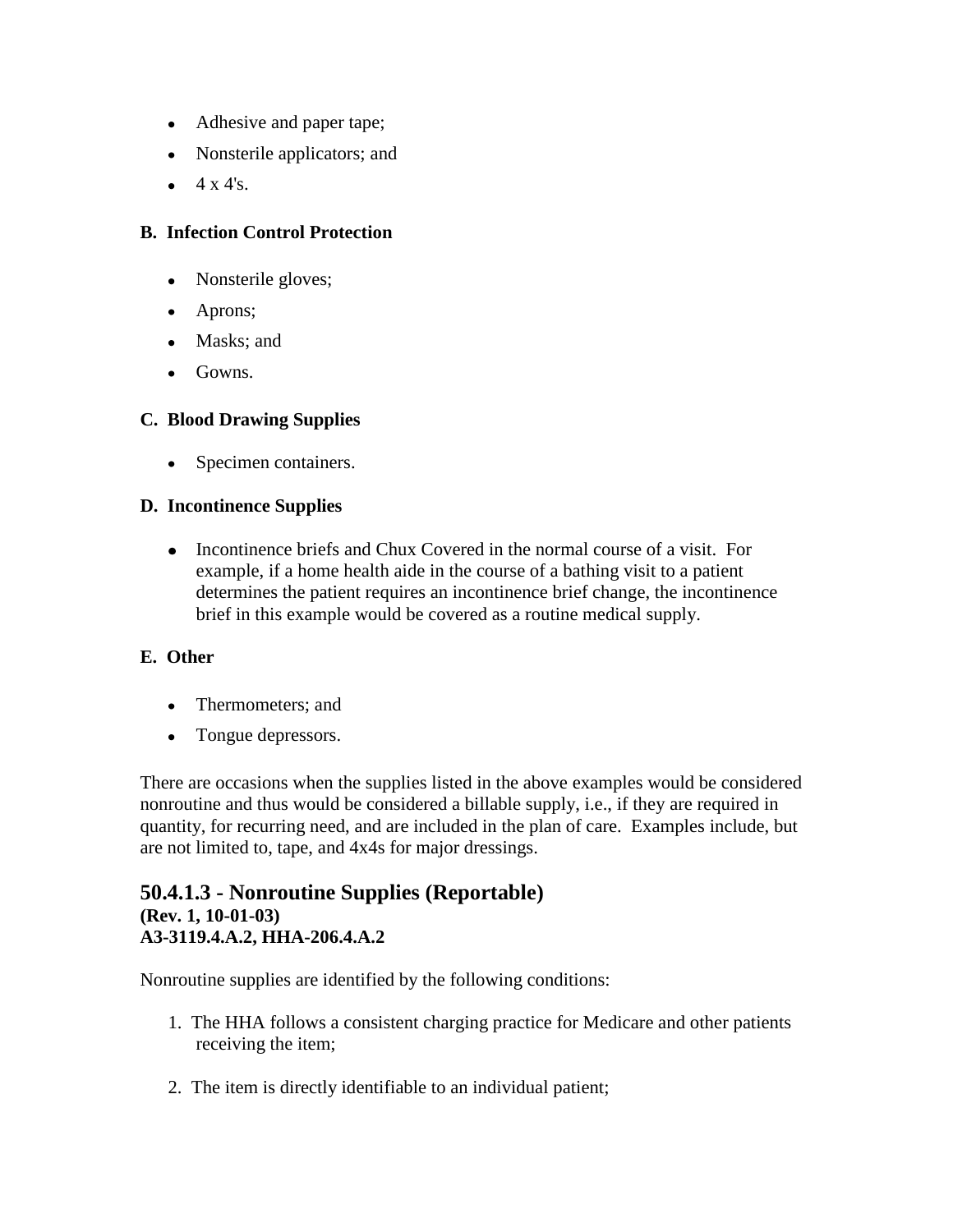- 3. The cost of the item can be identified and accumulated in a separate cost center; and
- 4. The item is furnished at the direction of the patient's physician and is specifically identified in the plan of care.

All nonroutine supplies must be specifically ordered by the physician or the physician's order for services must require the use of the specific supplies to be effectively furnished.

The charge for nonroutine supplies is excluded from the per visit costs.

Examples of supplies that can be considered nonroutine include, but are not limited to:

- 1. Dressings/Wound Care
	- Sterile dressings;
	- Sterile gauze and toppers;
	- Kling and Kerlix rolls;
	- Telfa pads;
	- Eye pads;
	- Sterile solutions, ointments;
	- Sterile applicators; and
	- Sterile gloves.
- 2. I.V. Supplies
- 3. Ostomy Supplies
- 4. Catheters and Catheter Supplies
	- Foley catheters; and
	- Drainage bags, irrigation trays.
- 5. Enemas and Douches
- 6. Syringes and Needles
- 7. Home Testing
	- Blood glucose monitoring strips; and
	- Urine monitoring strips.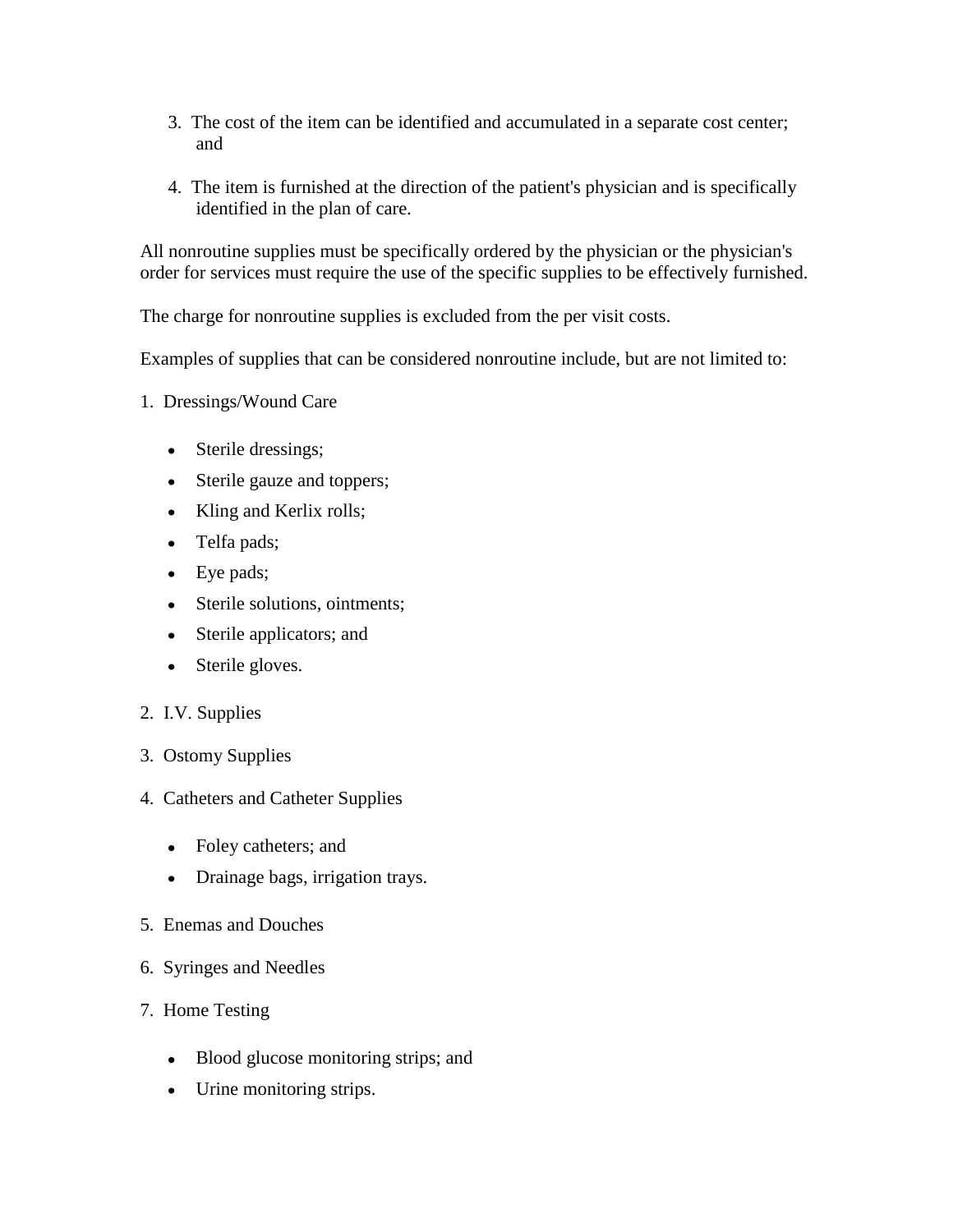Consider other items that are often used by persons who are not ill or injured to be medical supplies only where:

- The item is recognized as having the capacity to serve a therapeutic or diagnostic purpose in a specific situation; and
- The item is required as a part of the actual physician-prescribed treatment of a patient's existing illness or injury.

For example, items that generally serve a routine hygienic purpose, e.g., soaps and shampoos and items that generally serve as skin conditioners, e.g., baby lotion, baby oil, skin softeners, powders, lotions, are not considered medical supplies unless the particular item is recognized as serving a specific therapeutic purpose in the physician's prescribed treatment of the patient's existing skin (scalp) disease or injury.

Limited amounts of medical supplies may be left in the home between visits where repeated applications are required and rendered by the patient or other caregivers. These items must be part of the plan of care in which the home health staff is actively involved. For example, the patient is independent in insulin injections but the nurse visits once a day to change wound dressings. The wound dressings/irrigation solution may be left in the home between visits. Supplies such as needles, syringes, and catheters that require administration by a nurse should not be left in the home between visits.

## **50.4.2 - Durable Medical Equipment (Rev. 1, 10-01-03) A3-3119.4.B, HHA-206.4.B**

Durable medical equipment which meets the requirements of the Medicare Benefit Policy Manuals, Chapter 6, "Hospital Services Covered Under Part B," §80, and Chapter 15, "Covered Medical and Other Health Services" §110, is covered under the home health benefit with the beneficiary responsible for payment of a 20 percent coinsurance.

## **50.4.3 – Covered Osteoporosis Drugs (Rev. 26, Issued 11-05-04, Effective: 01-01-05, Implementation: 04-04-05)**

Sections 1861(m) and 1861(kk) of the Act provide for coverage of FDA approved injectable drugs for the treatment of osteoporosis. These drugs are expected to be provided by an HHA to female beneficiaries who are currently receiving services under an open home health plan of care, who meet existing coverage criteria for the home health benefit and who meet the criteria listed below. These drugs are covered on a cost basis when provided by an HHA under the circumstances listed below.

The home health visit (i.e., the skilled nurse's visit) to administer the drug is covered under all fee-for-service Medicare (Part A or Part B) home health coverage rules (see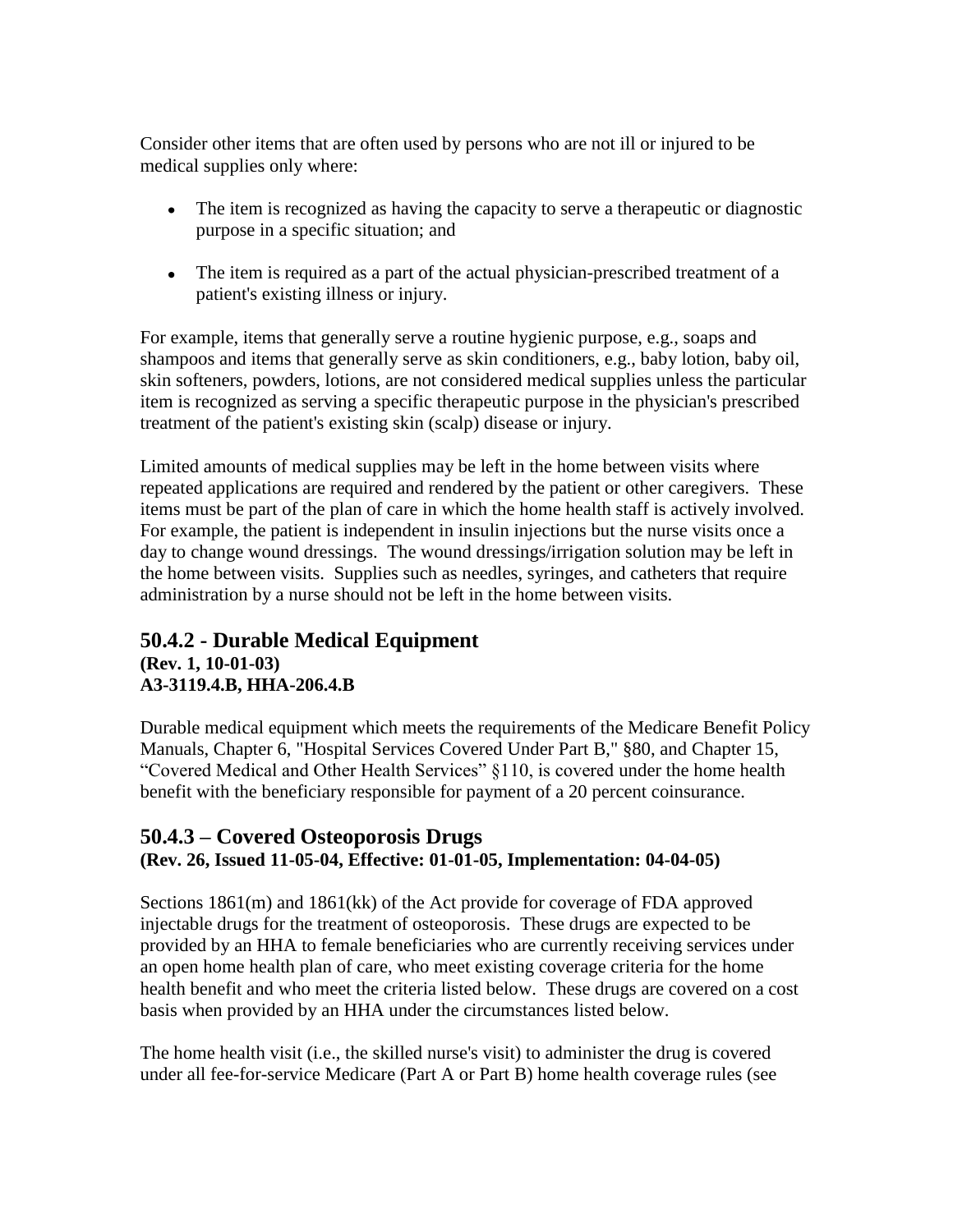section 30 above). Coverage of the drug is limited to female beneficiaries who meet each of the following criteria:

- o The individual is eligible for Medicare Part B coverage of home health services (the nursing visit to perform the injection may be the individual's qualifying service);
- o The individual sustained a bone fracture that a physician certifies was related to post-menopausal osteoporosis; and
- o The individual's physician certifies that she is unable to learn the skills needed to self-administer the drug or is otherwise physically or mentally incapable of administering the drug, and that her family or caregivers are unable or unwilling to administer the drug.

This drug is considered part of the home health benefit under Part B. Therefore, Part B deductible and coinsurance apply regardless of whether home health visits for the administration of the drug are covered under Part A or Part B.

For instructions on billing for covered osteoporosis drugs, see Pub. 100-04, Medicare Claims Processing Manual, chapter 10, section 90.1.

## **50.5 - Services of Interns and Residents (Rev. 1, 10-01-03) A3-3119.5, HHA-206.5**

Home health services include the medical services of interns and residents-in-training under an approved hospital teaching program if the services are ordered by the physician who is responsible for the plan of care and the HHA is affiliated with or is under common control of a hospital furnishing the medical services. Approved means:

- Approved by the Accreditation Council for Graduate Medical Education;
- In the case of an osteopathic hospital, approved by the Committee on Hospitals of the Bureau of Professional Education of the American Osteopathic Association;
- In the case of an intern or resident-in-training in the field of dentistry, approved by the Council on Dental Education of the American Dental Association; or
- In the case of an intern or resident-in-training in the field of podiatry, approved by the Council on Podiatric Education of the American Podiatric Association.

**50.6 - Outpatient Services (Rev. 1, 10-01-03) A3-3119.6, HHA-206.6**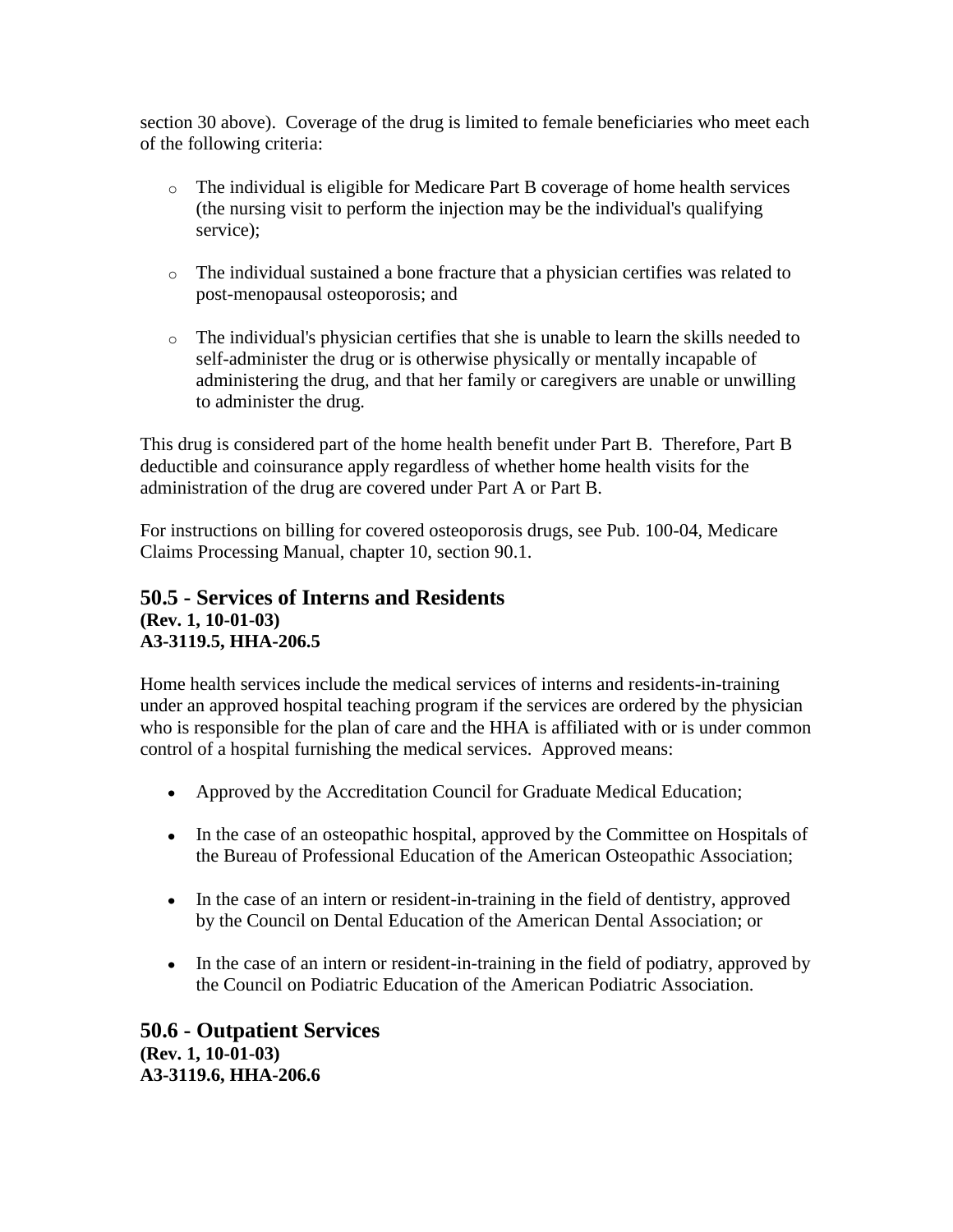Outpatient services include any of the items or services described above which are provided under arrangements on an outpatient basis at a hospital, skilled nursing facility, rehabilitation center, or outpatient department affiliated with a medical school, and (1) which require equipment which cannot readily be made available at the patient's place of residence, or (2) which are furnished while the patient is at the facility to receive the services described in (1). The hospital, skilled nursing facility, or outpatient department affiliated with a medical school must all be qualified providers of services. However, there are special provisions for the use of the facilities of rehabilitation centers. The cost of transporting an individual to a facility cannot be reimbursed as home health services.

## **50.7 - Part-Time or Intermittent Home Health Aide and Skilled Nursing Services (Rev. 1, 10-01-03) A3-3119.7, HHA-206.7, A3-3119.7A, HHA-206.7A, A3-3119.7.B, HHA-206.7.B**

Where a patient is eligible for coverage of home health services, Medicare covers either part-time or intermittent home health aide services or skilled nursing services subject to the limits below. The law at [§1861\(m\)](http://www.cms.hhs.gov/regulations/) of the Act clarified: "the term "part-time or intermittent services" means skilled nursing and home health aide services furnished any number of days per week as long as they are furnished (combined) less than 8 hours each day and 28 or fewer hours each week (or, subject to review on a case-by-case basis as to the need for care, less than 8 hours each day and 35 or fewer hours each week).

### <span id="page-81-0"></span>**50.7.1 - Impact on Care Provided in Excess of "Intermittent" or "Part-Time" Care (Rev. 1, 10-01-03) A3-3119.7.C, HHA-206.7.C**

Home health aide and/or skilled nursing care, in excess of the amounts of care that meet the definition of part-time or intermittent, may be provided to a home care patient or purchased by other payers without bearing on whether the home health aide and skilled nursing care meets the Medicare definitions of part-time or intermittent.

**EXAMPLE:** A patient needs skilled nursing care monthly for a catheter change and the home health agency also renders needed daily home health aide services 24 hours per day that will be needed for a long and indefinite period of time. The HHA bills Medicare for the skilled nursing and home health aide services, which were provided before the 35th hour of service each week, and bills the beneficiary (or another payer) for the remainder of the care. If the intermediary determines that the 35 hours of care are reasonable and necessary, Medicare would cover the 35 hours of skilled nursing and home health aide visits.

**50.7.2 - Application of this Policy Revision (Rev. 1, 10-01-03) A3-3119.7.D, HHA-206.7.D**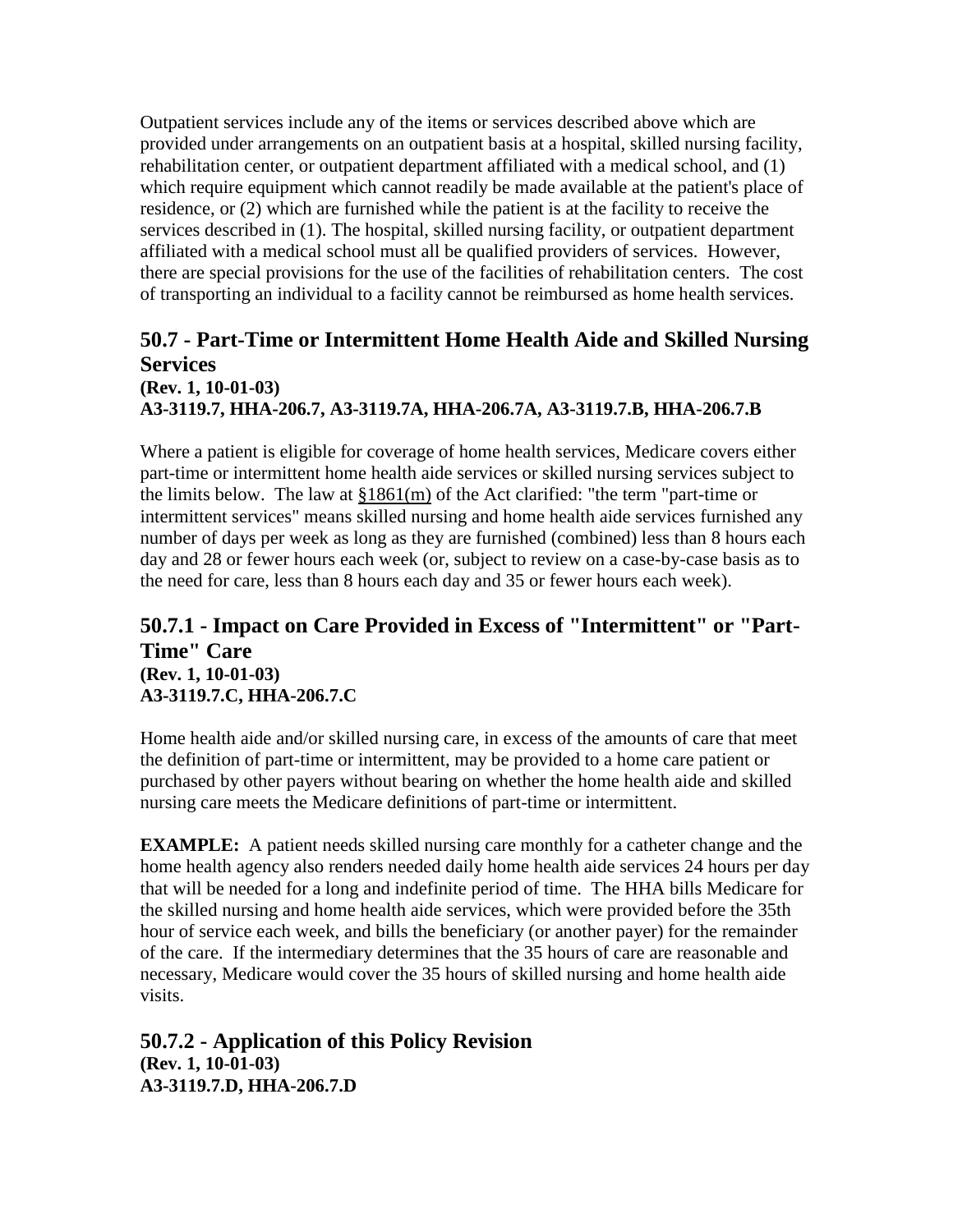Additional care covered by other payers discussed in [§50.7.1](#page-81-0) does not affect Medicare coverage when the conditions listed below apply. A patient must meet the criteria for Medicare coverage of home health services, before this policy revision becomes applicable to skilled nursing services and/or home health aide services. The definition of "intermittent" with respect to the need for skilled nursing care where the patient qualifies for coverage based on the need for "skilled nursing care on an intermittent basis" remains unchanged. Specifically:

- 1. This policy revision always applies to home health aide services when the patient qualifies for coverage;
- 2. This policy revision applies to skilled nursing care only when the patient needs physical therapy or speech-language pathology services or continued occupational therapy, and also needs skilled nursing care; and
- 3. If the patient needs skilled nursing care but does not need physical therapy or speech-language pathology services or occupational therapy, the patient must still meet the longstanding and unchanged definition of "intermittent" skilled nursing care in order to qualify for coverage of any home health services.

<span id="page-82-0"></span>**60 - Special Conditions for Coverage of Home Health Services Under Hospital Insurance (Part A) and Supplementary Medical Insurance (Part B) (Rev. 1, 10-01-03) A3-3122, HHA-212**

## **60.1 - Post-Institutional Home Health Services Furnished During A Home Health Benefit Period - Beneficiaries Enrolled in Part A and Part B**

**(Rev. 1, 10-01-03) A3-3122.1, HHA-212.1, A3-3122.1, HHA-212.2, PMs A-97-12, A-97-16, A-98-49** 

Section [1812\(a\)\(3\)](http://www.cms.hhs.gov/regulations/) of the Act provides post-institutional home health services for individuals enrolled in Part A and Part B and home health services for individuals who are eligible for Part A only. For beneficiaries who are enrolled in Part A and Part B, Part A finances post-institutional home health services furnished during a home health spell of illness for up to 100 visits during a spell of illness.

Part A finances up to 100 visits furnished during a home health spell of illness if the following criteria are met:

Beneficiaries are enrolled in Part A **and** Part B and qualify to receive the Medicare home health benefit;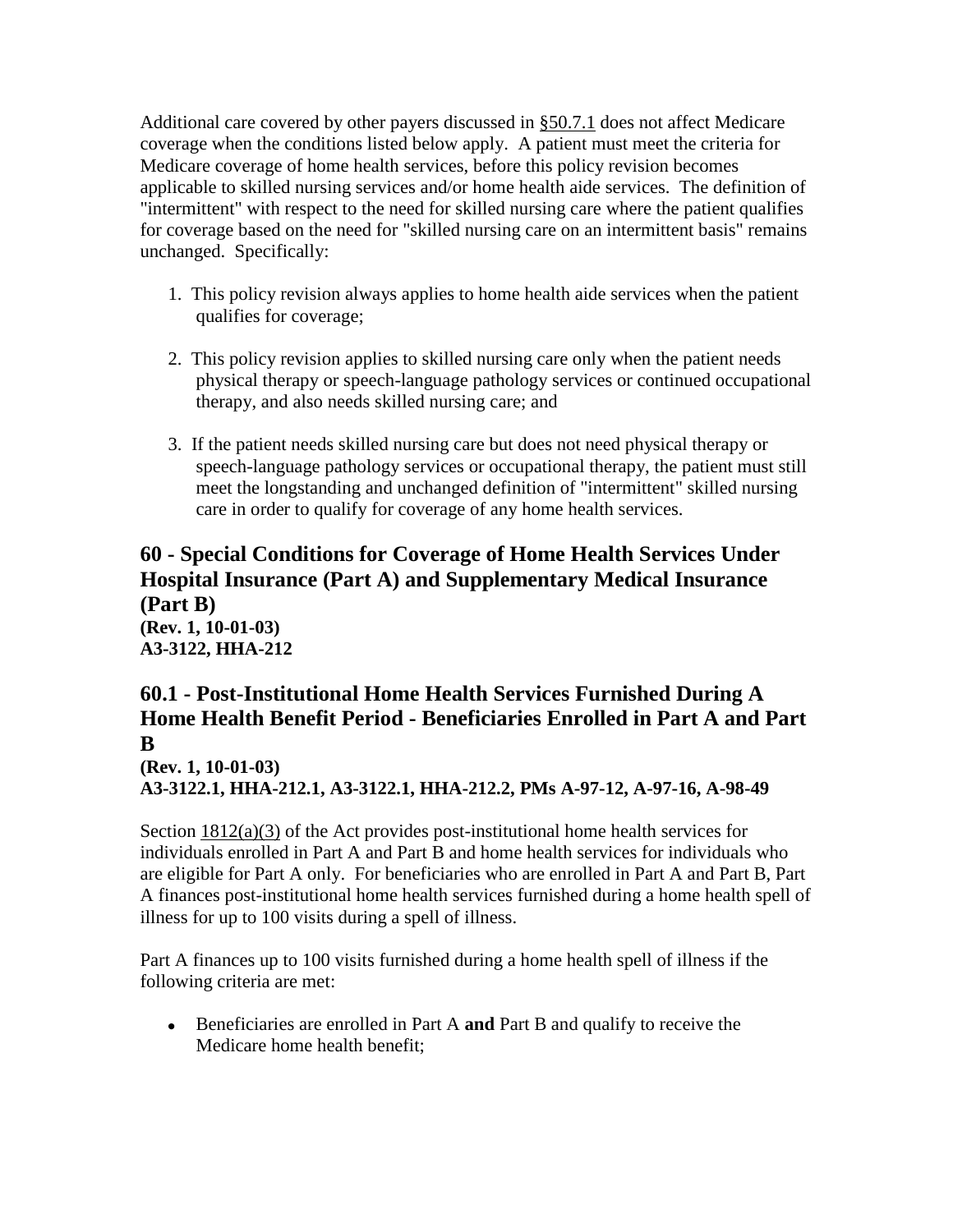- Beneficiaries must have at least a three consecutive day stay in a hospital or rural primary care hospital; and
- Home health services must be initiated and the first covered home health visit must be rendered within 14 days of discharge from a 3 consecutive day stay in a hospital or rural primary care hospital or within 14 days of discharge from a skilled nursing facility in which the individual was provided post-hospital extended care services. If the first home health visit is not initiated within 14 days of discharge, then home health services are financed under Part B.

After an individual exhausts 100 visits of Part A post-institutional home health services, Part B finances the balance of the home health spell of illness. A home health spell of illness is a period of consecutive days beginning with the first day not included in a previous home health spell of illness on which the individual is furnished postinstitutional home health services which occurs in a month the individual is entitled to Part A. The home health spell of illness ends with the close of the first period of 60 consecutive days in which the individual is neither an inpatient of a hospital or rural primary care hospital nor an inpatient of a skilled nursing facility (in which the individual was furnished post-hospital extended care services) nor provided home health services.

### **EXAMPLE 1:**

An individual is enrolled in Part A and Part B, qualifies for the Medicare home health benefit, has a three consecutive day stay in a hospital, and is discharged on May 1. On May 5, the individual receives the first skilled nursing visit under the plan of care. Therefore, post-institutional home health services have been initiated within 14 days of discharge. The individual is later hospitalized on June 2. Prior to the June 2 hospitalization, the individual received 12 home health visits. The individual stays in the hospital for four consecutive days, is discharged and receives home health services. That individual continues the May 5 home health spell of illness and would have 88 visits left under that home health spell of illness under Part A. That individual could not start another home health spell of illness (100 visits under Part A) until a 60-day consecutive period in which the individual was not an inpatient of a hospital, rural primary care hospital, an inpatient of a skilled nursing facility (in which the individual was furnished post-hospital extended care services), or provided home health services had passed.

#### **EXAMPLE 2:**

An individual is enrolled in Part A and Part B, qualifies for the Medicare home health benefit, has a three consecutive day stay in a hospital, and home health is initiated within 14 days of discharge. The individual exhausts the 100 visits under Part A postinstitutional home health services, continues to need home health services, and receives home health services under Part B. The individual is then hospitalized for 4 consecutive days. The individual is again discharged and receives home health services. The individual cannot begin a new home health spell of illness because 60 days did not pass in which the individual was not an inpatient of a hospital or rural primary care hospital or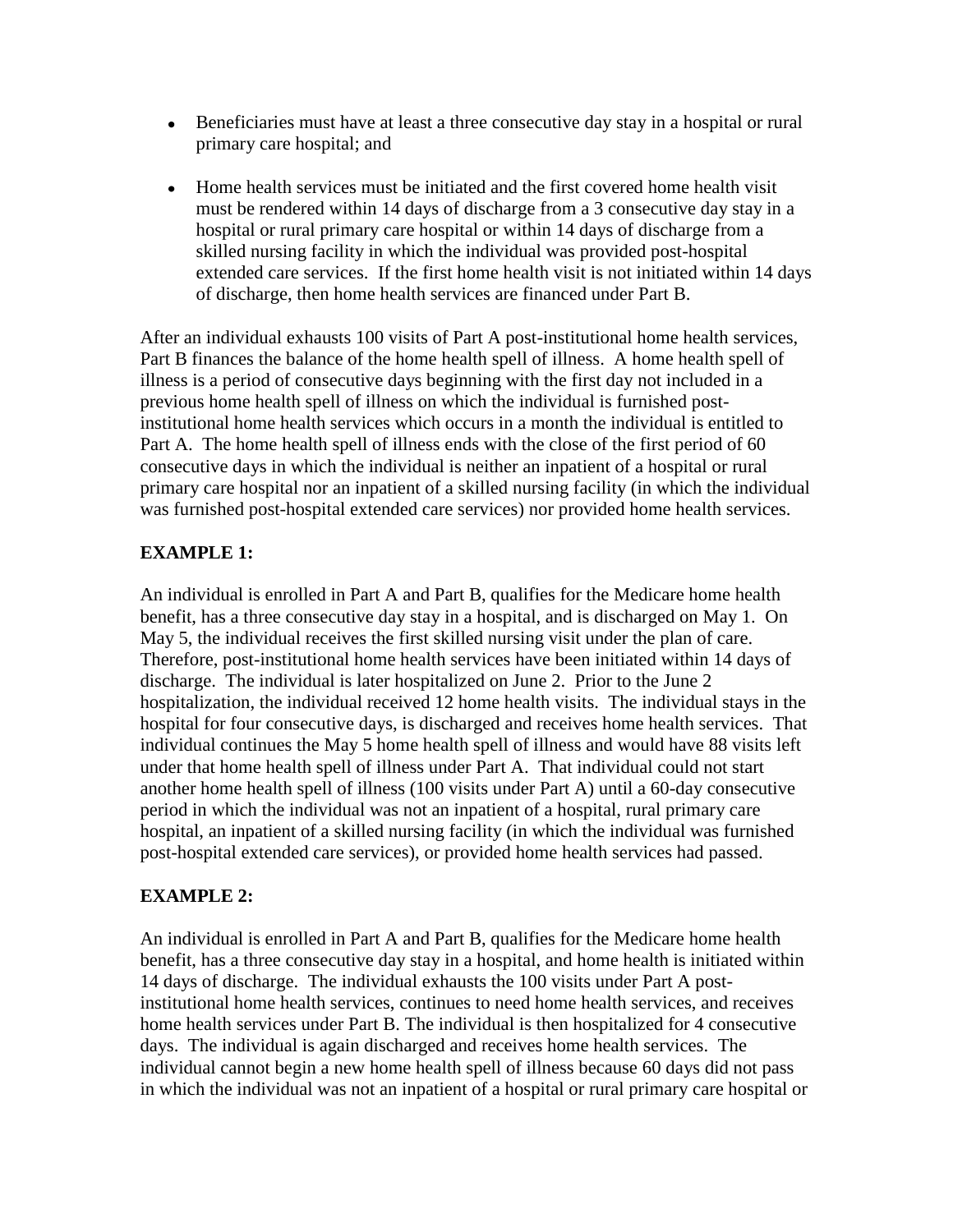an inpatient of a skilled nursing facility in which the individual was furnished posthospital extended care services. The individual would be discharged and Part B would continue to finance the home health services.

## **60.2 - Beneficiaries Who Are Enrolled in Part A and Part B, but Do Not Meet Threshold for Post-Institutional Home Health Services (Rev. 1, 10-01-03) A3-3122.1, HHA-212.3**

If beneficiaries are enrolled in Part A and Part B and are eligible for the Medicare home health benefit, but do not meet the three consecutive day stay requirement or the 14 day initiation of care requirement, then all of their home health services would be financed under Part B. For example, this situation would include, but is not limited to, beneficiaries enrolled in Part A and Part B who are coming from the community to a home health agency in need of home health services or who stay less than three consecutive days in a hospital and are discharged. Any home health services received after discharge would be financed under Part B.

#### **60.3 - Beneficiaries Who Are Part A Only or Part B Only (Rev. 1, 10-01-03) A3-3122.1, HHA-212.4**

If a beneficiary is enrolled **only** in Part A and qualifies for the Medicare home health benefit, then all of the home health services are financed under Part A. The 100-visit limit does **not** apply to beneficiaries who are only enrolled in Part A. If a beneficiary is enrolled **only** in Part B and qualifies for the Medicare home health benefit, then all of the home health services are financed under Part B. There is no 100-visit limit under Part B. The new definition of post-institutional home health services provided during a home health spell of illness **only** applies to those beneficiaries who are enrolled in **both** Part A and Part B and qualify for the Medicare home health benefit.

#### **60.4 - Coinsurance, Copayments, and Deductibles (Rev. 1, 10-01-03) A3-3122.1, HHA-212.5**

There is no coinsurance, copayment, or deductible for home health services and supplies other than the following:

- coinsurance required for durable medical equipment (DME) covered as a home health service and
- deductible and coinsurance for the osteoporosis drug, which is part of the home health benefit only paid under Part B.

The coinsurance liability of the beneficiary for DME and osteoporosis drug furnished as a home health service is 20 percent of the fee schedule amount for the services.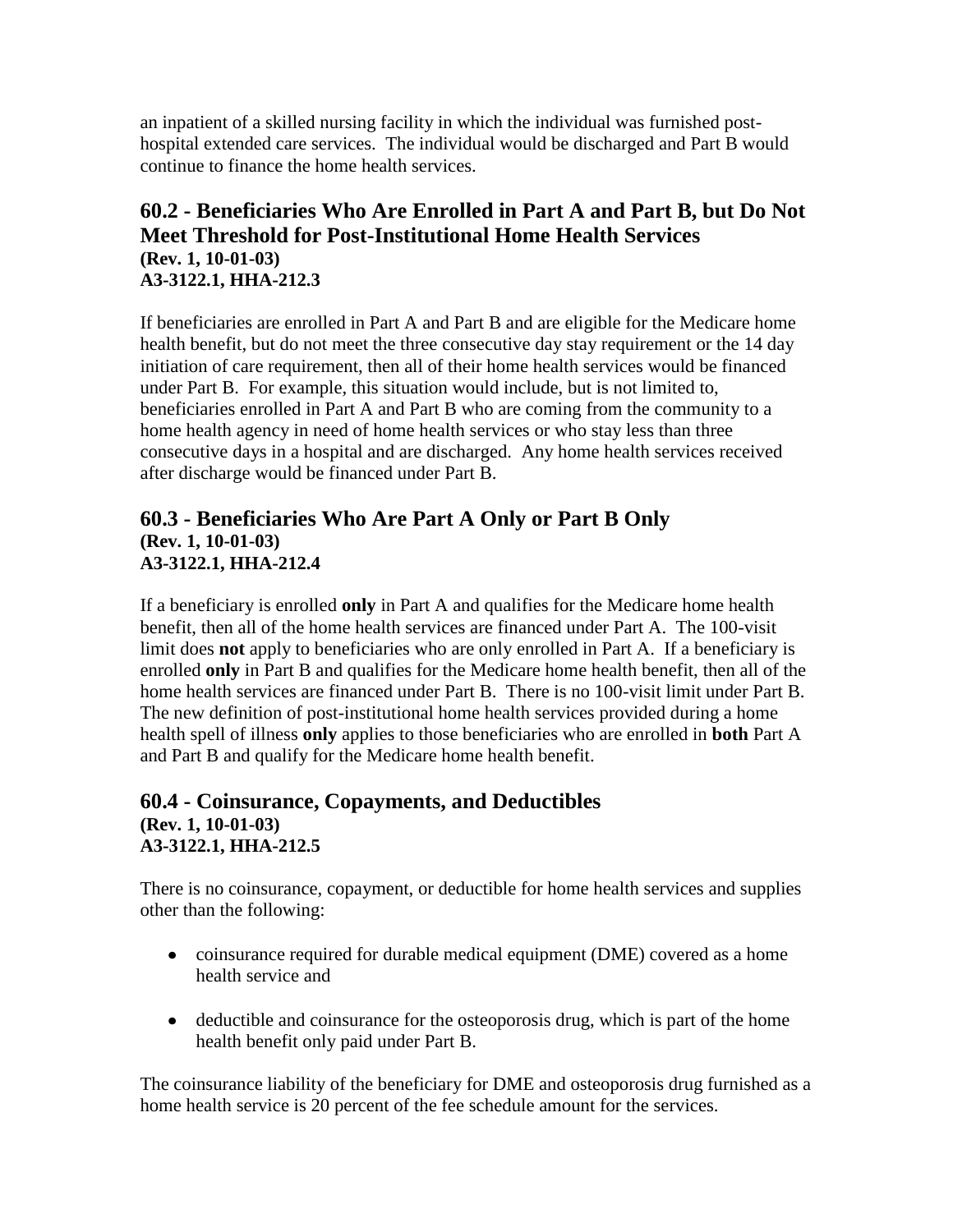**70 - Duration of Home Health Services (Rev. 1, 10-01-03) A3-3123, HHA-215, A3-3123.1, HHA-215.1**

## **70.1 - Number of Home Health Visits Under Supplementary Medical Insurance (Part B) (Rev. 1, 10-01-03) A3-3123.2, HHA-215.2**

To the extent that all coverage requirements are met, payment may be made on behalf of eligible beneficiaries under Part B for an unlimited number of covered home health visits. The determination of Part A or Part B Trust Fund financing and coverage is made in accordance with the financing shift required by the BBA described above in [§60.](#page-82-0)

#### **70.2 - Counting Visits Under the Hospital and Medical Plans (Rev. 1, 10-01-03) A3-3124, HHA-218, A3-3124.1, HHA-218.1, A3-3124.2, HHA-218.2, A3-3124.3, HHA-218.3**

The number of visits are counted in the same way whether paid under the hospital (Part A) or supplemental medical (Part B) Medicare trust funds

#### **A. Visit Defined**

A visit is an episode of personal contact with the patient by staff of the HHA, or others under arrangements with the HHA, for the purpose of providing a covered home health service. Though visits are provided under the HH benefit as part of episodes, and episodes are unlimited, each visit must be uniquely billed as a separate line item on a Medicare HH claim, and data on visit charges is still used in formulating payment rates.

#### **B. Counting Visits**

Generally, one visit may be covered each time an HHA employee, or someone providing home health services under arrangements with the HHA, enters the patient's home and provides a covered service to a patient who meets the criteria in [§30.](#page-18-0)

If the HHA furnishes services in an outpatient facility under arrangements with the facility, one visit may be covered for each type of service provided.

If two individuals are needed to provide a service, two visits may be covered. If two individuals are present, but only one is needed to provide the care, only one visit may be covered.

A visit is initiated with the delivery of covered home health services and ends at the conclusion of delivery of covered home health services. In those circumstances in which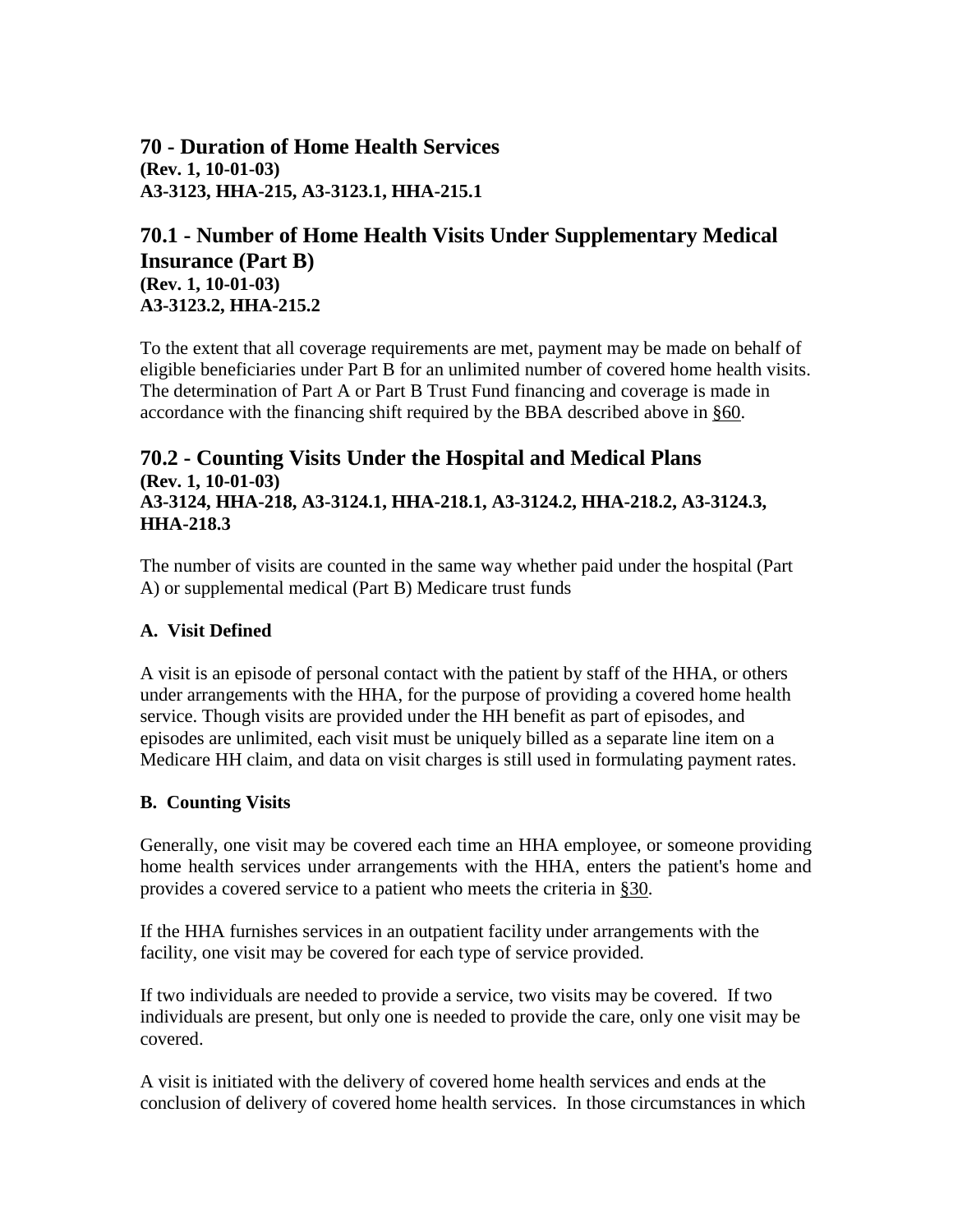all reasonable and necessary home health services cannot be provided in the course of a single visit, HHA staff or others providing services under arrangements with the HHA may remain at the patient's home between visits (e.g., to provide noncovered services). However, if all covered services could be provided in the course of one visit, only one visit may be covered.

## **EXAMPLES:**

- 1. If an occupational therapist and an occupational therapy assistant visit the patient together to provide therapy and the therapist is there to supervise the assistant, **one** visit is counted.
- 2. If a nurse visits the patient in the morning to dress a wound and later must return to replace a catheter, **two** visits are counted.
- 3. If the therapist visits the patient for treatment in the morning and the patient is later visited by the assistant for additional treatment, **two** visits are counted.
- 4. If an individual is taken to a hospital to receive outpatient therapy that could not be furnished in their own home (e.g., hydrotherapy) and, while at the hospital receives speech-language pathology services and other services, **two or more**  visits would be charged.
- 5. Many home health agencies provide home health aide services on an hourly basis (ranging from 1 to 8 hours a day). However, in order to allocate visits properly against a patient's maximum allowable visits, home health aide services are to be counted in terms of visits. Thus, regardless of the number of continuous hours a home health aide spends in a patient's home on any given day, one "visit" is counted for each such day. If, in a rare situation, a home health aide visits a patient for an hour or two in the morning, and again for an hour or two in the afternoon, two visits are counted.

#### **C. Evaluation Visits**

The HHAs are required by regulations to have written policies concerning the acceptance of patients by the agency. These include consideration of the physical facilities available in the patient's place of residence, the homebound status, and the attitudes of family members for the purpose of evaluating the feasibility of meeting the patient's medical needs in the home health setting. When personnel of the agency make such an initial evaluation visit, the cost of the visit is considered an administrative cost of the agency and is not chargeable as a visit since at this point the patient has not been accepted for care. If, however, during the course of this initial evaluation visit, the patient is determined suitable for home health care by the agency, and is also furnished the first skilled service as ordered under the physician's plan of care, the visit would become the first billable visit in the 60-day episode.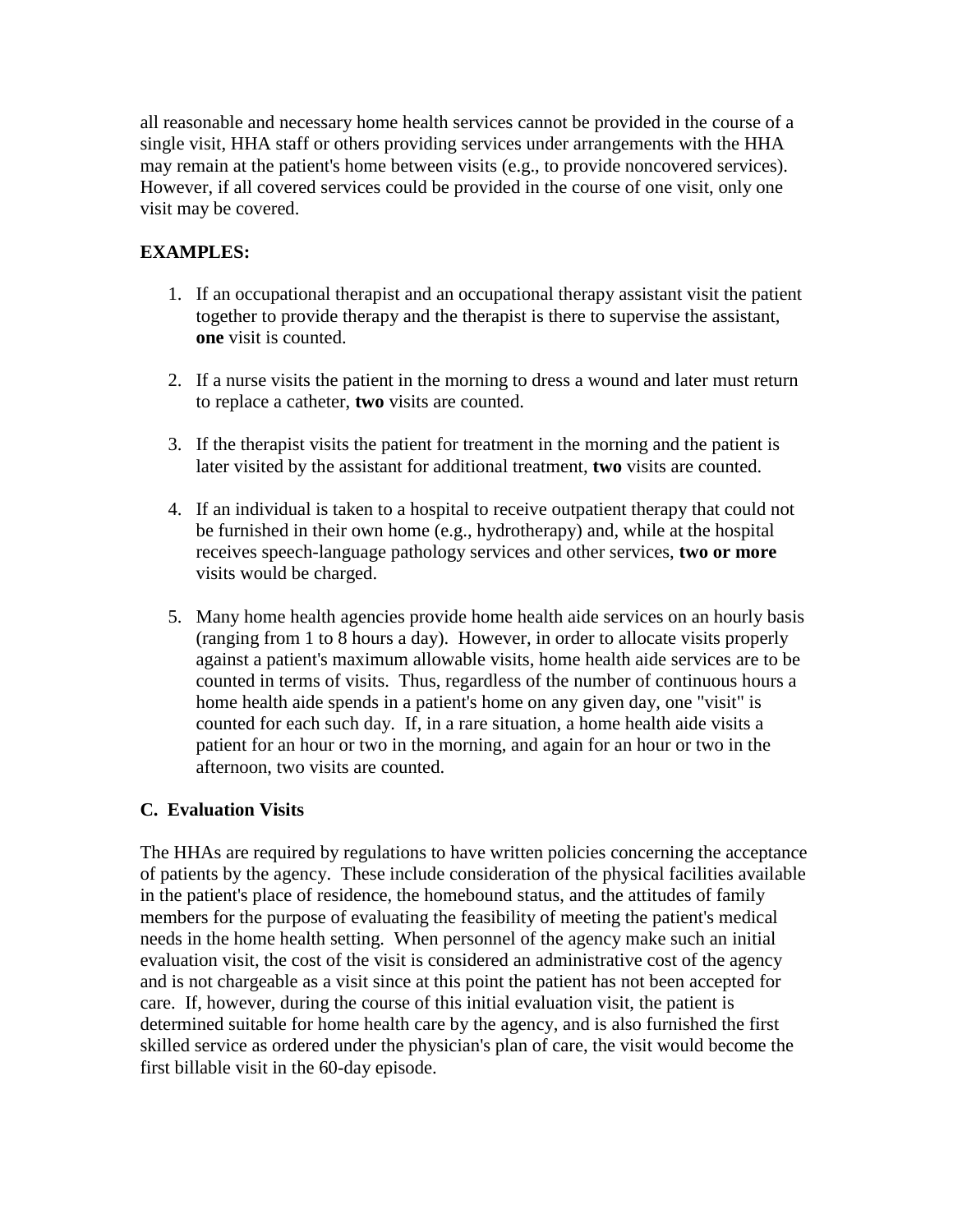The intermediary will cover an observation and evaluation (or reevaluation) visit made by a nurse (see [§40.1.2.1](#page-38-0) for a further discussion of skilled nursing observation and evaluation visits) or other appropriate personnel, ordered by the physician for the purpose of evaluating the patient's condition and continuing need for skilled services, as a skilled visit.

A supervisory visit made by a nurse or other appropriate personnel (as required by the conditions of participation) to evaluate the specific personal care needs of the patient or to review the manner in which the personal care needs of the patient are being met by the aide is an administrative function, not a skilled visit.

#### **80 - Specific Exclusions From Coverage as Home Health Services (Rev. 1, 10-01-03) A3-3125, HHA-230.A**

In addition to the general exclusions from coverage under health insurance listed in the Medicare Benefit Policy Manual, Chapter 16, "General Exclusions from Coverage," the following are also excluded from coverage as home health services:

## **80.1 - Drugs and Biologicals (Rev. 1, 10-01-03) A3-3125.A, HHA-230.A**

Drugs and biologicals are excluded from payment under the Medicare home health benefit.

A drug is any chemical compound that may be used on or administered to humans or animals as an aid in the diagnosis, treatment, prevention of disease or other condition, for the relief of pain or suffering, or to control or improve any physiological pathologic condition.

A biological is any medicinal preparation made from living organisms and their products including, but not limited to, serums, vaccines, antigens, and antitoxins. The one drug exception is the osteoporosis drug, which is part of the home health benefit, and home health agencies may provide services such as vaccines outside the home health benefit.

## **80.2 - Transportation (Rev. 1, 10-01-03) A3-3125.B, HHA-230.B**

The transportation of a patient, whether to receive covered care or for other purposes, is excluded from home health coverage. Costs of transportation of equipment, materials, supplies, or staff may be allowable as administrative costs, but no separate payment is made.

## **80.3 - Services That Would Not Be Covered as Inpatient Services**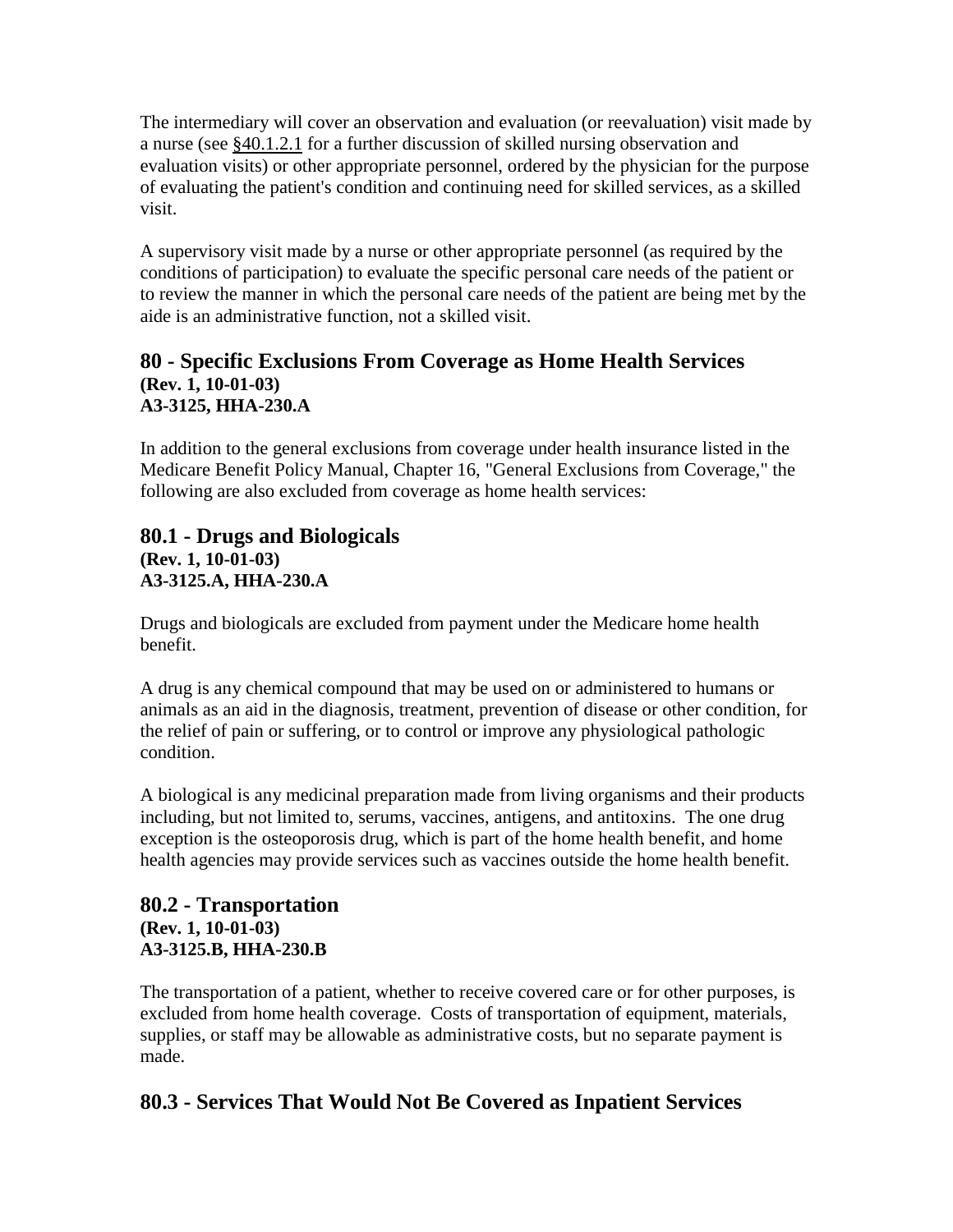#### **(Rev. 1, 10-01-03) A3-3125C, HHA-230.C**

Services that would not be covered if furnished as inpatient hospital services are excluded from home health coverage.

## **80.4 - Housekeeping Services (Rev. 1, 10-01-03) A3-3125D, HHA-230D**

Services for which the sole purpose is to enable the patient to continue residing in their home (e.g., cooking, shopping, Meals on Wheels, cleaning, laundry) are excluded from home health coverage.

## **80.5 - Services Covered Under End Stage Renal Disease (ESRD) Program (Rev. 1, 10-01-03) A3-3125.E, HHA-230.E**

Services that are covered under the ESRD program and are contained in the composite rate reimbursement methodology, including any service furnished to an ESRD beneficiary that is directly related to that individual's dialysis, are excluded from coverage under the Medicare home health benefit. However, to the extent a service is not directly related to a patient's dialysis, e.g., a nursing visit to furnish wound care for an abandoned shunt site, and other requirements for coverage are met, the visit would be covered. Within these restrictions, beneficiaries may simultaneously receive items and services under the ESRD program at home at the same time as receiving services under the home health benefit not related to ESRD.

## **80.6 - Prosthetic Devices (Rev. 1, 10-01-03) A3-3125F, HHA-230F**

Prosthetic items are excluded from home health coverage. However, catheters, catheter supplies, ostomy bags, and supplies related to ostomy care are not considered prosthetic devices if furnished under a home health plan of care and are not subject to this exclusion from coverage but are bundled while a patient is under a HH plan of care.

#### **80.7 - Medical Social Services Furnished to Family Members (Rev. 1, 10-01-03) A3-3125G, HHA-230G**

Except as provided in [§50.3,](#page-70-0) medical social services furnished solely to members of the patient's family and that are not incidental to covered medical social services being furnished to the patient are not covered.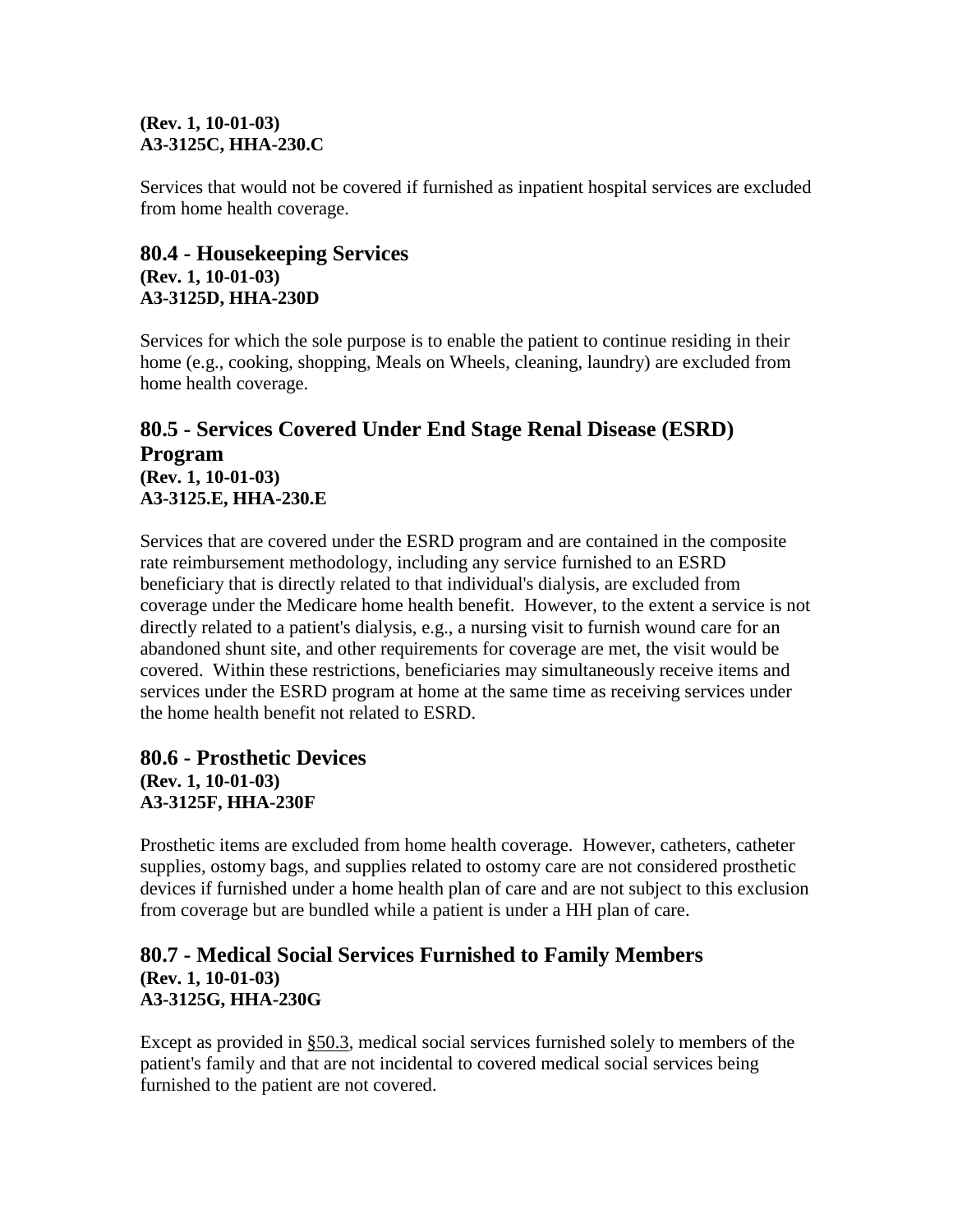## **80.8 - Respiratory Care Services (Rev. 1, 10-01-03) A3-3125.H, HHA-230.H**

If a respiratory therapist is used to furnish overall training or consultative advice to HHA staff and incidentally furnishes respiratory therapy services to patients in their homes, the costs of the respiratory therapist's services are allowable only as administrative costs to the HHA. Visits by a respiratory therapist to a patient's home are not separately billable during a HH episode when a HH plan of care is in effect. However, respiratory therapy services furnished as part of a plan of care other than a home health plan of care by a licensed nurse or physical therapist and that constitute skilled care may be covered and separately billed as skilled visits when the beneficiary is not in a home health episode. Note that Medicare billing does not recognize respiratory therapy as a separate discipline, but rather sees the services in accordance with the revenue code used on the claims (i.e.  $042x$ ).

#### **80.9 - Dietary and Nutrition Personnel (Rev. 1, 10-01-03) A3-3125.I, HHA-230.I**

If dieticians or nutritionists are used to furnish overall training or consultative advice to HHA staff and incidentally furnish dietetic or nutritional services to patients in their homes, the costs of these professional services are allowable only as administrative costs. Visits by a dietician or nutritionist to a patient's home are not separately billable.

# **90 - Medical and Other Health Services Furnished by Home Health Agencies**

**(Rev. 37, Issued: 08-12-05; Effective/Implementation: 09-12-05)**

Payment may be made by intermediaries to a home health agency which furnishes either directly or under arrangements with others the following "medical and other health services" to beneficiaries with Part B coverage in accordance with Part B billing and payment rules other than when a home health plan of care is in effect.

- 1. Surgical dressings (for a patient who is not under a home health plan of care), and splints, casts, and other devices used for reduction of fractures and dislocations;
- 2. Prosthetic (Except for items excluded from the term "orthotics and prosthetics" in accordance with  $$1834(h)(4)(C)$  of the Act for patients who are under a home health plan of care);
- 3. Leg, arm, back, and neck braces, trusses, and artificial legs, arms, and eyes and adjustments to these items when ordered by a physician. (See the Medicare Benefit Policy Manual, Chapter 15);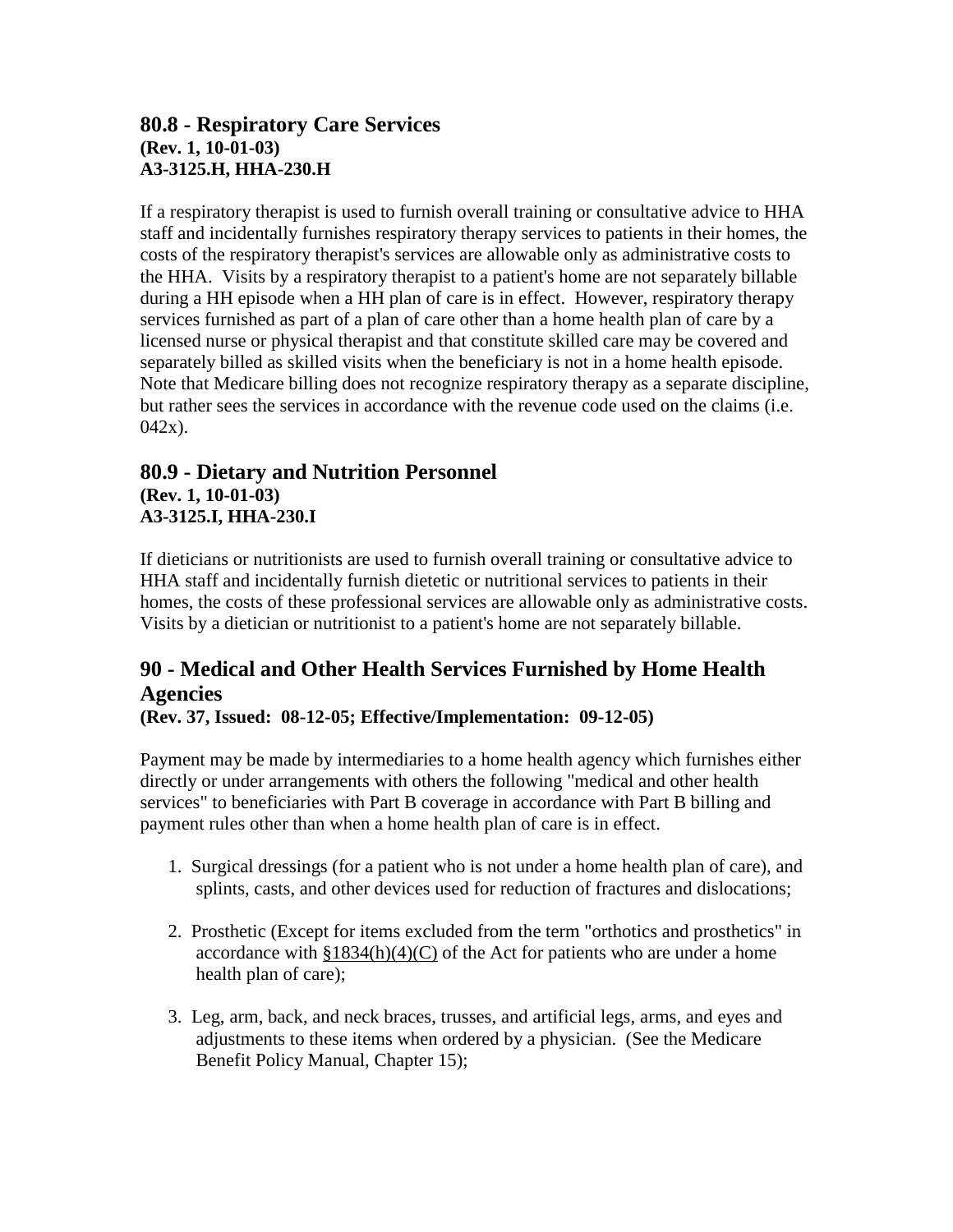- 4. Outpatient physical therapy, outpatient occupational therapy, and outpatient speech-language pathology services (for a patient not under a home health plan of care). (See the Medicare Benefit Policy Manual, Chapter 15); and
- 5. Rental and purchase of durable medical equipment. (See the Medicare Benefit Policy Manual, Chapter 15.) If a beneficiary meets all of the criteria for coverage of home health services and the HHA is providing home health care under the Hospital Insurance Program (Part A), any DME provided and billed to the intermediary by the HHA to that patient must also be provided under Part A. Where the patient meets the criteria for coverage of home health services and the HHA is providing the home health care under the Supplementary Medical Insurance Program (Part B) because the patient is not eligible for Part A, the DME provided by the HHA may, at the beneficiary's option, be furnished under the Part B home health benefit or as a medical and other health service. Irrespective of how the DME is furnished, the beneficiary is responsible for a 20 percent coinsurance.
- 6. Ambulance service. (See the Medicare Benefit Policy Manual, Chapter 10, Ambulance Services)
- 7. Hepatitis B Vaccine. Hepatitis B vaccine and its administration are covered under Part B for patients who are at high or intermediate risk of contracting hepatitis B. High risk groups currently identified include: end-stage renal disease (ESRD) patients, hemophiliacs who receive factor VIII or IX concentrates, clients of institutions for the mentally retarded, persons who live in the same household as an hepatitis B virus carrier, homosexual men, illicit injectable drug users. Intermediate risk groups currently identified include staff in institutions for the mentally retarded, workers in health care professions who have frequent contact with blood or blood-derived body fluids during routine work. Persons in the above listed groups would not be considered at high or intermediate risk of contracting hepatitis B, however, if there is laboratory evidence positive for antibodies to hepatitis B. ESRD patients are routinely tested for hepatitis B antibodies as part of their continuing monitoring and therapy. The vaccine may be administered, upon the order of a doctor of medicine or osteopathy, by home health agencies.
- 8. Hemophilia clotting factors. Blood clotting factors for hemophilia patients competent to use such factors to control bleeding without medical or other supervision and items related to the administration of such factors are covered under Part B.
- 9. Pneumococcal and influenza vaccines. See Medicare Benefit Policy Manual, Chapter 15, "Covered Medical and Other Health Services," §50.4.2 "Immunizations."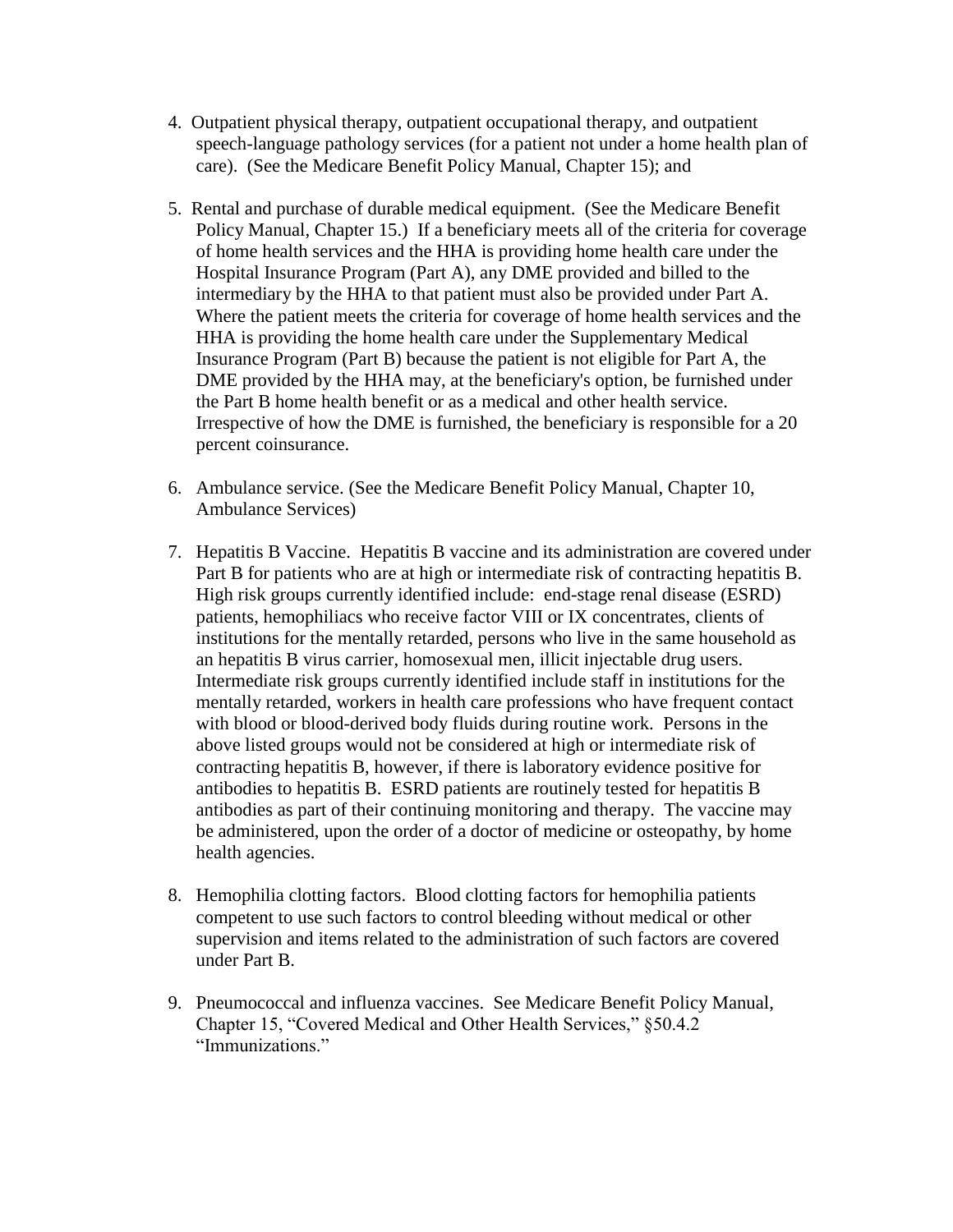- 10. Splints, casts. See the Medicare Benefit Policy Manual, Chapter 15, "Covered Medical and Other Health Services."
- 11. Antigens. See the Medicare Benefit Policy Manual, Chapter 15, "Covered Medical and Other Health Services."

### **100 - Physician Certification for Medical and Other Health Services Furnished by Home Health Agency (HHA) (Rev. 1, 10-01-03) A3-3128, HHA-224**

A physician must certify that the medical and other health services covered by medical insurance, which were provided by (or under arrangements made by) the HHA, were medically required. This certification needs to be made only once where the patient may require over a period of time the furnishing of the same item or service related to one diagnosis. There is no requirement that the certification be entered on any specific form or handled in any specific way as long as the approach adopted by the HHA permits the intermediary to determine that the certification requirement is, in fact, met. A written physician's order designating the services required would also be an acceptable certification.

#### **110 - Use of Telehealth in Delivery of Home Health Services (Rev. 1, 10-01-03) PM A-01-02, HHA-201.13**

Section [1895\(e\)](http://www.cms.hhs.gov/regulations/) of the Act governs the home health prospective payment system (PPS) and provides that telehealth services are outside the scope of the Medicare home health benefit and home health PPS.

This provision does not provide coverage or payment for Medicare home health services provided via a telecommunications system. The law does not permit the substitution or use of a telecommunications system to provide any covered home health services paid under the home health PPS, or any covered home health service paid outside of the home health PPS. As stated in [42 CFR 409.48\(c\),](http://www.cms.hhs.gov/regulations/) a visit is an episode of personal contact with the beneficiary by staff of the home health agency (HHA), or others under arrangements with the HHA for the purposes of providing a covered service. The provision clarifies that there is nothing to preclude an HHA from adopting telemedicine or other technologies that they believe promote efficiencies, but that those technologies will not be specifically recognized or reimbursed by Medicare under the home health benefit. This provision does not waive the current statutory requirement for a physician certification of a home health plan of care under current  $\S$ §1814(a)(2)(C) or  $1835(a)(2)(A)$  of the Act.